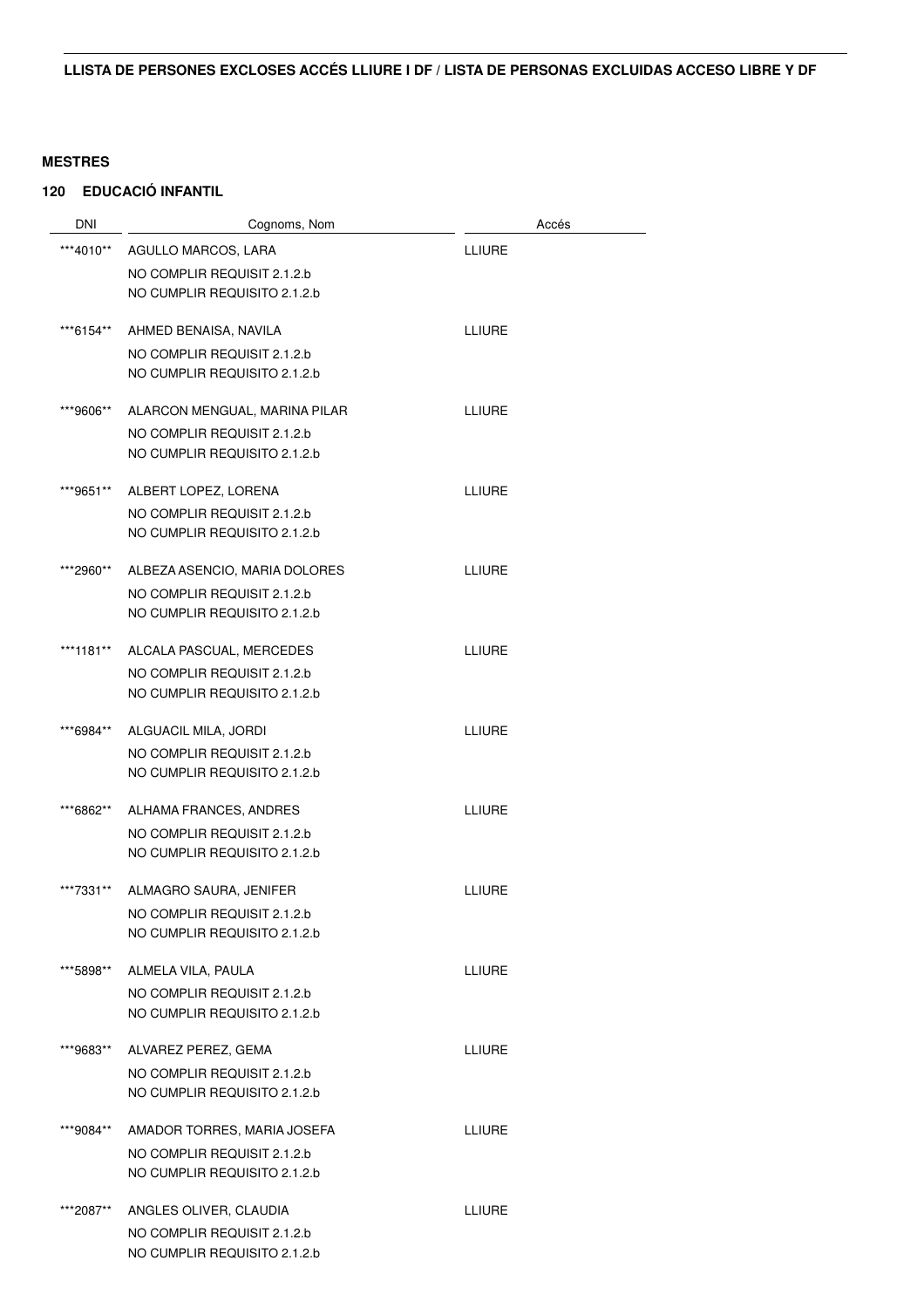| <b>DNI</b> | Cognoms, Nom                          | Accés         |
|------------|---------------------------------------|---------------|
| ***5602**  | ARAGO MAICAS, PABLO                   | <b>LLIURE</b> |
|            | NO COMPLIR REQUISIT 2.1.2.b           |               |
|            | NO CUMPLIR REQUISITO 2.1.2.b          |               |
| ***6150**  | ARLANDIS MORAGON, MARIA LAURA         | <b>LLIURE</b> |
|            | NO COMPLIR REQUISIT 2.1.2.b           |               |
|            | NO CUMPLIR REQUISITO 2.1.2.b          |               |
| ***8565**  | ARNAU CARRATALÁ, ALBA                 | LLIURE        |
|            | NO COMPLIR REQUISIT 2.1.2.b           |               |
|            | NO CUMPLIR REQUISITO 2.1.2.b          |               |
| ***2826**  | AYLLON IVARS, ASIER                   | <b>LLIURE</b> |
|            | NO COMPLIR REQUISIT 2.1.2.b           |               |
|            | NO CUMPLIR REQUISITO 2.1.2.b          |               |
| ***5558**  | AZNAR HAYA, PAULA                     | <b>LLIURE</b> |
|            | NO COMPLIR REQUISIT 2.1.2.b           |               |
|            | NO CUMPLIR REQUISITO 2.1.2.b          |               |
| ***2220**  | <b>BAIGES BISBAL, PAULA</b>           | <b>LLIURE</b> |
|            | NO TÉ LA TITULACIÓ REQUERIDA          |               |
|            | NO TENER LA TITULACIÓN REQUERIDA      |               |
| ***5668**  | BANACLOCHE CERVERA, MARIA DEL REMEDIO | <b>LLIURE</b> |
|            | NO COMPLIR REQUISIT 2.1.2.b           |               |
|            | NO CUMPLIR REQUISITO 2.1.2.b          |               |
| ***9097**  | BAREA REAL, MARIA CRISTINA            | <b>LLIURE</b> |
|            | NO COMPLIR REQUISIT 2.1.2.b           |               |
|            | NO CUMPLIR REQUISITO 2.1.2.b          |               |
| ****7288*  | BARRAZA, BELEN ANTONELLA              | <b>LLIURE</b> |
|            | NO COMPLIR REQUISIT 2.1.2.b           |               |
|            | NO CUMPLIR REQUISITO 2.1.2.b          |               |
| ***1938**  | BARRIGA ARAQUE, ANA ISABEL            | <b>LLIURE</b> |
|            | NO COMPLIR REQUISIT 2.1.2.b           |               |
|            | NO CUMPLIR REQUISITO 2.1.2.b          |               |
| ***4512**  | <b>BARROS CASTRO, ALBA</b>            | <b>LLIURE</b> |
|            | NO COMPLIR REQUISIT 2.1.2.b           |               |
|            | NO CUMPLIR REQUISITO 2.1.2.b          |               |
| ***0522**  | BATALLER VIDAL, CLAUDIA               | <b>LLIURE</b> |
|            | NO TÉ LA TITULACIÓ REQUERIDA          |               |
|            | NO TENER LA TITULACIÓN REQUERIDA      |               |
| ***7261**  | BELLOD FERNANDEZ, MARIA BEGOÑA        | <b>LLIURE</b> |
|            | NO COMPLIR REQUISIT 2.1.2.b           |               |
|            | NO CUMPLIR REQUISITO 2.1.2.b          |               |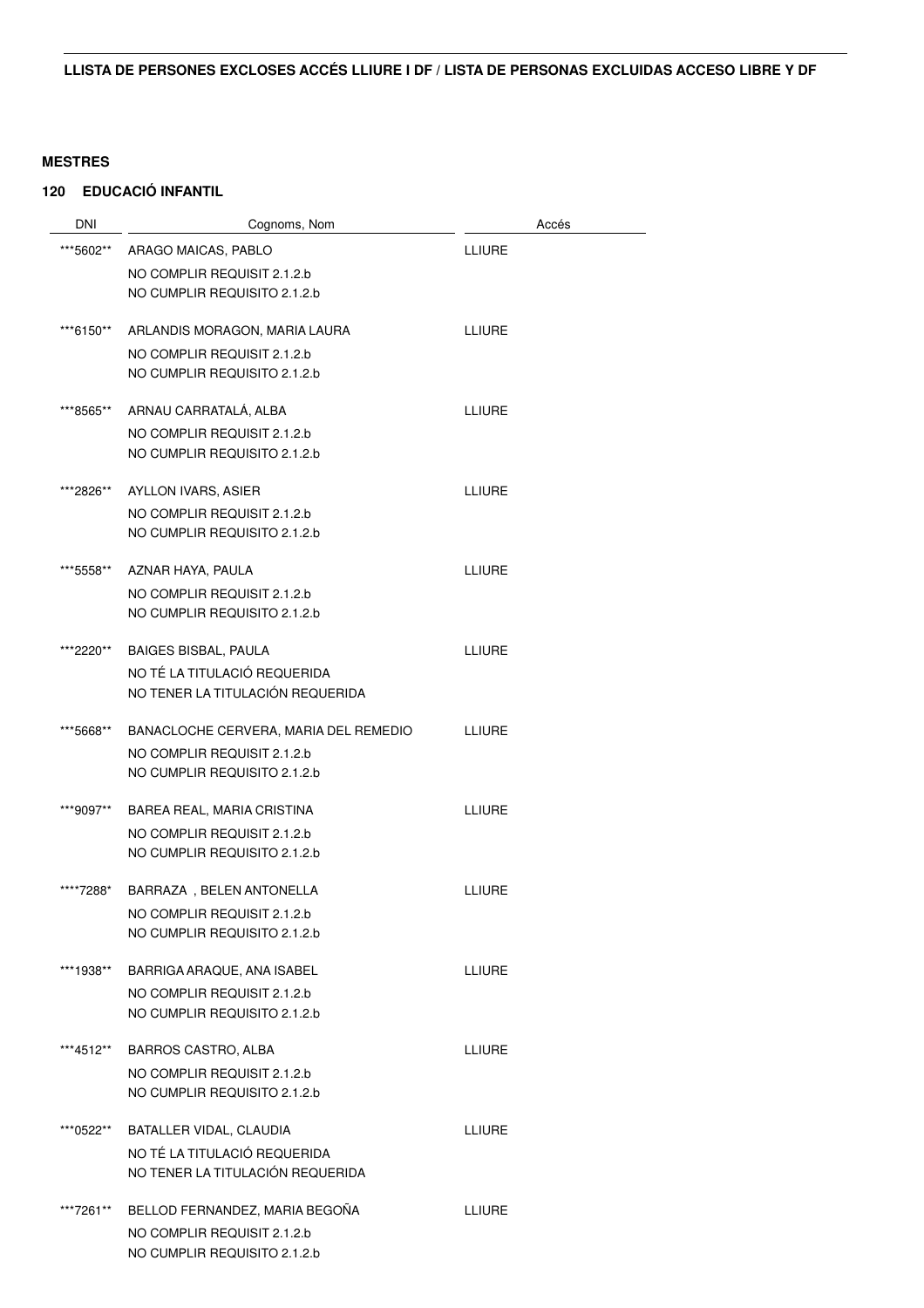| <b>DNI</b> | Cognoms, Nom                                                | Accés         |
|------------|-------------------------------------------------------------|---------------|
| ***3897**  | <b>BELLOT VERA, SARA</b>                                    | LLIURE        |
|            | NO COMPLIR REQUISIT 2.1.2.b                                 |               |
|            | NO CUMPLIR REQUISITO 2.1.2.b                                |               |
|            |                                                             |               |
| ***8330**  | BELTRAN ESTEVE, MARIA                                       | <b>LLIURE</b> |
|            | NO COMPLIR REQUISIT 2.1.2.b                                 |               |
|            | NO CUMPLIR REQUISITO 2.1.2.b                                |               |
| ***5702**  | BERENGUEL RIVAS, GEMMA                                      | <b>LLIURE</b> |
|            | NO COMPLIR REQUISIT 2.1.2.b                                 |               |
|            | NO CUMPLIR REQUISITO 2.1.2.b                                |               |
| ***7824**  | BERMAN ESCOBAR, BELEN                                       | <b>LLIURE</b> |
|            | NO ACREDITA TITULACIÓ REQUERIDA                             |               |
|            | NO ACREDITA TITULACIÓN REQUERIDA                            |               |
|            | NO COMPLIR REQUISIT 2.1.2.b                                 |               |
|            | NO CUMPLIR REQUISITO 2.1.2.b                                |               |
|            |                                                             |               |
| ***7824**  | BERMAN ESCOBAR, CRISTINA                                    | <b>LLIURE</b> |
|            | NO ACREDITA TITULACIÓ REQUERIDA                             |               |
|            | NO ACREDITA TITULACIÓN REQUERIDA                            |               |
|            | NO COMPLIR REQUISIT 2.1.2.b                                 |               |
|            | NO CUMPLIR REQUISITO 2.1.2.b                                |               |
| ***2692**  | BETA LOPELO, SALVADOR                                       | <b>LLIURE</b> |
|            | NO COMPLIR REQUISIT 2.1.2.b                                 |               |
|            | NO CUMPLIR REQUISITO 2.1.2.b                                |               |
|            | NO ACREDITA TITULACIÓ REQUERIDA                             |               |
|            | NO ACREDITA TITULACIÓN REQUERIDA                            |               |
| ***0124**  | <b>BOIX VIDAL, SOFIA</b>                                    | LLIURE        |
|            | NO COMPLIR REQUISIT 2.1.2.b                                 |               |
|            | NO CUMPLIR REQUISITO 2.1.2.b                                |               |
|            |                                                             |               |
| ***9365**  | <b>BOJ FRANCO, CRISTINA</b>                                 | <b>LLIURE</b> |
|            | NO COMPLIR REQUISIT 2.1.2.b                                 |               |
|            | NO CUMPLIR REQUISITO 2.1.2.b                                |               |
| ***5859**  | BONILLA ALCUDIA, PAULA                                      | <b>LLIURE</b> |
|            | NO COMPLIR REQUISIT 2.1.2.b                                 |               |
|            | NO CUMPLIR REQUISITO 2.1.2.b                                |               |
| ***2055**  | BORJA BELTRAN, ELENA                                        | <b>LLIURE</b> |
|            | NO COMPLIR REQUISIT 2.1.2.b                                 |               |
|            | NO CUMPLIR REQUISITO 2.1.2.b                                |               |
|            |                                                             |               |
| ***2985**  | <b>BORJA RUBIO, REBECA</b>                                  | <b>LLIURE</b> |
|            | NO COMPLIR REQUISIT 2.1.2.b<br>NO CUMPLIR REQUISITO 2.1.2.b |               |
|            |                                                             |               |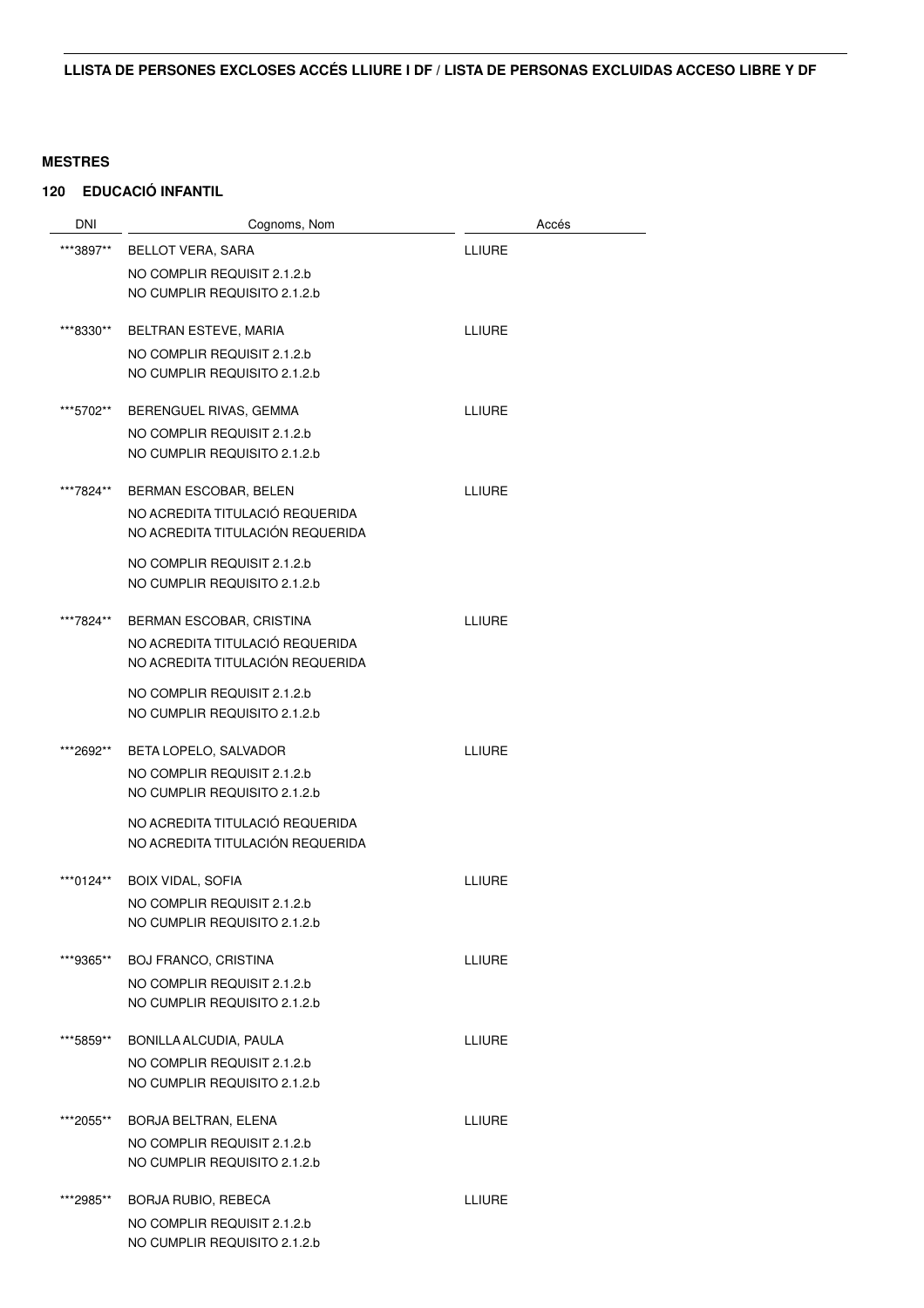| <b>DNI</b> | Cognoms, Nom                     | Accés         |
|------------|----------------------------------|---------------|
| ***2094**  | <b>BUADES LUCAS, IRENE</b>       | <b>LLIURE</b> |
|            | NO COMPLIR REQUISIT 2.1.2.b      |               |
|            | NO CUMPLIR REQUISITO 2.1.2.b     |               |
| ***0480**  | <b>BUESO ISAAC, ROSA</b>         | <b>LLIURE</b> |
|            | NO COMPLIR REQUISIT 2.1.2.b      |               |
|            | NO CUMPLIR REQUISITO 2.1.2.b     |               |
| ***6580**  | CABALLERO OLMEDO, ALBA           | <b>LLIURE</b> |
|            | NO COMPLIR REQUISIT 2.1.2.b      |               |
|            | NO CUMPLIR REQUISITO 2.1.2.b     |               |
| ***8716**  | CABEDO SULLER, RAQUEL            | <b>LLIURE</b> |
|            | NO COMPLIR REQUISIT 2.1.2.b      |               |
|            | NO CUMPLIR REQUISITO 2.1.2.b     |               |
| ***0235**  | CANO LUQUE, MARTA                | <b>LLIURE</b> |
|            | NO COMPLIR REQUISIT 2.1.2.b      |               |
|            | NO CUMPLIR REQUISITO 2.1.2.b     |               |
| ***5273**  | CANO MARTINEZ, ALBERTO           | <b>LLIURE</b> |
|            | NO COMPLIR REQUISIT 2.1.2.b      |               |
|            | NO CUMPLIR REQUISITO 2.1.2.b     |               |
| ***2959**  | CAÑADAS VIVES, JUAN              | <b>LLIURE</b> |
|            | NO COMPLIR REQUISIT 2.1.2.b      |               |
|            | NO CUMPLIR REQUISITO 2.1.2.b     |               |
| ***5216**  | CARBO SALES, CLARA               | <b>LLIURE</b> |
|            | NO COMPLIR REQUISIT 2.1.2.b      |               |
|            | NO CUMPLIR REQUISITO 2.1.2.b     |               |
| ***5805**  | CARBONELL MARTINEZ, JAQUELINE    | <b>LLIURE</b> |
|            | NO COMPLIR REQUISIT 2.1.2.b      |               |
|            | NO CUMPLIR REQUISITO 2.1.2.b     |               |
| ***1984**  | CARBONELL SOLER, MARTA           | <b>LLIURE</b> |
|            | NO COMPLIR REQUISIT 2.1.2.b      |               |
|            | NO CUMPLIR REQUISITO 2.1.2.b     |               |
|            | NO TÉ LA TITULACIÓ REQUERIDA     |               |
|            | NO TENER LA TITULACIÓN REQUERIDA |               |
| ***1890**  | CARDONA BERMUDEZ, IRIS           | <b>LLIURE</b> |
|            | NO COMPLIR REQUISIT 2.1.2.b      |               |
|            | NO CUMPLIR REQUISITO 2.1.2.b     |               |
| ***8413**  | CARO ESCOBAR, MIRELLA            | <b>LLIURE</b> |
|            | NO COMPLIR REQUISIT 2.1.2.b      |               |
|            | NO CUMPLIR REQUISITO 2.1.2.b     |               |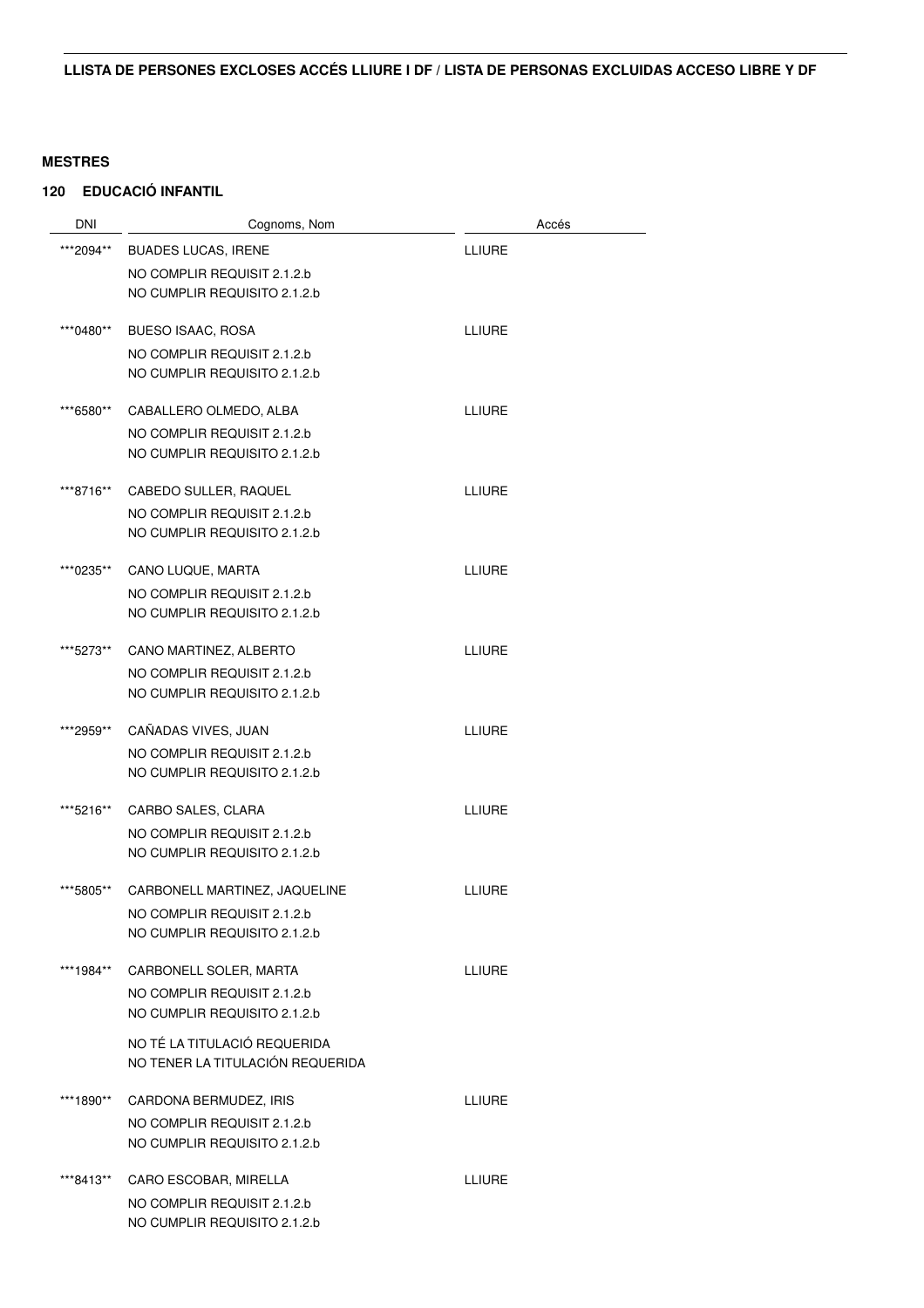| DNI       | Cognoms, Nom                                                | Accés          |
|-----------|-------------------------------------------------------------|----------------|
| ***8125** | CARRETERO LUIS, LAIA                                        | <b>LLIURE</b>  |
|           | NO COMPLIR REQUISIT 2.1.2.b                                 |                |
|           | NO CUMPLIR REQUISITO 2.1.2.b                                |                |
| ***7797** | CARRILERO MARTINEZ, CRISTINA                                | <b>LLIURE</b>  |
|           | NO COMPLIR REQUISIT 2.1.2.b                                 |                |
|           | NO CUMPLIR REQUISITO 2.1.2.b                                |                |
| ***3131** | CARRIO BALLESTER, LAIA MIREIA                               | <b>LLIURE</b>  |
|           | NO COMPLIR REQUISIT 2.1.2.b<br>NO CUMPLIR REQUISITO 2.1.2.b |                |
|           |                                                             |                |
| ***0914** | CARSI GARCIA, BEATRIZ                                       | <b>LLIURE</b>  |
|           | NO COMPLIR REQUISIT 2.1.2.b                                 |                |
|           | NO CUMPLIR REQUISITO 2.1.2.b                                |                |
| ***2390** | CASADO VERDU, LUIS                                          | <b>LLIURE</b>  |
|           | NO COMPLIR REQUISIT 2.1.2.b                                 |                |
|           | NO CUMPLIR REQUISITO 2.1.2.b                                |                |
| ***9903** | CASANOVA VIDAL, ESTHER                                      | <b>LLIURE</b>  |
|           | NO TÉ LA TITULACIÓ REQUERIDA                                |                |
|           | NO TENER LA TITULACIÓN REQUERIDA                            |                |
| ***7987** | CASTAÑO BERRUEZO, ELENA                                     | <b>LLIURE</b>  |
|           | NO COMPLIR REQUISIT 2.1.2.b                                 |                |
|           | NO CUMPLIR REQUISITO 2.1.2.b                                |                |
| ***4637** | CASTELLANOS CLIMENT, MARIA                                  | <b>LLIURE</b>  |
|           | NO TÉ LA TITULACIÓ REQUERIDA                                |                |
|           | NO TENER LA TITULACIÓN REQUERIDA                            |                |
|           | NO COMPLIR REQUISIT 2.1.2.b                                 |                |
|           | NO CUMPLIR REQUISITO 2.1.2.b                                |                |
| ***1048** | CASTILLO ROBLES, CRISTINA                                   | LLIURE         |
|           | NO COMPLIR REQUISIT 2.1.2.b                                 |                |
|           | NO CUMPLIR REQUISITO 2.1.2.b                                |                |
| ***6108** | CASTRO BOU, MARÍA                                           | <b>LLIURE</b>  |
|           | NO COMPLIR REQUISIT 2.1.2.b                                 |                |
|           | NO CUMPLIR REQUISITO 2.1.2.b                                |                |
| ***2655** | CASTRO GOMEZ, PURIFICACION                                  | RESERVA DF III |
|           | NO COMPLIR REQUISIT 2.1.2.b                                 |                |
|           | NO CUMPLIR REQUISITO 2.1.2.b                                |                |
| ***1800** | CERDAN SOLER, OLGA                                          | <b>LLIURE</b>  |
|           | NO COMPLIR REQUISIT 2.1.2.b                                 |                |
|           | NO CUMPLIR REQUISITO 2.1.2.b                                |                |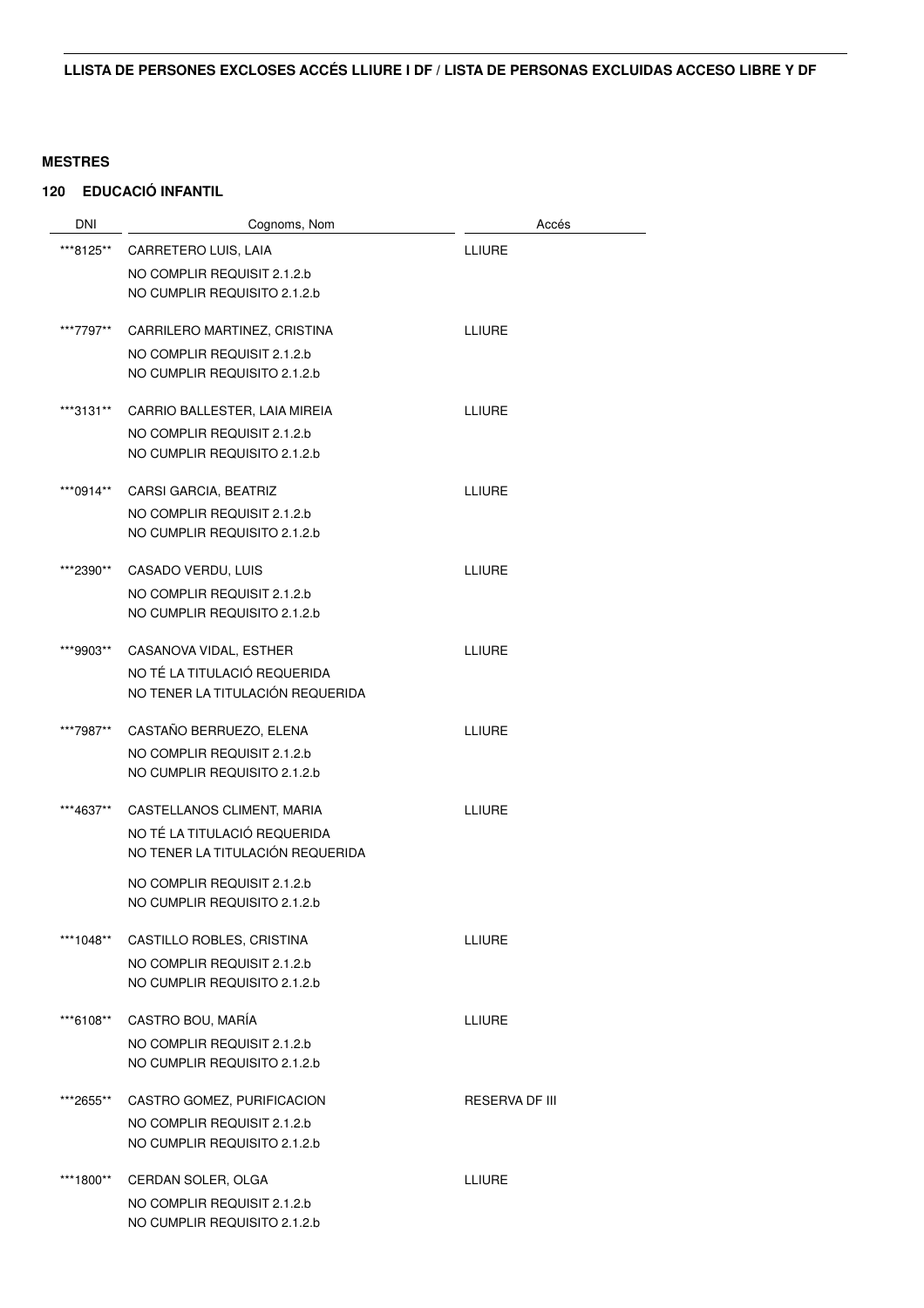| DNI       | Cognoms, Nom                                                | Accés         |
|-----------|-------------------------------------------------------------|---------------|
| ***7913** | CERVANTES GARCIA, SANDRA                                    | <b>LLIURE</b> |
|           | NO COMPLIR REQUISIT 2.1.2.b                                 |               |
|           | NO CUMPLIR REQUISITO 2.1.2.b                                |               |
| ***7940** | CERVERA LAMONCHA, ELENA                                     | <b>LLIURE</b> |
|           | NO COMPLIR REQUISIT 2.1.2.b<br>NO CUMPLIR REQUISITO 2.1.2.b |               |
| ***9272** | <b>CESPEDES SERRA, SARA</b>                                 | <b>LLIURE</b> |
|           | NO COMPLIR REQUISIT 2.1.2.b<br>NO CUMPLIR REQUISITO 2.1.2.b |               |
| ***6886** | CID TAFALLA, TAMARA DESEADA                                 | <b>LLIURE</b> |
|           | NO COMPLIR REQUISIT 2.1.2.b                                 |               |
|           | NO CUMPLIR REQUISITO 2.1.2.b                                |               |
| ***9700** | CISCAR FALQUET, ANDREA                                      | <b>LLIURE</b> |
|           | NO TÉ LA TITULACIÓ REQUERIDA                                |               |
|           | NO TENER LA TITULACIÓN REQUERIDA                            |               |
|           | NO COMPLIR REQUISIT 2.1.2.b<br>NO CUMPLIR REQUISITO 2.1.2.b |               |
|           |                                                             |               |
| ***5643** | CLEMENTE JABALOYAS, DANA                                    | <b>LLIURE</b> |
|           | NO COMPLIR REQUISIT 2.1.2.b<br>NO CUMPLIR REQUISITO 2.1.2.b |               |
|           |                                                             |               |
| ***2174** | COLOMAR COTAINA, CRISTINA                                   | <b>LLIURE</b> |
|           | NO COMPLIR REQUISIT 2.1.2.b<br>NO CUMPLIR REQUISITO 2.1.2.b |               |
|           |                                                             |               |
| ***6281** | CORCOLES SANCHEZ, VANESA                                    | <b>LLIURE</b> |
|           | NO COMPLIR REQUISIT 2.1.2.b                                 |               |
|           | NO CUMPLIR REQUISITO 2.1.2.b                                |               |
| ***8939** | CORDOVA HUAMAN, KIARA                                       | <b>LLIURE</b> |
|           | NO COMPLIR REQUISIT 2.1.2.b                                 |               |
|           | NO CUMPLIR REQUISITO 2.1.2.b                                |               |
| ***2333** | CRESPO MOTA, MARIA                                          | <b>LLIURE</b> |
|           | NO COMPLIR REQUISIT 2.1.2.b                                 |               |
|           | NO CUMPLIR REQUISITO 2.1.2.b                                |               |
| ***9041** | CRUZ MONFORT, NAYLA                                         | <b>LLIURE</b> |
|           | NO COMPLIR REQUISIT 2.1.2.b                                 |               |
|           | NO CUMPLIR REQUISITO 2.1.2.b                                |               |
| ***5388** | CUBERO SORIANO, ALEJANDRA                                   | <b>LLIURE</b> |
|           | NO COMPLIR REQUISIT 2.1.2.b                                 |               |
|           | NO CUMPLIR REQUISITO 2.1.2.b                                |               |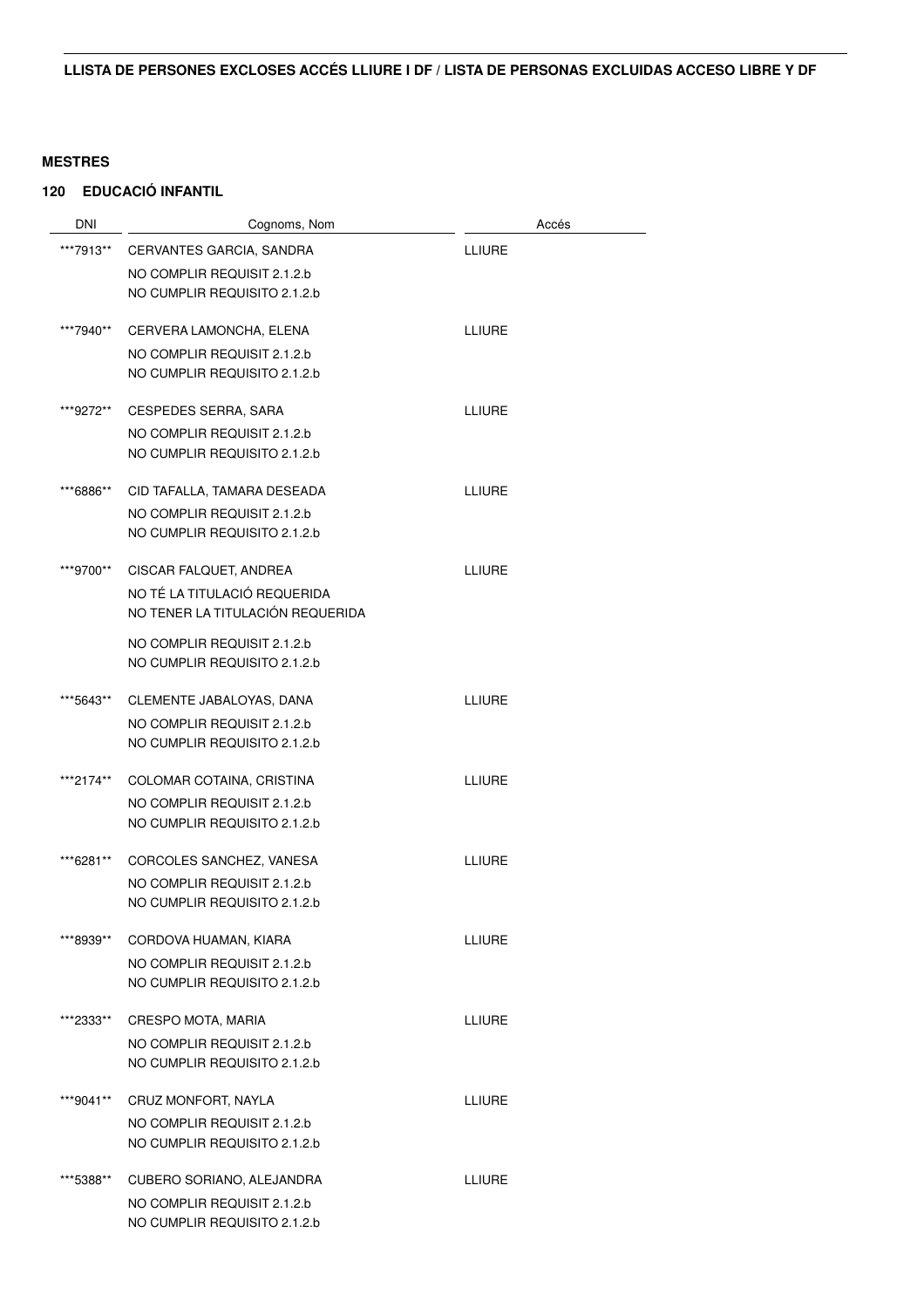| DNI       | Cognoms, Nom                                                | Accés         |
|-----------|-------------------------------------------------------------|---------------|
| ***8617** | DE DIOS CHAMORRO, IRIS                                      | <b>LLIURE</b> |
|           | NO COMPLIR REQUISIT 2.1.2.b                                 |               |
|           | NO CUMPLIR REQUISITO 2.1.2.b                                |               |
|           |                                                             |               |
| ***9049** | DE LA FUENTE GALLUD, CRISTINA                               | <b>LLIURE</b> |
|           | NO COMPLIR REQUISIT 2.1.2.b<br>NO CUMPLIR REQUISITO 2.1.2.b |               |
|           |                                                             |               |
| ***0768** | DEVIS GAYA, ALBA                                            | <b>LLIURE</b> |
|           | NO TÉ LA TITULACIÓ REQUERIDA                                |               |
|           | NO TENER LA TITULACIÓN REQUERIDA                            |               |
|           | NO COMPLIR REQUISIT 2.1.2.b                                 |               |
|           | NO CUMPLIR REQUISITO 2.1.2.b                                |               |
| ***8525** | DIAZ GIL, IRENE                                             | <b>LLIURE</b> |
|           | NO COMPLIR REQUISIT 2.1.2.b                                 |               |
|           | NO CUMPLIR REQUISITO 2.1.2.b                                |               |
| ***9397** | DIAZ MATEO, TAMARA                                          | <b>LLIURE</b> |
|           | NO ES JUSTIFICA REDUCCIÓ/EXEMPCIÓ DE TAXA                   |               |
|           | NO SE JUSTIFICA REDUCCIÓN/EXENCIÓN DE TASA                  |               |
|           |                                                             |               |
| ***8388** | DIEGO ORTUÑO, ROSA ANA                                      | <b>LLIURE</b> |
|           | NO COMPLIR REQUISIT 2.1.2.b<br>NO CUMPLIR REQUISITO 2.1.2.b |               |
|           |                                                             |               |
| ***4379** | DURA HERNANDEZ, MARIA                                       | <b>LLIURE</b> |
|           | NO COMPLIR REQUISIT 2.1.2.b                                 |               |
|           | NO CUMPLIR REQUISITO 2.1.2.b                                |               |
| ***8716** | DURA MORALES, VIRGINIA                                      | <b>LLIURE</b> |
|           | NO TÉ LA TITULACIÓ REQUERIDA                                |               |
|           | NO TENER LA TITULACIÓN REQUERIDA                            |               |
| ***9583** | EDO CALATAYUD, BEGOÑA                                       | <b>LLIURE</b> |
|           | NO COMPLIR REQUISIT 2.1.2.b                                 |               |
|           | NO CUMPLIR REQUISITO 2.1.2.b                                |               |
| ***9213** | EGIDIO BOX, CONSTANTINA ISABEL                              | <b>LLIURE</b> |
|           | NO COMPLIR REQUISIT 2.1.2.b                                 |               |
|           | NO CUMPLIR REQUISITO 2.1.2.b                                |               |
|           |                                                             |               |
| ***0352** | ENGUIX TORRES, ELISA AMPARO                                 | <b>LLIURE</b> |
|           | NO COMPLIR REQUISIT 2.1.2.b                                 |               |
|           | NO CUMPLIR REQUISITO 2.1.2.b                                |               |
| ***9858** | ESCRIBANO LOPEZ, ANA ISABEL                                 | <b>LLIURE</b> |
|           | NO COMPLIR REQUISIT 2.1.2.b                                 |               |
|           | NO CUMPLIR REQUISITO 2.1.2.b                                |               |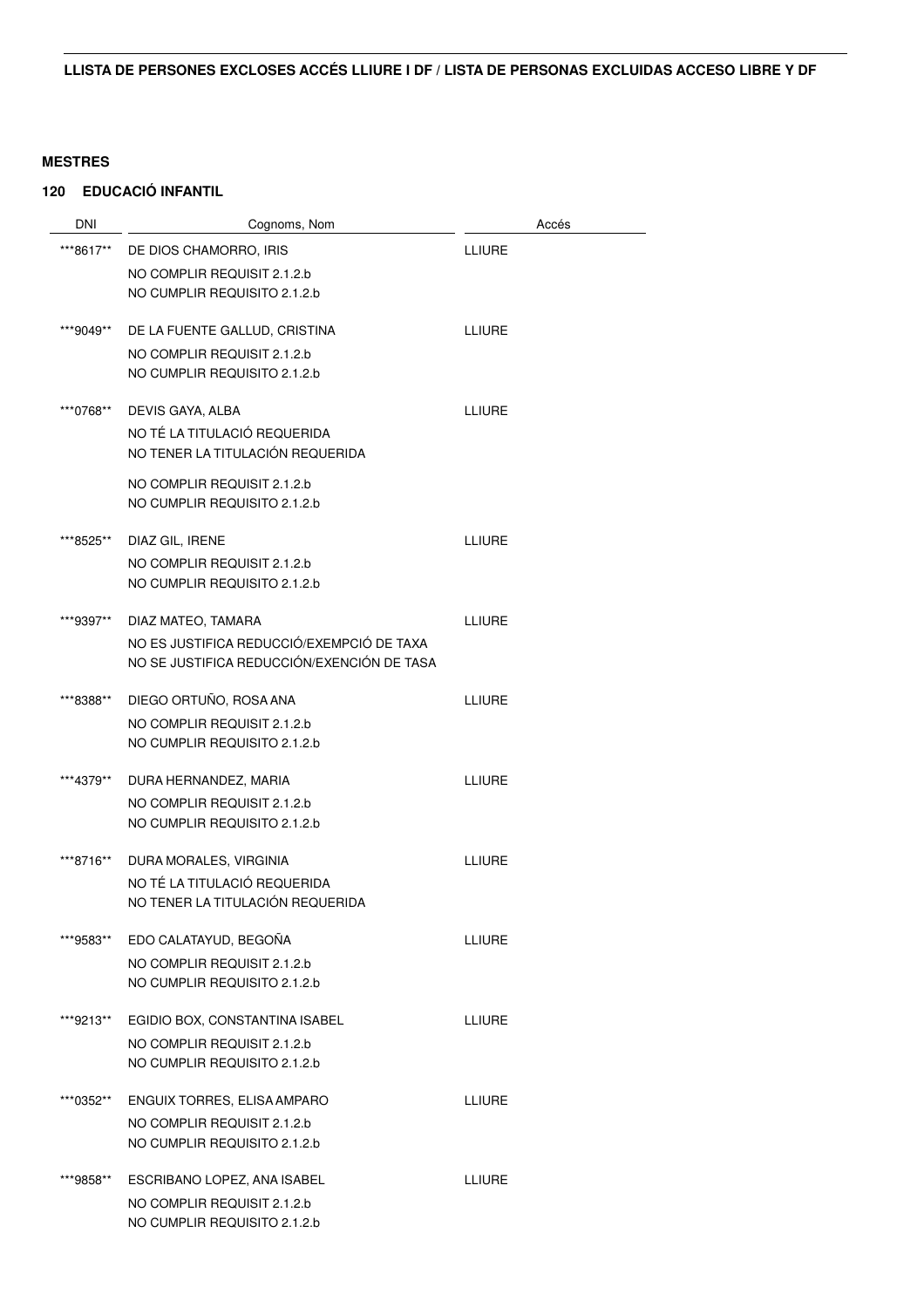| DNI       | Cognoms, Nom                                                | Accés         |
|-----------|-------------------------------------------------------------|---------------|
| ***2013** | <b>ESCRIG GAS, MARTINA</b>                                  | <b>LLIURE</b> |
|           | NO TÉ LA TITULACIÓ REQUERIDA                                |               |
|           | NO TENER LA TITULACIÓN REQUERIDA                            |               |
|           | NO COMPLIR REQUISIT 2.1.2.b                                 |               |
|           | NO CUMPLIR REQUISITO 2.1.2.b                                |               |
|           |                                                             |               |
| ***1847** | <b>ESPARCIA CUESTA, ALBA</b>                                | <b>LLIURE</b> |
|           | NO COMPLIR REQUISIT 2.1.2.b                                 |               |
|           | NO CUMPLIR REQUISITO 2.1.2.b                                |               |
| ***4131** | ESPINOSA PEREZ, GLORIA                                      | <b>LLIURE</b> |
|           | NO COMPLIR REQUISIT 2.1.2.b                                 |               |
|           | NO CUMPLIR REQUISITO 2.1.2.b                                |               |
|           |                                                             |               |
| ***0976** | ESTELLER BELMONTE, ERICA                                    | <b>LLIURE</b> |
|           | NO COMPLIR REQUISIT 2.1.2.b<br>NO CUMPLIR REQUISITO 2.1.2.b |               |
|           |                                                             |               |
| ***5568** | ESTEVE FULLANA, BELEN                                       | <b>LLIURE</b> |
|           | NO COMPLIR REQUISIT 2.1.2.b                                 |               |
|           | NO CUMPLIR REQUISITO 2.1.2.b                                |               |
| ***3610** | FAUS PEIRO, EVA MARIA                                       | <b>LLIURE</b> |
|           | NO COMPLIR REQUISIT 2.1.2.b                                 |               |
|           | NO CUMPLIR REQUISITO 2.1.2.b                                |               |
|           |                                                             |               |
| ***3325** | FEMENIA MAS, PAULA                                          | <b>LLIURE</b> |
|           | NO ACREDITA TITULACIÓ REQUERIDA                             |               |
|           | NO ACREDITA TITULACIÓN REQUERIDA                            |               |
| ***1494** | FERNANDEZ BOIX, MARTA                                       | LLIURE        |
|           | NO COMPLIR REQUISIT 2.1.2.b                                 |               |
|           | NO CUMPLIR REQUISITO 2.1.2.b                                |               |
| ***4067** | FERNANDEZ RUIZ, MARIA DOLORES                               | <b>LLIURE</b> |
|           | NO COMPLIR REQUISIT 2.1.2.b                                 |               |
|           | NO CUMPLIR REQUISITO 2.1.2.b                                |               |
|           |                                                             |               |
| ***3450** | FERRANDEZ GARCIA, ALBA                                      | <b>LLIURE</b> |
|           | NO COMPLIR REQUISIT 2.1.2.b                                 |               |
|           | NO CUMPLIR REQUISITO 2.1.2.b                                |               |
| ***4563** | FERRANDO PEREZ, SARA CONCEPCION                             | <b>ITIURE</b> |
|           | NO COMPLIR REQUISIT 2.1.2.b                                 |               |
|           | NO CUMPLIR REQUISITO 2.1.2.b                                |               |
| ***9822** | FERRE GONZALEZ, MARIA                                       | <b>LLIURE</b> |
|           | NO COMPLIR REQUISIT 2.1.2.b                                 |               |
|           | NO CUMPLIR REQUISITO 2.1.2.b                                |               |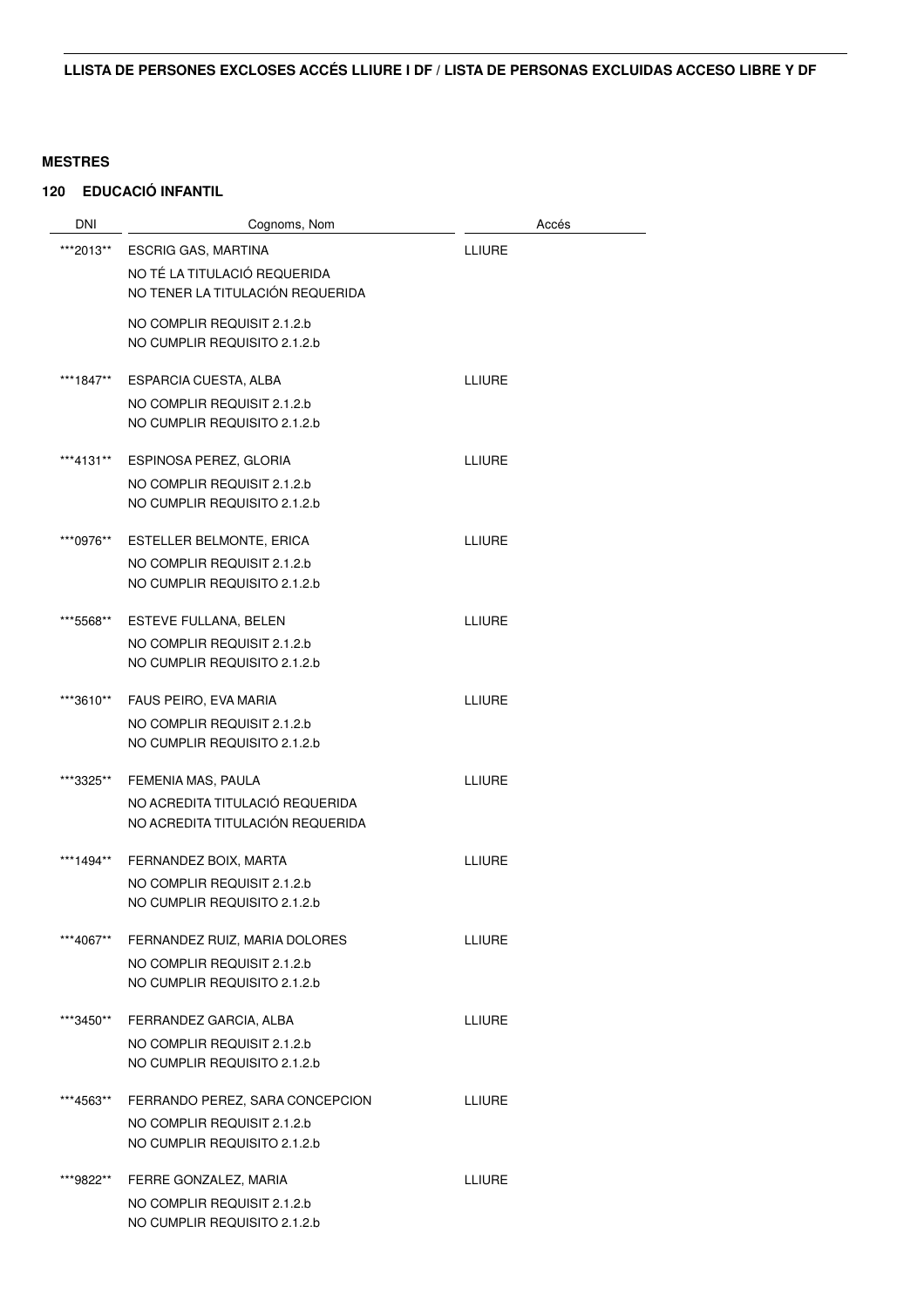| <b>DNI</b> | Cognoms, Nom                                                |               | Accés |
|------------|-------------------------------------------------------------|---------------|-------|
| ***7769**  | FERRIZ CANDELA, ISABEL MARIA                                | <b>LLIURE</b> |       |
|            | NO COMPLIR REQUISIT 2.1.2.b                                 |               |       |
|            | NO CUMPLIR REQUISITO 2.1.2.b                                |               |       |
| ***9989**  | FOLCH HOLGADO, PAULA DESAMPARADOS                           | <b>LLIURE</b> |       |
|            | NO COMPLIR REQUISIT 2.1.2.b<br>NO CUMPLIR REQUISITO 2.1.2.b |               |       |
| ***9352**  | FORNAS SIMAL, VANESA                                        | LLIURE        |       |
|            | NO COMPLIR REQUISIT 2.1.2.b                                 |               |       |
|            | NO CUMPLIR REQUISITO 2.1.2.b                                |               |       |
| ***6703**  | FORNER GUARDIOLA, VERONICA                                  | <b>LLIURE</b> |       |
|            | NO COMPLIR REQUISIT 2.1.2.b                                 |               |       |
|            | NO CUMPLIR REQUISITO 2.1.2.b                                |               |       |
| ***9544**  | <b>FRANCH BORILLO, IRIS</b>                                 | <b>LLIURE</b> |       |
|            | NO COMPLIR REQUISIT 2.1.2.b                                 |               |       |
|            | NO CUMPLIR REQUISITO 2.1.2.b                                |               |       |
| ***8632**  | GALIANO GALVEZ, LAURA MARIA                                 | <b>LLIURE</b> |       |
|            | NO COMPLIR REQUISIT 2.1.2.b                                 |               |       |
|            | NO CUMPLIR REQUISITO 2.1.2.b                                |               |       |
| ***6884**  | GALINDO ORTIZ, NATALIA                                      | LLIURE        |       |
|            | NO COMPLIR REQUISIT 2.1.2.b                                 |               |       |
|            | NO CUMPLIR REQUISITO 2.1.2.b                                |               |       |
| ***2536**  | GALLARDO MORALES, MARIA                                     | <b>LLIURE</b> |       |
|            | NO COMPLIR REQUISIT 2.1.2.b                                 |               |       |
|            | NO CUMPLIR REQUISITO 2.1.2.b                                |               |       |
| ***5743**  | <b>GALVEZ TORRES, MIRIAM</b>                                | <b>LLIURE</b> |       |
|            | NO COMPLIR REQUISIT 2.1.2.b                                 |               |       |
|            | NO CUMPLIR REQUISITO 2.1.2.b                                |               |       |
| ***1457**  | <b>GARCIA CERVELLO, PAULA</b>                               | LLIURE        |       |
|            | NO COMPLIR REQUISIT 2.1.2.b                                 |               |       |
|            | NO CUMPLIR REQUISITO 2.1.2.b                                |               |       |
| ***5947**  | GARCIA FERRANDEZ, BIENVENIDA                                | <b>LLIURE</b> |       |
|            | NO COMPLIR REQUISIT 2.1.2.b                                 |               |       |
|            | NO CUMPLIR REQUISITO 2.1.2.b                                |               |       |
| ***9388**  | <b>GARCIA GUILLEN, MARIA LUCIA</b>                          | LLIURE        |       |
|            | NO COMPLIR REQUISIT 2.1.2.b                                 |               |       |
|            | NO CUMPLIR REQUISITO 2.1.2.b                                |               |       |
| ***2321**  | GARCIA HUESCAR, VANESA                                      | LLIURE        |       |
|            | NO COMPLIR REQUISIT 2.1.2.b                                 |               |       |
|            | NO CUMPLIR REQUISITO 2.1.2.b                                |               |       |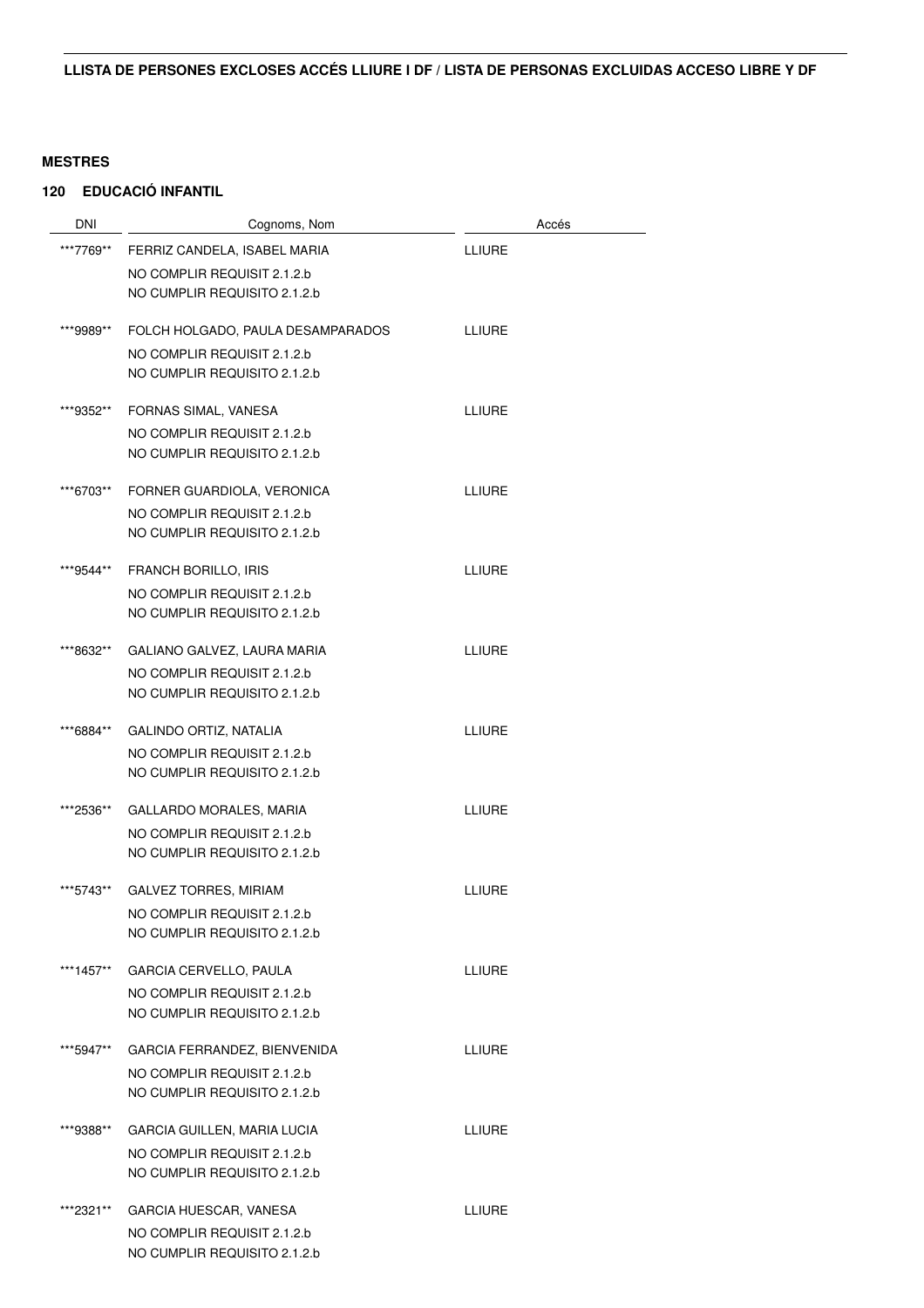| <b>DNI</b> | Cognoms, Nom                                                | Accés         |
|------------|-------------------------------------------------------------|---------------|
| ***6497**  | <b>GARCIA LLAMAS, MIRIAM</b>                                | <b>LLIURE</b> |
|            | NO COMPLIR REQUISIT 2.1.2.b                                 |               |
|            | NO CUMPLIR REQUISITO 2.1.2.b                                |               |
|            |                                                             |               |
| ***5875**  | <b>GARCIA MARCILLA, MARIA</b>                               | <b>LLIURE</b> |
|            | NO COMPLIR REQUISIT 2.1.2.b<br>NO CUMPLIR REQUISITO 2.1.2.b |               |
|            |                                                             |               |
| ***5055**  | <b>GARCIA MARTINEZ, VERONICA</b>                            | LLIURE        |
|            | NO COMPLIR REQUISIT 2.1.2.b                                 |               |
|            | NO CUMPLIR REQUISITO 2.1.2.b                                |               |
| ***1223**  | GARCIA MODREGO, MARTA                                       | <b>LLIURE</b> |
|            | NO COMPLIR REQUISIT 2.1.2.b                                 |               |
|            | NO CUMPLIR REQUISITO 2.1.2.b                                |               |
|            |                                                             |               |
| ***0300**  | GARCIA NAVARRO, LORENA                                      | LLIURE        |
|            | NO COMPLIR REQUISIT 2.1.2.b                                 |               |
|            | NO CUMPLIR REQUISITO 2.1.2.b                                |               |
| ***3122**  | GARCÍA ORTUÑO, ANA DOLORES                                  | <b>LLIURE</b> |
|            | NO COMPLIR REQUISIT 2.1.2.b                                 |               |
|            | NO CUMPLIR REQUISITO 2.1.2.b                                |               |
| ***2382**  | GARCÍA POVEDANO, ALBA                                       | LLIURE        |
|            | NO COMPLIR REQUISIT 2.1.2.b                                 |               |
|            | NO CUMPLIR REQUISITO 2.1.2.b                                |               |
|            |                                                             |               |
| ***7483**  | <b>GARCIA SAEZ, SARA</b>                                    | <b>LLIURE</b> |
|            | NO COMPLIR REQUISIT 2.1.2.b                                 |               |
|            | NO CUMPLIR REQUISITO 2.1.2.b                                |               |
| ***9185**  | <b>GARCIA SANZ, MARIA</b>                                   | LLIURE        |
|            | NO COMPLIR REQUISIT 2.1.2.b                                 |               |
|            | NO CUMPLIR REQUISITO 2.1.2.b                                |               |
| ***4988**  | <b>GARCIA SOLER, MARIA</b>                                  | <b>LLIURE</b> |
|            | NO COMPLIR REQUISIT 2.1.2.b                                 |               |
|            | NO CUMPLIR REQUISITO 2.1.2.b                                |               |
|            |                                                             |               |
| ***9727**  | GARCIA DEL ARCO HERNANDEZ, MARIANA                          | <b>LLIURE</b> |
|            | NO COMPLIR REQUISIT 2.1.2.b<br>NO CUMPLIR REQUISITO 2.1.2.b |               |
|            |                                                             |               |
| ***2575**  | GARGALLO BARBERAN, LIDIA                                    | LLIURE        |
|            | NO COMPLIR REQUISIT 2.1.2.b                                 |               |
|            | NO CUMPLIR REQUISITO 2.1.2.b                                |               |
| ***7903**  | GARRIDO OGANDO, MARIA CRISTINA                              | LLIURE        |
|            | NO COMPLIR REQUISIT 2.1.2.b                                 |               |
|            | NO CUMPLIR REQUISITO 2.1.2.b                                |               |
|            |                                                             |               |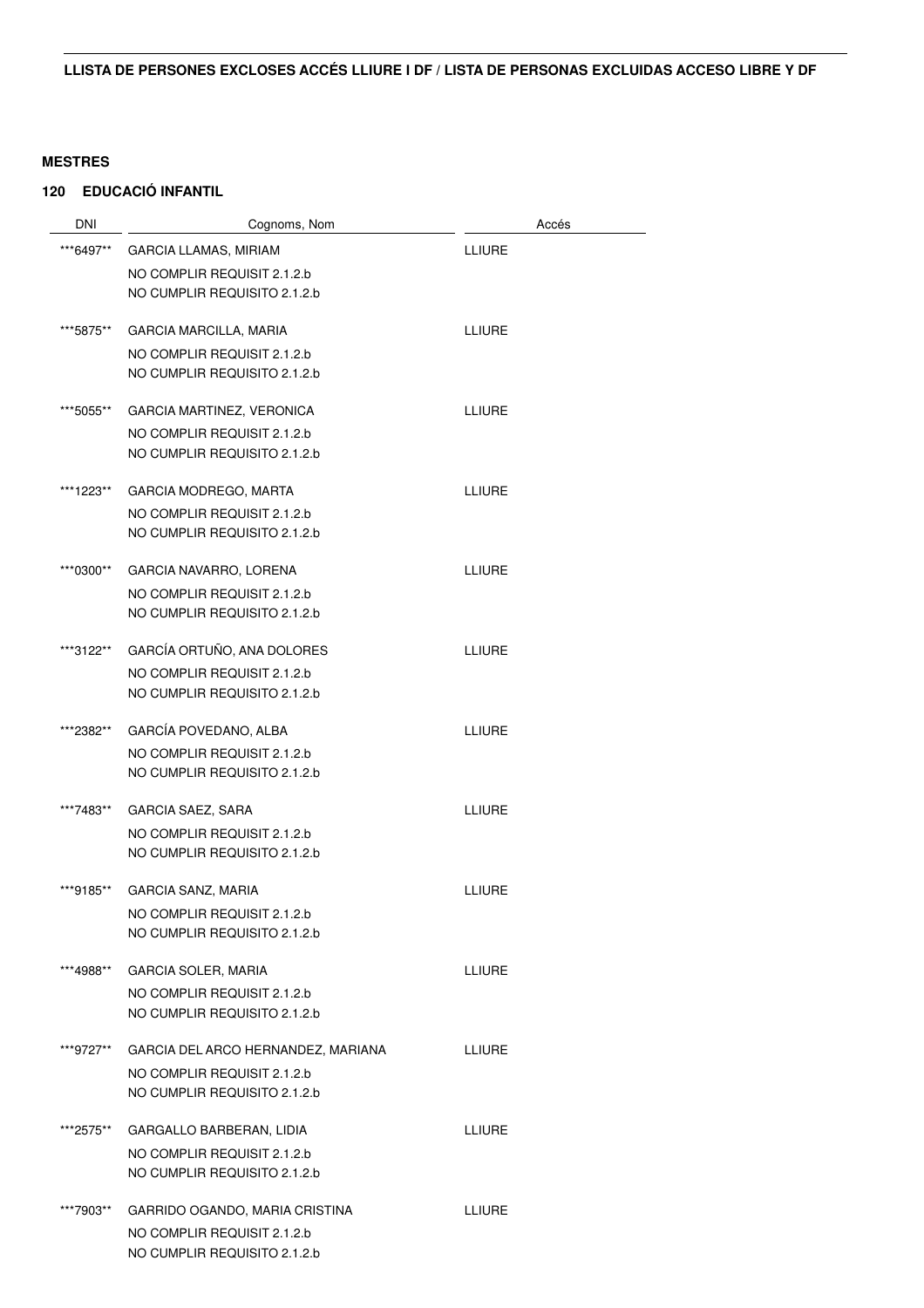| <b>DNI</b> | Cognoms, Nom                                                | Accés         |
|------------|-------------------------------------------------------------|---------------|
| ***2548**  | GIL CUADROS, MARTA                                          | <b>LLIURE</b> |
|            | NO COMPLIR REQUISIT 2.1.2.b                                 |               |
|            | NO CUMPLIR REQUISITO 2.1.2.b                                |               |
|            |                                                             |               |
| ***2757**  | GIL NADAL, PATRICIA                                         | <b>LLIURE</b> |
|            | NO COMPLIR REQUISIT 2.1.2.b<br>NO CUMPLIR REQUISITO 2.1.2.b |               |
|            |                                                             |               |
| ***1973**  | GIL PERDOMO, YANET                                          | <b>LLIURE</b> |
|            | NO COMPLIR REQUISIT 2.1.2.b                                 |               |
|            | NO CUMPLIR REQUISITO 2.1.2.b                                |               |
| ***0095**  | GIMENEZ GRAS, MARÍA                                         | <b>LLIURE</b> |
|            | NO COMPLIR REQUISIT 2.1.2.b                                 |               |
|            | NO CUMPLIR REQUISITO 2.1.2.b                                |               |
|            |                                                             |               |
| ***7979**  | <b>GOMEZ BERNAT, ESTER</b>                                  | <b>LLIURE</b> |
|            | NO COMPLIR REQUISIT 2.1.2.b<br>NO CUMPLIR REQUISITO 2.1.2.b |               |
|            |                                                             |               |
| ***2632**  | GOMEZ CORREOSO, ELISA                                       | <b>LLIURE</b> |
|            | NO COMPLIR REQUISIT 2.1.2.b                                 |               |
|            | NO CUMPLIR REQUISITO 2.1.2.b                                |               |
| ***7389**  | GOMEZ MARTINEZ, REBECA MARIA                                | <b>LLIURE</b> |
|            | NO COMPLIR REQUISIT 2.1.2.b                                 |               |
|            | NO CUMPLIR REQUISITO 2.1.2.b                                |               |
|            |                                                             |               |
| ***6063**  | GONZALEZ LAIN, NATALIA<br>NO COMPLIR REQUISIT 2.1.2.b       | <b>LLIURE</b> |
|            | NO CUMPLIR REQUISITO 2.1.2.b                                |               |
|            |                                                             |               |
| ***5872**  | <b>GRAU CASANOVES, CINTIA</b>                               | <b>LLIURE</b> |
|            | NO COMPLIR REQUISIT 2.1.2.b                                 |               |
|            | NO CUMPLIR REQUISITO 2.1.2.b                                |               |
| ***6535**  | GUERRERO GANDIA, BEATRIZ                                    | <b>LLIURE</b> |
|            | NO COMPLIR REQUISIT 2.1.2.b                                 |               |
|            | NO CUMPLIR REQUISITO 2.1.2.b                                |               |
| ***1098**  | GUIJARRO BARCELO, ROSA ANA                                  | <b>LLIURE</b> |
|            | NO COMPLIR REQUISIT 2.1.2.b                                 |               |
|            | NO CUMPLIR REQUISITO 2.1.2.b                                |               |
| ***9309**  | GUILLEN BARENCA, MARIA                                      | <b>LLIURE</b> |
|            | NO ACREDITA TITULACIÓ REQUERIDA                             |               |
|            | NO ACREDITA TITULACIÓN REQUERIDA                            |               |
|            | NO COMPLIR REQUISIT 2.1.2.b                                 |               |
|            | NO CUMPLIR REQUISITO 2.1.2.b                                |               |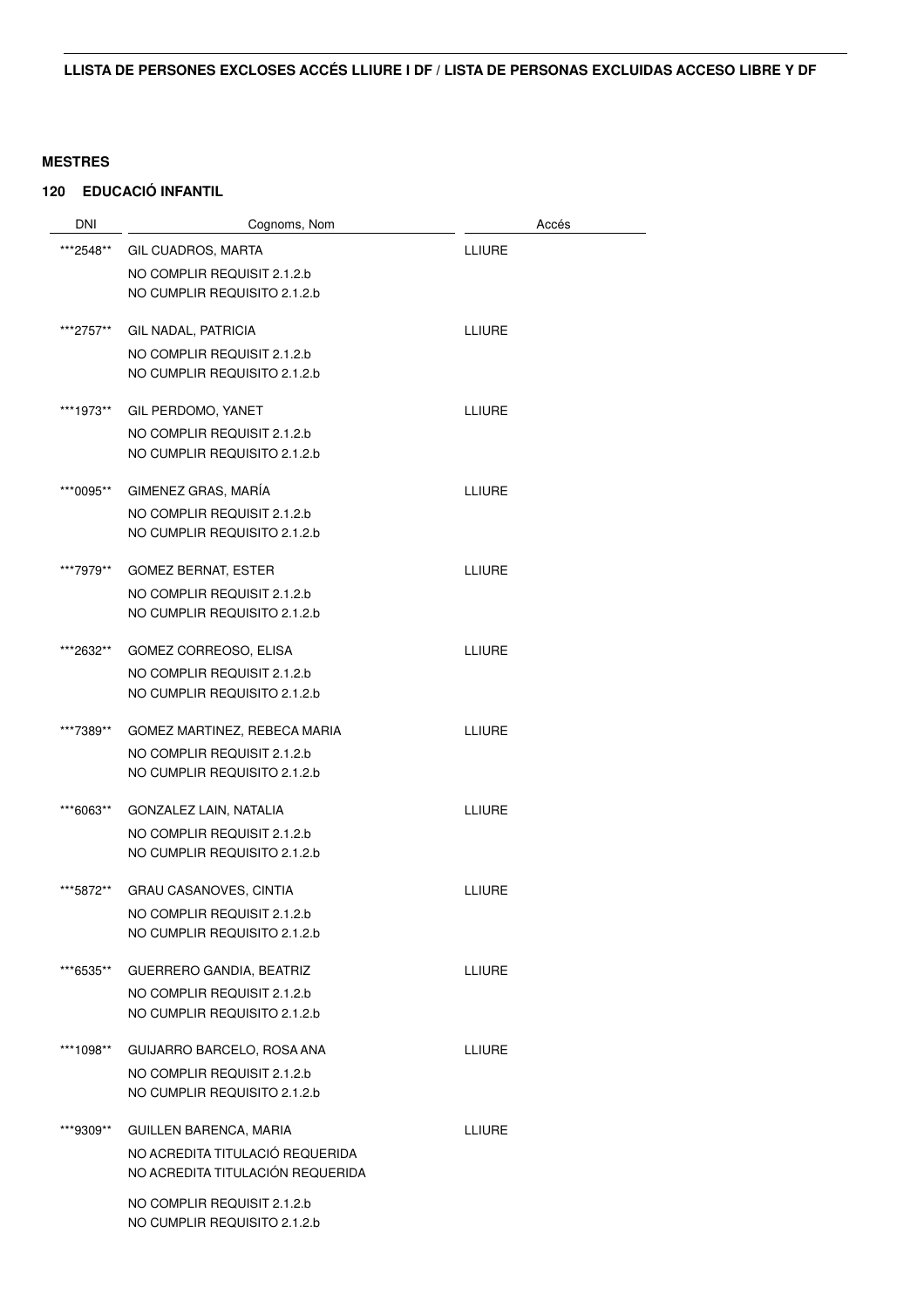| <b>DNI</b> | Cognoms, Nom                      | Accés                 |
|------------|-----------------------------------|-----------------------|
| ***1695**  | HERNANDEZ LOPEZ, LUCIA            | <b>LLIURE</b>         |
|            | NO COMPLIR REQUISIT 2.1.2.b       |                       |
|            | NO CUMPLIR REQUISITO 2.1.2.b      |                       |
|            |                                   |                       |
| ***0186**  | HERNANDEZ SALES, INES             | LLIURE                |
|            | NO COMPLIR REQUISIT 2.1.2.b       |                       |
|            | NO CUMPLIR REQUISITO 2.1.2.b      |                       |
| ***6809**  | HERRERO ZUECO, ELENA              | LLIURE                |
|            | NO COMPLIR REQUISIT 2.1.2.b       |                       |
|            | NO CUMPLIR REQUISITO 2.1.2.b      |                       |
|            |                                   |                       |
| ***4119**  | HERREROS MARTINEZ, CLARA          | LLIURE                |
|            | NO COMPLIR REQUISIT 2.1.2.b       |                       |
|            | NO CUMPLIR REQUISITO 2.1.2.b      |                       |
| ***9626**  | HURTADO MIGUEL. EVA               | <b>LLIURE</b>         |
|            | NO COMPLIR REQUISIT 2.1.2.b       |                       |
|            | NO CUMPLIR REQUISITO 2.1.2.b      |                       |
| ***9996**  | IACONI SOFRONI, ALEXANDRINA       | <b>LLIURE</b>         |
|            | NO COMPLIR REQUISIT 2.1.2.b       |                       |
|            | NO CUMPLIR REQUISITO 2.1.2.b      |                       |
| ***8729**  | IBAÑEZ DE FRUTOS, RAQUEL          | <b>RESERVA DF III</b> |
|            | NO COMPLIR REQUISIT 2.1.2.b       |                       |
|            | NO CUMPLIR REQUISITO 2.1.2.b      |                       |
|            |                                   |                       |
| ***7632**  | <b>IGLESIAS LOPEZ, PENELOPE</b>   | <b>LLIURE</b>         |
|            | NO COMPLIR REQUISIT 2.1.2.b       |                       |
|            | NO CUMPLIR REQUISITO 2.1.2.b      |                       |
| ***7300**  | <b>IVORRA ROS, MIRIAM</b>         | LLIURE                |
|            | NO COMPLIR REQUISIT 2.1.2.b       |                       |
|            | NO CUMPLIR REQUISITO 2.1.2.b      |                       |
| ***9192**  | JIMENEZ CABAÑERO, ALBA            | <b>LLIURE</b>         |
|            | NO COMPLIR REQUISIT 2.1.2.b       |                       |
|            | NO CUMPLIR REQUISITO 2.1.2.b      |                       |
| ***2195**  | JIMENEZ GUILLEN, MARIA LUCIA      | LLIURE                |
|            | NO COMPLIR REQUISIT 2.1.2.b       |                       |
|            | NO CUMPLIR REQUISITO 2.1.2.b      |                       |
|            |                                   |                       |
| ***3275**  | JORDA SALAZAR, DANIELA DEL CARMEN | LLIURE                |
|            | NO COMPLIR REQUISIT 2.1.2.b       |                       |
|            | NO CUMPLIR REQUISITO 2.1.2.b      |                       |
| ***8465**  | JOVER FERRI, CORAL DE LOS ANGELES | <b>LLIURE</b>         |
|            | NO COMPLIR REQUISIT 2.1.2.b       |                       |
|            | NO CUMPLIR REQUISITO 2.1.2.b      |                       |
|            |                                   |                       |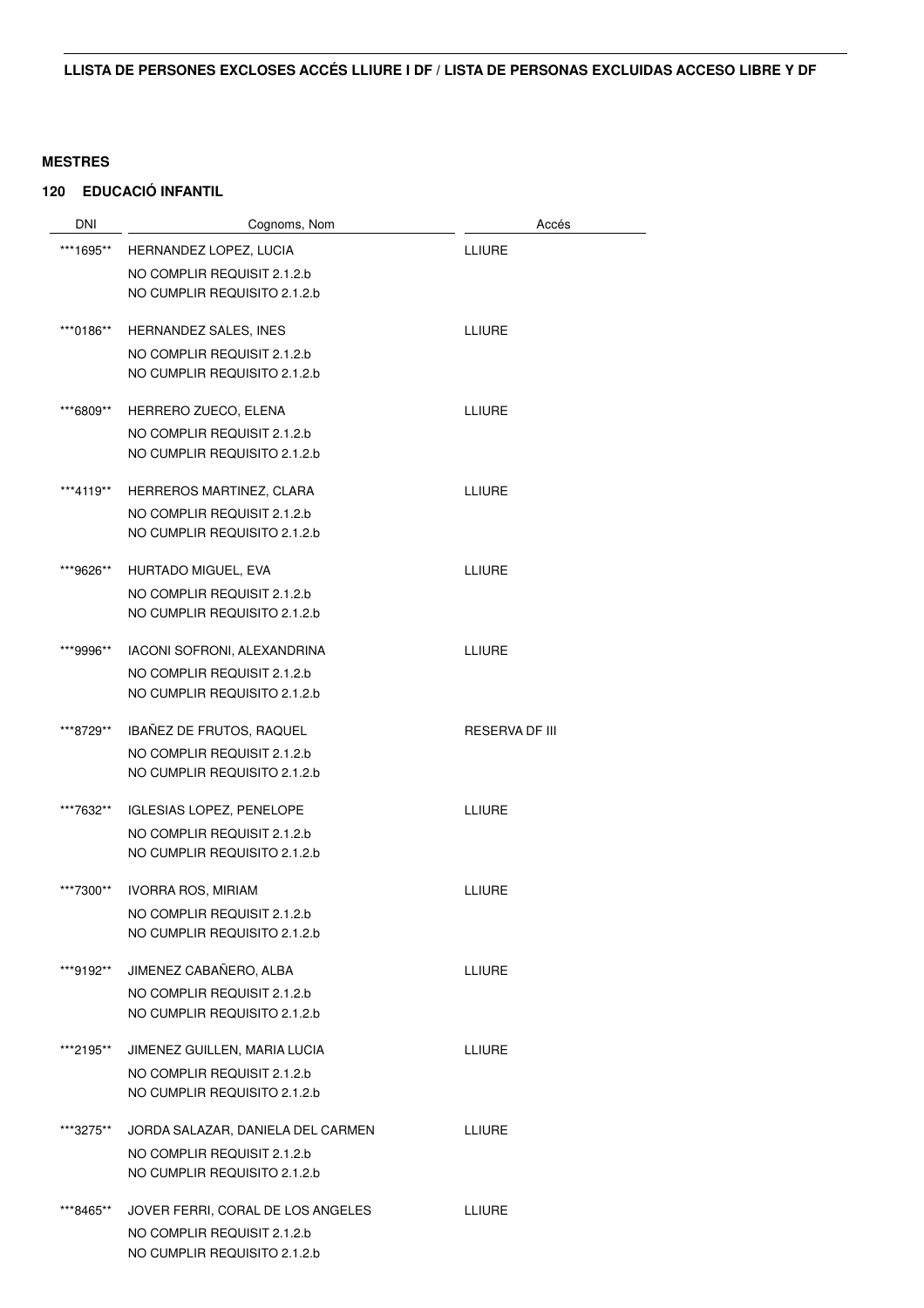| <b>DNI</b> | Cognoms, Nom                                                | Accés         |
|------------|-------------------------------------------------------------|---------------|
| ***4086**  | JOYA GABALDON, ROCIO                                        | LLIURE        |
|            | NO COMPLIR REQUISIT 2.1.2.b                                 |               |
|            | NO CUMPLIR REQUISITO 2.1.2.b                                |               |
| ***4415**  | LARA JIMENEZ, CAROLINA                                      | <b>LLIURE</b> |
|            | NO COMPLIR REQUISIT 2.1.2.b<br>NO CUMPLIR REQUISITO 2.1.2.b |               |
| ***5844**  | LEAL CEBRIA, LORENA                                         | LLIURE        |
|            | NO COMPLIR REQUISIT 2.1.2.b                                 |               |
|            | NO CUMPLIR REQUISITO 2.1.2.b                                |               |
| ***0043**  | LEAL GUERRERO, ROSA                                         | LLIURE        |
|            | NO COMPLIR REQUISIT 2.1.2.b<br>NO CUMPLIR REQUISITO 2.1.2.b |               |
| ***1509**  | LEON GASCON, GEMA                                           | <b>LLIURE</b> |
|            | NO COMPLIR REQUISIT 2.1.2.b                                 |               |
|            | NO CUMPLIR REQUISITO 2.1.2.b                                |               |
| ***5175**  | LIDON MARTINEZ, VANESA                                      | LLIURE        |
|            | NO COMPLIR REQUISIT 2.1.2.b                                 |               |
|            | NO CUMPLIR REQUISITO 2.1.2.b                                |               |
| ***5236**  | LLOPIS PIQUER, CRISTINA                                     | LLIURE        |
|            | NO COMPLIR REQUISIT 2.1.2.b                                 |               |
|            | NO CUMPLIR REQUISITO 2.1.2.b                                |               |
| ***2376**  | LLORCA HERNANDEZ, NURIA                                     | <b>LLIURE</b> |
|            | NO COMPLIR REQUISIT 2.1.2.b                                 |               |
|            | NO CUMPLIR REQUISITO 2.1.2.b                                |               |
| ***7583**  | LLORET LOPEZ, SARA ISABEL                                   | LLIURE        |
|            | NO COMPLIR REQUISIT 2.1.2.b                                 |               |
|            | NO CUMPLIR REQUISITO 2.1.2.b                                |               |
| ***7648**  | LOPEZ AGENJO, LETICIA                                       | LLIURE        |
|            | NO COMPLIR REQUISIT 2.1.2.b                                 |               |
|            | NO CUMPLIR REQUISITO 2.1.2.b                                |               |
| ***9183**  | LOPEZ BALLESTEROS, MARIA JOSE                               | <b>LLIURE</b> |
|            | NO COMPLIR REQUISIT 2.1.2.b                                 |               |
|            | NO CUMPLIR REQUISITO 2.1.2.b                                |               |
| ***8400**  | LOPEZ BENACHES, GLORIA                                      | LLIURE        |
|            | NO COMPLIR REQUISIT 2.1.2.b                                 |               |
|            | NO CUMPLIR REQUISITO 2.1.2.b                                |               |
| ***2813**  | LOPEZ BOJ, CARLOS                                           | LLIURE        |
|            | NO COMPLIR REQUISIT 2.1.2.b                                 |               |
|            | NO CUMPLIR REQUISITO 2.1.2.b                                |               |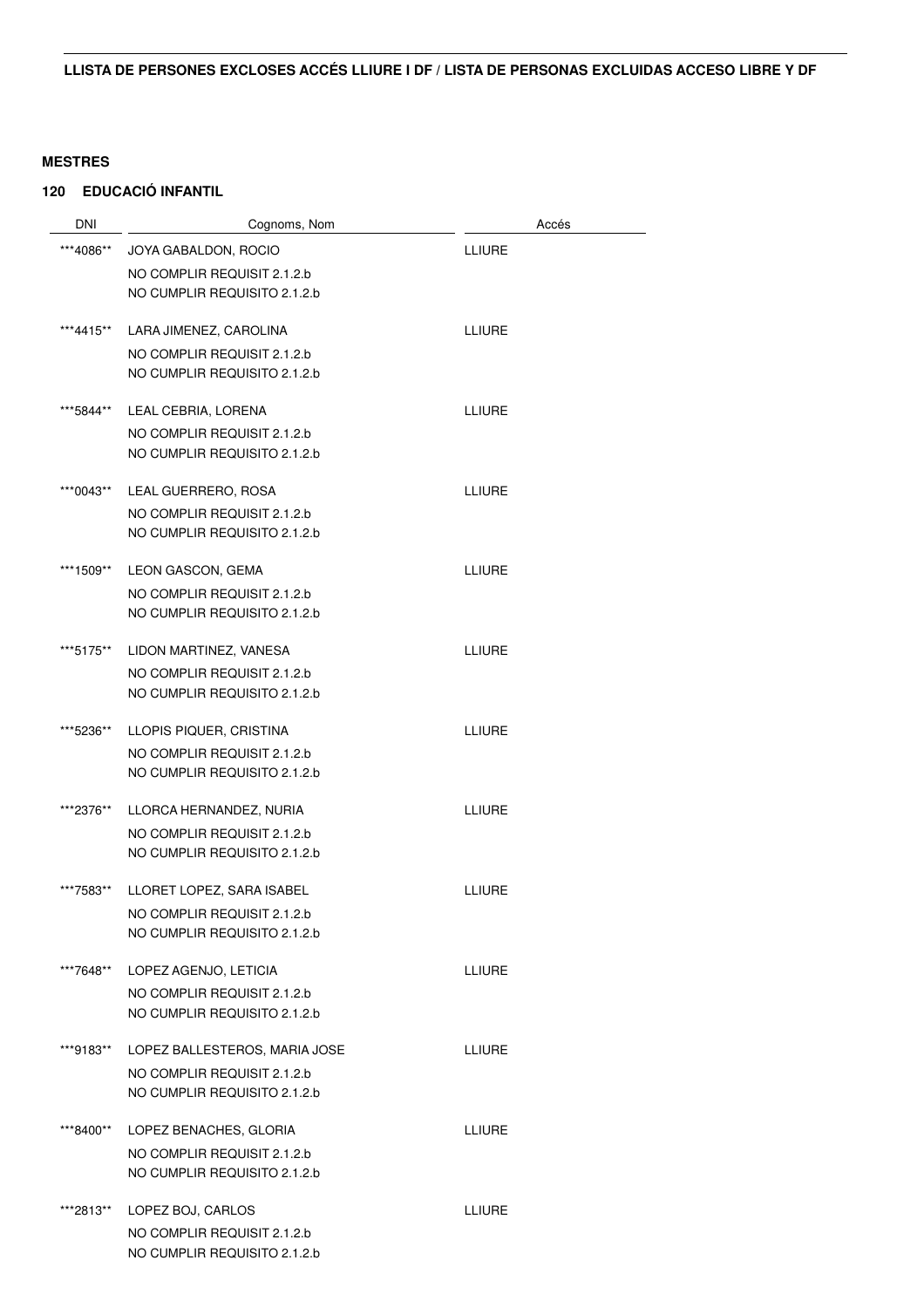| <b>DNI</b> | Cognoms, Nom                               | Accés         |
|------------|--------------------------------------------|---------------|
| ***2055**  | LOPEZ FAJARDO, ANDREA                      | <b>LLIURE</b> |
|            | NO COMPLIR REQUISIT 2.1.2.b                |               |
|            | NO CUMPLIR REQUISITO 2.1.2.b               |               |
| ***3016**  | LÓPEZ GARCÍA, MARCOS                       | LLIURE        |
|            | NO COMPLIR REQUISIT 2.1.2.b                |               |
|            | NO CUMPLIR REQUISITO 2.1.2.b               |               |
| ***7394**  | LOPEZ PEREZ, LORENA                        | <b>LLIURE</b> |
|            | NO COMPLIR REQUISIT 2.1.2.b                |               |
|            | NO CUMPLIR REQUISITO 2.1.2.b               |               |
| ***7246**  | LOPEZ PIÑON, PALOMA                        | <b>LLIURE</b> |
|            | NO COMPLIR REQUISIT 2.1.2.b                |               |
|            | NO CUMPLIR REQUISITO 2.1.2.b               |               |
| ***1120**  | LOPEZ SENENT, MARIA                        | LLIURE        |
|            | NO COMPLIR REQUISIT 2.1.2.b                |               |
|            | NO CUMPLIR REQUISITO 2.1.2.b               |               |
| ***0477**  | LUPIAÑEZ ESTEBAN, MARTA                    | <b>LLIURE</b> |
|            | NO COMPLIR REQUISIT 2.1.2.b                |               |
|            | NO CUMPLIR REQUISITO 2.1.2.b               |               |
| ***9247**  | MACIA CASCALES, ISABEL                     | LLIURE        |
|            | NO COMPLIR REQUISIT 2.1.2.b                |               |
|            | NO CUMPLIR REQUISITO 2.1.2.b               |               |
| ***8174**  | MANCHON GUILLEN, FRANCISCO JESUS           | <b>LLIURE</b> |
|            | NO COMPLIR REQUISIT 2.1.2.b                |               |
|            | NO CUMPLIR REQUISITO 2.1.2.b               |               |
| ***1923**  | MANSILLA SAHUQUILLO, MARIA JOSE            | <b>LLIURE</b> |
|            | NO COMPLIR REQUISIT 2.1.2.b                |               |
|            | NO CUMPLIR REQUISITO 2.1.2.b               |               |
| ***0853**  | MANZANA LACUEVA, ALICIA                    | <b>LLIURE</b> |
|            | NO COMPLIR REQUISIT 2.1.2.b                |               |
|            | NO CUMPLIR REQUISITO 2.1.2.b               |               |
| ***0328**  | MARCH ANDREU, CANDELA                      | <b>LLIURE</b> |
|            | NO ES JUSTIFICA REDUCCIÓ/EXEMPCIÓ DE TAXA  |               |
|            | NO SE JUSTIFICA REDUCCIÓN/EXENCIÓN DE TASA |               |
| ***1259**  | MARCOS SANCHEZ, MARIA DEL MAR              | <b>LLIURE</b> |
|            | NO COMPLIR REQUISIT 2.1.2.b                |               |
|            | NO CUMPLIR REQUISITO 2.1.2.b               |               |
|            | NO ACREDITA TITULACIÓ REQUERIDA            |               |
|            | NO ACREDITA TITULACIÓN REQUERIDA           |               |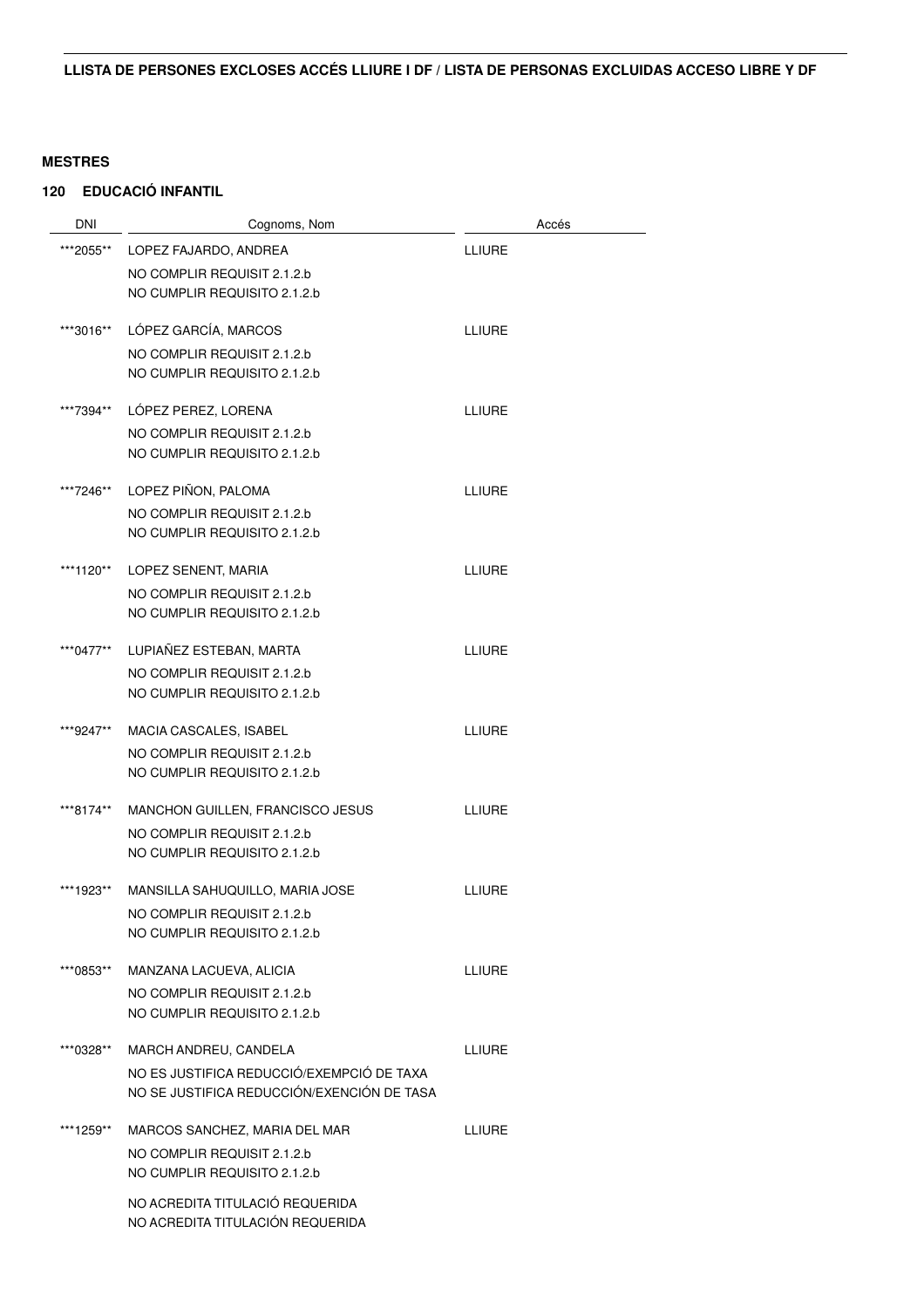| <b>DNI</b> | Cognoms, Nom                         | Accés         |
|------------|--------------------------------------|---------------|
| ***8020**  | MARI ALMUDEVER, REBECA               | <b>LLIURE</b> |
|            | NO COMPLIR REQUISIT 2.1.2.b          |               |
|            | NO CUMPLIR REQUISITO 2.1.2.b         |               |
| ***0737**  | MARI ARQUES, CRISTINA                | <b>LLIURE</b> |
|            | NO COMPLIR REQUISIT 2.1.2.b          |               |
|            | NO CUMPLIR REQUISITO 2.1.2.b         |               |
|            |                                      |               |
| ***1103**  | <b>MARIN LILLO, MONICA</b>           | <b>LLIURE</b> |
|            | NO COMPLIR REQUISIT 2.1.2.b          |               |
|            | NO CUMPLIR REQUISITO 2.1.2.b         |               |
| ***6046**  | MARIN MARTIN, JAVIER VICENTE         | <b>LLIURE</b> |
|            | NO COMPLIR REQUISIT 2.1.2.b          |               |
|            | NO CUMPLIR REQUISITO 2.1.2.b         |               |
| ***1426**  | MARTIN RODRIGUEZ, MIRIAM             | <b>LLIURE</b> |
|            | NO COMPLIR REQUISIT 2.1.2.b          |               |
|            | NO CUMPLIR REQUISITO 2.1.2.b         |               |
| ***6239**  | MARTINEZ CERVERA, ANDREA             | <b>LLIURE</b> |
|            | NO COMPLIR REQUISIT 2.1.2.b          |               |
|            | NO CUMPLIR REQUISITO 2.1.2.b         |               |
| ***7296**  | MARTINEZ DIAZ, MARIA DE LAS VIRTUDES | <b>LLIURE</b> |
|            | NO COMPLIR REQUISIT 2.1.2.b          |               |
|            | NO CUMPLIR REQUISITO 2.1.2.b         |               |
| ***3216**  | MARTINEZ GARCIA, CRISTINA            | <b>LLIURE</b> |
|            | NO COMPLIR REQUISIT 2.1.2.b          |               |
|            | NO CUMPLIR REQUISITO 2.1.2.b         |               |
| ***2807**  | MARTINEZ GARCIA, MONICA MARIA        | <b>LLIURE</b> |
|            | NO COMPLIR REQUISIT 2.1.2.b          |               |
|            | NO CUMPLIR REQUISITO 2.1.2.b         |               |
| ***0317**  | MARTINEZ GONZALEZ, MARIA LORETO      | <b>LLIURE</b> |
|            | NO COMPLIR REQUISIT 2.1.2.b          |               |
|            | NO CUMPLIR REQUISITO 2.1.2.b         |               |
| ***7756**  | MARTINEZ GRACIA, ANDREA              | <b>LLIURE</b> |
|            | NO COMPLIR REQUISIT 2.1.2.b          |               |
|            | NO CUMPLIR REQUISITO 2.1.2.b         |               |
| ***6394**  | MARTINEZ HERNANDEZ, MARIA MAGDALENA  | LLIURE        |
|            | NO COMPLIR REQUISIT 2.1.2.b          |               |
|            | NO CUMPLIR REQUISITO 2.1.2.b         |               |
| ***6258**  | MARTINEZ MONTESINOS, JAVIER          | <b>LLIURE</b> |
|            | NO COMPLIR REQUISIT 2.1.2.b          |               |
|            | NO CUMPLIR REQUISITO 2.1.2.b         |               |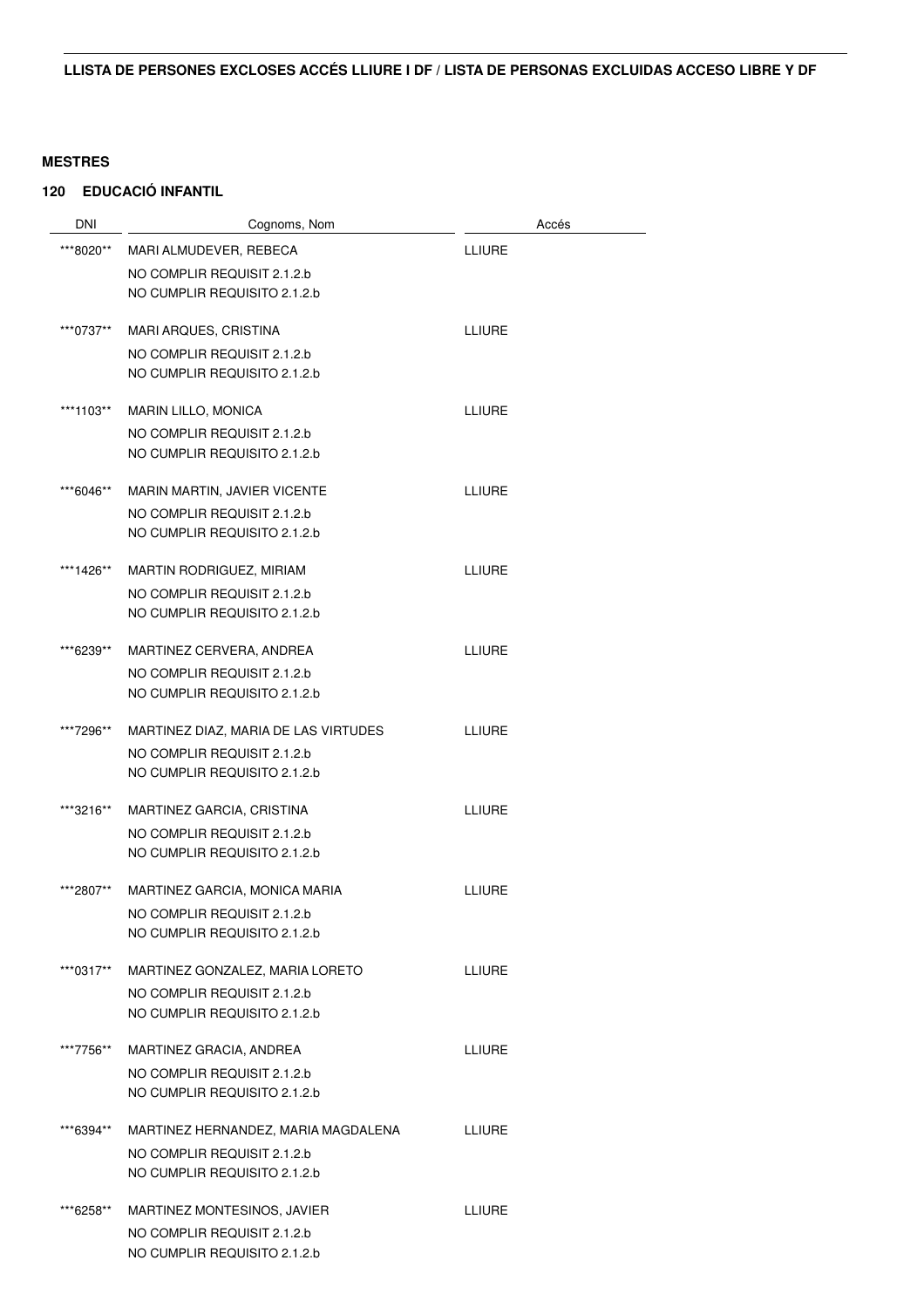| DNI       | Cognoms, Nom                                | Accés                 |
|-----------|---------------------------------------------|-----------------------|
| ***9128** | MARTINEZ MUÑOZ, CAROLINA                    | <b>LLIURE</b>         |
|           | NO COMPLIR REQUISIT 2.1.2.b                 |                       |
|           | NO CUMPLIR REQUISITO 2.1.2.b                |                       |
| ***9994** | MARTINEZ RIBERA, MARIA ISABEL               | <b>LLIURE</b>         |
|           | NO COMPLIR REQUISIT 2.1.2.b                 |                       |
|           | NO CUMPLIR REQUISITO 2.1.2.b                |                       |
| ***5739** | MARTINEZ ROSELLO, RAQUEL                    | <b>LLIURE</b>         |
|           | NO COMPLIR REQUISIT 2.1.2.b                 |                       |
|           | NO CUMPLIR REQUISITO 2.1.2.b                |                       |
| ***9616** | MARTINEZ RUIPEREZ, TERESA                   | <b>LLIURE</b>         |
|           | NO COMPLIR REQUISIT 2.1.2.b                 |                       |
|           | NO CUMPLIR REQUISITO 2.1.2.b                |                       |
| ***7108** | MARTINEZ SANCHEZ, BEATRIZ                   | <b>LLIURE</b>         |
|           | NO COMPLIR REQUISIT 2.1.2.b                 |                       |
|           | NO CUMPLIR REQUISITO 2.1.2.b                |                       |
| ***9926** | MARTINEZ SCHURLEIN, ANA VERONICA            | <b>LLIURE</b>         |
|           | NO COMPLIR REQUISIT 2.1.2.b                 |                       |
|           | NO CUMPLIR REQUISITO 2.1.2.b                |                       |
| ***5846** | MARTINEZ TRUJILLO, NOELIA                   | <b>RESERVA DF III</b> |
|           | NO JUSTIFICA L'ACCÉS PER RESERVA DE PLAZA   |                       |
|           | NO JUSTIFICA EL ACCESO POR RESERVA DE PLAZA |                       |
|           | NO ES JUSTIFICA REDUCCIÓ/EXEMPCIÓ DE TAXA   |                       |
|           | NO SE JUSTIFICA REDUCCIÓN/EXENCIÓN DE TASA  |                       |
| ***2520** | MARTIN-POZUELO GASCON, CRISTINA             | LLIURE                |
|           | NO COMPLIR REQUISIT 2.1.2.b                 |                       |
|           | NO CUMPLIR REQUISITO 2.1.2.b                |                       |
| ***3793** | MARZAL CLIMENT, SILVIA                      | LLIURE                |
|           | NO COMPLIR REQUISIT 2.1.2.b                 |                       |
|           | NO CUMPLIR REQUISITO 2.1.2.b                |                       |
| ***2962** | MAS MURCIA, CRISTINA                        | <b>LLIURE</b>         |
|           | NO COMPLIR REQUISIT 2.1.2.b                 |                       |
|           | NO CUMPLIR REQUISITO 2.1.2.b                |                       |
| ***3366** | MATEO OLTRA, VERONICA                       | <b>LLIURE</b>         |
|           | NO COMPLIR REQUISIT 2.1.2.b                 |                       |
|           | NO CUMPLIR REQUISITO 2.1.2.b                |                       |
| ***2692** | MAUREL BOTELLA, ALVARO                      | <b>LLIURE</b>         |
|           | NO COMPLIR REQUISIT 2.1.2.b                 |                       |
|           | NO CUMPLIR REQUISITO 2.1.2.b                |                       |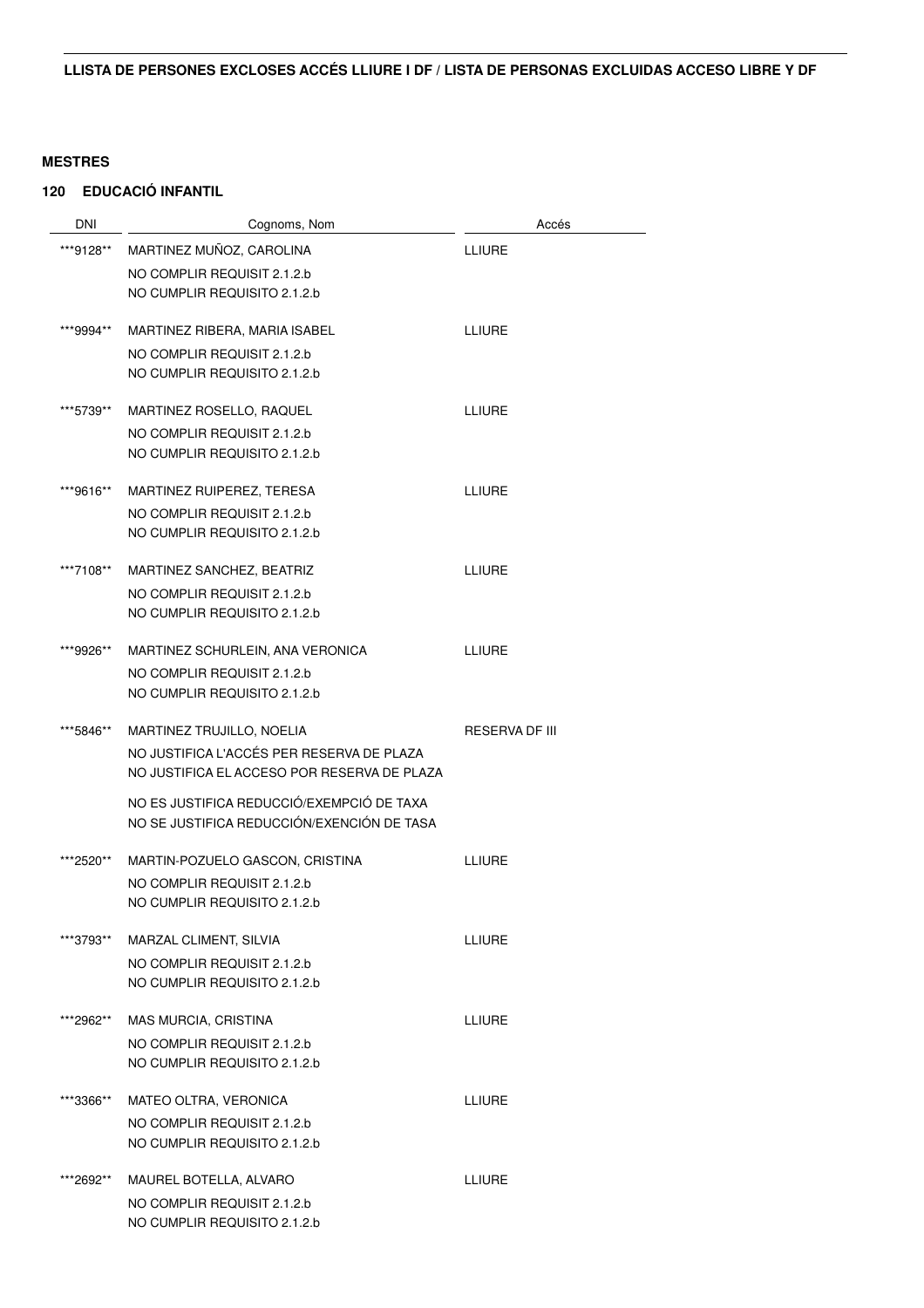| <b>DNI</b> | Cognoms, Nom                 |               | Accés |
|------------|------------------------------|---------------|-------|
| ***4100**  | MENARGUEZ GINER, CARLA       | LLIURE        |       |
|            | NO COMPLIR REQUISIT 2.1.2.b  |               |       |
|            | NO CUMPLIR REQUISITO 2.1.2.b |               |       |
| ***8757**  | MENARGUEZ PASTOR, NOELIA     | <b>LLIURE</b> |       |
|            | NO COMPLIR REQUISIT 2.1.2.b  |               |       |
|            | NO CUMPLIR REQUISITO 2.1.2.b |               |       |
| ***8935**  | MENDEZ PLIEGO, MANUEL        | LLIURE        |       |
|            | NO COMPLIR REQUISIT 2.1.2.b  |               |       |
|            | NO CUMPLIR REQUISITO 2.1.2.b |               |       |
| ***1810**  | MENERO MORENO, MARINA        | LLIURE        |       |
|            | NO COMPLIR REQUISIT 2.1.2.b  |               |       |
|            | NO CUMPLIR REQUISITO 2.1.2.b |               |       |
| ***8124**  | MESEGUER MARTORELL, LORENA   | LLIURE        |       |
|            | NO COMPLIR REQUISIT 2.1.2.b  |               |       |
|            | NO CUMPLIR REQUISITO 2.1.2.b |               |       |
| ***7102**  | MESTRE CAMPOY, ZAIRA         | LLIURE        |       |
|            | NO COMPLIR REQUISIT 2.1.2.b  |               |       |
|            | NO CUMPLIR REQUISITO 2.1.2.b |               |       |
| ***6665**  | MILAN HERNANDEZ, MARIA       | LLIURE        |       |
|            | NO COMPLIR REQUISIT 2.1.2.b  |               |       |
|            | NO CUMPLIR REQUISITO 2.1.2.b |               |       |
| ***4721**  | MILAN MARTINEZ, VIRTUDES     | <b>LLIURE</b> |       |
|            | NO COMPLIR REQUISIT 2.1.2.b  |               |       |
|            | NO CUMPLIR REQUISITO 2.1.2.b |               |       |
| ***3509**  | MILLET FERRER, AINA          | LLIURE        |       |
|            | NO COMPLIR REQUISIT 2.1.2.b  |               |       |
|            | NO CUMPLIR REQUISITO 2.1.2.b |               |       |
| ***3275**  | MIRON MARTINEZ, LUCIA        | <b>LLIURE</b> |       |
|            | NO COMPLIR REQUISIT 2.1.2.b  |               |       |
|            | NO CUMPLIR REQUISITO 2.1.2.b |               |       |
| ***8127**  | MOLINA VIDAL, NOELIA         | LLIURE        |       |
|            | NO COMPLIR REQUISIT 2.1.2.b  |               |       |
|            | NO CUMPLIR REQUISITO 2.1.2.b |               |       |
| ***2755**  | MOLTO MARTINEZ, MARÍA        | <b>LLIURE</b> |       |
|            | NO COMPLIR REQUISIT 2.1.2.b  |               |       |
|            | NO CUMPLIR REQUISITO 2.1.2.b |               |       |
| ***4466**  | MONLLOR GALLEGO, MIRIAM      | LLIURE        |       |
|            | NO COMPLIR REQUISIT 2.1.2.b  |               |       |
|            | NO CUMPLIR REQUISITO 2.1.2.b |               |       |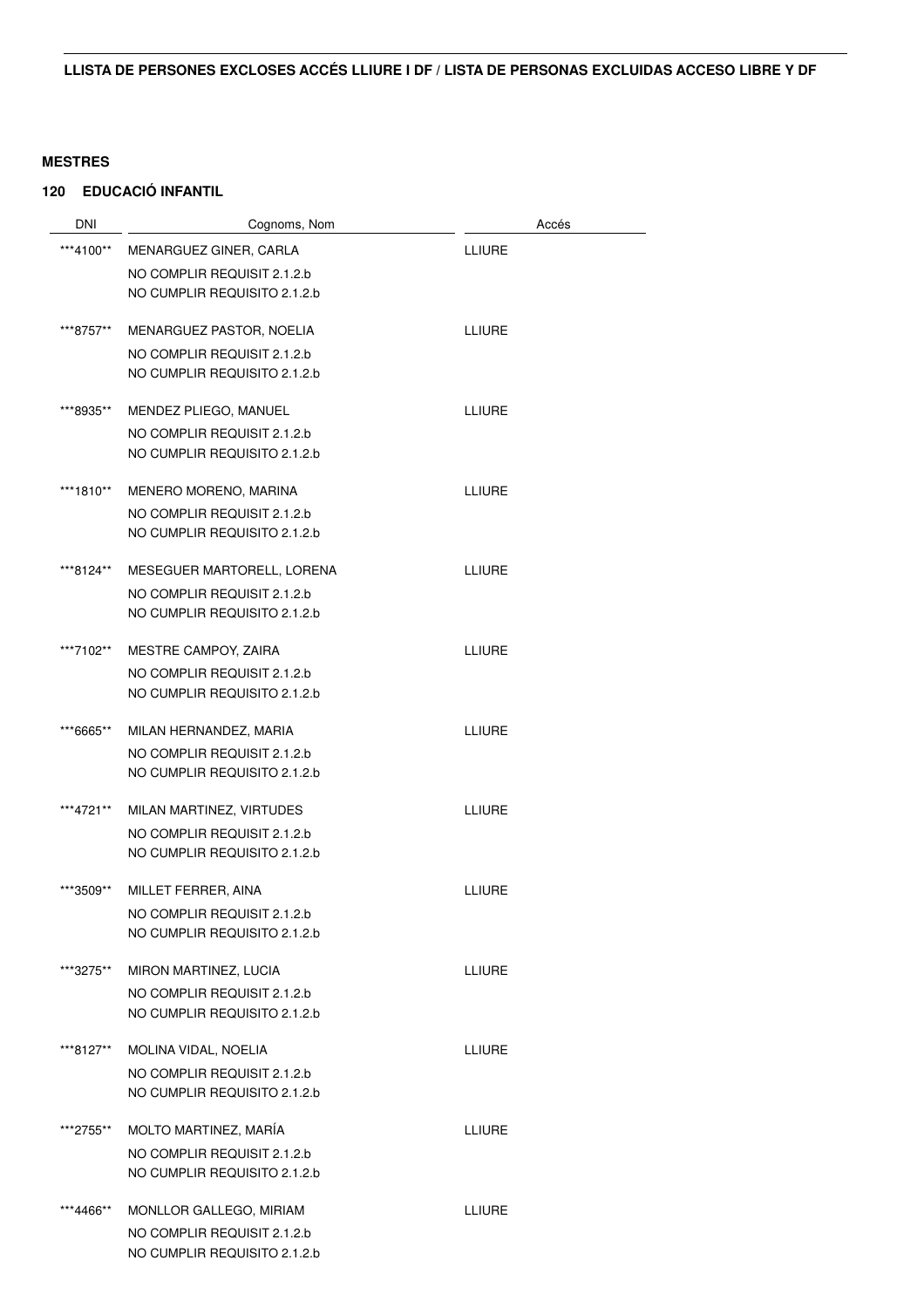| DNI       | Cognoms, Nom                       | Accés         |
|-----------|------------------------------------|---------------|
| ***7341** | MONTAVA SERRANO, ANA LORENA        | <b>LLIURE</b> |
|           | NO COMPLIR REQUISIT 2.1.2.b        |               |
|           | NO CUMPLIR REQUISITO 2.1.2.b       |               |
| ***1898** | MONTERO AVENDAÑO, ANGELA           | <b>LLIURE</b> |
|           | NO COMPLIR REQUISIT 2.1.2.b        |               |
|           | NO CUMPLIR REQUISITO 2.1.2.b       |               |
| ***0556** | MONTERO CLIMENT, ANGELA            | LLIURE        |
|           | NO ACREDITA TITULACIÓ REQUERIDA    |               |
|           | NO ACREDITA TITULACIÓN REQUERIDA   |               |
|           | NO COMPLIR REQUISIT 2.1.2.b        |               |
|           | NO CUMPLIR REQUISITO 2.1.2.b       |               |
| ***1296** | MONTESINOS CAPDEVILA, JOAQUIN      | LLIURE        |
|           | NO COMPLIR REQUISIT 2.1.2.b        |               |
|           | NO CUMPLIR REQUISITO 2.1.2.b       |               |
| ***7903** | MORENO JIMENEZ, BEATRIZ SACRAMENTO | LLIURE        |
|           | NO COMPLIR REQUISIT 2.1.2.b        |               |
|           | NO CUMPLIR REQUISITO 2.1.2.b       |               |
| ***8266** | MOROTE ALBA, MARIA DOLORES         | <b>LLIURE</b> |
|           | NO COMPLIR REQUISIT 2.1.2.b        |               |
|           | NO CUMPLIR REQUISITO 2.1.2.b       |               |
| ***3303** | MOYA GARCIA, EDUARDO               | <b>LLIURE</b> |
|           | NO COMPLIR REQUISIT 2.1.2.b        |               |
|           | NO CUMPLIR REQUISITO 2.1.2.b       |               |
| ***0513** | MOYA MOLTO, SONIA                  | <b>LLIURE</b> |
|           | NO TÉ LA TITULACIÓ REQUERIDA       |               |
|           | NO TENER LA TITULACIÓN REQUERIDA   |               |
| ***8214** | MOYA NAVARRO, AINARA               | <b>LLIURE</b> |
|           | NO COMPLIR REQUISIT 2.1.2.b        |               |
|           | NO CUMPLIR REQUISITO 2.1.2.b       |               |
| ***5093** | MUÑOZ ANIORTE, DIANA MARIA         | <b>LLIURE</b> |
|           | NO COMPLIR REQUISIT 2.1.2.b        |               |
|           | NO CUMPLIR REQUISITO 2.1.2.b       |               |
| ***7973** | MUÑOZ LOPEZ, MARIA DEL CARMEN      | LLIURE        |
|           | NO COMPLIR REQUISIT 2.1.2.b        |               |
|           | NO CUMPLIR REQUISITO 2.1.2.b       |               |
| ***1389** | MUÑOZ MIRALLES, PAULA CINTA        | <b>LLIURE</b> |
|           | NO ACREDITA TITULACIÓ REQUERIDA    |               |
|           | NO ACREDITA TITULACIÓN REQUERIDA   |               |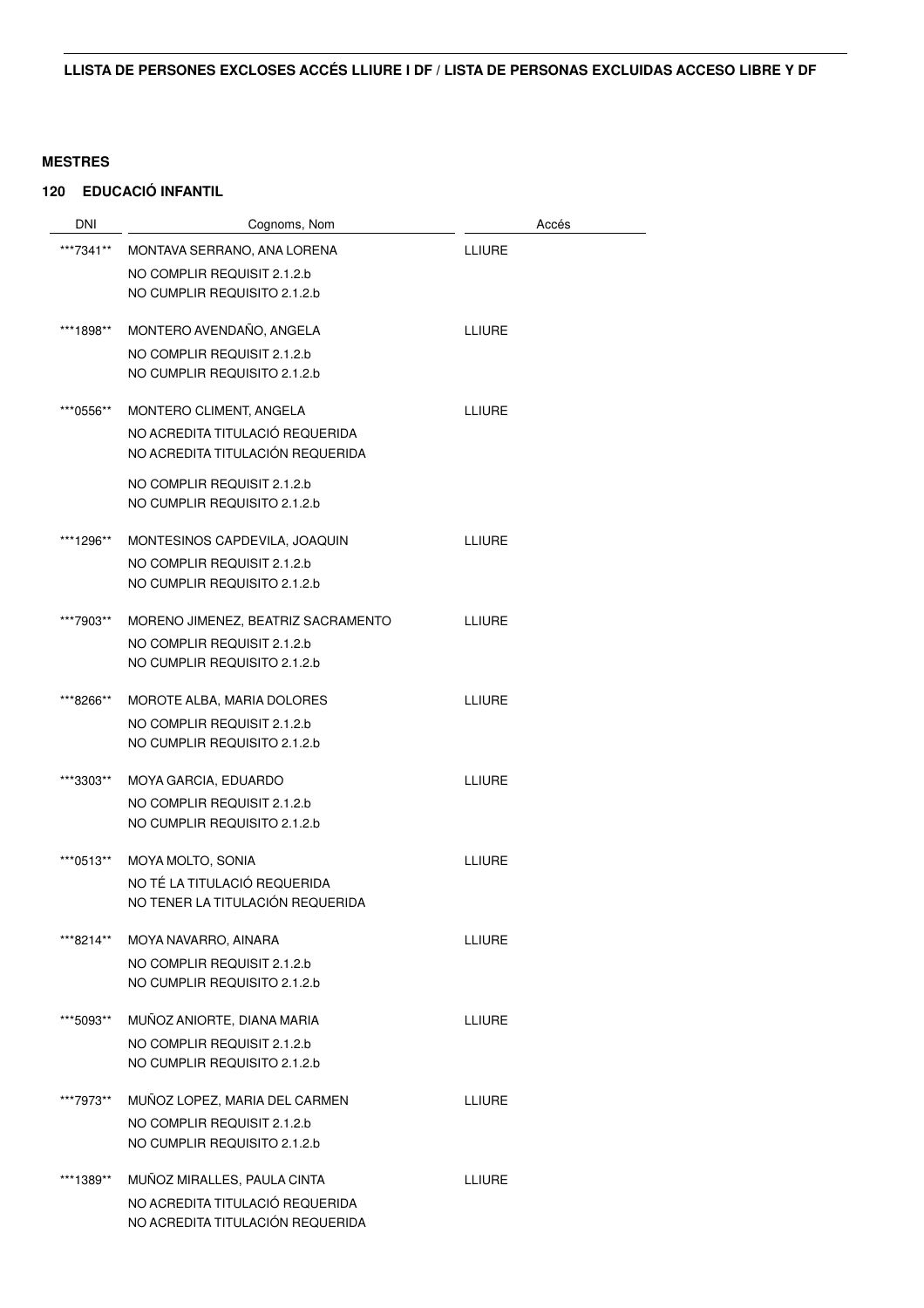| <b>DNI</b> | Cognoms, Nom                                                | Accés         |
|------------|-------------------------------------------------------------|---------------|
| ***1389**  | MUÑOZ MIRALLES, PAULA CINTA                                 | <b>LLIURE</b> |
|            | NO COMPLIR REQUISIT 2.1.2.b                                 |               |
|            | NO CUMPLIR REQUISITO 2.1.2.b                                |               |
| ***8704**  | MUÑOZ NADAL, GEMA                                           | <b>LLIURE</b> |
|            | NO COMPLIR REQUISIT 2.1.2.b<br>NO CUMPLIR REQUISITO 2.1.2.b |               |
|            |                                                             |               |
| ***4471**  | MUÑOZ SORIANO, MILAGROS PALOMA                              | LLIURE        |
|            | NO TÉ LA TITULACIÓ REQUERIDA                                |               |
|            | NO TENER LA TITULACIÓN REQUERIDA                            |               |
| ***7931**  | MUÑOZ TÁRRAGA, MIRIAM                                       | <b>LLIURE</b> |
|            | NO COMPLIR REQUISIT 2.1.2.b                                 |               |
|            | NO CUMPLIR REQUISITO 2.1.2.b                                |               |
| ***1072**  | MURGUI LAFUENTE, MARIA JOSE                                 | <b>LLIURE</b> |
|            | NO ACREDITA TITULACIÓ REQUERIDA                             |               |
|            | NO ACREDITA TITULACIÓN REQUERIDA                            |               |
| ***7087**  | NAVARRO GAMERO, NOELIA                                      | <b>LLIURE</b> |
|            | NO COMPLIR REQUISIT 2.1.2.b                                 |               |
|            | NO CUMPLIR REQUISITO 2.1.2.b                                |               |
| ***9047**  | NAVARRO MUÑIZ, VICTORIA                                     | <b>LLIURE</b> |
|            | NO COMPLIR REQUISIT 2.1.2.b                                 |               |
|            | NO CUMPLIR REQUISITO 2.1.2.b                                |               |
| ***1858**  | NAVARRO PARDO, RAQUEL                                       | LLIURE        |
|            | NO COMPLIR REQUISIT 2.1.2.b                                 |               |
|            | NO CUMPLIR REQUISITO 2.1.2.b                                |               |
| ***9632**  | NAVARRO SILVESTRE, MARIA AROA                               | <b>LLIURE</b> |
|            | NO TÉ LA TITULACIÓ REQUERIDA                                |               |
|            | NO TENER LA TITULACIÓN REQUERIDA                            |               |
| ***9640**  | NAVARRO SOLER, MARIA MONTIEL                                | LLIURE        |
|            | NO COMPLIR REQUISIT 2.1.2.b                                 |               |
|            | NO CUMPLIR REQUISITO 2.1.2.b                                |               |
| ***6145**  | NAVARRO SOLER, VERONICA                                     | LLIURE        |
|            | NO COMPLIR REQUISIT 2.1.2.b                                 |               |
|            | NO CUMPLIR REQUISITO 2.1.2.b                                |               |
| ***5735**  | NAVARRO ZAHONERO, ANTEA                                     | LLIURE        |
|            | NO COMPLIR REQUISIT 2.1.2.b                                 |               |
|            | NO CUMPLIR REQUISITO 2.1.2.b                                |               |
| ***1790**  | NEGRE GONZALEZ, ANA MARIA                                   | <b>LLIURE</b> |
|            | NO COMPLIR REQUISIT 2.1.2.b                                 |               |
|            | NO CUMPLIR REQUISITO 2.1.2.b                                |               |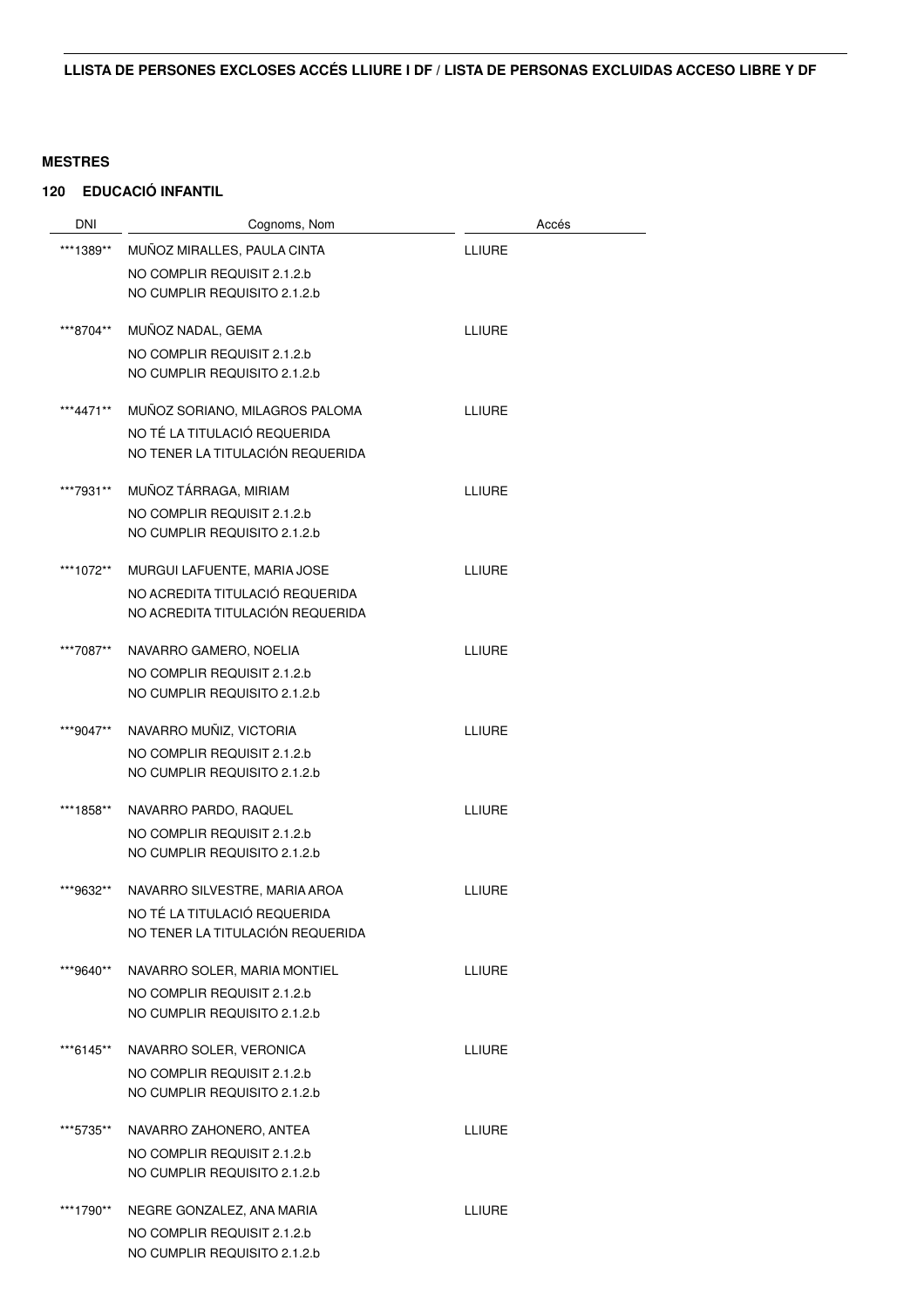| <b>DNI</b> | Cognoms, Nom                                     | Accés         |
|------------|--------------------------------------------------|---------------|
| ***6100**  | NOVELLA DEL FRESNO, RAQUEL                       | LLIURE        |
|            | NO COMPLIR REQUISIT 2.1.2.b                      |               |
|            | NO CUMPLIR REQUISITO 2.1.2.b                     |               |
| ***7707**  | NSEYA KADIMA, NATHALIE                           | <b>LLIURE</b> |
|            | NO COMPLIR REQUISIT 2.1.2.b                      |               |
|            | NO CUMPLIR REQUISITO 2.1.2.b                     |               |
| ***8793**  | NUÑEZ GARCIA, LUCIA                              | <b>LLIURE</b> |
|            | NO COMPLIR REQUISIT 2.1.2.b                      |               |
|            | NO CUMPLIR REQUISITO 2.1.2.b                     |               |
| ****2413*  | OCHOA CEDEÑO, SAMANTA ELIZABETH                  | <b>LLIURE</b> |
|            | NO COMPLIR REQUISIT 2.1.2.b                      |               |
|            | NO CUMPLIR REQUISITO 2.1.2.b                     |               |
|            | NO ACREDITA REQUISIT NACIONALITAT-Base 2.1.1. a  |               |
|            | NO ACREDITAR REQUISITO NACIONALIDAD-Base 2.1.1.a |               |
| ***0016**  | OCHOA LOPEZ, LAURA                               | <b>LLIURE</b> |
|            | NO COMPLIR REQUISIT 2.1.2.b                      |               |
|            | NO CUMPLIR REQUISITO 2.1.2.b                     |               |
| ***9842**  | OLIVAS FERRER, SUSANA                            | <b>LLIURE</b> |
|            | NO COMPLIR REQUISIT 2.1.2.b                      |               |
|            | NO CUMPLIR REQUISITO 2.1.2.b                     |               |
| ***8248**  | ORDUÑA GALLEGO, NOEMI                            | <b>LLIURE</b> |
|            | NO COMPLIR REQUISIT 2.1.2.b                      |               |
|            | NO CUMPLIR REQUISITO 2.1.2.b                     |               |
| ***2082**  | PADILLA OLMO, DOLORES MARIA                      | <b>LLIURE</b> |
|            | NO COMPLIR REQUISIT 2.1.2.b                      |               |
|            | NO CUMPLIR REQUISITO 2.1.2.b                     |               |
| ***9569**  | PALACIOS MERINO, MARIA DE LOS ANGELES            | <b>LLIURE</b> |
|            | NO COMPLIR REQUISIT 2.1.2.b                      |               |
|            | NO CUMPLIR REQUISITO 2.1.2.b                     |               |
| ***5602**  | PANAYIOTOPOULLOS REINA, JORDI                    | <b>LLIURE</b> |
|            | <b>RENÚNCIA</b>                                  |               |
|            | <b>RENUNCIA</b>                                  |               |
| ***3001**  | PARDINES CRESPO, PABLO                           | <b>LLIURE</b> |
|            | NO COMPLIR REQUISIT 2.1.2.b                      |               |
|            | NO CUMPLIR REQUISITO 2.1.2.b                     |               |
| ***4416**  | PARDO VILLENA, LUISA                             | <b>LLIURE</b> |
|            | NO COMPLIR REQUISIT 2.1.2.b                      |               |
|            | NO CUMPLIR REQUISITO 2.1.2.b                     |               |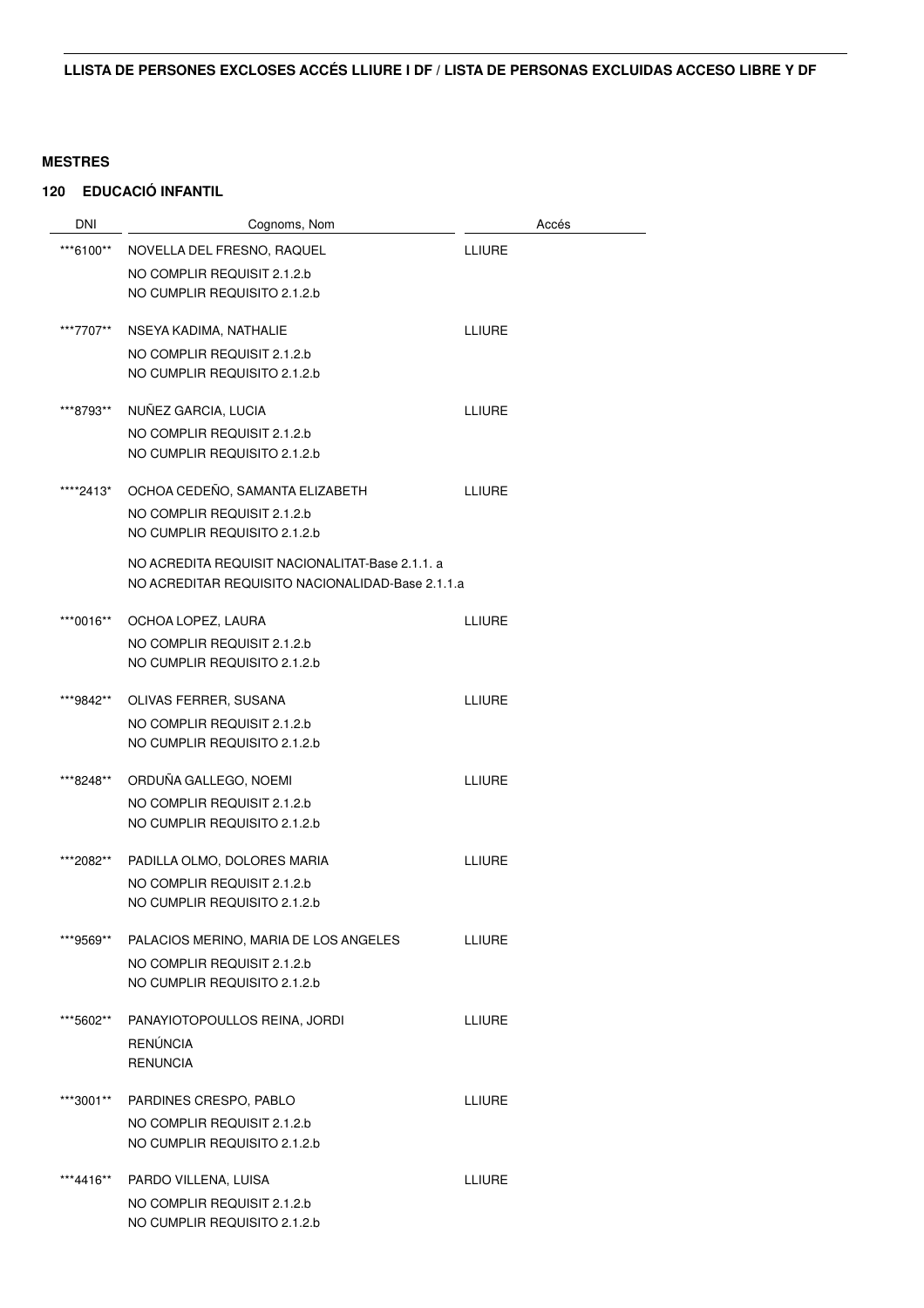| <b>DNI</b> | Cognoms, Nom                                                   | Accés         |
|------------|----------------------------------------------------------------|---------------|
| ***5963**  | PASTOR CERVERA, ARANTXA                                        | <b>LLIURE</b> |
|            | NO COMPLIR REQUISIT 2.1.2.b                                    |               |
|            | NO CUMPLIR REQUISITO 2.1.2.b                                   |               |
|            |                                                                |               |
| ***1691**  | PATIÑO CASTILLO, ANA MARIA                                     | <b>LLIURE</b> |
|            | NO COMPLIR REQUISIT 2.1.2.b                                    |               |
|            | NO CUMPLIR REQUISITO 2.1.2.b                                   |               |
| ***7944**  | PAU CHECA, MARIA TERESA                                        | <b>LLIURE</b> |
|            | NO COMPLIR REQUISIT 2.1.2.b                                    |               |
|            | NO CUMPLIR REQUISITO 2.1.2.b                                   |               |
| ***0297**  | PAVIA ALCARAZ, MANUELA                                         | <b>LLIURE</b> |
|            | NO COMPLIR REQUISIT 2.1.2.b                                    |               |
|            | NO CUMPLIR REQUISITO 2.1.2.b                                   |               |
|            |                                                                |               |
| ***7802**  | PAVON ESCOLASTICO, SARA                                        | <b>LLIURE</b> |
|            | NO COMPLIR REQUISIT 2.1.2.b                                    |               |
|            | NO CUMPLIR REQUISITO 2.1.2.b                                   |               |
| ***0347**  | PAYA FORNIER, CATERINA                                         | <b>LLIURE</b> |
|            | NO COMPLIR REQUISIT 2.1.2.b                                    |               |
|            | NO CUMPLIR REQUISITO 2.1.2.b                                   |               |
|            |                                                                |               |
| ***8122**  | PECO CHAVIANO, ALEIKA DEL ROCIO<br>NO COMPLIR REQUISIT 2.1.2.b | <b>LLIURE</b> |
|            | NO CUMPLIR REQUISITO 2.1.2.b                                   |               |
|            |                                                                |               |
| ***8907**  | PEIRO MORALEDA, MARTA                                          | <b>LLIURE</b> |
|            | NO COMPLIR REQUISIT 2.1.2.b                                    |               |
|            | NO CUMPLIR REQUISITO 2.1.2.b                                   |               |
| ***5808**  | PENELLA SALVADOR, ALICIA                                       | <b>LLIURE</b> |
|            | NO ES JUSTIFICA REDUCCIÓ/EXEMPCIÓ DE TAXA                      |               |
|            | NO SE JUSTIFICA REDUCCIÓN/EXENCIÓN DE TASA                     |               |
| ***3620**  | PEÑA GARCIA, LAURA                                             | <b>LLIURE</b> |
|            | NO COMPLIR REQUISIT 2.1.2.b                                    |               |
|            | NO CUMPLIR REQUISITO 2.1.2.b                                   |               |
|            |                                                                |               |
| ***3977**  | PEREZ AMOROS, MARIA IRENE                                      | <b>LLIURE</b> |
|            | NO COMPLIR REQUISIT 2.1.2.b                                    |               |
|            | NO CUMPLIR REQUISITO 2.1.2.b                                   |               |
| ***4600**  | PEREZ GARCIA, ELENA                                            | <b>LLIURE</b> |
|            | NO COMPLIR REQUISIT 2.1.2.b                                    |               |
|            | NO CUMPLIR REQUISITO 2.1.2.b                                   |               |
| ***6207**  | PEREZ GOMIS, LETICIA                                           | <b>LLIURE</b> |
|            | NO COMPLIR REQUISIT 2.1.2.b                                    |               |
|            | NO CUMPLIR REQUISITO 2.1.2.b                                   |               |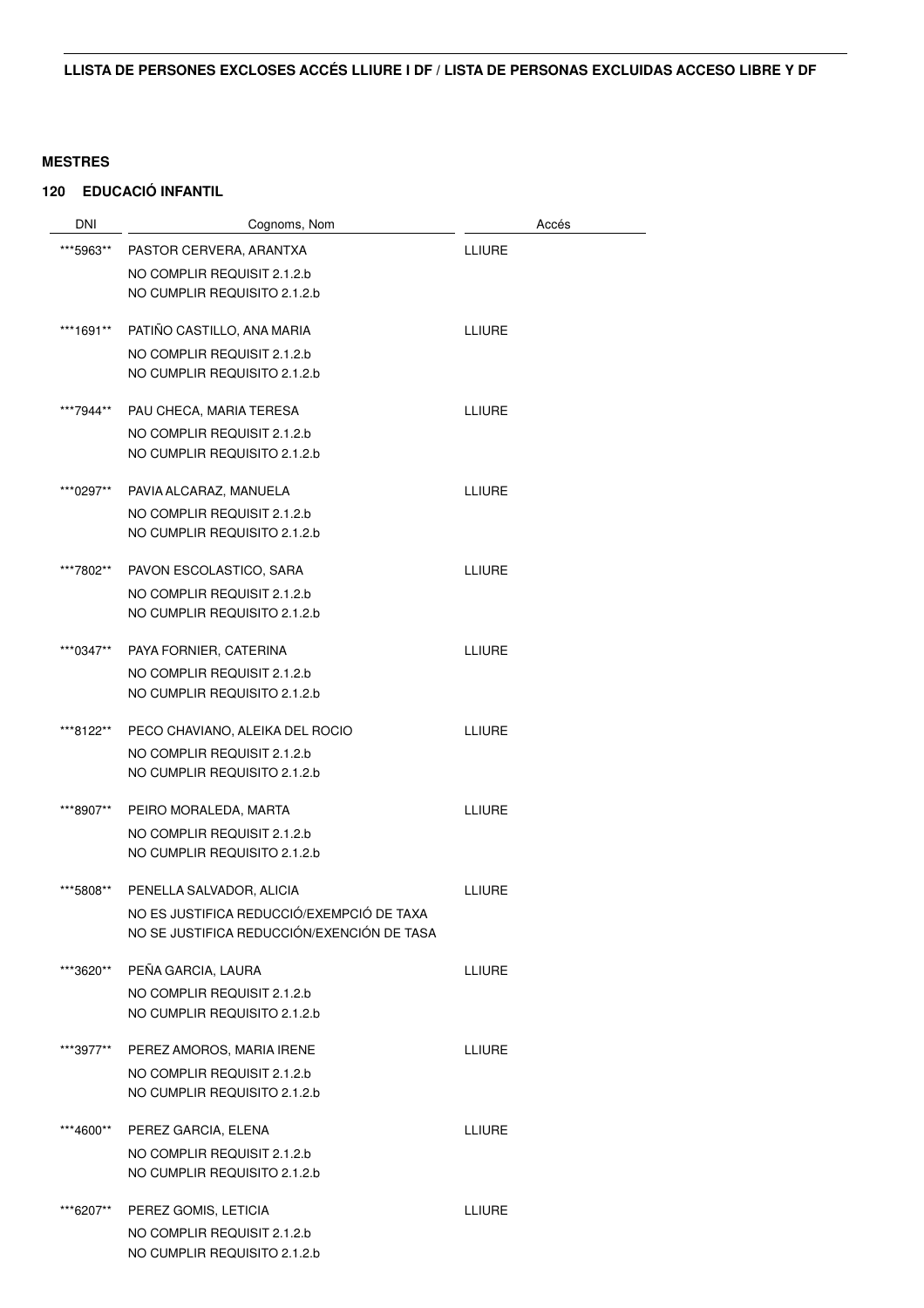| <b>DNI</b> | Cognoms, Nom                     | Accés         |  |
|------------|----------------------------------|---------------|--|
| ***9934**  | PÉREZ MOLLÁ, AINOA               | <b>LLIURE</b> |  |
|            | NO COMPLIR REQUISIT 2.1.2.b      |               |  |
|            | NO CUMPLIR REQUISITO 2.1.2.b     |               |  |
| ***3995**  | PEREZ NEVADO, SARA               | <b>LLIURE</b> |  |
|            | NO COMPLIR REQUISIT 2.1.2.b      |               |  |
|            | NO CUMPLIR REQUISITO 2.1.2.b     |               |  |
| ***7078**  | PEREZ REQUENA, LORENA            | <b>LLIURE</b> |  |
|            | NO COMPLIR REQUISIT 2.1.2.b      |               |  |
|            | NO CUMPLIR REQUISITO 2.1.2.b     |               |  |
| ***7181**  | PEREZ RODRIGO, SILVIA ALICIA     | <b>LLIURE</b> |  |
|            | NO COMPLIR REQUISIT 2.1.2.b      |               |  |
|            | NO CUMPLIR REQUISITO 2.1.2.b     |               |  |
| ***1219**  | PEREZ ROMERO, VERONICA           | <b>LLIURE</b> |  |
|            | NO COMPLIR REQUISIT 2.1.2.b      |               |  |
|            | NO CUMPLIR REQUISITO 2.1.2.b     |               |  |
| ***0316**  | PEREZ TORRENTE, ESTEFANIA        | <b>LLIURE</b> |  |
|            | NO COMPLIR REQUISIT 2.1.2.b      |               |  |
|            | NO CUMPLIR REQUISITO 2.1.2.b     |               |  |
| ***5728**  | PERIS DURAN, MARIA               | <b>LLIURE</b> |  |
|            | NO ACREDITA TITULACIÓ REQUERIDA  |               |  |
|            | NO ACREDITA TITULACIÓN REQUERIDA |               |  |
| ***7646**  | PICO PIÑOL, MAR                  | <b>LLIURE</b> |  |
|            | NO COMPLIR REQUISIT 2.1.2.b      |               |  |
|            | NO CUMPLIR REQUISITO 2.1.2.b     |               |  |
| ***9448**  | PINA CORBATON, LORENA            | <b>LLIURE</b> |  |
|            | NO COMPLIR REQUISIT 2.1.2.b      |               |  |
|            | NO CUMPLIR REQUISITO 2.1.2.b     |               |  |
| ***7713**  | PITARCH REMPEL, PAULA VALENTINA  | <b>LLIURE</b> |  |
|            | NO COMPLIR REQUISIT 2.1.2.b      |               |  |
|            | NO CUMPLIR REQUISITO 2.1.2.b     |               |  |
| ***5975**  | PLA APARICIO, PAULA              | <b>LLIURE</b> |  |
|            | NO COMPLIR REQUISIT 2.1.2.b      |               |  |
|            | NO CUMPLIR REQUISITO 2.1.2.b     |               |  |
| ***5921**  | PLA CANO, JULIA MARIA            | LLIURE        |  |
|            | NO COMPLIR REQUISIT 2.1.2.b      |               |  |
|            | NO CUMPLIR REQUISITO 2.1.2.b     |               |  |
| ***3289**  | PONS CARRIO, ALEJANDRO           | LLIURE        |  |
|            | NO COMPLIR REQUISIT 2.1.2.b      |               |  |
|            | NO CUMPLIR REQUISITO 2.1.2.b     |               |  |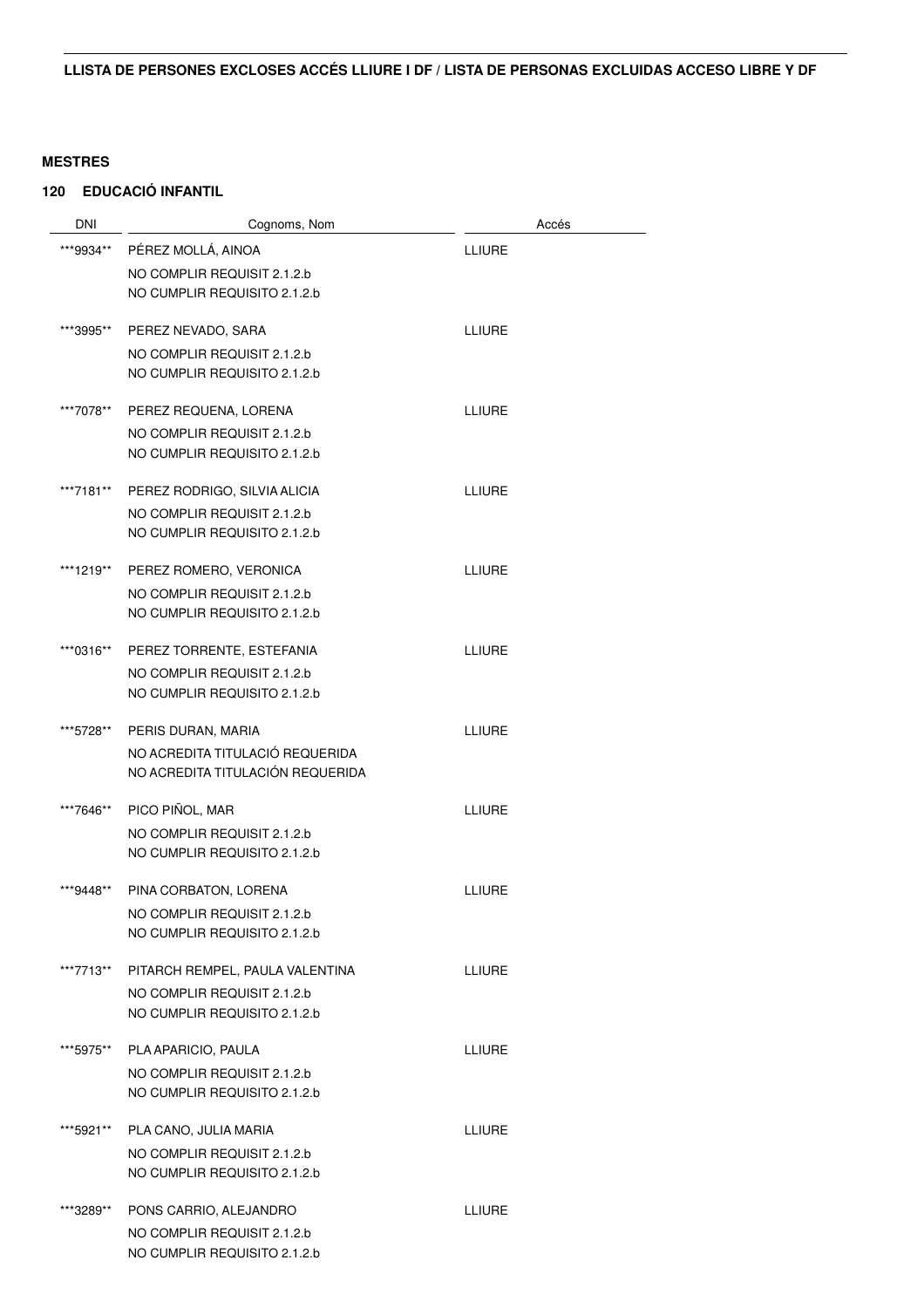| DNI       | Cognoms, Nom                                                                                                    | Accés         |
|-----------|-----------------------------------------------------------------------------------------------------------------|---------------|
| ***5051** | PORRAS GÓMEZ, LAURA                                                                                             | <b>LLIURE</b> |
|           | NO COMPLIR REQUISIT 2.1.2.b                                                                                     |               |
|           | NO CUMPLIR REQUISITO 2.1.2.b                                                                                    |               |
|           |                                                                                                                 |               |
| ***8265** | PORTERO MACIA, SILVIA                                                                                           | <b>LLIURE</b> |
|           | NO COMPLIR REQUISIT 2.1.2.b                                                                                     |               |
|           | NO CUMPLIR REQUISITO 2.1.2.b                                                                                    |               |
| ***0020** | POSAS QUIRAMA, JOYCE YENIFER                                                                                    | <b>LLIURE</b> |
|           | NO COMPLIR REQUISIT 2.1.2.b                                                                                     |               |
|           | NO CUMPLIR REQUISITO 2.1.2.b                                                                                    |               |
|           |                                                                                                                 |               |
| ***0728** | POZAS LATASA, AINNA                                                                                             | <b>LLIURE</b> |
|           | NO COMPLIR REQUISIT 2.1.2.b                                                                                     |               |
|           | NO CUMPLIR REQUISITO 2.1.2.b                                                                                    |               |
| ***2938** | PUNZANO GONZÁLEZ, NAZARET                                                                                       | <b>LLIURE</b> |
|           | NO COMPLIR REQUISIT 2.1.2.b                                                                                     |               |
|           | NO CUMPLIR REQUISITO 2.1.2.b                                                                                    |               |
|           |                                                                                                                 |               |
| ***4610** | QUISPILEMA PAZMIÑO, LOURDES ARACELLY                                                                            | <b>LLIURE</b> |
|           | NO COMPLIR REQUISIT 2.1.2.b                                                                                     |               |
|           | NO CUMPLIR REQUISITO 2.1.2.b                                                                                    |               |
| ***7977** | RABASSA TARRAZONA, ALBERTO                                                                                      | <b>LLIURE</b> |
|           | NO COMPLIR REQUISIT 2.1.2.b                                                                                     |               |
|           | NO CUMPLIR REQUISITO 2.1.2.b                                                                                    |               |
|           |                                                                                                                 |               |
| ***8904** | RAMADA CORONADO, MARIA                                                                                          | <b>LLIURE</b> |
|           | NO COMPLIR REQUISIT 2.1.2.b                                                                                     |               |
|           | NO CUMPLIR REQUISITO 2.1.2.b                                                                                    |               |
| ***5948** | RAMIREZ HERNÁNDEZ, TAMARA                                                                                       | <b>LLIURE</b> |
|           | NO COMPLIR REQUISIT 2.1.2.b                                                                                     |               |
|           | NO CUMPLIR REQUISITO 2.1.2.b                                                                                    |               |
| ***8246** | RAMIREZ HERNANDEZ, VANESSA                                                                                      | <b>LLIURE</b> |
|           | NO COMPLIR REQUISIT 2.1.2.b                                                                                     |               |
|           | NO CUMPLIR REQUISITO 2.1.2.b                                                                                    |               |
|           |                                                                                                                 |               |
| ***2450** | RAMIREZ SAAVEDRA, JESSICA                                                                                       | <b>LLIURE</b> |
|           | NO COMPLIR REQUISIT 2.1.2.b                                                                                     |               |
|           |                                                                                                                 |               |
| ***5399** | RAMON ALMIÑANA, SARA                                                                                            | <b>LLIURE</b> |
|           | NO COMPLIR REQUISIT 2.1.2.b                                                                                     |               |
|           | NO CUMPLIR REQUISITO 2.1.2.b                                                                                    |               |
|           |                                                                                                                 |               |
|           |                                                                                                                 |               |
|           |                                                                                                                 |               |
| ***8449** | NO CUMPLIR REQUISITO 2.1.2.b<br>RAMON MARCO, ANA<br>NO COMPLIR REQUISIT 2.1.2.b<br>NO CUMPLIR REQUISITO 2.1.2.b | <b>LLIURE</b> |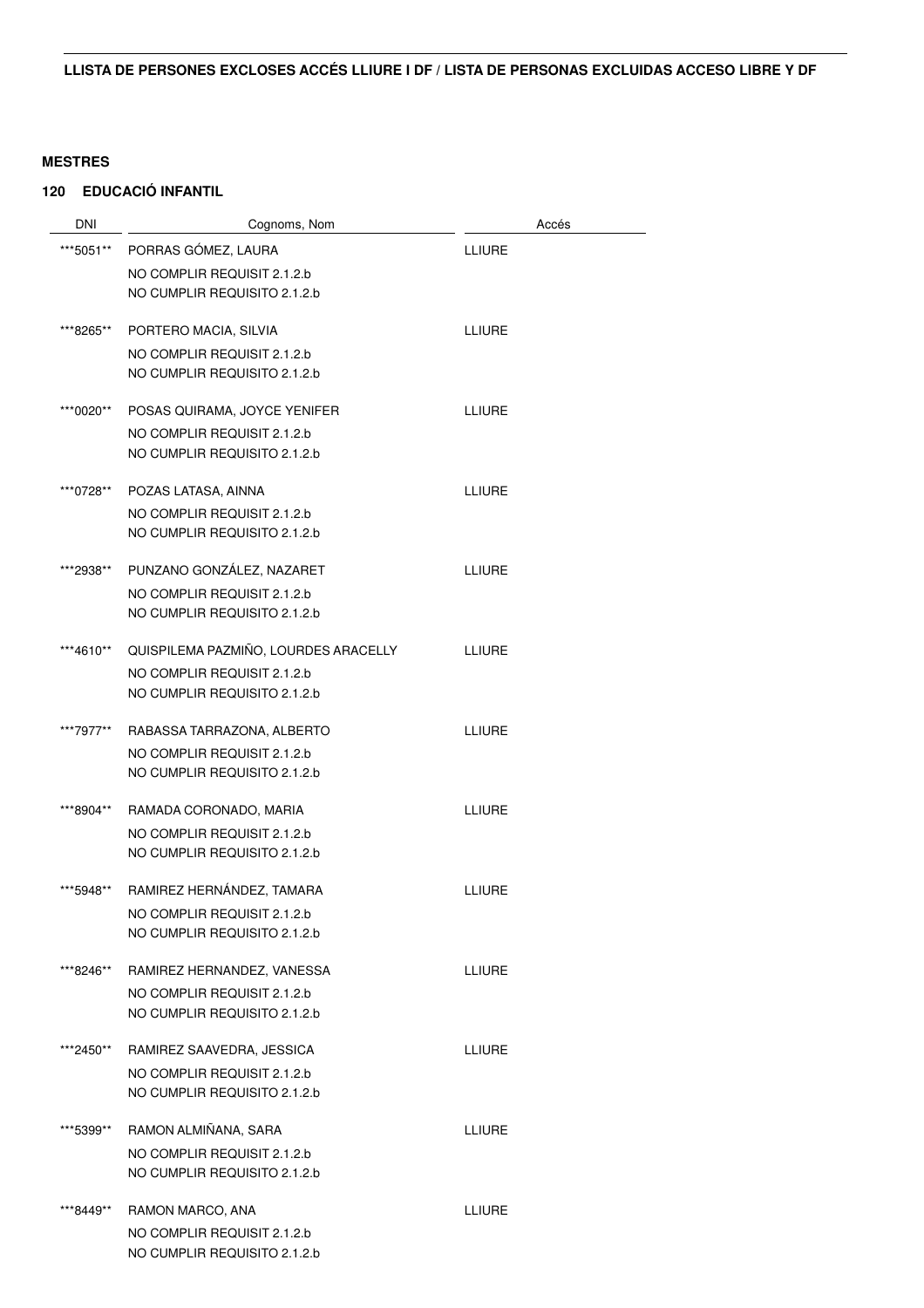| <b>DNI</b> | Cognoms, Nom                                                | Accés         |
|------------|-------------------------------------------------------------|---------------|
| ***2218**  | RECUERO TORTAJADA, MARIA DE LOS DESAMPARAD(LLIURE           |               |
|            | NO COMPLIR REQUISIT 2.1.2.b                                 |               |
|            | NO CUMPLIR REQUISITO 2.1.2.b                                |               |
| ***7983**  | REQUENA ROCHA, PAULA                                        | <b>LLIURE</b> |
|            | NO COMPLIR REQUISIT 2.1.2.b                                 |               |
|            | NO CUMPLIR REQUISITO 2.1.2.b                                |               |
| ***8400**  | RETORTILLO GUTIERREZ, JOSE CARLOS                           | <b>LLIURE</b> |
|            | NO COMPLIR REQUISIT 2.1.2.b<br>NO CUMPLIR REQUISITO 2.1.2.b |               |
|            |                                                             |               |
| ***0737**  | REY GARGALLO, PAULA                                         | <b>LLIURE</b> |
|            | NO COMPLIR REQUISIT 2.1.2.b                                 |               |
|            | NO CUMPLIR REQUISITO 2.1.2.b                                |               |
| ***5842**  | RIBERO BALAGUER, TAMARA                                     | <b>LLIURE</b> |
|            | NO COMPLIR REQUISIT 2.1.2.b                                 |               |
|            | NO CUMPLIR REQUISITO 2.1.2.b                                |               |
| ***3127**  | RICO LUCAS, CARMEN                                          | <b>LLIURE</b> |
|            | NO COMPLIR REQUISIT 2.1.2.b                                 |               |
|            | NO CUMPLIR REQUISITO 2.1.2.b                                |               |
| ***6305**  | RODRIGO GIJON, MARTA                                        | <b>LLIURE</b> |
|            | NO COMPLIR REQUISIT 2.1.2.b                                 |               |
|            | NO CUMPLIR REQUISITO 2.1.2.b                                |               |
| ***6864**  | RODRIGUEZ FERNANDEZ, VERONICA                               | <b>LLIURE</b> |
|            | NO COMPLIR REQUISIT 2.1.2.b                                 |               |
|            | NO CUMPLIR REQUISITO 2.1.2.b                                |               |
| ***8520**  | RODRIGUEZ FERRER, ELISA ROXANA                              | LLIURE        |
|            | NO COMPLIR REQUISIT 2.1.2.b                                 |               |
|            | NO CUMPLIR REQUISITO 2.1.2.b                                |               |
| ***7922**  | RODRIGUEZ MARTINEZ, JULIA                                   | <b>LLIURE</b> |
|            | NO COMPLIR REQUISIT 2.1.2.b                                 |               |
|            | NO CUMPLIR REQUISITO 2.1.2.b                                |               |
| ***6288**  | ROGLA SEGLAR, SANDRA                                        | <b>LLIURE</b> |
|            | NO COMPLIR REQUISIT 2.1.2.b                                 |               |
|            | NO CUMPLIR REQUISITO 2.1.2.b                                |               |
| ***2757**  | ROIG BROCH, DEBORA                                          | <b>LLIURE</b> |
|            | NO COMPLIR REQUISIT 2.1.2.b                                 |               |
|            | NO CUMPLIR REQUISITO 2.1.2.b                                |               |
| ***0172**  | ROIG GOMIS, MARIA                                           | <b>LLIURE</b> |
|            | NO COMPLIR REQUISIT 2.1.2.b                                 |               |
|            | NO CUMPLIR REQUISITO 2.1.2.b                                |               |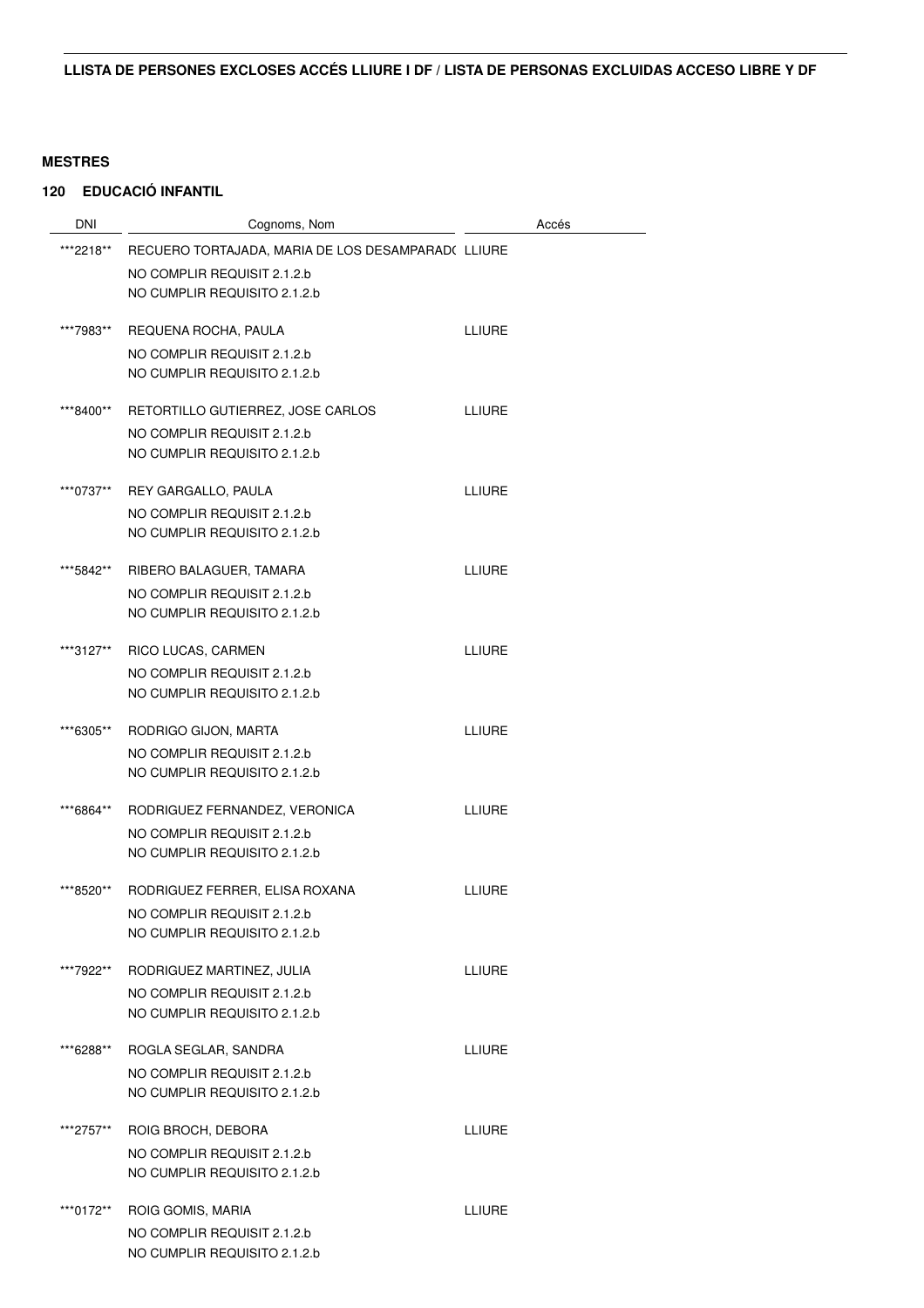| <b>DNI</b> | Cognoms, Nom                                                        | Accés         |
|------------|---------------------------------------------------------------------|---------------|
| ***0323**  | ROMERO CEBRIAN, IRENE                                               | <b>LLIURE</b> |
|            | NO COMPLIR REQUISIT 2.1.2.b                                         |               |
|            | NO CUMPLIR REQUISITO 2.1.2.b                                        |               |
| ***0168**  | ROMERO FERNANDEZ, RAQUEL                                            | <b>LLIURE</b> |
|            | NO COMPLIR REQUISIT 2.1.2.b                                         |               |
|            | NO CUMPLIR REQUISITO 2.1.2.b                                        |               |
| ***1119**  | ROMEU NAVARRO, ARANTXA                                              | <b>LLIURE</b> |
|            | NO ACREDITA TITULACIÓ REQUERIDA<br>NO ACREDITA TITULACIÓN REQUERIDA |               |
|            |                                                                     |               |
| ***3013**  | RUBIO AMOROS, BRENDA                                                | <b>LLIURE</b> |
|            | NO COMPLIR REQUISIT 2.1.2.b                                         |               |
|            | NO CUMPLIR REQUISITO 2.1.2.b                                        |               |
| ***2436**  | RUBIO GOMEZ, NEREA                                                  | <b>LLIURE</b> |
|            | NO COMPLIR REQUISIT 2.1.2.b                                         |               |
|            | NO CUMPLIR REQUISITO 2.1.2.b                                        |               |
| ***7866**  | RUBIO GRANERO, DESIRÉE AMPARO                                       | <b>LLIURE</b> |
|            | NO ACREDITA TITULACIÓ REQUERIDA                                     |               |
|            | NO ACREDITA TITULACIÓN REQUERIDA                                    |               |
| ***2836**  | RUBIO HURTADO, MARIA DE LAS NIEVES                                  | <b>LLIURE</b> |
|            | NO COMPLIR REQUISIT 2.1.2.b                                         |               |
|            | NO CUMPLIR REQUISITO 2.1.2.b                                        |               |
| ***2829**  | RUBIRA OLTRA, ESTELA                                                | <b>LLIURE</b> |
|            | NO COMPLIR REQUISIT 2.1.2.b                                         |               |
|            | NO CUMPLIR REQUISITO 2.1.2.b                                        |               |
| ***3622**  | SAEZ MARIN, MARIA CARMEN                                            | <b>LLIURE</b> |
|            | NO COMPLIR REQUISIT 2.1.2.b                                         |               |
|            | NO CUMPLIR REQUISITO 2.1.2.b                                        |               |
| ***8591**  | SALES ESPINAR, JESSICA                                              | <b>LLIURE</b> |
|            | NO COMPLIR REQUISIT 2.1.2.b                                         |               |
|            | NO CUMPLIR REQUISITO 2.1.2.b                                        |               |
| ***8305**  | SANCHEZ GONZALEZ, MARTA                                             | <b>LLIURE</b> |
|            | NO COMPLIR REQUISIT 2.1.2.b                                         |               |
|            | NO CUMPLIR REQUISITO 2.1.2.b                                        |               |
| ***8483**  | SANCHEZ MESA, ALEXIA                                                | <b>LLIURE</b> |
|            | NO ACREDITA TITULACIÓ REQUERIDA                                     |               |
|            | NO ACREDITA TITULACIÓN REQUERIDA                                    |               |
|            | NO COMPLIR REQUISIT 2.1.2.b<br>NO CUMPLIR REQUISITO 2.1.2.b         |               |
|            |                                                                     |               |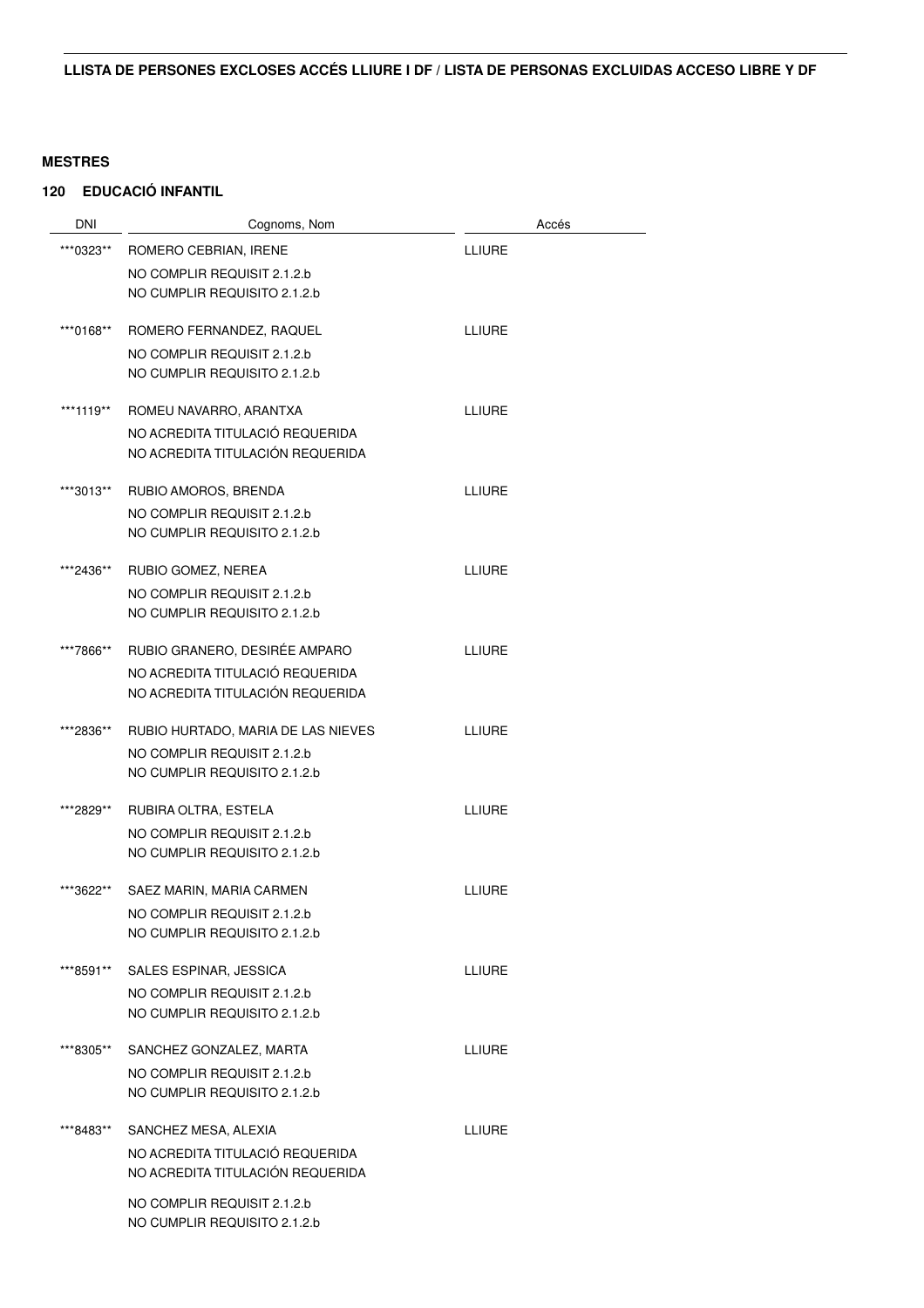| <b>DNI</b> | Cognoms, Nom                               | Accés         |
|------------|--------------------------------------------|---------------|
| ***8294**  | SANCHEZ SIRVENT, CARMEN MARIA              | <b>LLIURE</b> |
|            | NO COMPLIR REQUISIT 2.1.2.b                |               |
|            | NO CUMPLIR REQUISITO 2.1.2.b               |               |
| ***8452**  | SANCHEZ SOLER, SILVIA                      | <b>LLIURE</b> |
|            | NO COMPLIR REQUISIT 2.1.2.b                |               |
|            | NO CUMPLIR REQUISITO 2.1.2.b               |               |
| ***4478**  | SANJAIME GARCIA, ANNA                      | <b>LLIURE</b> |
|            | NO COMPLIR REQUISIT 2.1.2.b                |               |
|            | NO CUMPLIR REQUISITO 2.1.2.b               |               |
| ***6036**  | SANJERONIMO RODRIGO, IRINA                 | <b>LLIURE</b> |
|            | NO COMPLIR REQUISIT 2.1.2.b                |               |
|            | NO CUMPLIR REQUISITO 2.1.2.b               |               |
| ***9672**  | SANJUAN NAVARRO, RAQUEL                    | <b>LLIURE</b> |
|            | NO COMPLIR REQUISIT 2.1.2.b                |               |
|            | NO CUMPLIR REQUISITO 2.1.2.b               |               |
| ***3105**  | SANMARTIN MAZON, RAQUEL                    | <b>LLIURE</b> |
|            | NO COMPLIR REQUISIT 2.1.2.b                |               |
|            | NO CUMPLIR REQUISITO 2.1.2.b               |               |
| ***4035**  | SANMARTIN VITURRO, AINARA                  | <b>LLIURE</b> |
|            | NO ES JUSTIFICA REDUCCIÓ/EXEMPCIÓ DE TAXA  |               |
|            | NO SE JUSTIFICA REDUCCIÓN/EXENCIÓN DE TASA |               |
| ***3673**  | SANTAMARIA GONZALEZ, SARA                  | <b>LLIURE</b> |
|            | NO COMPLIR REQUISIT 2.1.2.b                |               |
|            | NO CUMPLIR REQUISITO 2.1.2.b               |               |
| ***7736**  | SARABIA VIVES, LUCIA                       | <b>LLIURE</b> |
|            | NO COMPLIR REQUISIT 2.1.2.b                |               |
|            | NO CUMPLIR REQUISITO 2.1.2.b               |               |
| ***8373**  | SEGURA ORTS, BEATRIZ                       | <b>LLIURE</b> |
|            | NO COMPLIR REQUISIT 2.1.2.b                |               |
|            | NO CUMPLIR REQUISITO 2.1.2.b               |               |
| ***6464**  | SENABRE RAMON, MARIA                       | <b>LLIURE</b> |
|            | NO COMPLIR REQUISIT 2.1.2.b                |               |
|            | NO CUMPLIR REQUISITO 2.1.2.b               |               |
| ***6230**  | SERISA VICENT, CARLOS                      | <b>LLIURE</b> |
|            | NO COMPLIR REQUISIT 2.1.2.b                |               |
|            | NO CUMPLIR REQUISITO 2.1.2.b               |               |
| ***4258**  | SERRANO JUGUERA, SONIA NATALIA             | <b>LLIURE</b> |
|            | NO COMPLIR REQUISIT 2.1.2.b                |               |
|            | NO CUMPLIR REQUISITO 2.1.2.b               |               |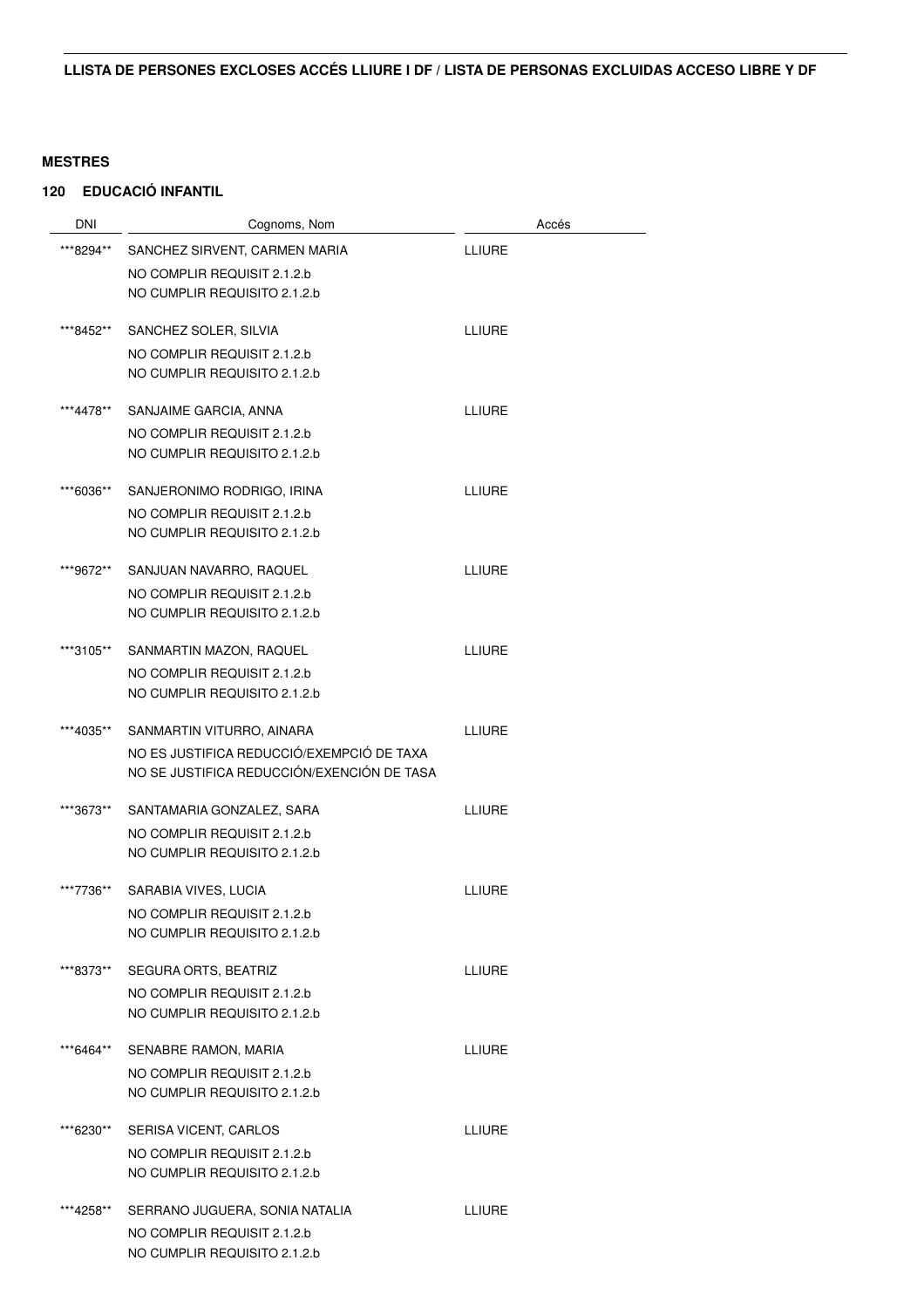| DNI       | Cognoms, Nom                                                                             | Accés               |
|-----------|------------------------------------------------------------------------------------------|---------------------|
| ***2036** | SIFRES CAMARENA, LARA                                                                    | <b>RESERVA DF I</b> |
|           | NO JUSTIFICA L'ACCÉS PER RESERVA DE PLAZA<br>NO JUSTIFICA EL ACCESO POR RESERVA DE PLAZA |                     |
| ***5279** | SINISTERRA AZNAR, MARIA AMPARO                                                           | <b>LLIURE</b>       |
|           | NO COMPLIR REQUISIT 2.1.2.b<br>NO CUMPLIR REQUISITO 2.1.2.b                              |                     |
| ***2601** | SOLER TEROL, PAOLA                                                                       | <b>LLIURE</b>       |
|           | NO TÉ LA TITULACIÓ REQUERIDA<br>NO TENER LA TITULACIÓN REQUERIDA                         |                     |
| ***0295** | SORIANO PEREZ, ALBA                                                                      | <b>LLIURE</b>       |
|           | NO COMPLIR REQUISIT 2.1.2.b<br>NO CUMPLIR REQUISITO 2.1.2.b                              |                     |
|           | NO ACREDITA TITULACIÓ REQUERIDA<br>NO ACREDITA TITULACIÓN REQUERIDA                      |                     |
| ***2941** | SOTOMAYOR ZANELLI, NELLY LOURDES                                                         | <b>LLIURE</b>       |
|           | NO COMPLIR REQUISIT 2.1.2.b<br>NO CUMPLIR REQUISITO 2.1.2.b                              |                     |
| ***3870** | TAUSTE LÓPEZ, MARÍA DEL CARMEN                                                           | LLIURE              |
|           | NO COMPLIR REQUISIT 2.1.2.b                                                              |                     |
|           | NO CUMPLIR REQUISITO 2.1.2.b                                                             |                     |
| ***4355** | TAVALLO NAVARRO, LAURA                                                                   | <b>LLIURE</b>       |
|           | NO COMPLIR REQUISIT 2.1.2.b<br>NO CUMPLIR REQUISITO 2.1.2.b                              |                     |
| ***9637** | TEROL BONASTRE, CARLA                                                                    | <b>LLIURE</b>       |
|           | NO COMPLIR REQUISIT 2.1.2.b<br>NO CUMPLIR REQUISITO 2.1.2.b                              |                     |
| ***9784** | TERUEL ROLDAN, SANDRA                                                                    | LLIURE              |
|           | NO ACREDITA TITULACIÓ REQUERIDA<br>NO ACREDITA TITULACIÓN REQUERIDA                      |                     |
|           | NO COMPLIR REQUISIT 2.1.2.b                                                              |                     |
|           | NO CUMPLIR REQUISITO 2.1.2.b                                                             |                     |
| ***1256** | TICHELL GARRIGUES, AUREA                                                                 | <b>LLIURE</b>       |
|           | NO COMPLIR REQUISIT 2.1.2.b<br>NO CUMPLIR REQUISITO 2.1.2.b                              |                     |
|           |                                                                                          |                     |
| ***5258** | TOLEDO OREA, MARIA DEL MAR                                                               | LLIURE              |
|           | NO COMPLIR REQUISIT 2.1.2.b<br>NO CUMPLIR REQUISITO 2.1.2.b                              |                     |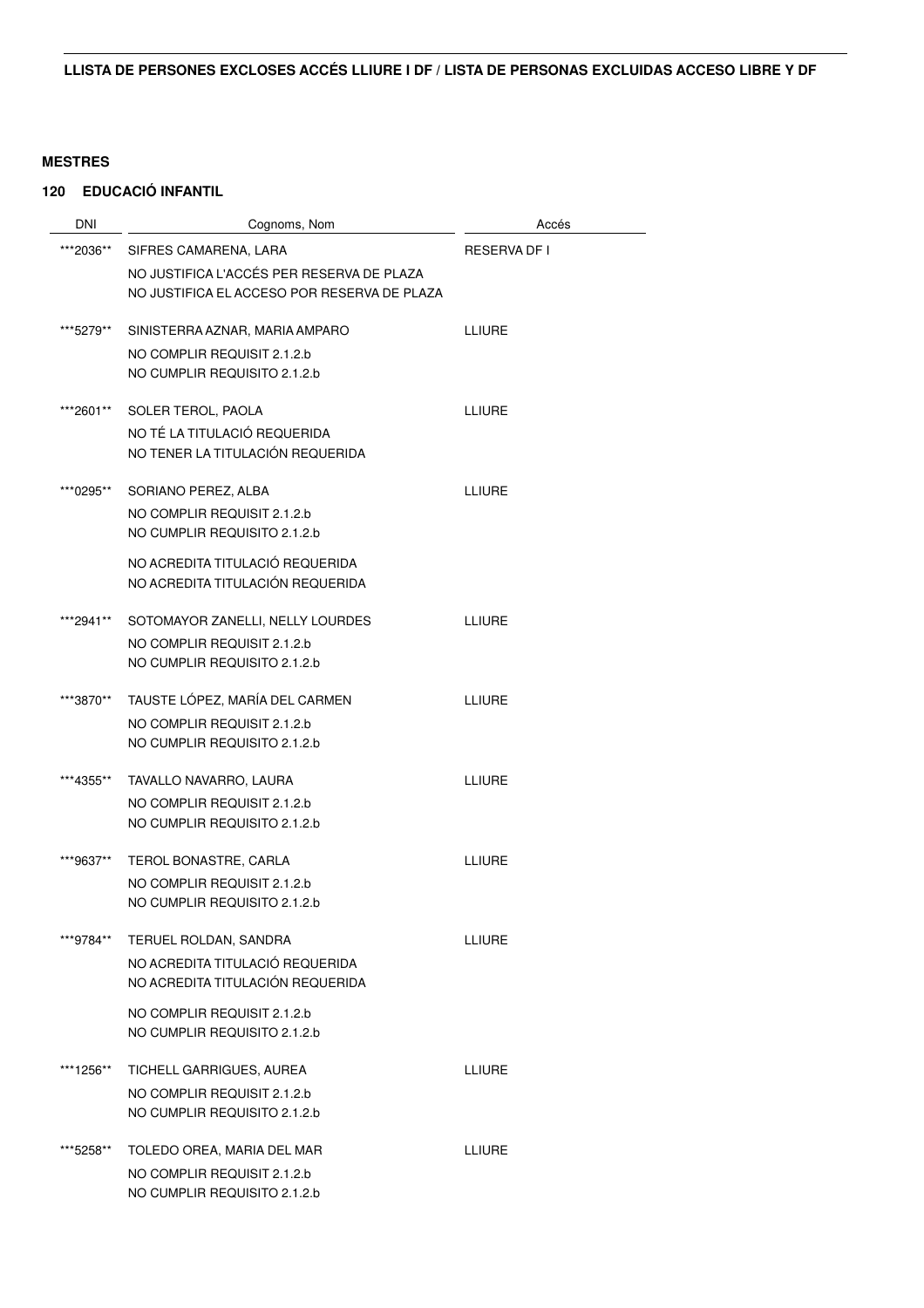| <b>DNI</b> | Cognoms, Nom                        | Accés         |
|------------|-------------------------------------|---------------|
| ***6540**  | TOMAS BRAVO, RAQUEL                 | <b>LLIURE</b> |
|            | NO COMPLIR REQUISIT 2.1.2.b         |               |
|            | NO CUMPLIR REQUISITO 2.1.2.b        |               |
|            |                                     |               |
| ***0002**  | TOMAS REDONDO, JORGE                | <b>LLIURE</b> |
|            | NO COMPLIR REQUISIT 2.1.2.b         |               |
|            | NO CUMPLIR REQUISITO 2.1.2.b        |               |
| ***1991**  | TORREGROSA LLORET, MARIA DEL CARMEN | LLIURE        |
|            | NO COMPLIR REQUISIT 2.1.2.b         |               |
|            | NO CUMPLIR REQUISITO 2.1.2.b        |               |
| ***9721**  | TORRES BROSETA, OLGA                | <b>LLIURE</b> |
|            | NO COMPLIR REQUISIT 2.1.2.b         |               |
|            | NO CUMPLIR REQUISITO 2.1.2.b        |               |
|            |                                     |               |
| ***0247**  | TORRES CERVERA, CLARA               | <b>LLIURE</b> |
|            | NO COMPLIR REQUISIT 2.1.2.b         |               |
|            | NO CUMPLIR REQUISITO 2.1.2.b        |               |
| ***0820**  | <b>TORRES LOPEZ, LAURA</b>          | <b>LLIURE</b> |
|            | NO COMPLIR REQUISIT 2.1.2.b         |               |
|            | NO CUMPLIR REQUISITO 2.1.2.b        |               |
| ***4322**  | TORRES MORATALLA, TANIA             | <b>LLIURE</b> |
|            | NO COMPLIR REQUISIT 2.1.2.b         |               |
|            | NO CUMPLIR REQUISITO 2.1.2.b        |               |
|            |                                     |               |
| ***6585**  | TORTOSA ALEIXANDRE, CLAUDIA         | <b>LLIURE</b> |
|            | NO COMPLIR REQUISIT 2.1.2.b         |               |
|            | NO CUMPLIR REQUISITO 2.1.2.b        |               |
| ***0795**  | URIOS GINER, EDUARD                 | <b>LLIURE</b> |
|            | NO ACREDITA TITULACIÓ REQUERIDA     |               |
|            | NO ACREDITA TITULACIÓN REQUERIDA    |               |
| ***5630**  | VALERO LUZZY, PATRICIA              | <b>LLIURE</b> |
|            | NO COMPLIR REQUISIT 2.1.2.b         |               |
|            | NO CUMPLIR REQUISITO 2.1.2.b        |               |
| ***9162**  | VALERO NORTES, ANTONIA              | <b>LLIURE</b> |
|            | NO COMPLIR REQUISIT 2.1.2.b         |               |
|            | NO CUMPLIR REQUISITO 2.1.2.b        |               |
|            |                                     |               |
| ***5747**  | VALERO PEREZ, OASIS                 | <b>LLIURE</b> |
|            | NO COMPLIR REQUISIT 2.1.2.b         |               |
|            | NO CUMPLIR REQUISITO 2.1.2.b        |               |
| ***8364**  | VALIENTE IGUALADA, ALBA             | <b>LLIURE</b> |
|            | NO COMPLIR REQUISIT 2.1.2.b         |               |
|            | NO CUMPLIR REQUISITO 2.1.2.b        |               |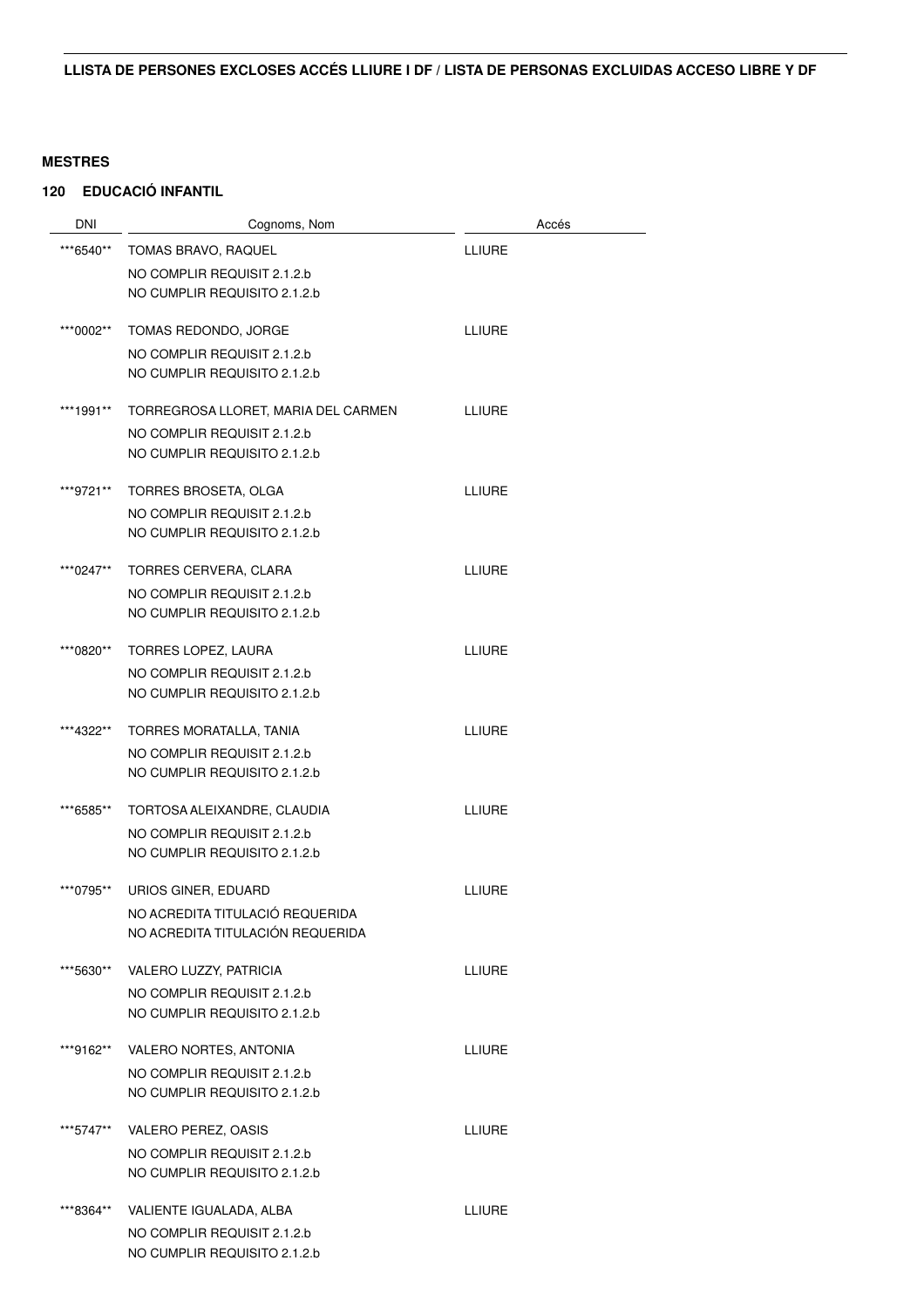| <b>DNI</b> | Cognoms, Nom                                                | Accés         |
|------------|-------------------------------------------------------------|---------------|
| ***8120**  | VERA GIMÉNEZ, IRENE                                         | <b>LLIURE</b> |
|            | NO COMPLIR REQUISIT 2.1.2.b                                 |               |
|            | NO CUMPLIR REQUISITO 2.1.2.b                                |               |
| ***0955**  | VICEDO DEU, ANDREA                                          | <b>LLIURE</b> |
|            | NO COMPLIR REQUISIT 2.1.2.b                                 |               |
|            | NO CUMPLIR REQUISITO 2.1.2.b                                |               |
| ***8760**  | VICIANO BARRACHINA, ADRIANA                                 | <b>LLIURE</b> |
|            | NO COMPLIR REQUISIT 2.1.2.b<br>NO CUMPLIR REQUISITO 2.1.2.b |               |
|            | NO ACREDITA TITULACIÓ REQUERIDA                             |               |
|            | NO ACREDITA TITULACIÓN REQUERIDA                            |               |
| ***4472**  | VILAR GOMEZ, SANDRA                                         | <b>LLIURE</b> |
|            | NO COMPLIR REQUISIT 2.1.2.b                                 |               |
|            | NO CUMPLIR REQUISITO 2.1.2.b                                |               |
|            | NO ACREDITA TITULACIÓ REQUERIDA                             |               |
|            | NO ACREDITA TITULACIÓN REQUERIDA                            |               |
| ***2950**  | VILLANOVA PITARCH, MARTA                                    | <b>LLIURE</b> |
|            | NO COMPLIR REQUISIT 2.1.2.b                                 |               |
|            | NO CUMPLIR REQUISITO 2.1.2.b                                |               |
| ***9940**  | VIRLAN SORA, DENISA DANIELA                                 | <b>LLIURE</b> |
|            | NO COMPLIR REQUISIT 2.1.2.b                                 |               |
|            | NO CUMPLIR REQUISITO 2.1.2.b                                |               |
| ***6162**  | YEVES RODA, INMACULADA                                      | <b>LLIURE</b> |
|            | NO COMPLIR REQUISIT 2.1.2.b                                 |               |
|            | NO CUMPLIR REQUISITO 2.1.2.b                                |               |
| ***0634**  | YUSA GARCIA, YASMINA                                        | LLIURE        |
|            | NO COMPLIR REQUISIT 2.1.2.b                                 |               |
|            | NO CUMPLIR REQUISITO 2.1.2.b                                |               |
|            | NO ACREDITA TITULACIÓ REQUERIDA                             |               |
|            | NO ACREDITA TITULACIÓN REQUERIDA                            |               |
| ***8212**  | ZAMBUDIO RUFETE, VERONICA                                   | LLIURE        |
|            | NO COMPLIR REQUISIT 2.1.2.b                                 |               |
|            | NO CUMPLIR REQUISITO 2.1.2.b                                |               |
| ***3329**  | ZARCOS CARLES, JUDITH                                       | <b>LLIURE</b> |
|            | NO ACREDITA TITULACIÓ REQUERIDA                             |               |
|            | NO ACREDITA TITULACIÓN REQUERIDA                            |               |
|            | NO COMPLIR REQUISIT 2.1.2.b                                 |               |
|            | NO CUMPLIR REQUISITO 2.1.2.b                                |               |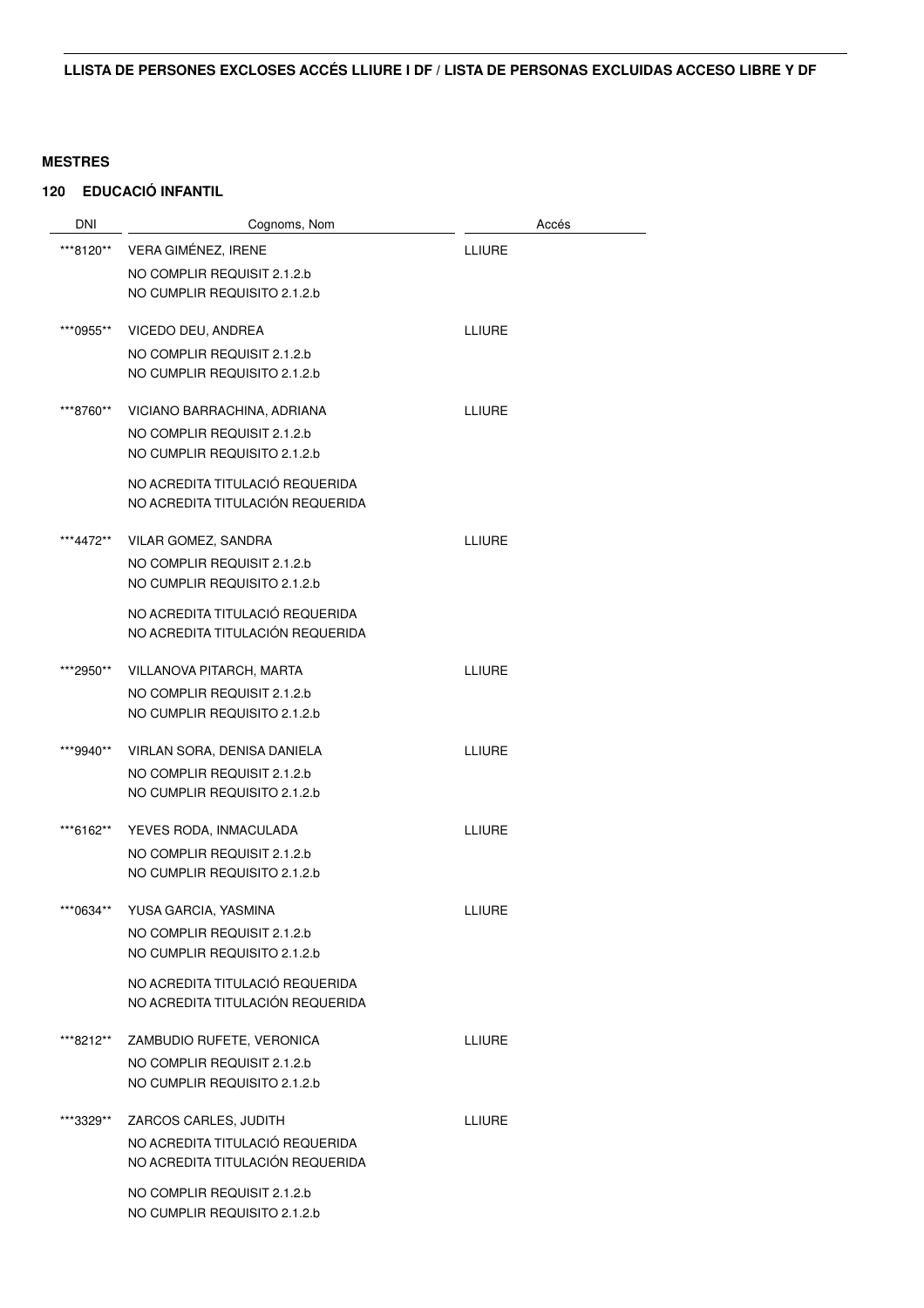| DNI       | Cognoms, Nom                     | Accés         |
|-----------|----------------------------------|---------------|
| ***7781** | AMOROS MATEO, MARIA DEL ROSARIO  | <b>LLIURE</b> |
|           | NO COMPLIR REQUISIT 2.1.2.b      |               |
|           | NO CUMPLIR REQUISITO 2.1.2.b     |               |
| ***3659** | APARICIO VISONNEAU, BIANCA       | <b>LLIURE</b> |
|           | NO COMPLIR REQUISIT 2.1.2.b      |               |
|           | NO CUMPLIR REQUISITO 2.1.2.b     |               |
| ***9976** | ARANDA CHULIA, LAURA             | <b>LLIURE</b> |
|           | NO TÉ LA TITULACIÓ REQUERIDA     |               |
|           | NO TENER LA TITULACIÓN REQUERIDA |               |
|           | NO COMPLIR REQUISIT 2.1.2.b      |               |
|           | NO CUMPLIR REQUISITO 2.1.2.b     |               |
| ***0383** | BAENA PEDRAZA, MARTA MARIA       | <b>LLIURE</b> |
|           | NO COMPLIR REQUISIT 2.1.2.b      |               |
|           | NO CUMPLIR REQUISITO 2.1.2.b     |               |
| ***2899** | <b>BALDO BURLO, SOFIA</b>        | <b>LLIURE</b> |
|           | NO COMPLIR REQUISIT 2.1.2.b      |               |
|           | NO CUMPLIR REQUISITO 2.1.2.b     |               |
| ***9552** | <b>BARRENA GIMENEZ, INES</b>     | <b>LLIURE</b> |
|           | NO COMPLIR REQUISIT 2.1.2.b      |               |
|           | NO CUMPLIR REQUISITO 2.1.2.b     |               |
|           | NO TÉ LA TITULACIÓ REQUERIDA     |               |
|           | NO TENER LA TITULACIÓN REQUERIDA |               |
| ***6911** | BORREGUERO FERRANDEZ, MANUEL     | <b>LLIURE</b> |
|           | NO COMPLIR REQUISIT 2.1.2.b      |               |
|           | NO CUMPLIR REQUISITO 2.1.2.b     |               |
| ***8668** | <b>BOX FLORES, ALICIA</b>        | <b>LLIURE</b> |
|           | NO COMPLIR REQUISIT 2.1.2.b      |               |
|           | NO CUMPLIR REQUISITO 2.1.2.b     |               |
| ***6343** | CABALLERO CIOLFI, EDUARDO        | <b>LLIURE</b> |
|           | NO COMPLIR REQUISIT 2.1.2.b      |               |
|           | NO CUMPLIR REQUISITO 2.1.2.b     |               |
| ***2852** | CALVO COUSINS, EBONY REBECA      | LLIURE        |
|           | NO COMPLIR REQUISIT 2.1.2.b      |               |
|           | NO CUMPLIR REQUISITO 2.1.2.b     |               |
| ***5392** | CANALES QUINTO, MARIA DEL CARMEN | LLIURE        |
|           | NO COMPLIR REQUISIT 2.1.2.b      |               |
|           | NO CUMPLIR REQUISITO 2.1.2.b     |               |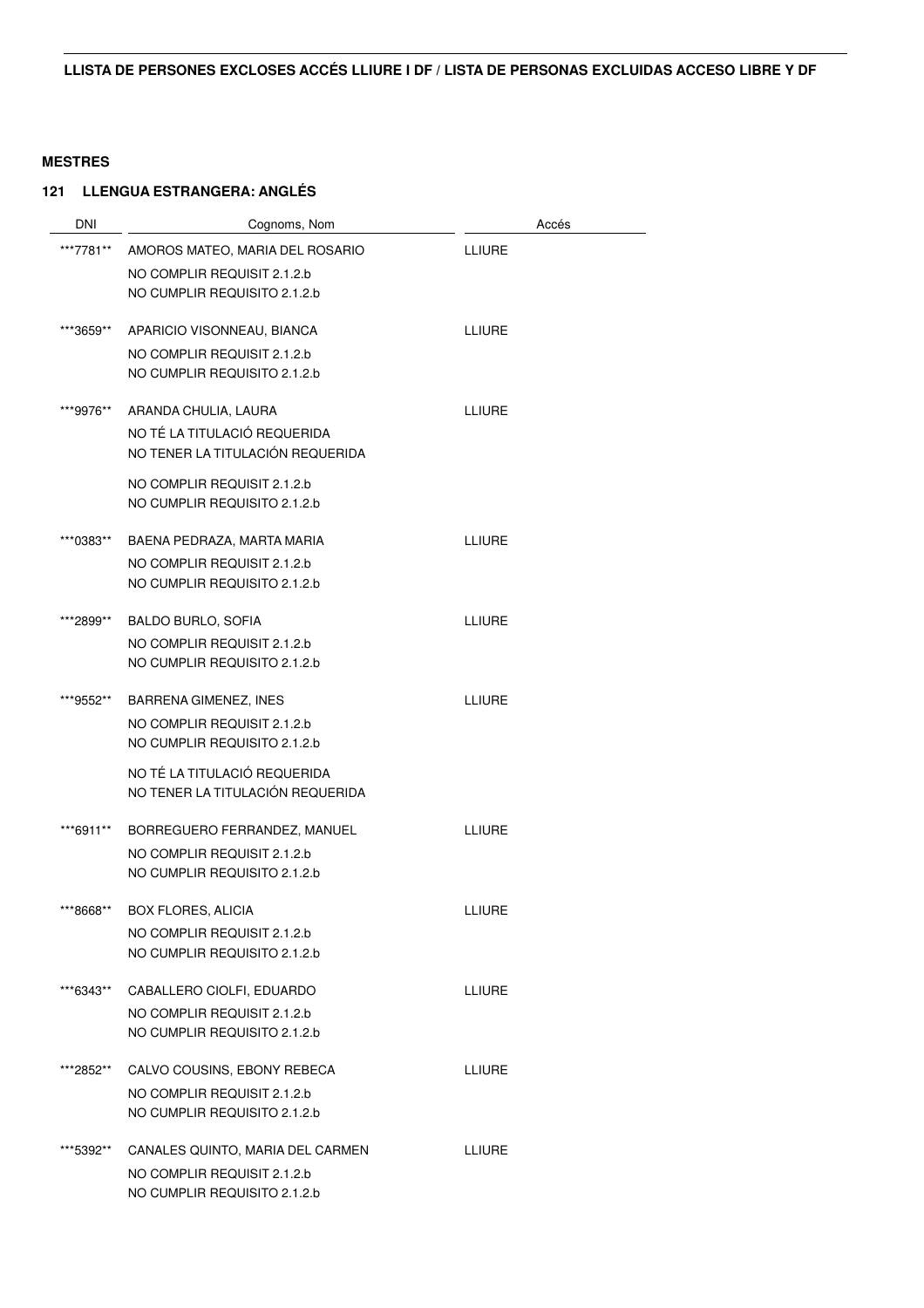| DNI       | Cognoms, Nom                               | Accés         |
|-----------|--------------------------------------------|---------------|
| ***4949** | CASTILLO CARBONELL, ENRIQUE                | <b>LLIURE</b> |
|           | NO COMPLIR REQUISIT 2.1.2.b                |               |
|           | NO CUMPLIR REQUISITO 2.1.2.b               |               |
| ***5834** | CASTILLO LOIS, SILVIA                      | <b>LLIURE</b> |
|           | NO COMPLIR REQUISIT 2.1.2.b                |               |
|           | NO CUMPLIR REQUISITO 2.1.2.b               |               |
| ***7138** | COLOMINA CID, LUCIA                        | <b>LLIURE</b> |
|           | NO COMPLIR REQUISIT 2.1.2.b                |               |
|           | NO CUMPLIR REQUISITO 2.1.2.b               |               |
| ***6381** | CORDOBA GARCIA, PABLO                      | <b>LLIURE</b> |
|           | NO COMPLIR REQUISIT 2.1.2.b                |               |
|           | NO CUMPLIR REQUISITO 2.1.2.b               |               |
| ***7649** | ESPAÑA AUÑON, VANESA                       | <b>LLIURE</b> |
|           | NO ES JUSTIFICA REDUCCIÓ/EXEMPCIÓ DE TAXA  |               |
|           | NO SE JUSTIFICA REDUCCIÓN/EXENCIÓN DE TASA |               |
|           | NO ACREDITA TITULACIÓ REQUERIDA            |               |
|           | NO ACREDITA TITULACIÓN REQUERIDA           |               |
|           | NO COMPLIR REQUISIT 2.1.2.b                |               |
|           | NO CUMPLIR REQUISITO 2.1.2.b               |               |
| ***5654** | FERNANDEZ GONZALEZ, MARIA ESTER            | <b>LLIURE</b> |
|           | NO COMPLIR REQUISIT 2.1.2.b                |               |
|           | NO CUMPLIR REQUISITO 2.1.2.b               |               |
| ***7228** | FERNANDEZ RICO, ALBA                       | <b>LLIURE</b> |
|           | NO COMPLIR REQUISIT 2.1.2.b                |               |
|           | NO CUMPLIR REQUISITO 2.1.2.b               |               |
| ***9593** | FERNANDEZ RUIZ, CARMEN                     | LLIURE        |
|           | NO COMPLIR REQUISIT 2.1.2.b                |               |
|           | NO CUMPLIR REQUISITO 2.1.2.b               |               |
| ***0696** | FERRER ENGUIDANOS, MARIA AMPARO            | <b>LLIURE</b> |
|           | NO COMPLIR REQUISIT 2.1.2.b                |               |
|           | NO CUMPLIR REQUISITO 2.1.2.b               |               |
| ***2663** | FUENTES VERDURAS, LETICIA                  | LLIURE        |
|           | NO COMPLIR REQUISIT 2.1.2.b                |               |
|           | NO CUMPLIR REQUISITO 2.1.2.b               |               |
| ***3072** | GAMUZ GEA, MIRIAM                          | LLIURE        |
|           | NO COMPLIR REQUISIT 2.1.2.b                |               |
|           | NO CUMPLIR REQUISITO 2.1.2.b               |               |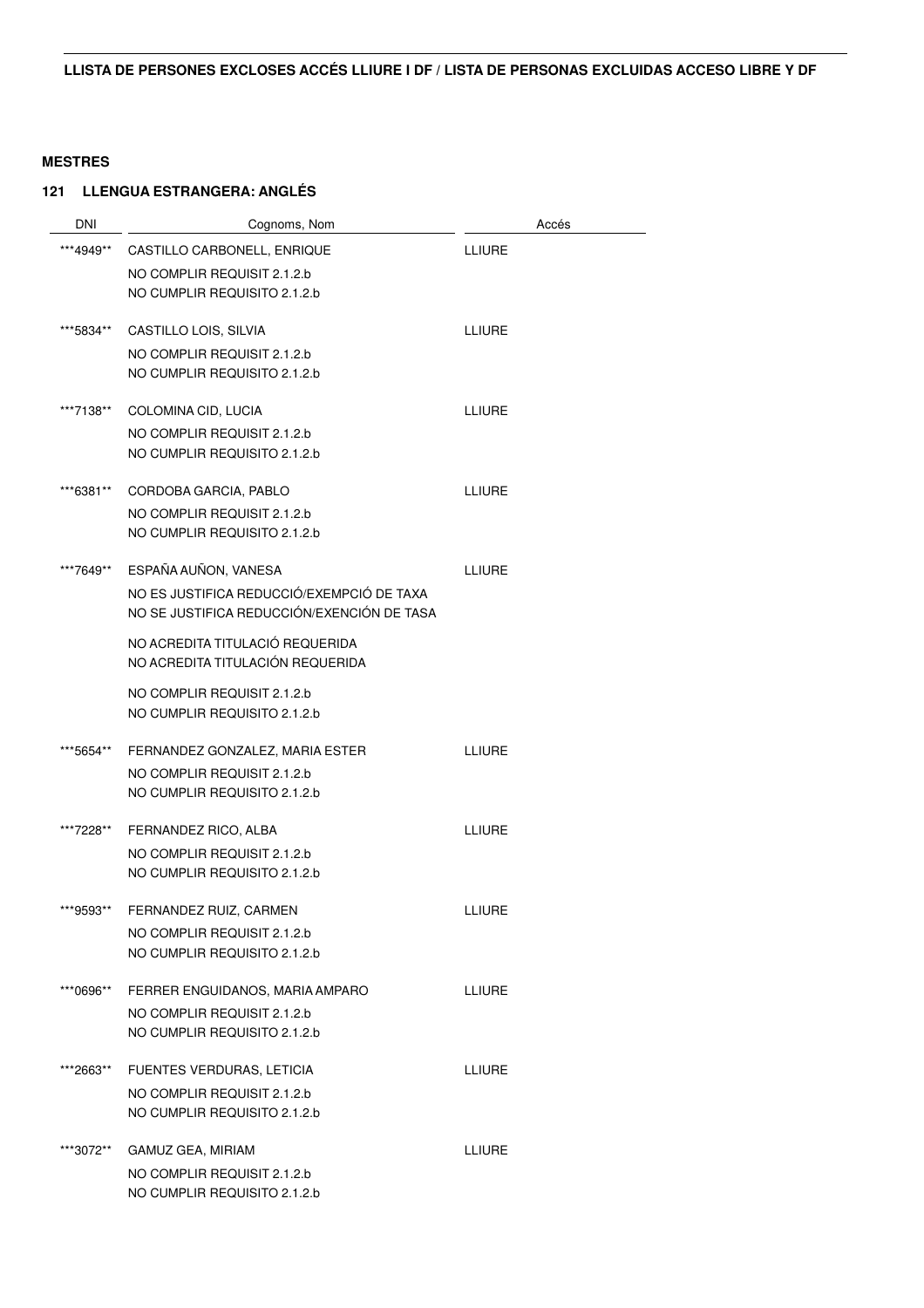| <b>DNI</b> | Cognoms, Nom                                            | Accés         |
|------------|---------------------------------------------------------|---------------|
| ***8947**  | GARCIA GOMEZ, MARIA                                     | <b>LLIURE</b> |
|            | NO COMPLIR REQUISIT 2.1.2.b                             |               |
|            | NO CUMPLIR REQUISITO 2.1.2.b                            |               |
|            |                                                         | <b>LLIURE</b> |
| ***9980**  | GIL VALIENTE, DANIEL<br>NO ACREDITA TITULACIÓ REQUERIDA |               |
|            | NO ACREDITA TITULACIÓN REQUERIDA                        |               |
|            | NO COMPLIR REQUISIT 2.1.2.b                             |               |
|            | NO CUMPLIR REQUISITO 2.1.2.b                            |               |
| ***5697**  | <b>GOMEZ RICO, ANTONIO</b>                              | <b>LLIURE</b> |
|            | NO COMPLIR REQUISIT 2.1.2.b                             |               |
|            | NO CUMPLIR REQUISITO 2.1.2.b                            |               |
| ***9647**  | IBÁÑEZ MARTÍNEZ, IRIS                                   | <b>LLIURE</b> |
|            | NO ACREDITA TITULACIÓ REQUERIDA                         |               |
|            | NO ACREDITA TITULACIÓN REQUERIDA                        |               |
|            | NO COMPLIR REQUISIT 2.1.2.b                             |               |
|            | NO CUMPLIR REQUISITO 2.1.2.b                            |               |
| ***5755**  | JUAREZ MONTAGUT, ANGELA                                 | <b>LLIURE</b> |
|            | NO COMPLIR REQUISIT 2.1.2.b                             |               |
|            | NO CUMPLIR REQUISITO 2.1.2.b                            |               |
| ****6388*  | LERCA, DORIN THEODOR                                    | <b>LLIURE</b> |
|            | NO COMPLIR REQUISIT 2.1.2.b                             |               |
|            | NO CUMPLIR REQUISITO 2.1.2.b                            |               |
| ***8427**  | LEVIA PELEGRIN, MIGUEL ANGEL                            | <b>LLIURE</b> |
|            | NO COMPLIR REQUISIT 2.1.2.b                             |               |
|            | NO CUMPLIR REQUISITO 2.1.2.b                            |               |
| ***6131**  | LLINARES CERVERA, VICENTA MARIA                         | LLIURE        |
|            | NO COMPLIR REQUISIT 2.1.2.b                             |               |
|            | NO CUMPLIR REQUISITO 2.1.2.b                            |               |
|            | ***2111** LOPEZ CUADRADO, CARLA                         | <b>LLIURE</b> |
|            | NO TÉ LA TITULACIÓ REQUERIDA                            |               |
|            | NO TENER LA TITULACIÓN REQUERIDA                        |               |
|            | NO COMPLIR REQUISIT 2.1.2.b                             |               |
|            | NO CUMPLIR REQUISITO 2.1.2.b                            |               |
| ***9132**  | LOPEZ PEREZ, VERONICA                                   | <b>LLIURE</b> |
|            | NO COMPLIR REQUISIT 2.1.2.b                             |               |
|            | NO CUMPLIR REQUISITO 2.1.2.b                            |               |
| ***2083**  | LÓPEZ RAMIREZ, CARMINA                                  | LLIURE        |
|            | NO COMPLIR REQUISIT 2.1.2.b                             |               |
|            | NO CUMPLIR REQUISITO 2.1.2.b                            |               |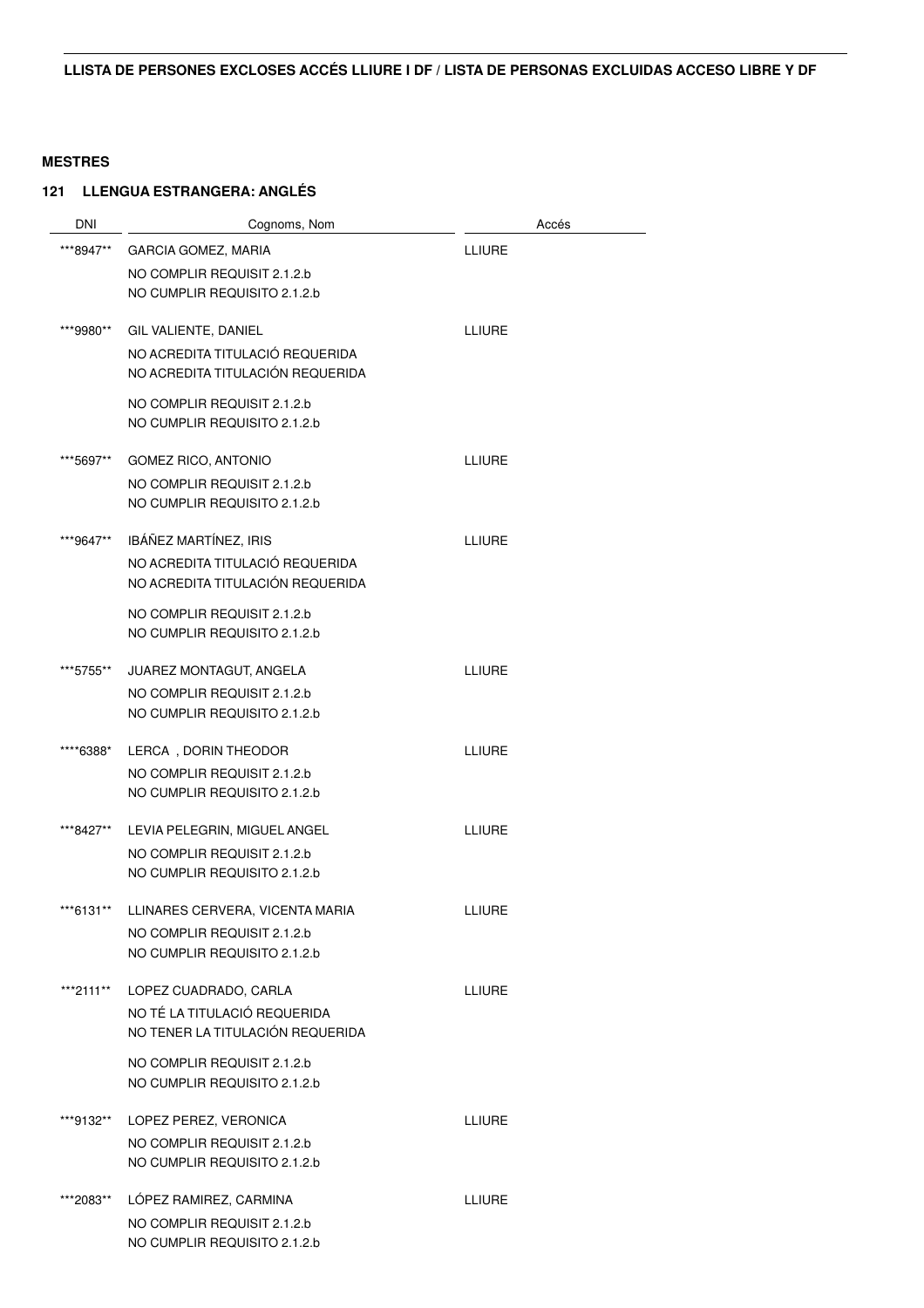| <b>DNI</b> | Cognoms, Nom                                     | Accés         |
|------------|--------------------------------------------------|---------------|
| ***0153**  | MAGDALENA MARTINEZ, ANGELA                       | <b>LLIURE</b> |
|            | NO COMPLIR REQUISIT 2.1.2.b                      |               |
|            | NO CUMPLIR REQUISITO 2.1.2.b                     |               |
| ***3786**  | MANZANEDA GANGA, PAULA                           | <b>LLIURE</b> |
|            | NO COMPLIR REQUISIT 2.1.2.b                      |               |
|            | NO CUMPLIR REQUISITO 2.1.2.b                     |               |
| ***1790**  | MARQUEZ DOMINGUEZ, INMACULADA CONCEPCION         | LLIURE        |
|            | NO COMPLIR REQUISIT 2.1.2.b                      |               |
|            | NO CUMPLIR REQUISITO 2.1.2.b                     |               |
| ***9348**  | MARTINEZ CANTERO, MARIA TERESA                   | <b>LLIURE</b> |
|            | NO COMPLIR REQUISIT 2.1.2.b                      |               |
|            | NO CUMPLIR REQUISITO 2.1.2.b                     |               |
| ***2763**  | MATEOS MORENO, ANA                               | <b>LLIURE</b> |
|            | NO COMPLIR REQUISIT 2.1.2.b                      |               |
|            | NO CUMPLIR REQUISITO 2.1.2.b                     |               |
| ***4203**  | MONTEAGUDO ORO, ANTONIO JOSE                     | LLIURE        |
|            | NO TÉ LA TITULACIÓ REQUERIDA                     |               |
|            | NO TENER LA TITULACIÓN REQUERIDA                 |               |
| ***6187**  | MORAGUES SALA, JESSICA                           | <b>LLIURE</b> |
|            | NO TÉ LA TITULACIÓ REQUERIDA                     |               |
|            | NO TENER LA TITULACIÓN REQUERIDA                 |               |
| ***5728**  | MUÑOZ JIMENEZ, MARIA ANGELES                     | <b>LLIURE</b> |
|            | NO COMPLIR REQUISIT 2.1.2.b                      |               |
|            | NO CUMPLIR REQUISITO 2.1.2.b                     |               |
| ****1421*  | MURPHY, EMMA LOUISE                              | <b>LLIURE</b> |
|            | NO COMPLIR REQUISIT 2.1.2.b                      |               |
|            | NO CUMPLIR REQUISITO 2.1.2.b                     |               |
|            | NO ACREDITA REQUISIT NACIONALITAT-Base 2.1.1. a  |               |
|            | NO ACREDITAR REQUISITO NACIONALIDAD-Base 2.1.1.a |               |
| ***1790**  | NEGRE GONZALEZ, DELFIN ADRIAN                    | <b>LLIURE</b> |
|            | NO COMPLIR REQUISIT 2.1.2.b                      |               |
|            | NO CUMPLIR REQUISITO 2.1.2.b                     |               |
|            | NO ACREDITA TITULACIÓ REQUERIDA                  |               |
|            | NO ACREDITA TITULACIÓN REQUERIDA                 |               |
| ***0373**  | ÑIGUEZ MEDINA, YOLANDA                           | <b>LLIURE</b> |
|            | NO COMPLIR REQUISIT 2.1.2.b                      |               |
|            | NO CUMPLIR REQUISITO 2.1.2.b                     |               |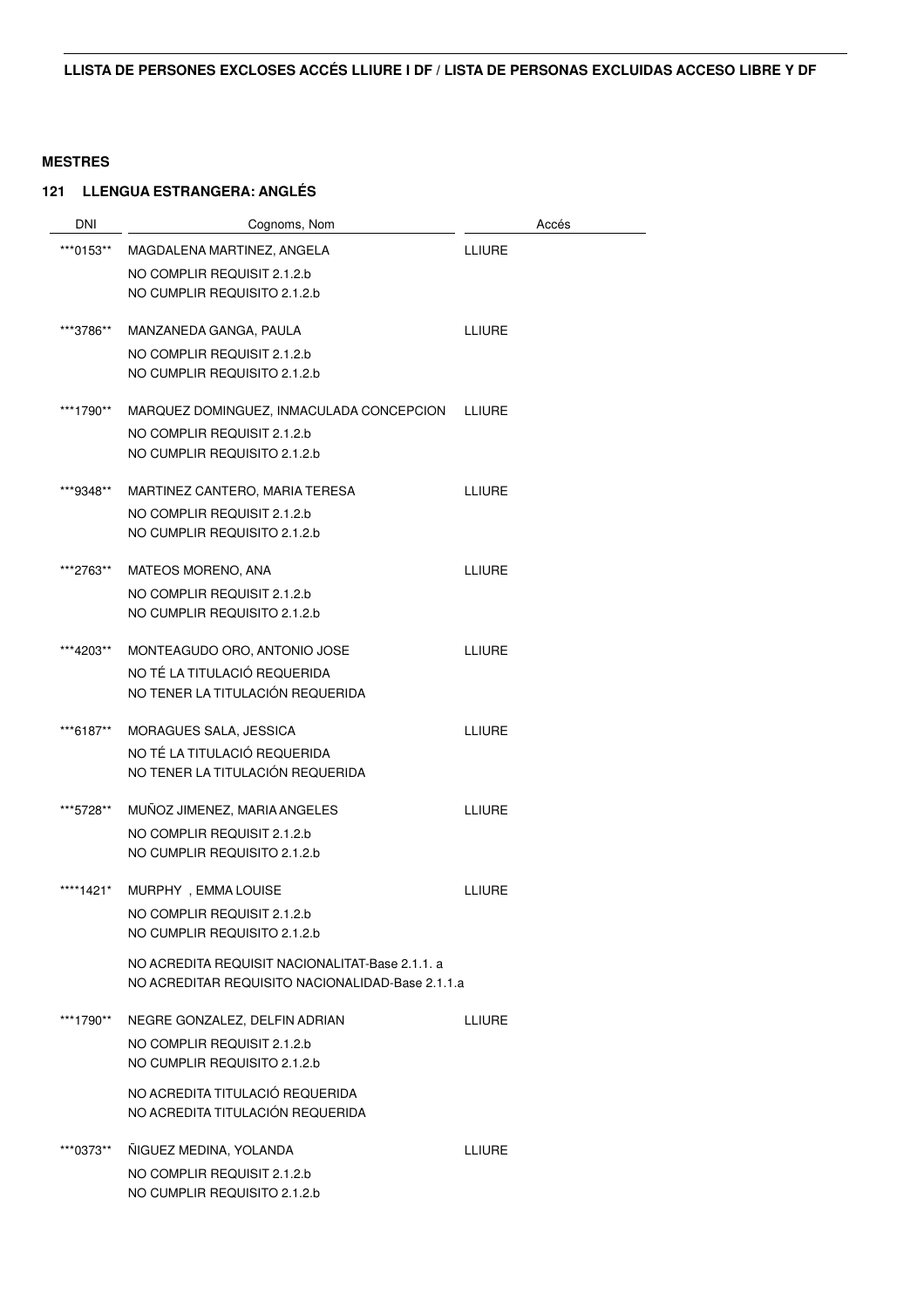| <b>DNI</b> | Cognoms, Nom                      | Accés         |
|------------|-----------------------------------|---------------|
| ***7709**  | ORMAETXEA LOZA, IRATI             | <b>LLIURE</b> |
|            | NO COMPLIR REQUISIT 2.1.2.b       |               |
|            | NO CUMPLIR REQUISITO 2.1.2.b      |               |
| ***6066**  | PACHON RAMOS, GUADALUPE           | <b>LLIURE</b> |
|            | NO COMPLIR REQUISIT 2.1.2.b       |               |
|            | NO CUMPLIR REQUISITO 2.1.2.b      |               |
| ***7713**  | PITARCH REMPEL, PAULA VALENTINA   | <b>LLIURE</b> |
|            | NO COMPLIR REQUISIT 2.1.2.b       |               |
|            | NO CUMPLIR REQUISITO 2.1.2.b      |               |
| ***9622**  | QUILES GUILLO, JOSE ALEJANDRO     | <b>LLIURE</b> |
|            | NO COMPLIR REQUISIT 2.1.2.b       |               |
|            | NO CUMPLIR REQUISITO 2.1.2.b      |               |
| ***7202**  | RIERA GAMBIN, CELIA               | <b>LLIURE</b> |
|            | NO COMPLIR REQUISIT 2.1.2.b       |               |
|            | NO CUMPLIR REQUISITO 2.1.2.b      |               |
| ***2203**  | RIQUELME VIDAL, ELENA             | <b>LLIURE</b> |
|            | NO COMPLIR REQUISIT 2.1.2.b       |               |
|            | NO CUMPLIR REQUISITO 2.1.2.b      |               |
| ***6205**  | RODRIGUEZ RAMIREZ, ANTONIO JOSE   | <b>LLIURE</b> |
|            | NO COMPLIR REQUISIT 2.1.2.b       |               |
|            | NO CUMPLIR REQUISITO 2.1.2.b      |               |
| ***0084**  | ROMERO VILLALON, SUSANA           | <b>LLIURE</b> |
|            | NO ACREDITA TITULACIÓ REQUERIDA   |               |
|            | NO ACREDITA TITULACIÓN REQUERIDA  |               |
| ****1027*  | RUDZITE, EVITA                    | <b>LLIURE</b> |
|            | NO COMPLIR REQUISIT 2.1.2.b       |               |
|            | NO CUMPLIR REQUISITO 2.1.2.b      |               |
| ***5176**  | RUIZ SALVADOR, FRANCISCO BENJAMIN | <b>LLIURE</b> |
|            | NO COMPLIR REQUISIT 2.1.2.b       |               |
|            | NO CUMPLIR REQUISITO 2.1.2.b      |               |
| ***2574**  | SAERA GALLEN, ISABEL              | <b>LLIURE</b> |
|            | NO COMPLIR REQUISIT 2.1.2.b       |               |
|            | NO CUMPLIR REQUISITO 2.1.2.b      |               |
| ***4271**  | SANCHEZ CABALLERO, MARIA ANGELES  | <b>LLIURE</b> |
|            | NO COMPLIR REQUISIT 2.1.2.b       |               |
|            | NO CUMPLIR REQUISITO 2.1.2.b      |               |
| ***7538**  | SANCHEZ ORTEGA, ALVARO            | <b>LLIURE</b> |
|            | NO COMPLIR REQUISIT 2.1.2.b       |               |
|            | NO CUMPLIR REQUISITO 2.1.2.b      |               |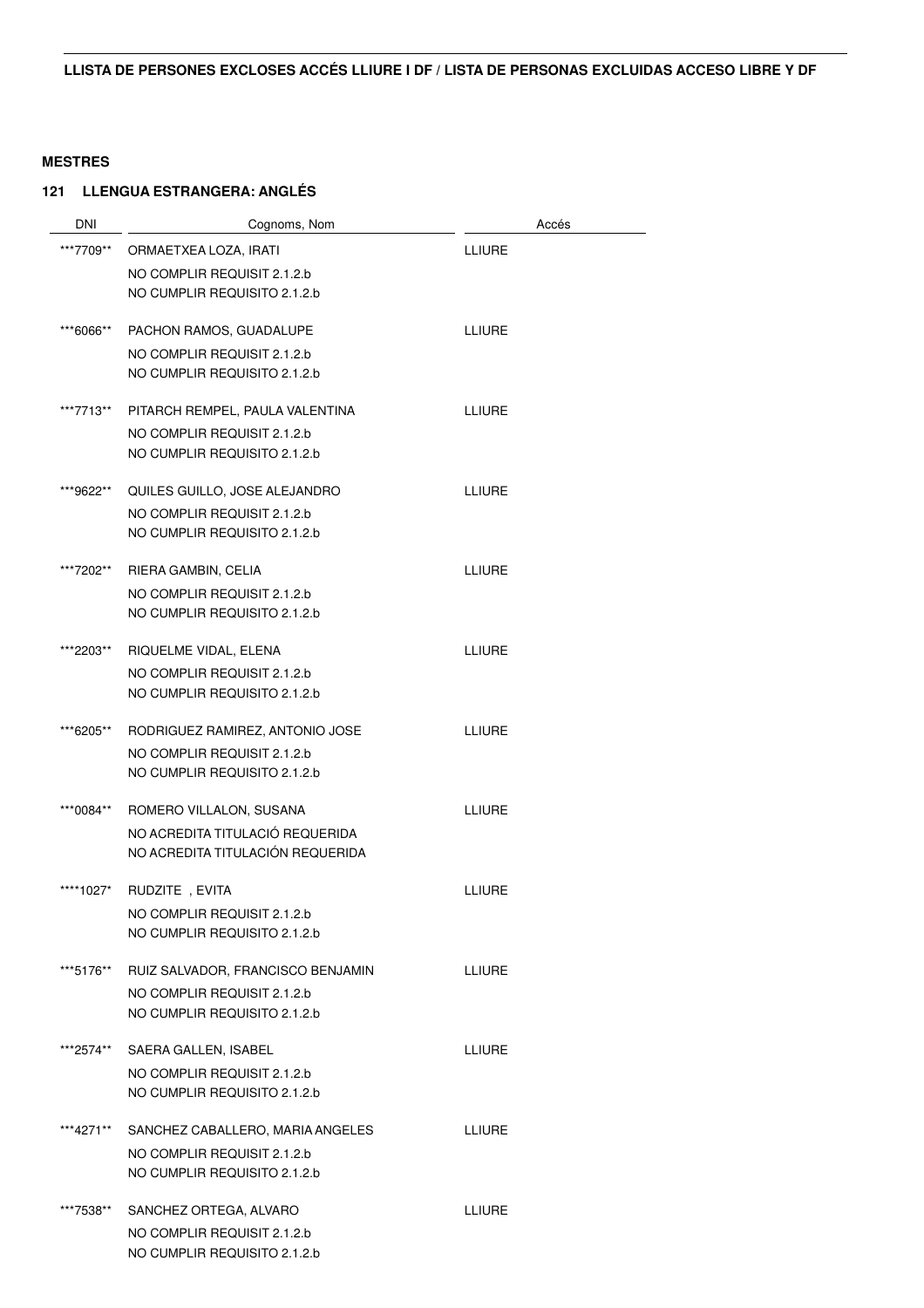#### **121 LLENGUA ESTRANGERA: ANGLÉS**

| <b>DNI</b> | Cognoms, Nom                 | Accés         |
|------------|------------------------------|---------------|
| ***3935**  | SANCHIS VERDU, REBECA        | <b>LLIURE</b> |
|            | NO COMPLIR REQUISIT 2.1.2.b  |               |
|            | NO CUMPLIR REQUISITO 2.1.2.b |               |
|            |                              |               |
| ***8369**  | SANTACRUZ PAJARES, PALOMA    | <b>LLIURE</b> |
|            | NO COMPLIR REQUISIT 2.1.2.b  |               |
|            | NO CUMPLIR REQUISITO 2.1.2.b |               |
| ***7059**  | SERNA LOPEZ, ISABEL MARIA    | <b>LLIURE</b> |
|            | NO COMPLIR REQUISIT 2.1.2.b  |               |
|            | NO CUMPLIR REQUISITO 2.1.2.b |               |
|            |                              |               |
| ***5280**  | SERRA RAMON, JORDI           | <b>LLIURE</b> |
|            | NO COMPLIR REQUISIT 2.1.2.b  |               |
|            | NO CUMPLIR REQUISITO 2.1.2.b |               |
| ***8387**  | TOURIÑO AMBROSIO, ENARA      | <b>LLIURE</b> |
|            |                              |               |
|            | NO COMPLIR REQUISIT 2.1.2.b  |               |
|            | NO CUMPLIR REQUISITO 2.1.2.b |               |
| ***3199**  | VALIENTE ROCHA, SANDRA       | <b>LLIURE</b> |
|            | NO COMPLIR REQUISIT 2.1.2.b  |               |
|            | NO CUMPLIR REQUISITO 2.1.2.b |               |
|            |                              |               |
| ***8579**  | VARELA PONCE DE LEON, ANA    | <b>LLIURE</b> |
|            | NO COMPLIR REQUISIT 2.1.2.b  |               |
|            | NO CUMPLIR REQUISITO 2.1.2.b |               |

#### **123 EDUCACIÓ FÍSICA**

| <b>DNI</b> | Cognoms, Nom                               | Accés         |
|------------|--------------------------------------------|---------------|
| ***9276**  | ALBERT FERRANDIS, CYNTHIA                  | LLIURE        |
|            | NO COMPLIR REQUISIT 2.1.2.b                |               |
|            | NO CUMPLIR REQUISITO 2.1.2.b               |               |
| ***9349**  | ALBILLOS ALMARAZ, LAURA                    | LLIURE        |
|            | NO COMPLIR REQUISIT 2.1.2.b                |               |
|            | NO CUMPLIR REQUISITO 2.1.2.b               |               |
| ***8187**  | ANTONINO SANZ, ALBERTO                     | LLIURE        |
|            | NO COMPLIR REQUISIT 2.1.2.b                |               |
|            | NO CUMPLIR REQUISITO 2.1.2.b               |               |
|            | NO TÉ LA TITULACIÓ REQUERIDA               |               |
|            | NO TENER LA TITULACIÓN REQUERIDA           |               |
| ***2857**  | BAENA ROJAS, ANTONIO                       | <b>LLIURE</b> |
|            | NO ES JUSTIFICA REDUCCIÓ/EXEMPCIÓ DE TAXA  |               |
|            | NO SE JUSTIFICA REDUCCIÓN/EXENCIÓN DE TASA |               |
|            |                                            |               |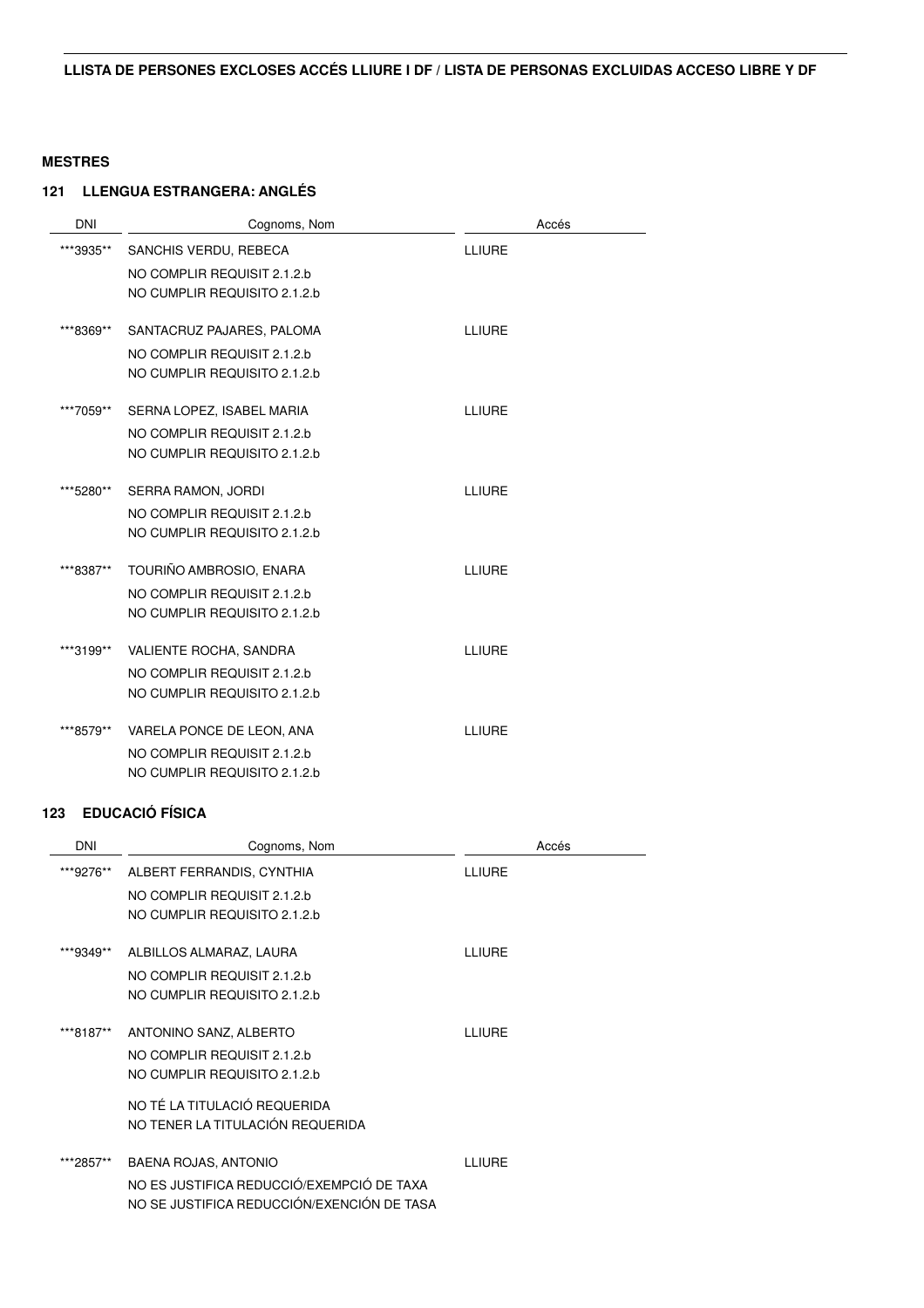## **123 EDUCACIÓ FÍSICA**

| DNI       | Cognoms, Nom                     |               | Accés |
|-----------|----------------------------------|---------------|-------|
| ***7989** | BLANES MORALES, AINARA           | LLIURE        |       |
|           | NO COMPLIR REQUISIT 2.1.2.b      |               |       |
|           | NO CUMPLIR REQUISITO 2.1.2.b     |               |       |
| ***8909** | BRI CARRAZONI, JOSE ANTONIO      | <b>LLIURE</b> |       |
|           | NO COMPLIR REQUISIT 2.1.2.b      |               |       |
|           | NO CUMPLIR REQUISITO 2.1.2.b     |               |       |
| ****0795* | BRUNO, NICOLAS ALEJANDRO         | LLIURE        |       |
|           | NO COMPLIR REQUISIT 2.1.2.b      |               |       |
|           | NO CUMPLIR REQUISITO 2.1.2.b     |               |       |
| ***1177** | CAMARA BELTRAN, ALFREDO          | LLIURE        |       |
|           | NO COMPLIR REQUISIT 2.1.2.b      |               |       |
|           | NO CUMPLIR REQUISITO 2.1.2.b     |               |       |
| ***6473** | CAPELO RAMIREZ, FERNANDO         | <b>LLIURE</b> |       |
|           | NO TÉ LA TITULACIÓ REQUERIDA     |               |       |
|           | NO TENER LA TITULACIÓN REQUERIDA |               |       |
|           | NO COMPLIR REQUISIT 2.1.2.b      |               |       |
|           | NO CUMPLIR REQUISITO 2.1.2.b     |               |       |
| ***0392** | CARIÑENA BARRERO, PATRICIA       | <b>LLIURE</b> |       |
|           | NO COMPLIR REQUISIT 2.1.2.b      |               |       |
|           | NO CUMPLIR REQUISITO 2.1.2.b     |               |       |
| ***3578** | CARRILLO CERDA, ALBERTO          | LLIURE        |       |
|           | NO COMPLIR REQUISIT 2.1.2.b      |               |       |
|           | NO CUMPLIR REQUISITO 2.1.2.b     |               |       |
| ***1630** | CASINO ORTEGA, RICARDO           | LLIURE        |       |
|           | NO COMPLIR REQUISIT 2.1.2.b      |               |       |
|           | NO CUMPLIR REQUISITO 2.1.2.b     |               |       |
| ***9253** | CASTELL MADUEÑO, CARMEN          | <b>LLIURE</b> |       |
|           | NO COMPLIR REQUISIT 2.1.2.b      |               |       |
|           | NO CUMPLIR REQUISITO 2.1.2.b     |               |       |
| ***0117** | CASTELLO AGRELO, IVAN            | <b>LLIURE</b> |       |
|           | NO COMPLIR REQUISIT 2.1.2.b      |               |       |
|           | NO CUMPLIR REQUISITO 2.1.2.b     |               |       |
| ***2150** | CASTELLO SEMPERE, MATEO          | <b>LLIURE</b> |       |
|           | NO COMPLIR REQUISIT 2.1.2.b      |               |       |
|           | NO CUMPLIR REQUISITO 2.1.2.b     |               |       |
| ***8569** | CERDA ADELL, MELANIE             | <b>LLIURE</b> |       |
|           | NO COMPLIR REQUISIT 2.1.2.b      |               |       |
|           | NO CUMPLIR REQUISITO 2.1.2.b     |               |       |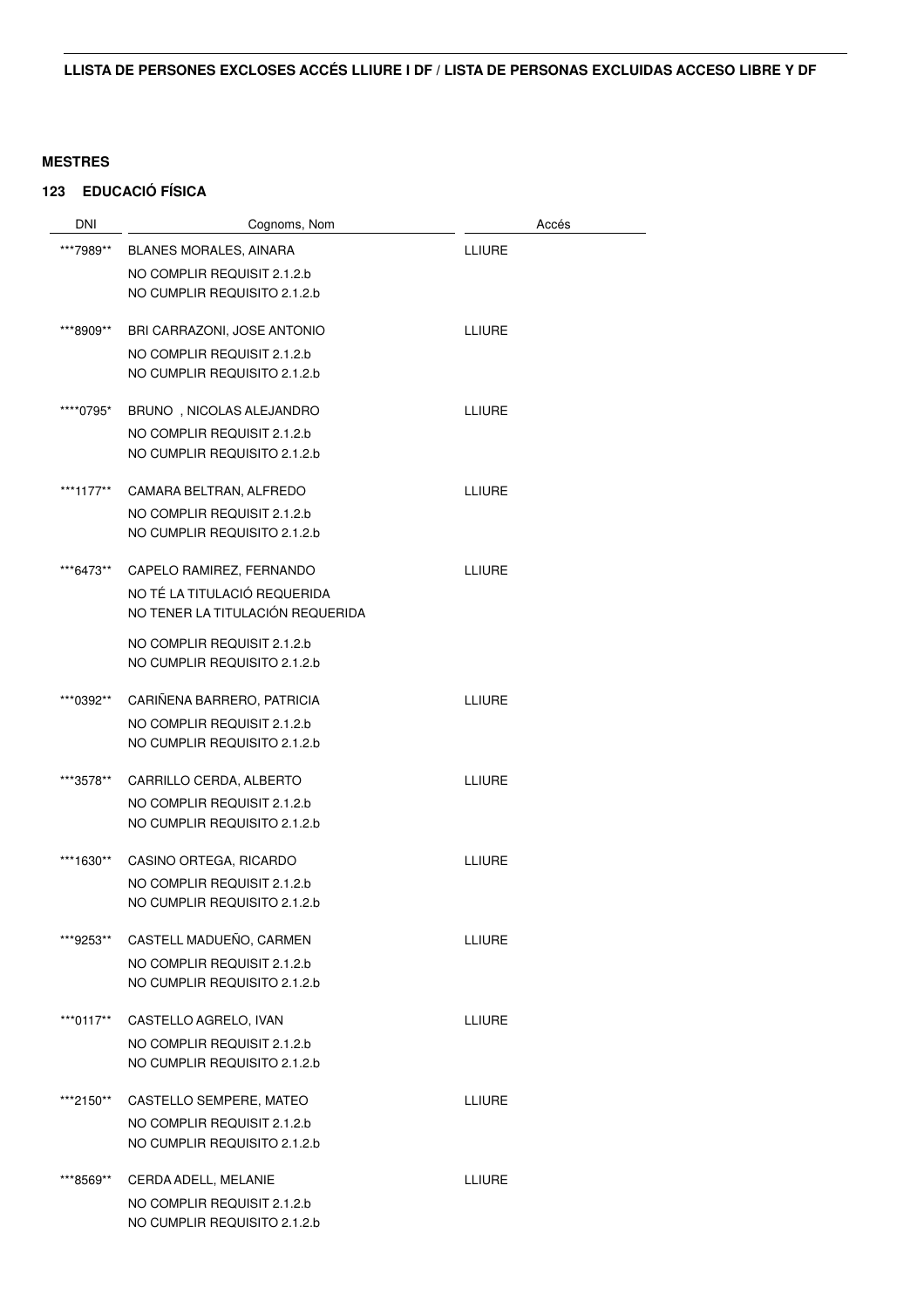# **123 EDUCACIÓ FÍSICA**

| <b>DNI</b> | Cognoms, Nom                                                | Accés         |
|------------|-------------------------------------------------------------|---------------|
| ***0788**  | CINTERO MONTESINOS, ENRIC                                   | <b>LLIURE</b> |
|            | NO COMPLIR REQUISIT 2.1.2.b                                 |               |
|            | NO CUMPLIR REQUISITO 2.1.2.b                                |               |
|            | COBO GIMENEZ, JOEL                                          | <b>LLIURE</b> |
| ***9849**  |                                                             |               |
|            | NO COMPLIR REQUISIT 2.1.2.b<br>NO CUMPLIR REQUISITO 2.1.2.b |               |
|            |                                                             |               |
| ***5894**  | CORTES SOLER, MARIA                                         | <b>LLIURE</b> |
|            | NO TÉ LA TITULACIÓ REQUERIDA                                |               |
|            | NO TENER LA TITULACIÓN REQUERIDA                            |               |
|            | NO COMPLIR REQUISIT 2.1.2.b                                 |               |
|            | NO CUMPLIR REQUISITO 2.1.2.b                                |               |
| ***1187**  | EGEA VIZCAINO, IRENE                                        | <b>LLIURE</b> |
|            | NO COMPLIR REQUISIT 2.1.2.b                                 |               |
|            | NO CUMPLIR REQUISITO 2.1.2.b                                |               |
|            |                                                             |               |
| ***6109**  | <b>ESCRIVA FUSTER, RAUL</b>                                 | <b>LLIURE</b> |
|            | NO COMPLIR REQUISIT 2.1.2.b                                 |               |
|            | NO CUMPLIR REQUISITO 2.1.2.b                                |               |
| ***0766**  | ESPARZA CONCA, SARA                                         | <b>LLIURE</b> |
|            | NO COMPLIR REQUISIT 2.1.2.b                                 |               |
|            | NO CUMPLIR REQUISITO 2.1.2.b                                |               |
| ***1018**  | ESPINAR GONZALEZ, AYOZE                                     | <b>LLIURE</b> |
|            | NO COMPLIR REQUISIT 2.1.2.b                                 |               |
|            | NO CUMPLIR REQUISITO 2.1.2.b                                |               |
| ***2442**  | FABRA MILLA, DAVID                                          | <b>LLIURE</b> |
|            | NO COMPLIR REQUISIT 2.1.2.b                                 |               |
|            | NO CUMPLIR REQUISITO 2.1.2.b                                |               |
|            |                                                             |               |
| ***2869**  | FERRÁNDEZ GONZÁLVEZ, GASPAR                                 | <b>LLIURE</b> |
|            | NO COMPLIR REQUISIT 2.1.2.b                                 |               |
|            | NO CUMPLIR REQUISITO 2.1.2.b                                |               |
| ***0559**  | FRANCES SALAS, ANDREA                                       | <b>LLIURE</b> |
|            | NO ACREDITA TITULACIÓ REQUERIDA                             |               |
|            | NO ACREDITA TITULACIÓN REQUERIDA                            |               |
|            | NO COMPLIR REQUISIT 2.1.2.b                                 |               |
|            | NO CUMPLIR REQUISITO 2.1.2.b                                |               |
| ***2299**  | <b>GARCIA COLOMA, MIREIA</b>                                | <b>LLIURE</b> |
|            | NO COMPLIR REQUISIT 2.1.2.b                                 |               |
|            | NO CUMPLIR REQUISITO 2.1.2.b                                |               |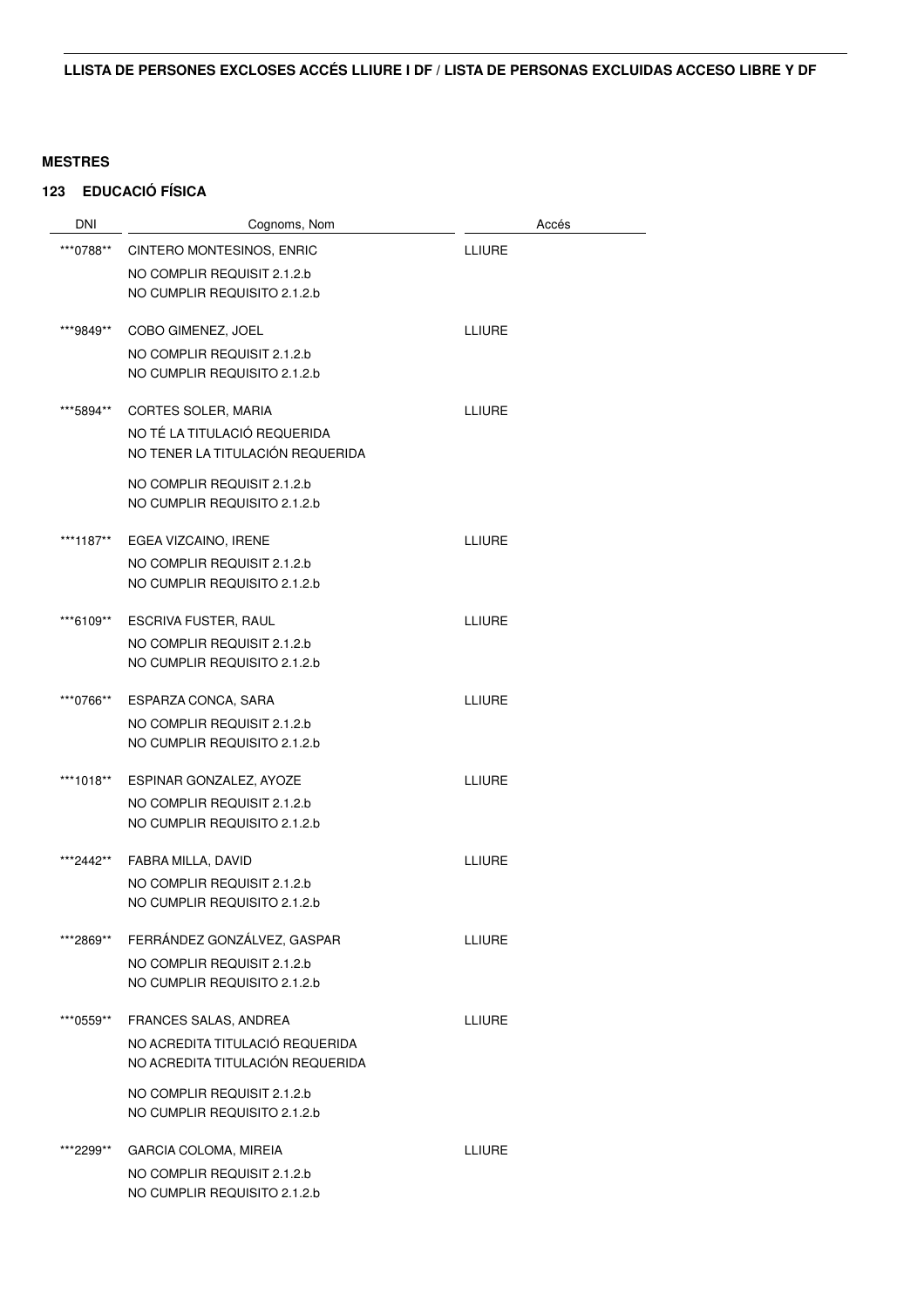# **123 EDUCACIÓ FÍSICA**

| <b>DNI</b> | Cognoms, Nom                         | Accés         |
|------------|--------------------------------------|---------------|
| ***8584**  | <b>GARCIA PARRA, SERGIO</b>          | <b>LLIURE</b> |
|            | NO COMPLIR REQUISIT 2.1.2.b          |               |
|            | NO CUMPLIR REQUISITO 2.1.2.b         |               |
| ***6303**  | <b>GINER GARCIA, BRUNO</b>           | <b>LLIURE</b> |
|            | NO COMPLIR REQUISIT 2.1.2.b          |               |
|            | NO CUMPLIR REQUISITO 2.1.2.b         |               |
| ***1223**  | GONZALBO MACIAN, DAMIA               | <b>LLIURE</b> |
|            | NO COMPLIR REQUISIT 2.1.2.b          |               |
|            | NO CUMPLIR REQUISITO 2.1.2.b         |               |
| ***5006**  | <b>GRANELL SAIZ, DAVID</b>           | <b>LLIURE</b> |
|            | NO COMPLIR REQUISIT 2.1.2.b          |               |
|            | NO CUMPLIR REQUISITO 2.1.2.b         |               |
| ***5296**  | <b>GRANERO PARDO, SERGIO</b>         | <b>LLIURE</b> |
|            | NO COMPLIR REQUISIT 2.1.2.b          |               |
|            | NO CUMPLIR REQUISITO 2.1.2.b         |               |
|            | NO ACREDITA TITULACIÓ REQUERIDA      |               |
|            | NO ACREDITA TITULACIÓN REQUERIDA     |               |
| ***2125**  | <b>GUAITA REIG, MARIA CARMEN</b>     | <b>LLIURE</b> |
|            | NO COMPLIR REQUISIT 2.1.2.b          |               |
|            | NO CUMPLIR REQUISITO 2.1.2.b         |               |
| ***0652**  | <b>GUILLO SOLER, MARINA</b>          | <b>LLIURE</b> |
|            | NO COMPLIR REQUISIT 2.1.2.b          |               |
|            | NO CUMPLIR REQUISITO 2.1.2.b         |               |
| ***8943**  | IMEDIO RODRIGUEZ, JONATHAN           | <b>LLIURE</b> |
|            | NO COMPLIR REQUISIT 2.1.2.b          |               |
|            | NO CUMPLIR REQUISITO 2.1.2.b         |               |
| ***8831**  | JORGE PASTOR, BEATRIZ                | <b>ITIURE</b> |
|            | NO COMPLIR REQUISIT 2.1.2.b          |               |
|            | NO CUMPLIR REQUISITO 2.1.2.b         |               |
| ***0487**  | MALPARTIDA TORTOSA, FRANCISCO JAVIER | <b>LLIURE</b> |
|            | NO COMPLIR REQUISIT 2.1.2.b          |               |
|            | NO CUMPLIR REQUISITO 2.1.2.b         |               |
|            | NO ACREDITA TITULACIÓ REQUERIDA      |               |
|            | NO ACREDITA TITULACIÓN REQUERIDA     |               |
| ***3052**  | MARTINEZ FUENTES, LIDIA              | <b>LLIURE</b> |
|            | NO COMPLIR REQUISIT 2.1.2.b          |               |
|            | NO CUMPLIR REQUISITO 2.1.2.b         |               |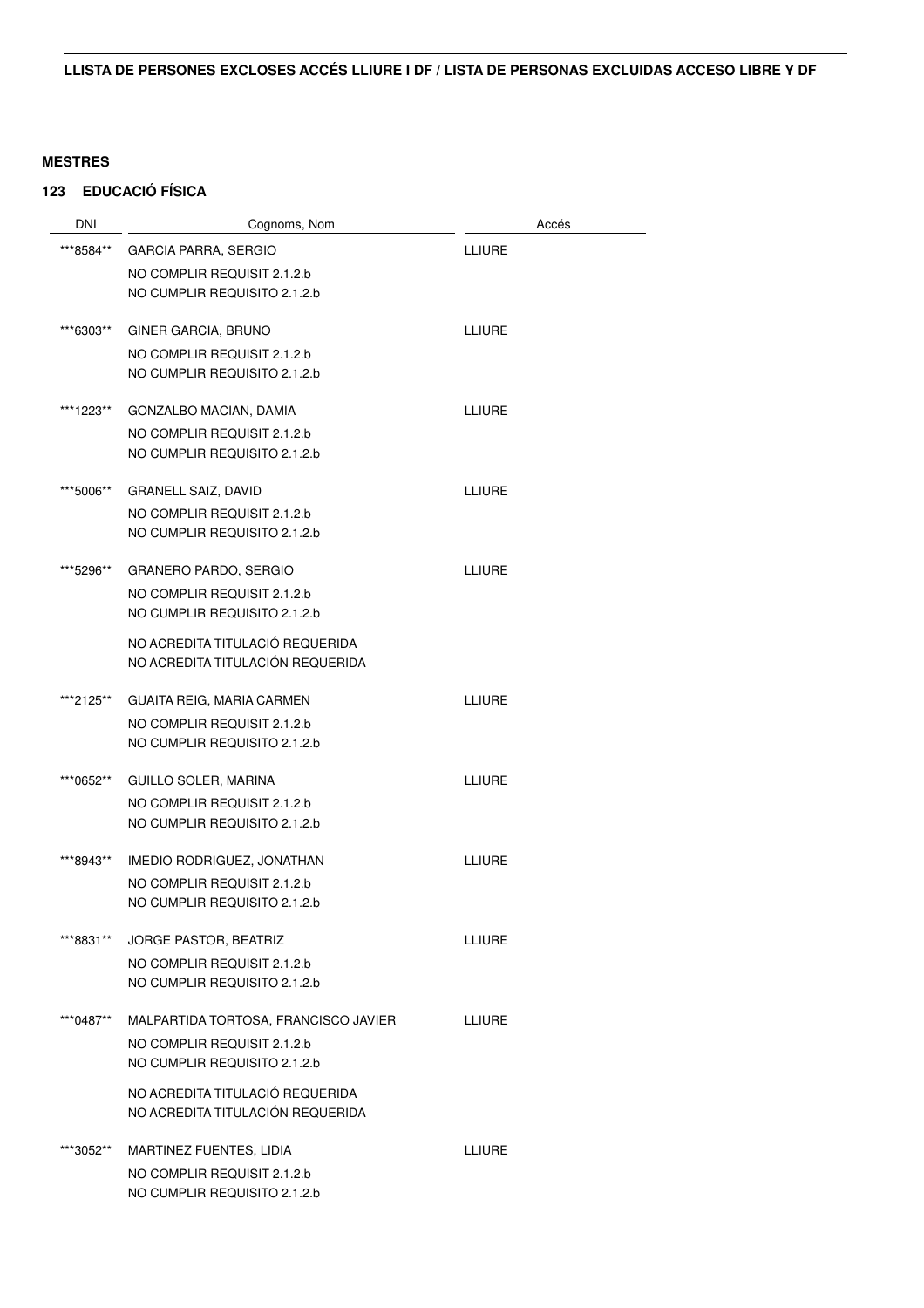## **123 EDUCACIÓ FÍSICA**

| <b>DNI</b> | Cognoms, Nom                                                        |               | Accés |
|------------|---------------------------------------------------------------------|---------------|-------|
| ***1601**  | MARTINEZ MURCIA, ANDREA                                             | <b>LLIURE</b> |       |
|            | NO COMPLIR REQUISIT 2.1.2.b                                         |               |       |
|            | NO CUMPLIR REQUISITO 2.1.2.b                                        |               |       |
| ***5831**  | MONTOLIO FALCO, GUILLERMO                                           | <b>LLIURE</b> |       |
|            | NO COMPLIR REQUISIT 2.1.2.b                                         |               |       |
|            | NO CUMPLIR REQUISITO 2.1.2.b                                        |               |       |
| ***3042**  | PARRES NAVARRO, UNAI                                                | LLIURE        |       |
|            | NO COMPLIR REQUISIT 2.1.2.b                                         |               |       |
|            | NO CUMPLIR REQUISITO 2.1.2.b                                        |               |       |
| ***8545**  | PAYA MARTINEZ, JORGE                                                | <b>LLIURE</b> |       |
|            | NO COMPLIR REQUISIT 2.1.2.b                                         |               |       |
|            | NO CUMPLIR REQUISITO 2.1.2.b                                        |               |       |
| ***4425**  | PERALES VILA, RAFAEL                                                | <b>LLIURE</b> |       |
|            | NO COMPLIR REQUISIT 2.1.2.b                                         |               |       |
|            | NO CUMPLIR REQUISITO 2.1.2.b                                        |               |       |
|            | NO ACREDITA TITULACIÓ REQUERIDA                                     |               |       |
|            | NO ACREDITA TITULACIÓN REQUERIDA                                    |               |       |
| ***7881**  | PEREZ RUIZ, GUILLERMO                                               | <b>LLIURE</b> |       |
|            | NO COMPLIR REQUISIT 2.1.2.b                                         |               |       |
|            | NO CUMPLIR REQUISITO 2.1.2.b                                        |               |       |
|            | NO ACREDITA TITULACIÓ REQUERIDA<br>NO ACREDITA TITULACIÓN REQUERIDA |               |       |
|            |                                                                     |               |       |
| ***1160**  | PRATS MOLINER, JORDI                                                | <b>LLIURE</b> |       |
|            | NO COMPLIR REQUISIT 2.1.2.b                                         |               |       |
|            | NO CUMPLIR REQUISITO 2.1.2.b                                        |               |       |
| ***6787**  | RAMIREZ SANCHEZ, GINES                                              | <b>LLIURE</b> |       |
|            | NO COMPLIR REQUISIT 2.1.2.b                                         |               |       |
|            | NO CUMPLIR REQUISITO 2.1.2.b                                        |               |       |
| ***2546**  | RICO VAZQUEZ, ISABEL                                                | <b>LLIURE</b> |       |
|            | NO COMPLIR REQUISIT 2.1.2.b                                         |               |       |
|            | NO CUMPLIR REQUISITO 2.1.2.b                                        |               |       |
| ***5037**  | ROMAN LOPEZ, NICOLAS                                                | LLIURE        |       |
|            | NO COMPLIR REQUISIT 2.1.2.b                                         |               |       |
|            | NO CUMPLIR REQUISITO 2.1.2.b                                        |               |       |
| ***8695**  | RUBIO VILAR, IVAN                                                   | LLIURE        |       |
|            | NO COMPLIR REQUISIT 2.1.2.b                                         |               |       |
|            | NO CUMPLIR REQUISITO 2.1.2.b                                        |               |       |
|            | NO ACREDITA TITULACIÓ REQUERIDA                                     |               |       |
|            | NO ACREDITA TITULACIÓN REQUERIDA                                    |               |       |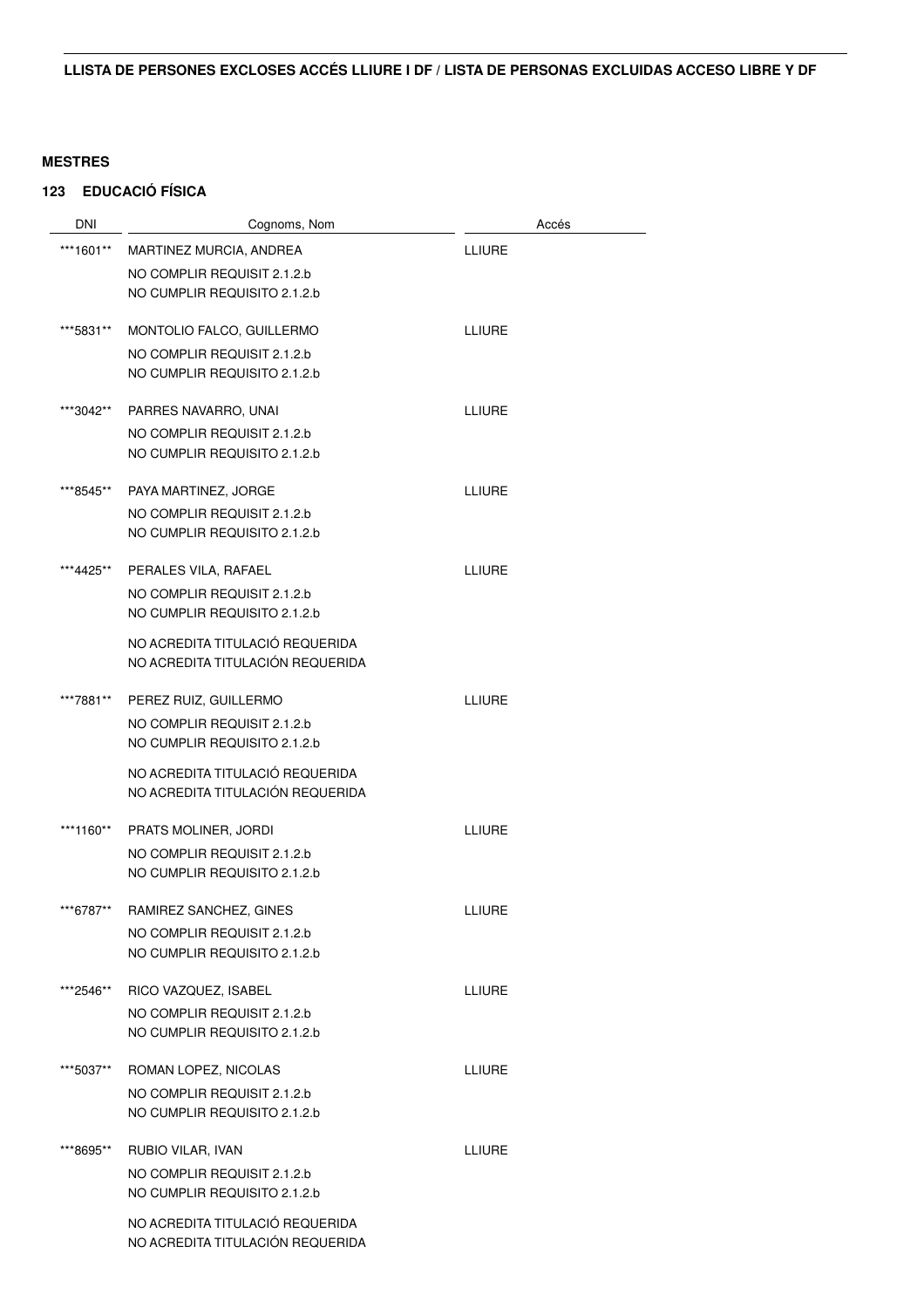# **123 EDUCACIÓ FÍSICA**

| <b>DNI</b> | Cognoms, Nom                 | Accés         |
|------------|------------------------------|---------------|
| ***3810**  | RUIZ GARCIA, MARTA           | LLIURE        |
|            | NO COMPLIR REQUISIT 2.1.2.b  |               |
|            | NO CUMPLIR REQUISITO 2.1.2.b |               |
|            |                              |               |
| ***5141**  | TOLEDO PASTOR, EUGENIO       | LLIURE        |
|            | NO COMPLIR REQUISIT 2.1.2.b  |               |
|            | NO CUMPLIR REQUISITO 2.1.2.b |               |
| ***1093**  | VALERA PASTOR, SANDRA        | LLIURE        |
|            | NO COMPLIR REQUISIT 2.1.2.b  |               |
|            | NO CUMPLIR REQUISITO 2.1.2.b |               |
|            |                              |               |
| ***8985**  | VICEDO ALJARO, PAOLA         | <b>LLIURE</b> |
|            | NO COMPLIR REQUISIT 2.1.2.b  |               |
|            | NO CUMPLIR REQUISITO 2.1.2.b |               |
| ***5166**  | VILLAR VERA, DANIEL          | LLIURE        |
|            | NO COMPLIR REQUISIT 2.1.2.b  |               |
|            | NO CUMPLIR REQUISITO 2.1.2.b |               |
|            |                              |               |
| ***9074**  | ZAFRILLA ALBEROLA, AINHOA    | LLIURE        |
|            | NO COMPLIR REQUISIT 2.1.2.b  |               |
|            | NO CUMPLIR REQUISITO 2.1.2.b |               |
| ***8590**  | ZAMORA VAZQUEZ, PATRICIA     | LLIURE        |
|            | NO COMPLIR REQUISIT 2.1.2.b  |               |
|            | NO CUMPLIR REQUISITO 2.1.2.b |               |
|            |                              |               |

# **124 MÚSICA**

| <b>DNI</b> | Cognoms, Nom                   | Accés         |
|------------|--------------------------------|---------------|
| ***7586**  | ALIAGA NAJAR, JUDIT MARIA      | <b>LLIURE</b> |
|            | NO COMPLIR REQUISIT 2.1.2.b    |               |
|            | NO CUMPLIR REQUISITO 2.1.2.b   |               |
| ***0452**  | ARGENTE PUJADES, FRANCISCO     | <b>TEIURE</b> |
|            | NO COMPLIR REQUISIT 2.1.2.b    |               |
|            | NO CUMPLIR REQUISITO 2.1.2.b   |               |
| ***4726**  | BORONAT PEDRAZAS, NEUS         | <b>LLIURE</b> |
|            | NO COMPLIR REQUISIT 2.1.2.b    |               |
|            | NO CUMPLIR REQUISITO 2.1.2.b   |               |
|            |                                |               |
| ***9748**  | <b>GALAN SANCHIS, VICENTE</b>  | <b>LLIURE</b> |
|            | NO COMPLIR REQUISIT 2.1.2.b    |               |
|            | NO CUMPLIR REQUISITO 2.1.2.b   |               |
| ***1516**  | LARROSA RODRIGUEZ, CLARA MARIA | <b>ITIURE</b> |
|            | NO COMPLIR REQUISIT 2.1.2.b    |               |
|            | NO CUMPLIR REQUISITO 2.1.2.b   |               |
|            |                                |               |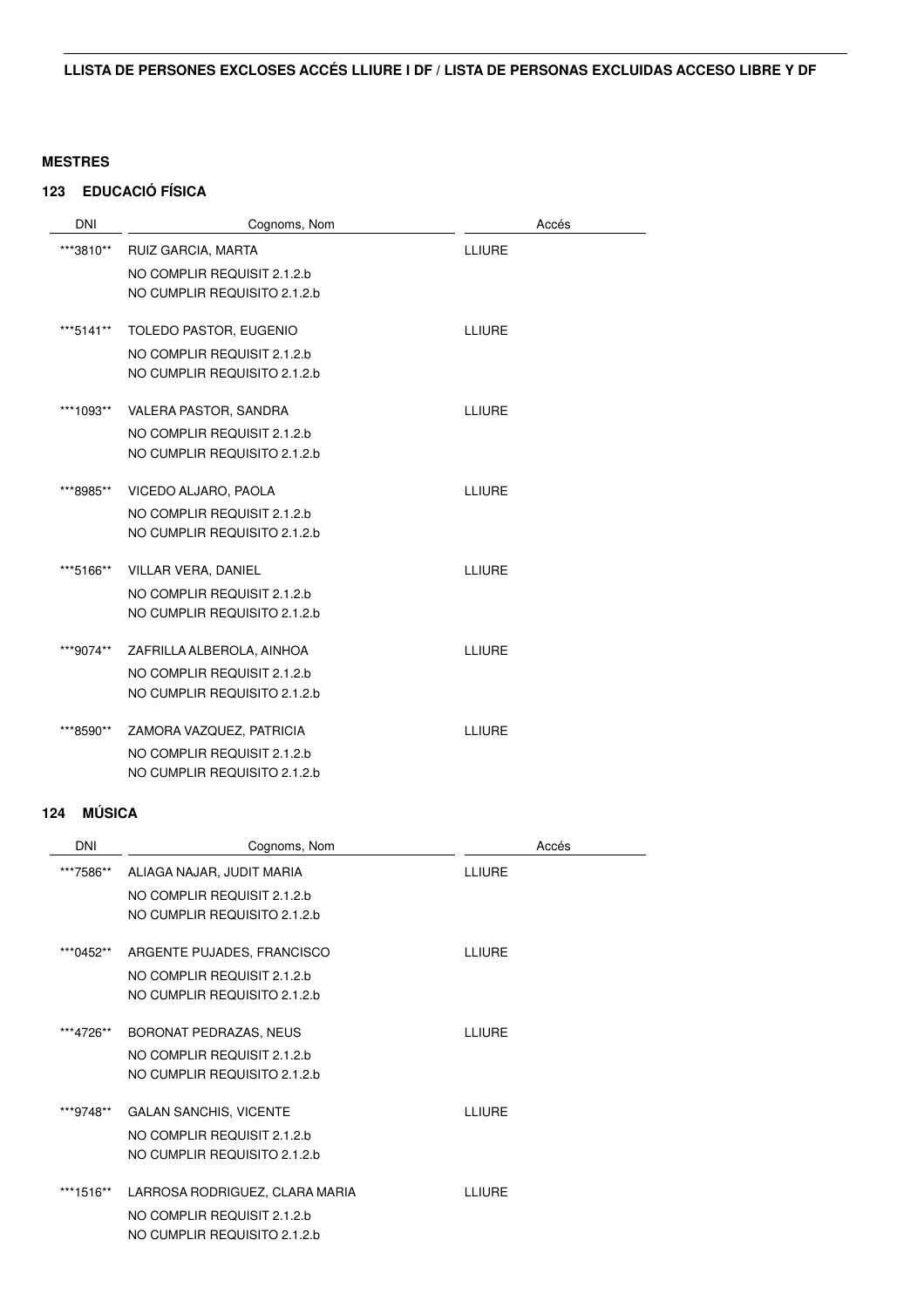# **124 MÚSICA**

| <b>DNI</b> | Cognoms, Nom                        | Accés         |
|------------|-------------------------------------|---------------|
| ***1542**  | MARROQUI GARCIA, ELBA MARIA         | LLIURE        |
|            | NO COMPLIR REQUISIT 2.1.2.b         |               |
|            | NO CUMPLIR REQUISITO 2.1.2.b        |               |
| ***1504**  | MARTINEZ TORREGROSA, ESTHER ANGELES | LLIURE        |
|            | NO COMPLIR REQUISIT 2.1.2.b         |               |
|            | NO CUMPLIR REQUISITO 2.1.2.b        |               |
| ***1035**  | NOVOA SANCHEZ, SARA                 | <b>LLIURE</b> |
|            | NO COMPLIR REQUISIT 2.1.2.b         |               |
|            | NO CUMPLIR REQUISITO 2.1.2.b        |               |
| ***9403**  | ROMERO WENZ, JUDIT INA              | <b>LLIURE</b> |
|            | NO COMPLIR REQUISIT 2.1.2.b         |               |
|            | NO CUMPLIR REQUISITO 2.1.2.b        |               |
| ***9989**  | SANCHEZ ALEIX, DANIEL               | LLIURE        |
|            | NO COMPLIR REQUISIT 2.1.2.b         |               |
|            | NO CUMPLIR REQUISITO 2.1.2.b        |               |
| ***9442**  | SERNA PEREZ, BEGOÑA                 | LLIURE        |
|            | NO COMPLIR REQUISIT 2.1.2.b         |               |
|            | NO CUMPLIR REQUISITO 2.1.2.b        |               |
| ***4872**  | VERCHE DOÑATE, JOSE JOAQUIN         | LLIURE        |
|            | NO COMPLIR REQUISIT 2.1.2.b         |               |
|            | NO CUMPLIR REQUISITO 2.1.2.b        |               |

### **126 AUDICIÓ I LLENGUATGE**

| <b>DNI</b> | Cognoms, Nom                                                                                     | Accés         |
|------------|--------------------------------------------------------------------------------------------------|---------------|
| ***8305**  | AGUILAR GARCIA, CARMEN<br>NO TÉ LA TITULACIÓ REQUERIDA<br>NO TENER LA TITULACIÓN REQUERIDA       | <b>LLIURE</b> |
|            | NO COMPLIR REQUISIT 2.1.2.b<br>NO CUMPLIR REQUISITO 2.1.2.b                                      |               |
| ***0650**  | ALAVES RODRIGUEZ, MARIA DE LA PAZ<br>NO COMPLIR REQUISIT 2.1.2.b<br>NO CUMPLIR REQUISITO 2.1.2.b | <b>ITIURE</b> |
| ***2960**  | ALBEZA ASENCIO, MARIA DOLORES<br>NO COMPLIR REQUISIT 2.1.2.b<br>NO CUMPLIR REQUISITO 2.1.2.b     | LLIURE        |
| ***2111**  | ARIAS ALBAREDA, ISABEL<br>NO COMPLIR REQUISIT 2.1.2.b<br>NO CUMPLIR REQUISITO 2.1.2.b            | <b>TEIURE</b> |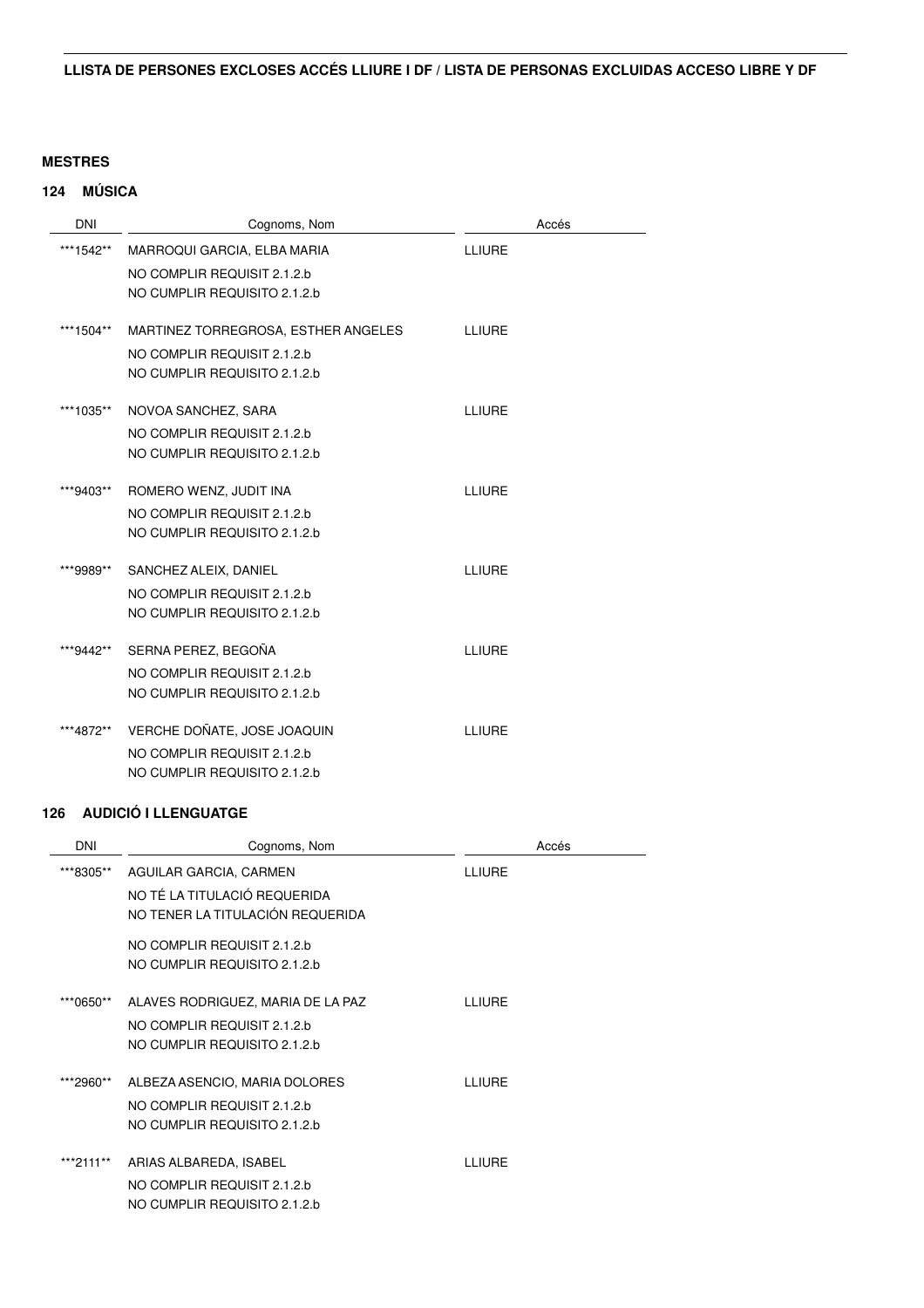### **126 AUDICIÓ I LLENGUATGE**

| DNI       | Cognoms, Nom                        |               | Accés |
|-----------|-------------------------------------|---------------|-------|
| ***3763** | CARDENAS GUADALUPE, PAULA ESTEFANIA | <b>LLIURE</b> |       |
|           | NO COMPLIR REQUISIT 2.1.2.b         |               |       |
|           | NO CUMPLIR REQUISITO 2.1.2.b        |               |       |
| ***9297** | CARRERES ASENSI, CARLA              | <b>LLIURE</b> |       |
|           | NO COMPLIR REQUISIT 2.1.2.b         |               |       |
|           | NO CUMPLIR REQUISITO 2.1.2.b        |               |       |
| ***6277** | <b>CUBERTORER MARTINEZ, MIREIA</b>  | LLIURE        |       |
|           | NO COMPLIR REQUISIT 2.1.2.b         |               |       |
|           | NO CUMPLIR REQUISITO 2.1.2.b        |               |       |
| ***3577** | DIAZ CONDE, YENI                    | <b>LLIURE</b> |       |
|           | NO ACREDITA TITULACIÓ REQUERIDA     |               |       |
|           | NO ACREDITA TITULACIÓN REQUERIDA    |               |       |
|           | NO COMPLIR REQUISIT 2.1.2.b         |               |       |
|           | NO CUMPLIR REQUISITO 2.1.2.b        |               |       |
| ***0149** | DOMINGUEZ MARTINEZ, ALBA            | <b>LLIURE</b> |       |
|           | NO COMPLIR REQUISIT 2.1.2.b         |               |       |
|           | NO CUMPLIR REQUISITO 2.1.2.b        |               |       |
| ***2318** | ESTEBAN CANOVAS, INMACULADA         | <b>LLIURE</b> |       |
|           | NO COMPLIR REQUISIT 2.1.2.b         |               |       |
|           | NO CUMPLIR REQUISITO 2.1.2.b        |               |       |
| ***5853** | GARCIA SALAZAR, INMACULADA          | <b>LLIURE</b> |       |
|           | NO COMPLIR REQUISIT 2.1.2.b         |               |       |
|           | NO CUMPLIR REQUISITO 2.1.2.b        |               |       |
| ***7394** | GASCON NEGRE, VANESA                | <b>LLIURE</b> |       |
|           | NO COMPLIR REQUISIT 2.1.2.b         |               |       |
|           | NO CUMPLIR REQUISITO 2.1.2.b        |               |       |
| ***8890** | GONZALEZ GIL, AMPARO                | <b>LLIURE</b> |       |
|           | NO COMPLIR REQUISIT 2.1.2.b         |               |       |
|           | NO CUMPLIR REQUISITO 2.1.2.b        |               |       |
| ***8313** | <b>GRANADOS LOPEZ, CRISTINA</b>     | <b>LLIURE</b> |       |
|           | NO COMPLIR REQUISIT 2.1.2.b         |               |       |
|           | NO CUMPLIR REQUISITO 2.1.2.b        |               |       |
| ***3054** | LOPEZ RUBIO, MARIA SONIA            | <b>LLIURE</b> |       |
|           | NO COMPLIR REQUISIT 2.1.2.b         |               |       |
|           | NO CUMPLIR REQUISITO 2.1.2.b        |               |       |
| ***4118** | MARCO PACHECO, MARIA                | <b>LLIURE</b> |       |
|           | NO COMPLIR REQUISIT 2.1.2.b         |               |       |
|           | NO CUMPLIR REQUISITO 2.1.2.b        |               |       |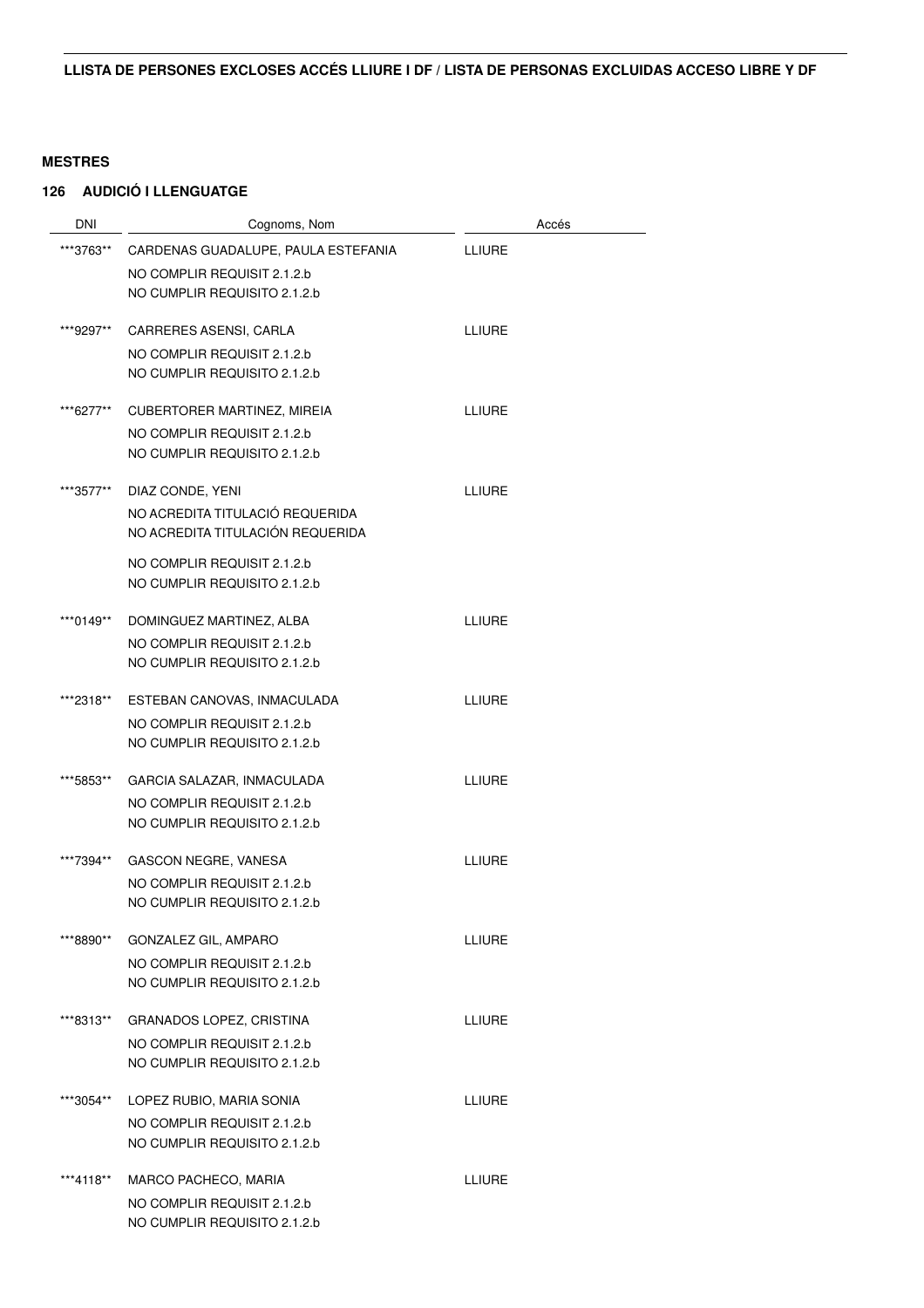### **126 AUDICIÓ I LLENGUATGE**

| <b>DNI</b> | Cognoms, Nom                                                | Accés         |
|------------|-------------------------------------------------------------|---------------|
| ***1110**  | MARTINEZ SALINAS, JAIRO                                     | <b>LLIURE</b> |
|            | NO COMPLIR REQUISIT 2.1.2.b                                 |               |
|            | NO CUMPLIR REQUISITO 2.1.2.b                                |               |
| ***2310**  | MENDOZA SEGURA, JULIA                                       | <b>LLIURE</b> |
|            | NO COMPLIR REQUISIT 2.1.2.b                                 |               |
|            | NO CUMPLIR REQUISITO 2.1.2.b                                |               |
| ***0675**  | MENENDEZ EL-BOUZAIDI, SARA                                  | LLIURE        |
|            | NO COMPLIR REQUISIT 2.1.2.b<br>NO CUMPLIR REQUISITO 2.1.2.b |               |
|            |                                                             |               |
| ***8553**  | MORENO GUIMERA, MERITXELL                                   | <b>LLIURE</b> |
|            | NO COMPLIR REQUISIT 2.1.2.b                                 |               |
|            | NO CUMPLIR REQUISITO 2.1.2.b                                |               |
| ***4536**  | MOYA GUEROLA, MARIA                                         | <b>LLIURE</b> |
|            | NO COMPLIR REQUISIT 2.1.2.b                                 |               |
|            | NO CUMPLIR REQUISITO 2.1.2.b                                |               |
| ***0424**  | MUÑOZ COLLADO, MACARENA                                     | <b>LLIURE</b> |
|            | NO COMPLIR REQUISIT 2.1.2.b                                 |               |
|            | NO CUMPLIR REQUISITO 2.1.2.b                                |               |
| ***2850**  | NAVIO PEREZ, AINHOA                                         | <b>LLIURE</b> |
|            | NO COMPLIR REQUISIT 2.1.2.b                                 |               |
|            | NO CUMPLIR REQUISITO 2.1.2.b                                |               |
| ***7129**  | ORTIZ GAMERO, MARIA DEL CARMEN                              | <b>LLIURE</b> |
|            | NO COMPLIR REQUISIT 2.1.2.b                                 |               |
|            | NO CUMPLIR REQUISITO 2.1.2.b                                |               |
| ***8244**  | QUIROGA SANTOS, MARCOS                                      | <b>LLIURE</b> |
|            | NO COMPLIR REQUISIT 2.1.2.b                                 |               |
|            | NO CUMPLIR REQUISITO 2.1.2.b                                |               |
| ***7337**  | RODRIGUEZ GARCIA, IRENE                                     | <b>LLIURE</b> |
|            | NO COMPLIR REQUISIT 2.1.2.b                                 |               |
|            | NO CUMPLIR REQUISITO 2.1.2.b                                |               |
| ***2553**  | ROIG ALONSO, LORENA                                         | <b>LLIURE</b> |
|            | NO COMPLIR REQUISIT 2.1.2.b                                 |               |
|            | NO CUMPLIR REQUISITO 2.1.2.b                                |               |
| ***7125**  | ROMERO ESCOBAR, LUCILA                                      | LLIURE        |
|            | NO COMPLIR REQUISIT 2.1.2.b                                 |               |
|            | NO CUMPLIR REQUISITO 2.1.2.b                                |               |
| ***8820**  | SAFONT SOLSONA, ALBA                                        | LLIURE        |
|            | NO COMPLIR REQUISIT 2.1.2.b                                 |               |
|            | NO CUMPLIR REQUISITO 2.1.2.b                                |               |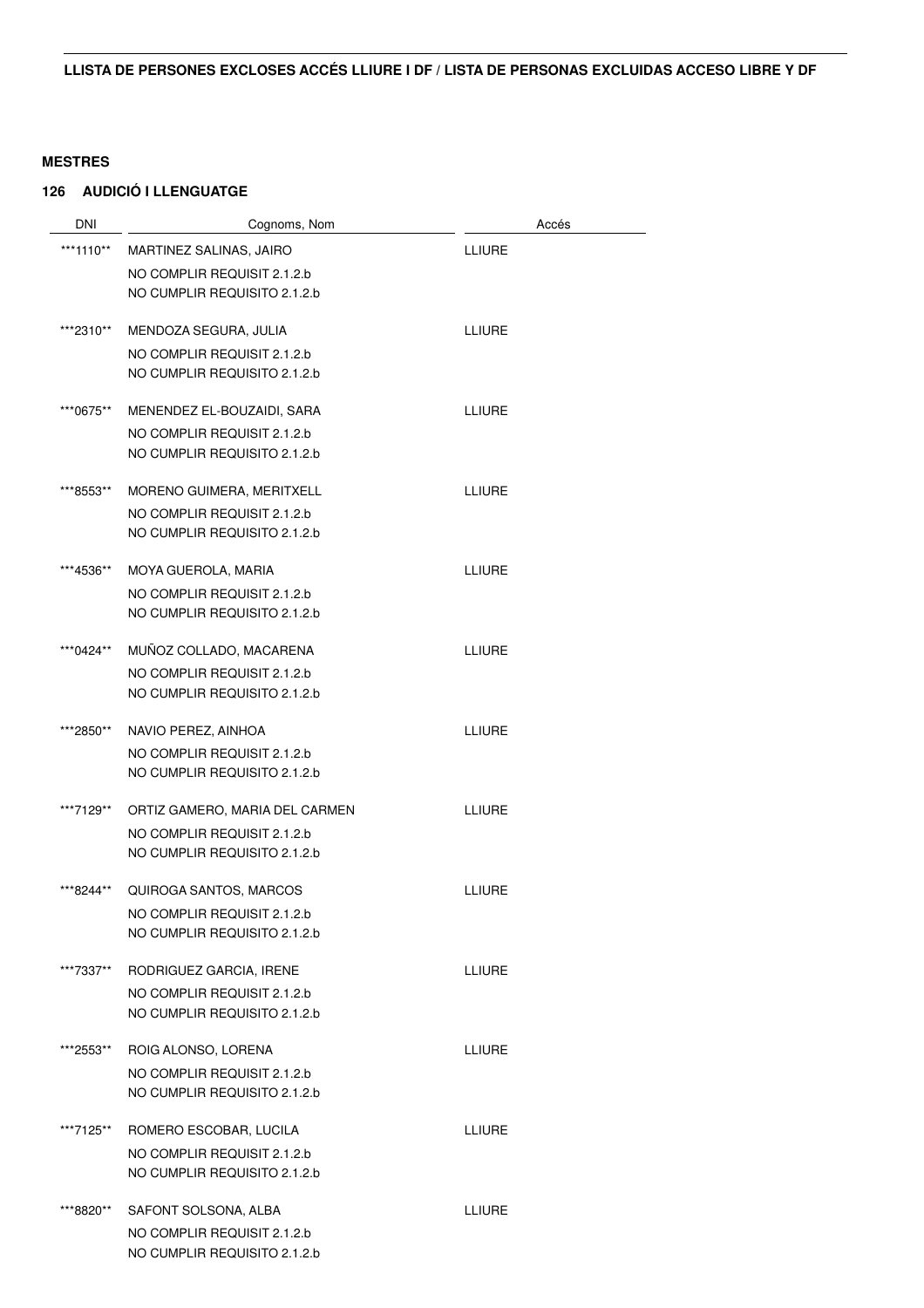### **126 AUDICIÓ I LLENGUATGE**

| DNI       | Cognoms, Nom                     | Accés  |
|-----------|----------------------------------|--------|
| ***1331** | TUÑAS GOMEZ. SANDRA              | LLIURE |
|           | NO COMPLIR REQUISIT 2.1.2.b      |        |
|           | NO CUMPLIR REQUISITO 2.1.2.b     |        |
|           | NO ACREDITA TITULACIÓ REQUERIDA  |        |
|           | NO ACREDITA TITULACIÓN REQUERIDA |        |
|           |                                  |        |
| ***1869** | VALERO GALDON, ANA MIRIAM        | LLIURE |
|           | NO COMPLIR REQUISIT 2.1.2.b      |        |
|           | NO CUMPLIR REQUISITO 2.1.2.b     |        |
| ***1537** | VITORES TRILLES, CLARA           | LLIURE |
|           |                                  |        |
|           | NO COMPLIR REQUISIT 2.1.2.b      |        |
|           | NO CUMPLIR REQUISITO 2.1.2.b     |        |

| <b>DNI</b> | Cognoms, Nom                                     | Accés         |
|------------|--------------------------------------------------|---------------|
| ***7705**  | ABELLAN LOPEZ, ALEXANDRA                         | <b>LLIURE</b> |
|            | NO COMPLIR REQUISIT 2.1.2.b                      |               |
|            | NO CUMPLIR REQUISITO 2.1.2.b                     |               |
| ***8431**  | ALMARCHA GUILLEN, MARIA ROSARIO                  | <b>LLIURE</b> |
|            | NO COMPLIR REQUISIT 2.1.2.b                      |               |
|            | NO CUMPLIR REQUISITO 2.1.2.b                     |               |
| ***4577**  | ALONSO FAYOS, SILVIA                             | <b>LLIURE</b> |
|            | NO COMPLIR REQUISIT 2.1.2.b                      |               |
|            | NO CUMPLIR REQUISITO 2.1.2.b                     |               |
|            | NO ACREDITA TITULACIÓ REQUERIDA                  |               |
|            | NO ACREDITA TITULACIÓN REQUERIDA                 |               |
| ***5832**  | ARANDA CHULIA, MIREIA                            | <b>LLIURE</b> |
|            | NO TÉ LA TITULACIÓ REQUERIDA                     |               |
|            | NO TENER LA TITULACIÓN REQUERIDA                 |               |
|            | NO COMPLIR REQUISIT 2.1.2.b                      |               |
|            | NO CUMPLIR REQUISITO 2.1.2.b                     |               |
| ***7743**  | BAEZA HURTADO, MARIA VANESA                      | <b>LLIURE</b> |
|            | NO COMPLIR REQUISIT 2.1.2.b                      |               |
|            | NO CUMPLIR REQUISITO 2.1.2.b                     |               |
| ***0577**  | BUENDIA PEÑALVER, MARIA JESUS                    | <b>LLIURE</b> |
|            | NO COMPLIR REQUISIT 2.1.2.b                      |               |
|            | NO CUMPLIR REQUISITO 2.1.2.b                     |               |
| ****2075*  | CARRION LOAIZA, ROSA JACKELINE                   | <b>LLIURE</b> |
|            | NO ACREDITA REQUISIT NACIONALITAT-Base 2.1.1. a  |               |
|            | NO ACREDITAR REQUISITO NACIONALIDAD-Base 2.1.1.a |               |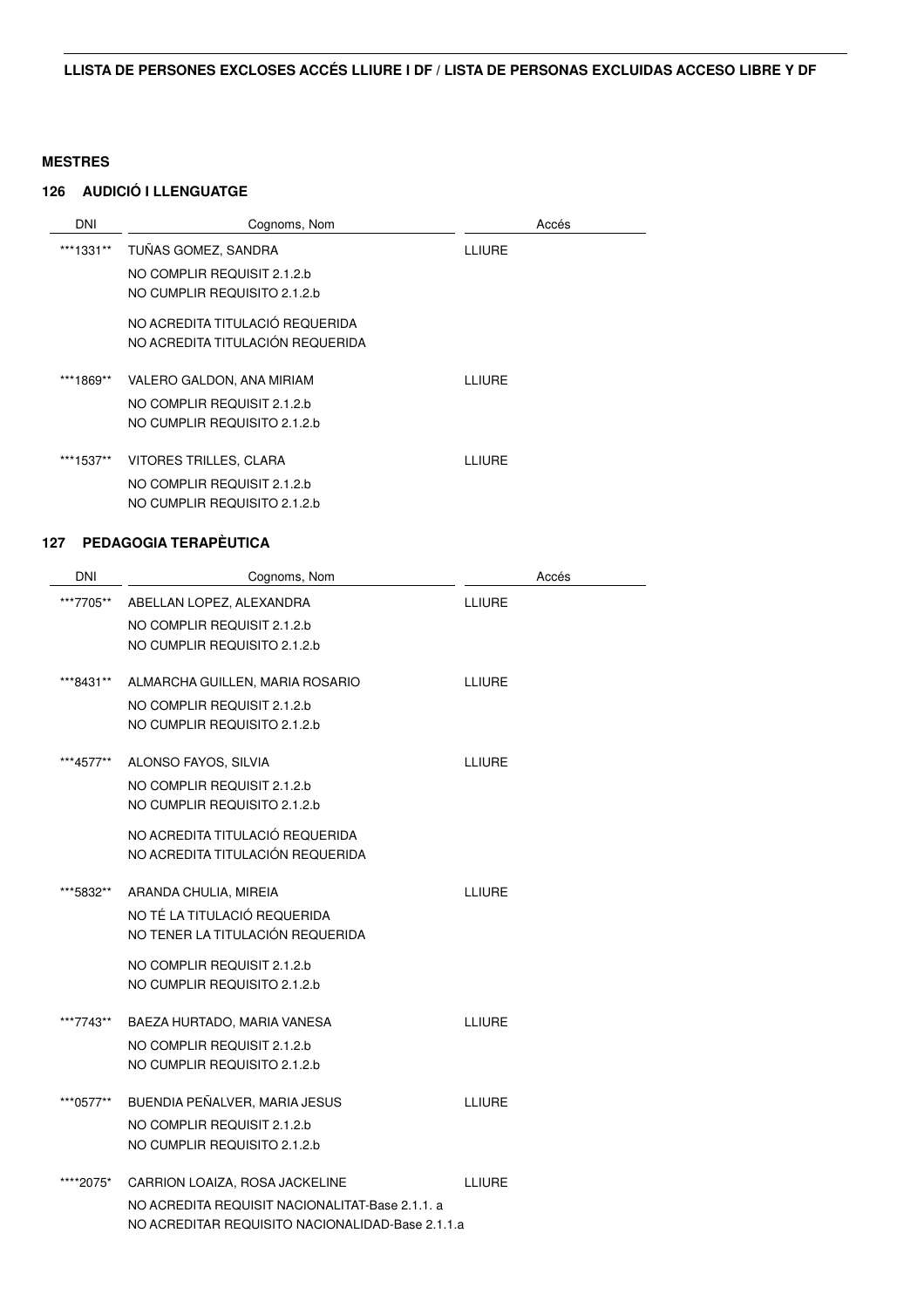| <b>DNI</b> | Cognoms, Nom                     | Accés         |
|------------|----------------------------------|---------------|
| ***8327**  | CARTAGENA PORCEL, CAROLINA       | <b>LLIURE</b> |
|            | NO COMPLIR REQUISIT 2.1.2.b      |               |
|            | NO CUMPLIR REQUISITO 2.1.2.b     |               |
| ***0415**  | CASTILLO PALOMINO, JORGE         | <b>LLIURE</b> |
|            | NO COMPLIR REQUISIT 2.1.2.b      |               |
|            | NO CUMPLIR REQUISITO 2.1.2.b     |               |
| ***9099**  | CHOLVI LOZANO, JOSE MIGUEL       | <b>LLIURE</b> |
|            | NO COMPLIR REQUISIT 2.1.2.b      |               |
|            | NO CUMPLIR REQUISITO 2.1.2.b     |               |
| ***9571**  | DAVO MARTINEZ, GABRIELA          | <b>LLIURE</b> |
|            | NO TÉ LA TITULACIÓ REQUERIDA     |               |
|            | NO TENER LA TITULACIÓN REQUERIDA |               |
|            | NO COMPLIR REQUISIT 2.1.2.b      |               |
|            | NO CUMPLIR REQUISITO 2.1.2.b     |               |
| ***6179**  | DOMINGUEZ PEIRO, CARLA           | <b>LLIURE</b> |
|            | NO ACREDITA TITULACIÓ REQUERIDA  |               |
|            | NO ACREDITA TITULACIÓN REQUERIDA |               |
|            | NO COMPLIR REQUISIT 2.1.2.b      |               |
|            | NO CUMPLIR REQUISITO 2.1.2.b     |               |
| ***5010**  | ESPINOSA FERNANDEZ, LUCIA        | <b>LLIURE</b> |
|            | NO COMPLIR REQUISIT 2.1.2.b      |               |
|            | NO CUMPLIR REQUISITO 2.1.2.b     |               |
| ***9400**  | FIGUERUELO AGULLO, PAULA         | <b>LLIURE</b> |
|            | NO COMPLIR REQUISIT 2.1.2.b      |               |
|            | NO CUMPLIR REQUISITO 2.1.2.b     |               |
| ***2738**  | FONT GARCIA, MANUEL              | LLIURE        |
|            | NO COMPLIR REQUISIT 2.1.2.b      |               |
|            | NO CUMPLIR REQUISITO 2.1.2.b     |               |
| ***2448**  | FUENTES ALARCON, CRISTINA        | LLIURE        |
|            | NO COMPLIR REQUISIT 2.1.2.b      |               |
|            | NO CUMPLIR REQUISITO 2.1.2.b     |               |
| ***6704**  | GARCIA BLASCO, ANTONIO           | LLIURE        |
|            | NO COMPLIR REQUISIT 2.1.2.b      |               |
|            | NO CUMPLIR REQUISITO 2.1.2.b     |               |
| ***6114**  | GARCIA MADALENA, MARIA BEGOÑA    | LLIURE        |
|            | NO TÉ LA TITULACIÓ REQUERIDA     |               |
|            | NO TENER LA TITULACIÓN REQUERIDA |               |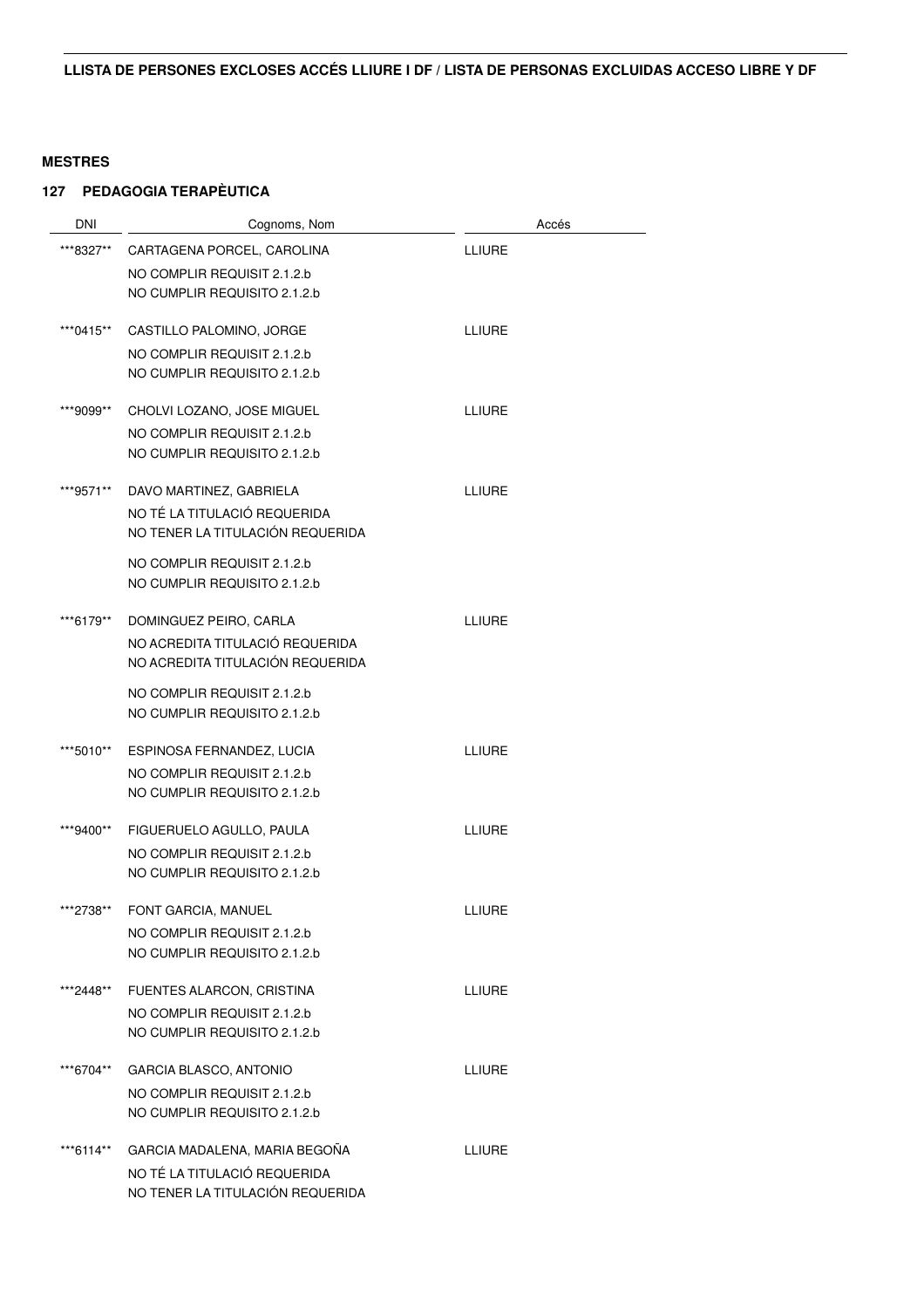| <b>DNI</b> | Cognoms, Nom                     | Accés         |
|------------|----------------------------------|---------------|
| ***8552**  | GARCIA MOLINA, MARIA ANGELES     | <b>LLIURE</b> |
|            | NO COMPLIR REQUISIT 2.1.2.b      |               |
|            | NO CUMPLIR REQUISITO 2.1.2.b     |               |
| ***8579**  | GARCÍA NAVARRO, PAULA            | <b>LLIURE</b> |
|            | NO COMPLIR REQUISIT 2.1.2.b      |               |
|            | NO CUMPLIR REQUISITO 2.1.2.b     |               |
| ***5164**  | GIL CHICO, PATRICIA              | <b>LLIURE</b> |
|            | NO COMPLIR REQUISIT 2.1.2.b      |               |
|            | NO CUMPLIR REQUISITO 2.1.2.b     |               |
| ***3214**  | GIMENEZ GARCIA, CARMEN MARIA     | <b>LLIURE</b> |
|            | NO COMPLIR REQUISIT 2.1.2.b      |               |
|            | NO CUMPLIR REQUISITO 2.1.2.b     |               |
| ***0052**  | <b>GIMENO MASO, MARTA</b>        | <b>LLIURE</b> |
|            | NO COMPLIR REQUISIT 2.1.2.b      |               |
|            | NO CUMPLIR REQUISITO 2.1.2.b     |               |
| ***2868**  | GIRONA RUIZ, LORENA              | <b>LLIURE</b> |
|            | NO TÉ LA TITULACIÓ REQUERIDA     |               |
|            | NO TENER LA TITULACIÓN REQUERIDA |               |
|            | NO COMPLIR REQUISIT 2.1.2.b      |               |
|            | NO CUMPLIR REQUISITO 2.1.2.b     |               |
| ***7883**  | GOMEZ MARTINEZ, LAURA            | <b>LLIURE</b> |
|            | NO COMPLIR REQUISIT 2.1.2.b      |               |
|            | NO CUMPLIR REQUISITO 2.1.2.b     |               |
| ***8292**  | HERNANDEZ GASCON, MARIA ISABEL   | LLIURE        |
|            | NO COMPLIR REQUISIT 2.1.2.b      |               |
|            | NO CUMPLIR REQUISITO 2.1.2.b     |               |
| ***4340**  | HORTELANO MONTILLA, ANGELA       | <b>LLIURE</b> |
|            | NO COMPLIR REQUISIT 2.1.2.b      |               |
|            | NO CUMPLIR REQUISITO 2.1.2.b     |               |
| ***3518**  | ILLAN DIAZ, LORENA               | <b>ITIURE</b> |
|            | NO COMPLIR REQUISIT 2.1.2.b      |               |
|            | NO CUMPLIR REQUISITO 2.1.2.b     |               |
| ***7384**  | JIMÉNEZ HURTADO, MARÍA ELISA     | <b>LLIURE</b> |
|            | NO COMPLIR REQUISIT 2.1.2.b      |               |
|            | NO CUMPLIR REQUISITO 2.1.2.b     |               |
| ***9655**  | LEON CAMPOS, INMACULADA          | <b>LLIURE</b> |
|            | NO ACREDITA TITULACIÓ REQUERIDA  |               |
|            | NO ACREDITA TITULACIÓN REQUERIDA |               |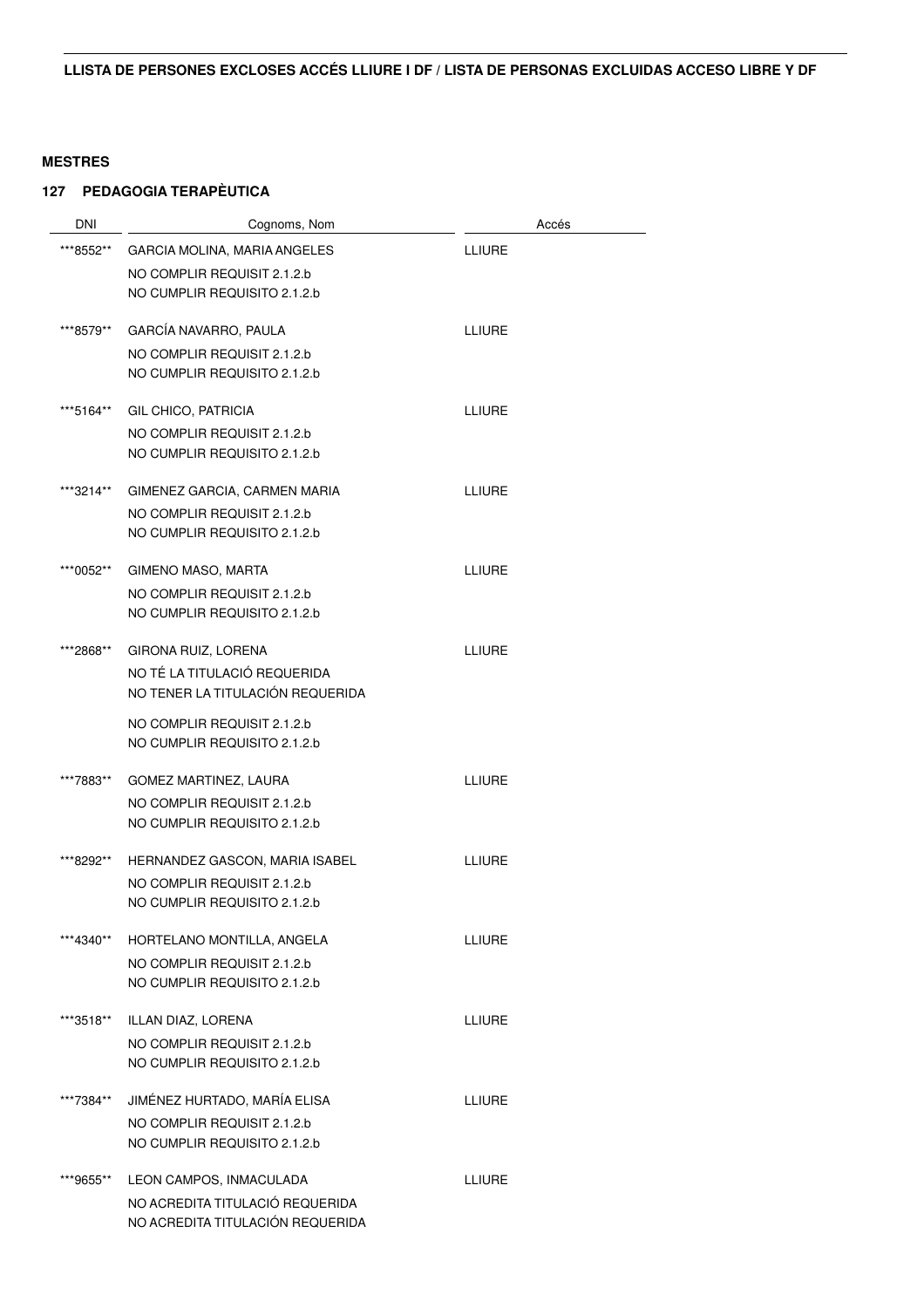| <b>DNI</b> | Cognoms, Nom                                                | Accés         |
|------------|-------------------------------------------------------------|---------------|
| ***4421**  | MARIÑAS FERNANDEZ, IRENE                                    | <b>LLIURE</b> |
|            | NO COMPLIR REQUISIT 2.1.2.b                                 |               |
|            | NO CUMPLIR REQUISITO 2.1.2.b                                |               |
| ***7283**  | MARTINEZ SERRATO, MANUEL                                    | <b>LLIURE</b> |
|            | NO COMPLIR REQUISIT 2.1.2.b                                 |               |
|            | NO CUMPLIR REQUISITO 2.1.2.b                                |               |
| ***8882**  | MIÑANA BOIX, MARTA                                          | LLIURE        |
|            | NO COMPLIR REQUISIT 2.1.2.b<br>NO CUMPLIR REQUISITO 2.1.2.b |               |
|            |                                                             |               |
| ***1232**  | MONEDERO GOMEZ, BEATRIZ                                     | <b>LLIURE</b> |
|            | NO COMPLIR REQUISIT 2.1.2.b                                 |               |
|            | NO CUMPLIR REQUISITO 2.1.2.b                                |               |
| ***7815**  | NOVELLA MARTINEZ, VANESSA                                   | <b>LLIURE</b> |
|            | NO COMPLIR REQUISIT 2.1.2.b                                 |               |
|            | NO CUMPLIR REQUISITO 2.1.2.b                                |               |
| ***1477**  | ORTIZ CHAVARRIA, MAR                                        | <b>LLIURE</b> |
|            | NO COMPLIR REQUISIT 2.1.2.b                                 |               |
|            | NO CUMPLIR REQUISITO 2.1.2.b                                |               |
| ***6158**  | OSMA JOVER, PABLO                                           | <b>LLIURE</b> |
|            | NO COMPLIR REQUISIT 2.1.2.b                                 |               |
|            | NO CUMPLIR REQUISITO 2.1.2.b                                |               |
| ***5727**  | PENALBA GIL, OMAIDA                                         | <b>LLIURE</b> |
|            | NO COMPLIR REQUISIT 2.1.2.b                                 |               |
|            | NO CUMPLIR REQUISITO 2.1.2.b                                |               |
| ***4326**  | PEÑA FERNANDEZ, ESPERANZA                                   | <b>LLIURE</b> |
|            | NO COMPLIR REQUISIT 2.1.2.b                                 |               |
|            | NO CUMPLIR REQUISITO 2.1.2.b                                |               |
| ***4141**  | PEREZ GIMENEZ, VERONICA                                     | LLIURE        |
|            | NO COMPLIR REQUISIT 2.1.2.b                                 |               |
|            | NO CUMPLIR REQUISITO 2.1.2.b                                |               |
| ***6580**  | PEREZ PEREZ, ALICIA                                         | <b>LLIURE</b> |
|            | NO COMPLIR REQUISIT 2.1.2.b                                 |               |
|            | NO CUMPLIR REQUISITO 2.1.2.b                                |               |
| ***0273**  | RAMON RENAU, CELIA                                          | <b>LLIURE</b> |
|            | NO COMPLIR REQUISIT 2.1.2.b                                 |               |
|            | NO CUMPLIR REQUISITO 2.1.2.b                                |               |
| ***7820**  | REDONDO PASTOR, JESSICA                                     | <b>LLIURE</b> |
|            | NO COMPLIR REQUISIT 2.1.2.b                                 |               |
|            | NO CUMPLIR REQUISITO 2.1.2.b                                |               |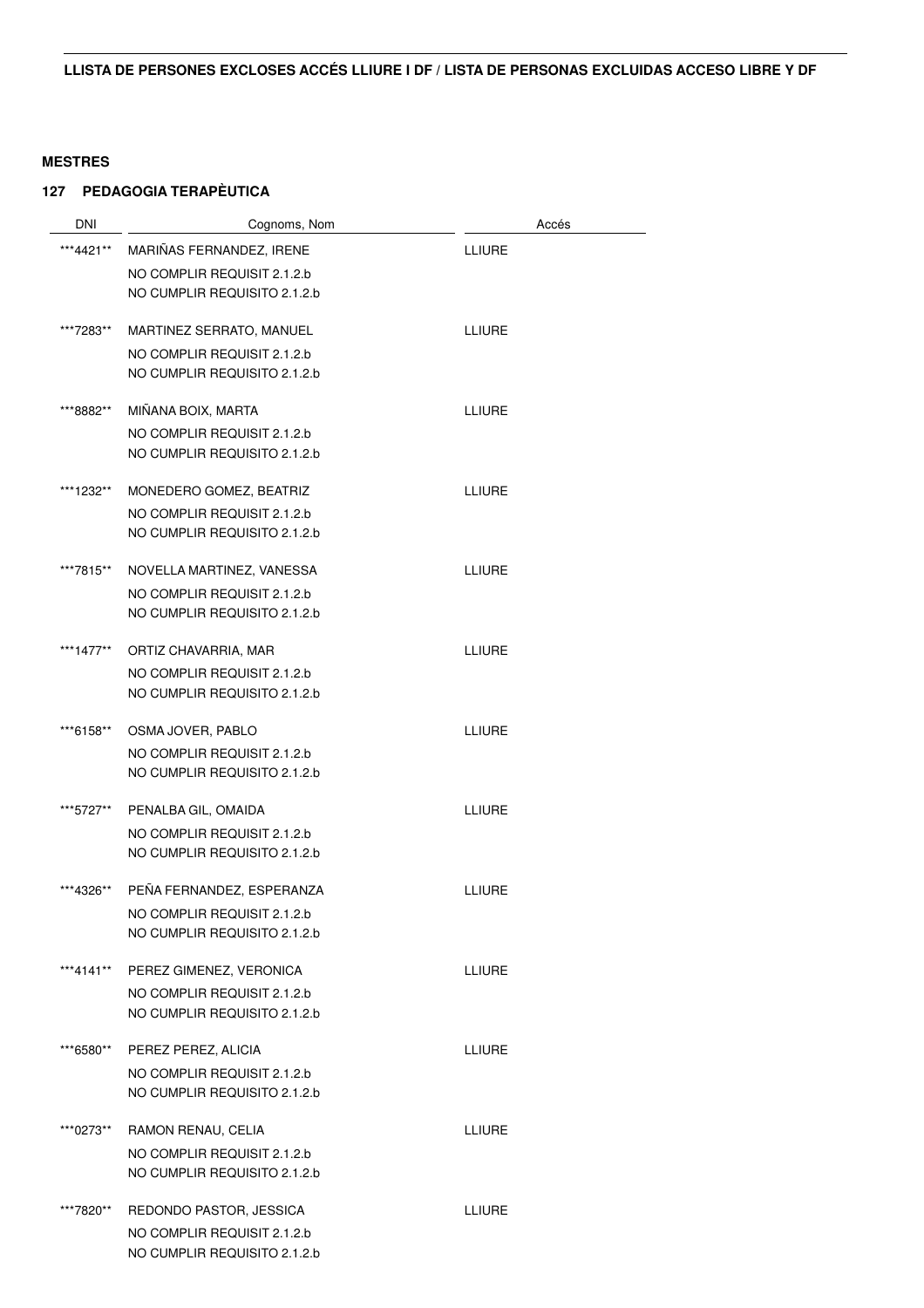| <b>DNI</b> | Cognoms, Nom                                                | Accés         |
|------------|-------------------------------------------------------------|---------------|
| ***2774**  | RIBERA DIEGO, ELISA                                         | <b>LLIURE</b> |
|            | NO COMPLIR REQUISIT 2.1.2.b                                 |               |
|            | NO CUMPLIR REQUISITO 2.1.2.b                                |               |
|            |                                                             |               |
| ***0143**  | RICO BLASCO, PATRICIA                                       | LLIURE        |
|            | NO COMPLIR REQUISIT 2.1.2.b                                 |               |
|            | NO CUMPLIR REQUISITO 2.1.2.b                                |               |
| ***2999**  | RODRIGUEZ MORA, ISMAEL                                      | <b>LLIURE</b> |
|            | NO ACREDITA TITULACIÓ REQUERIDA                             |               |
|            | NO ACREDITA TITULACIÓN REQUERIDA                            |               |
|            | NO COMPLIR REQUISIT 2.1.2.b                                 |               |
|            | NO CUMPLIR REQUISITO 2.1.2.b                                |               |
| ***0832**  | ROIG MUSTIELES, LORENA                                      | LLIURE        |
|            | NO COMPLIR REQUISIT 2.1.2.b                                 |               |
|            | NO CUMPLIR REQUISITO 2.1.2.b                                |               |
|            |                                                             |               |
| ***4895**  | RUIZ LOPEZ, ADRIANA                                         | LLIURE        |
|            | NO COMPLIR REQUISIT 2.1.2.b                                 |               |
|            | NO CUMPLIR REQUISITO 2.1.2.b                                |               |
| ***7760**  | RUIZ ZAMORA, MARIA PILAR                                    | LLIURE        |
|            | NO ES JUSTIFICA REDUCCIÓ/EXEMPCIÓ DE TAXA                   |               |
|            | NO SE JUSTIFICA REDUCCIÓN/EXENCIÓN DE TASA                  |               |
| ***4795**  | SAEZ NAVARRO, NEREA                                         | LLIURE        |
|            | NO COMPLIR REQUISIT 2.1.2.b                                 |               |
|            | NO CUMPLIR REQUISITO 2.1.2.b                                |               |
|            |                                                             |               |
| ***2568**  | SALVA MOLINA, ESTHER                                        | LLIURE        |
|            | NO COMPLIR REQUISIT 2.1.2.b<br>NO CUMPLIR REQUISITO 2.1.2.b |               |
|            |                                                             |               |
| ***7962**  | SANCHEZ GONZALVEZ, ANA                                      | <b>LLIURE</b> |
|            | NO COMPLIR REQUISIT 2.1.2.b                                 |               |
|            | NO CUMPLIR REQUISITO 2.1.2.b                                |               |
| ***8503**  | SANTACRUZ HURTADO, ANGELA                                   | LLIURE        |
|            | NO COMPLIR REQUISIT 2.1.2.b                                 |               |
|            | NO CUMPLIR REQUISITO 2.1.2.b                                |               |
|            |                                                             |               |
| ****9823*  | <b>TOCA</b> , CECILIA MIHAELA                               | <b>LLIURE</b> |
|            | NO COMPLIR REQUISIT 2.1.2.b<br>NO CUMPLIR REQUISITO 2.1.2.b |               |
|            |                                                             |               |
| ***8150**  | TOLEDO BLASCO, MARTA DE LOS ANGELES                         | <b>LLIURE</b> |
|            | NO COMPLIR REQUISIT 2.1.2.b                                 |               |
|            | NO CUMPLIR REQUISITO 2.1.2.b                                |               |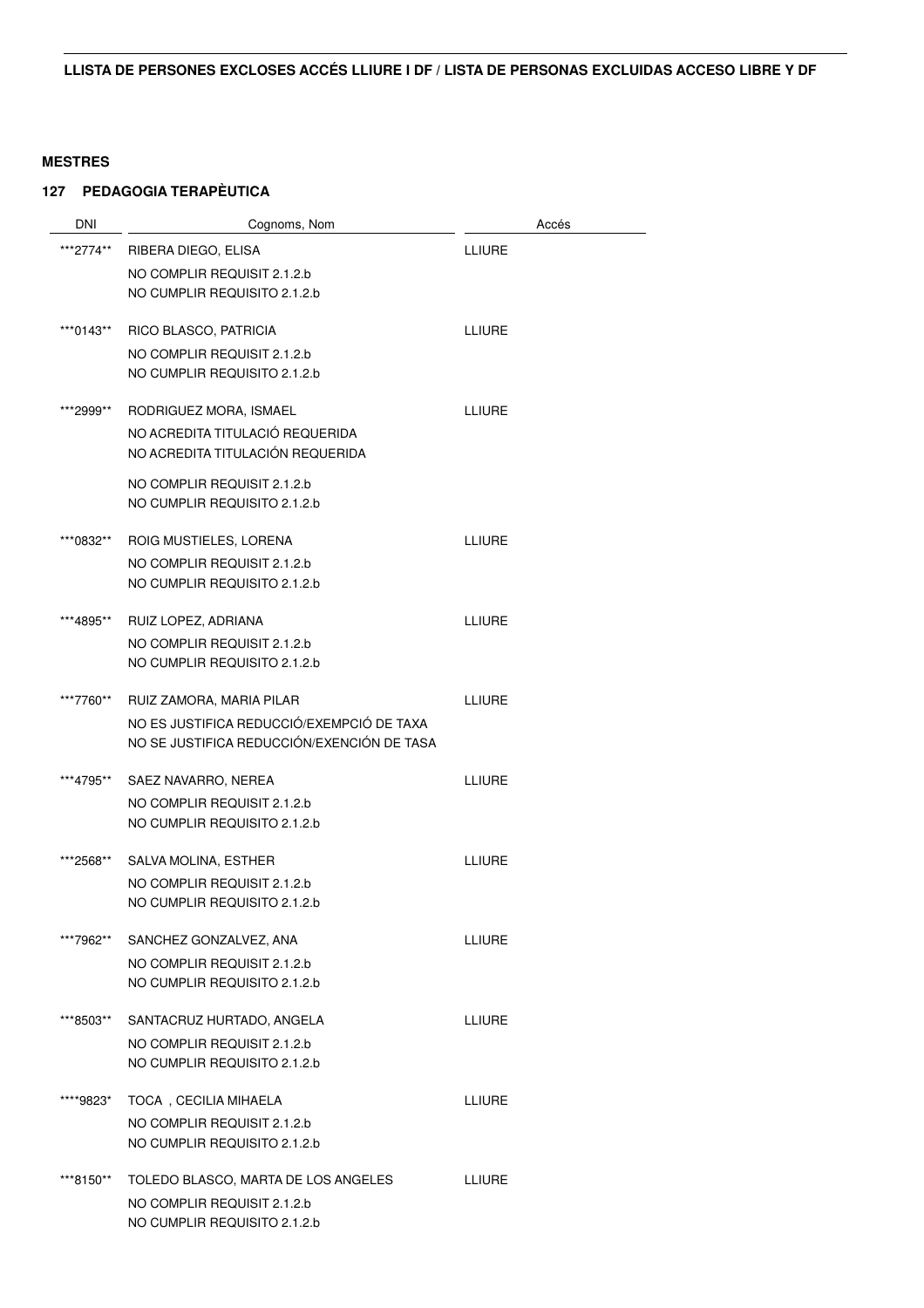# **127 PEDAGOGIA TERAPÈUTICA**

| <b>DNI</b> | Cognoms, Nom                     | Accés                 |
|------------|----------------------------------|-----------------------|
| ***9595**  | TOMAS HERRERA, AINA              | LLIURE                |
|            | NO ACREDITA TITULACIÓ REQUERIDA  |                       |
|            | NO ACREDITA TITULACIÓN REQUERIDA |                       |
|            | NO COMPLIR REQUISIT 2.1.2.b      |                       |
|            | NO CUMPLIR REQUISITO 2.1.2.b     |                       |
| ***0832**  | TORRALBA FERRANDO, ROSBEL        | <b>RESERVA DF III</b> |
|            | NO COMPLIR REQUISIT 2.1.2.b      |                       |
|            | NO CUMPLIR REQUISITO 2.1.2.b     |                       |
| ***1403**  | TORTAJADA POMER, MARIA           | LLIURE                |
|            | NO COMPLIR REQUISIT 2.1.2.b      |                       |
|            | NO CUMPLIR REQUISITO 2.1.2.b     |                       |
|            |                                  |                       |
| ***3419**  | TORTOSA CHAFER, LORENA           | LLIURE                |
|            | NO COMPLIR REQUISIT 2.1.2.b      |                       |
|            | NO CUMPLIR REQUISITO 2.1.2.b     |                       |
| ***0754**  | TORTOSA ESPADAS, ANGELA          | LLIURE                |
|            | NO ACREDITA TITULACIÓ REQUERIDA  |                       |
|            | NO ACREDITA TITULACIÓN REQUERIDA |                       |
| ***8753**  | <b>VALLESPIN GUITART, MARIA</b>  | LLIURE                |
|            | NO COMPLIR REQUISIT 2.1.2.b      |                       |
|            | NO CUMPLIR REQUISITO 2.1.2.b     |                       |
|            |                                  |                       |

| <b>DNI</b> | Cognoms, Nom                     | Accés  |
|------------|----------------------------------|--------|
| ***2378**  | ABAD DONAT, CARLOS               | LLIURE |
|            | NO COMPLIR REQUISIT 2.1.2.b      |        |
|            | NO CUMPLIR REQUISITO 2.1.2.b     |        |
|            | NO TÉ LA TITULACIÓ REQUERIDA     |        |
|            | NO TENER LA TITULACIÓN REQUERIDA |        |
| ***8894**  | AGRAMUNT LLORENS, MARC           | LLIURE |
|            | NO COMPLIR REQUISIT 2.1.2.b      |        |
|            | NO CUMPLIR REQUISITO 2.1.2.b     |        |
|            |                                  |        |
| ***2423**  | AGULLÓ MIRALLES, MARÍA JOSEFA    | LLIURE |
|            | NO TÉ LA TITULACIÓ REQUERIDA     |        |
|            | NO TENER LA TITULACIÓN REQUERIDA |        |
|            | NO COMPLIR REQUISIT 2.1.2.b      |        |
|            | NO CUMPLIR REQUISITO 2.1.2.b     |        |
| ***8241**  | ALEDO CANDELA, CLAUDIA           | LLIURE |
|            | NO COMPLIR REQUISIT 2.1.2.b      |        |
|            | NO CUMPLIR REQUISITO 2.1.2.b     |        |
|            |                                  |        |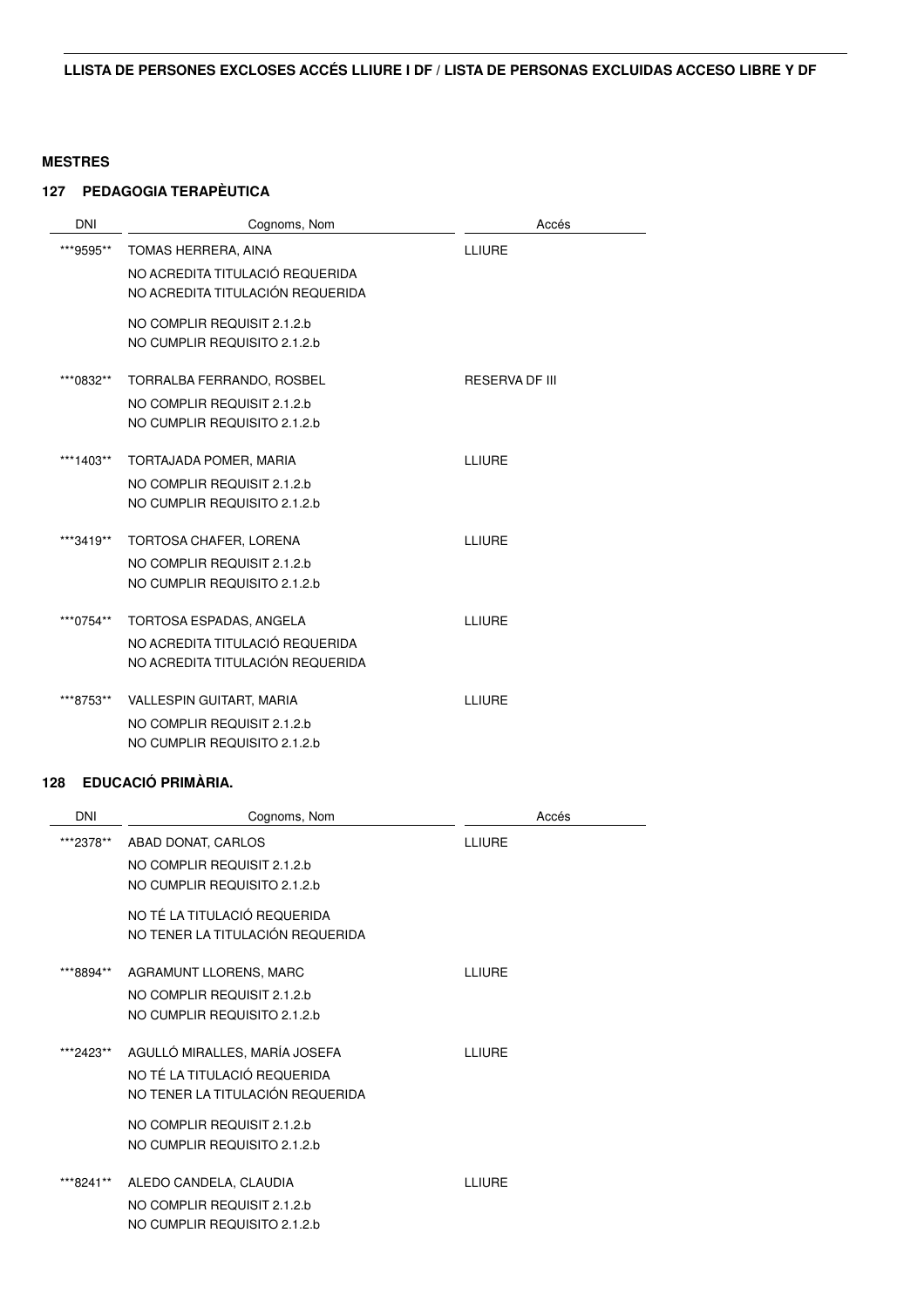| <b>DNI</b> | Cognoms, Nom                     | Accés                 |
|------------|----------------------------------|-----------------------|
| ***2162**  | ALMENARA MEDIAVILLA, MARIA       | <b>LLIURE</b>         |
|            | NO COMPLIR REQUISIT 2.1.2.b      |                       |
|            | NO CUMPLIR REQUISITO 2.1.2.b     |                       |
|            |                                  |                       |
| ***5217**  | ALMODOVAR GIL, SERGIO MANUEL     | <b>LLIURE</b>         |
|            | NO COMPLIR REQUISIT 2.1.2.b      |                       |
|            | NO CUMPLIR REQUISITO 2.1.2.b     |                       |
|            | NO TÉ LA TITULACIÓ REQUERIDA     |                       |
|            | NO TENER LA TITULACIÓN REQUERIDA |                       |
|            |                                  |                       |
| ***4557**  | ANDREEVA RUZANOVA, ANGELA        | <b>LLIURE</b>         |
|            | NO COMPLIR REQUISIT 2.1.2.b      |                       |
|            | NO CUMPLIR REQUISITO 2.1.2.b     |                       |
|            |                                  |                       |
| ***4284**  | ANDREU PONCE, FRANCISCO          | <b>LLIURE</b>         |
|            | NO COMPLIR REQUISIT 2.1.2.b      |                       |
|            | NO CUMPLIR REQUISITO 2.1.2.b     |                       |
| ***3943**  | ANDREU RIQUELME, AIDA            | <b>LLIURE</b>         |
|            | NO COMPLIR REQUISIT 2.1.2.b      |                       |
|            | NO CUMPLIR REQUISITO 2.1.2.b     |                       |
|            |                                  |                       |
| ***0427**  | ANGUIANO CERDAN, JOSE MANUEL     | <b>LLIURE</b>         |
|            | NO COMPLIR REQUISIT 2.1.2.b      |                       |
|            | NO CUMPLIR REQUISITO 2.1.2.b     |                       |
| ***8916**  | ANGULO CANOSA, MARIA ISABEL      | <b>LLIURE</b>         |
|            | NO COMPLIR REQUISIT 2.1.2.b      |                       |
|            | NO CUMPLIR REQUISITO 2.1.2.b     |                       |
|            |                                  |                       |
| ***7049**  | ANTON ROMERO, NEREA              | <b>RESERVA DF III</b> |
|            | NO COMPLIR REQUISIT 2.1.2.b      |                       |
|            | NO CUMPLIR REQUISITO 2.1.2.b     |                       |
| ***3014**  | ARGUDO TORNERO, INMACULADA       | <b>LLIURE</b>         |
|            | NO COMPLIR REQUISIT 2.1.2.b      |                       |
|            | NO CUMPLIR REQUISITO 2.1.2.b     |                       |
|            |                                  |                       |
| ***1094**  | ARTOLA RANGEL, SARA              | <b>LLIURE</b>         |
|            | NO ACREDITA TITULACIÓ REQUERIDA  |                       |
|            | NO ACREDITA TITULACIÓN REQUERIDA |                       |
|            | NO COMPLIR REQUISIT 2.1.2.b      |                       |
|            | NO CUMPLIR REQUISITO 2.1.2.b     |                       |
|            |                                  |                       |
| ***5451**  | AZOFRA CASANOVA, CRISTINA        | <b>LLIURE</b>         |
|            | NO COMPLIR REQUISIT 2.1.2.b      |                       |
|            | NO CUMPLIR REQUISITO 2.1.2.b     |                       |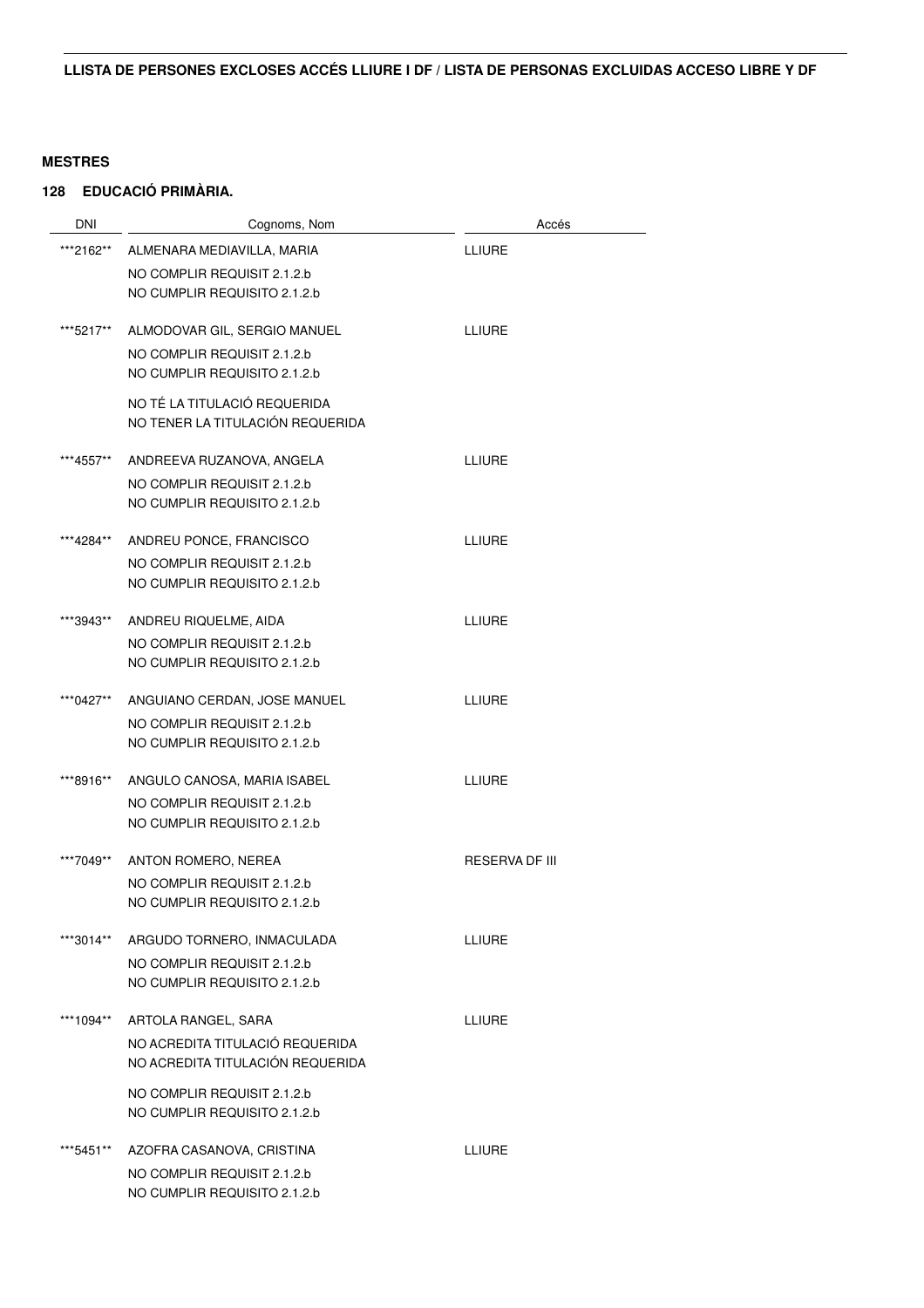| <b>DNI</b> | Cognoms, Nom                                                        |               | Accés |
|------------|---------------------------------------------------------------------|---------------|-------|
| ***2899**  | <b>BALDO BURLO, SOFIA</b>                                           | <b>LLIURE</b> |       |
|            | NO COMPLIR REQUISIT 2.1.2.b                                         |               |       |
|            | NO CUMPLIR REQUISITO 2.1.2.b                                        |               |       |
|            |                                                                     |               |       |
| ***2794**  | BALFAGO PARRA, MARINA                                               | <b>LLIURE</b> |       |
|            | NO COMPLIR REQUISIT 2.1.2.b                                         |               |       |
|            | NO CUMPLIR REQUISITO 2.1.2.b                                        |               |       |
| ***5394**  | <b>BAÑON SANCHIS, BORJA</b>                                         | LLIURE        |       |
|            | NO TÉ LA TITULACIÓ REQUERIDA                                        |               |       |
|            | NO TENER LA TITULACIÓN REQUERIDA                                    |               |       |
| ***0184**  | <b>BARRENO PEREZ, JAIME</b>                                         | <b>LLIURE</b> |       |
|            | NO ACREDITA TITULACIÓ REQUERIDA                                     |               |       |
|            | NO ACREDITA TITULACIÓN REQUERIDA                                    |               |       |
|            | NO COMPLIR REQUISIT 2.1.2.b                                         |               |       |
|            | NO CUMPLIR REQUISITO 2.1.2.b                                        |               |       |
|            |                                                                     |               |       |
| ***5075**  | BELLA SOLER, VICENTE SALVADOR                                       | <b>LLIURE</b> |       |
|            | NO ACREDITA TITULACIÓ REQUERIDA<br>NO ACREDITA TITULACIÓN REQUERIDA |               |       |
|            |                                                                     |               |       |
| ***0726**  | BELLOT BERNABE, FERNANDO                                            | <b>LLIURE</b> |       |
|            | NO COMPLIR REQUISIT 2.1.2.b                                         |               |       |
|            | NO CUMPLIR REQUISITO 2.1.2.b                                        |               |       |
| ***6523**  | BENAVENT BENAVENT, ISABEL                                           | <b>LLIURE</b> |       |
|            | NO COMPLIR REQUISIT 2.1.2.b                                         |               |       |
|            | NO CUMPLIR REQUISITO 2.1.2.b                                        |               |       |
|            | NO ACREDITA TITULACIÓ REQUERIDA                                     |               |       |
|            | NO ACREDITA TITULACIÓN REQUERIDA                                    |               |       |
| ***1869**  | BERMEJO MARTIN, MARTA                                               | LLIURE        |       |
|            | NO COMPLIR REQUISIT 2.1.2.b                                         |               |       |
|            | NO CUMPLIR REQUISITO 2.1.2.b                                        |               |       |
| ***8168**  | BERNAT GOMEZ, MARIA                                                 | LLIURE        |       |
|            | NO COMPLIR REQUISIT 2.1.2.b                                         |               |       |
|            | NO CUMPLIR REQUISITO 2.1.2.b                                        |               |       |
|            |                                                                     |               |       |
| ***3789**  | <b>BOGAS BENITEZ, ALBA</b>                                          | LLIURE        |       |
|            | NO COMPLIR REQUISIT 2.1.2.b<br>NO CUMPLIR REQUISITO 2.1.2.b         |               |       |
|            |                                                                     |               |       |
| ***4709**  | BORRAS OLTRA, KIMBERLY                                              | <b>LLIURE</b> |       |
|            | NO COMPLIR REQUISIT 2.1.2.b                                         |               |       |
|            | NO CUMPLIR REQUISITO 2.1.2.b                                        |               |       |
|            | NO ACREDITA TITULACIÓ REQUERIDA                                     |               |       |
|            | NO ACREDITA TITULACIÓN REQUERIDA                                    |               |       |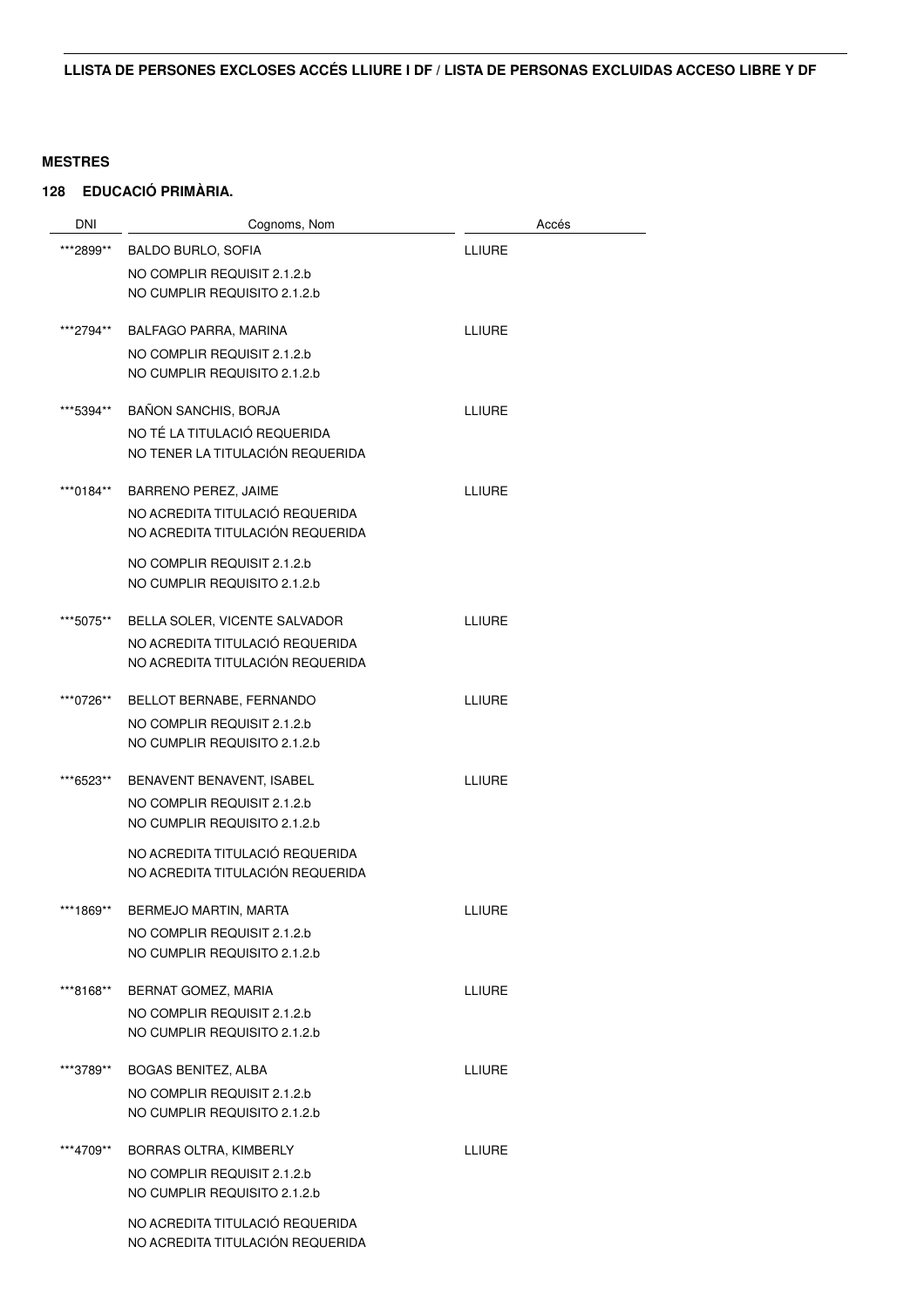| <b>DNI</b> | Cognoms, Nom                                     | Accés         |
|------------|--------------------------------------------------|---------------|
| ***9609**  | BOTELLA ALCARAZ, PAULA                           | <b>LLIURE</b> |
|            | NO COMPLIR REQUISIT 2.1.2.b                      |               |
|            | NO CUMPLIR REQUISITO 2.1.2.b                     |               |
| ***9740**  | <b>BOTI QUILIS, SANDRA</b>                       | <b>LLIURE</b> |
|            | NO COMPLIR REQUISIT 2.1.2.b                      |               |
|            | NO CUMPLIR REQUISITO 2.1.2.b                     |               |
| ***9727**  | BRAVO LOPEZ, JUDIT                               | <b>LLIURE</b> |
|            | NO COMPLIR REQUISIT 2.1.2.b                      |               |
|            | NO CUMPLIR REQUISITO 2.1.2.b                     |               |
| ****4303*  | BRENNECKE, JAMES GARY                            | <b>LLIURE</b> |
|            | NO COMPLIR REQUISIT 2.1.2.b                      |               |
|            | NO CUMPLIR REQUISITO 2.1.2.b                     |               |
|            | NO ACREDITA REQUISIT NACIONALITAT-Base 2.1.1. a  |               |
|            | NO ACREDITAR REQUISITO NACIONALIDAD-Base 2.1.1.a |               |
| ***1641**  | <b>BUJALDON PAZ, RAMON</b>                       | <b>LLIURE</b> |
|            | NO COMPLIR REQUISIT 2.1.2.b                      |               |
|            | NO CUMPLIR REQUISITO 2.1.2.b                     |               |
| ***4109**  | CAMAÑES NAVARRO, EVA MARIA                       | <b>LLIURE</b> |
|            | NO COMPLIR REQUISIT 2.1.2.b                      |               |
|            | NO CUMPLIR REQUISITO 2.1.2.b                     |               |
| ***3762**  | CANALES REGIDOR, MONICA                          | <b>LLIURE</b> |
|            | NO COMPLIR REQUISIT 2.1.2.b                      |               |
|            | NO CUMPLIR REQUISITO 2.1.2.b                     |               |
| ***9272**  | CANO JORGE, MANEL                                | <b>LLIURE</b> |
|            | NO COMPLIR REQUISIT 2.1.2.b                      |               |
|            | NO CUMPLIR REQUISITO 2.1.2.b                     |               |
| ***2889**  | CANOS ARNAL, CARLOS                              | <b>LLIURE</b> |
|            | NO COMPLIR REQUISIT 2.1.2.b                      |               |
|            | NO CUMPLIR REQUISITO 2.1.2.b                     |               |
| ***0476**  | CARBONELL BENEYTO, VERONICA                      | <b>LLIURE</b> |
|            | NO COMPLIR REQUISIT 2.1.2.b                      |               |
|            | NO CUMPLIR REQUISITO 2.1.2.b                     |               |
| ***4680**  | CARDENAL CUBERO, SANTIAGO                        | <b>LLIURE</b> |
|            | NO COMPLIR REQUISIT 2.1.2.b                      |               |
|            | NO CUMPLIR REQUISITO 2.1.2.b                     |               |
| ***2868**  | CARDONA FAR, MARIA                               | <b>LLIURE</b> |
|            | NO COMPLIR REQUISIT 2.1.2.b                      |               |
|            | NO CUMPLIR REQUISITO 2.1.2.b                     |               |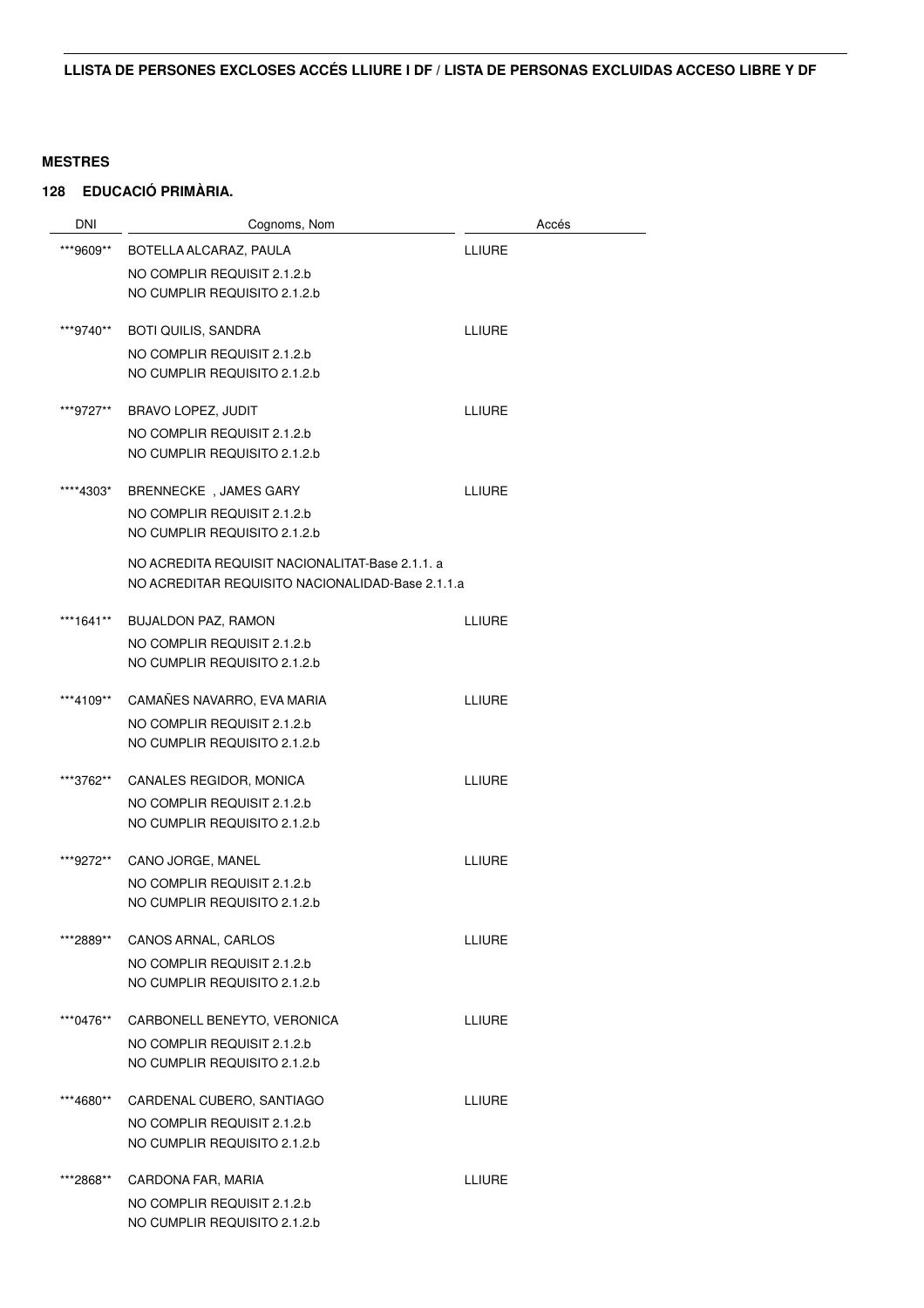| <b>DNI</b> | Cognoms, Nom                                     | Accés         |
|------------|--------------------------------------------------|---------------|
| ***8553**  | CARMONA SEGURA, BARBARA                          | <b>LLIURE</b> |
|            | NO COMPLIR REQUISIT 2.1.2.b                      |               |
|            | NO CUMPLIR REQUISITO 2.1.2.b                     |               |
| ***6836**  | CARRILLO TORRES, JUAN JOSE                       | <b>LLIURE</b> |
|            | NO COMPLIR REQUISIT 2.1.2.b                      |               |
|            | NO CUMPLIR REQUISITO 2.1.2.b                     |               |
| ***6598**  | CASANOVA PASTOR, GERARD                          | <b>LLIURE</b> |
|            | NO COMPLIR REQUISIT 2.1.2.b                      |               |
|            | NO CUMPLIR REQUISITO 2.1.2.b                     |               |
| ***0136**  | CASTELLANO VIDAL, ELENA                          | <b>LLIURE</b> |
|            | NO COMPLIR REQUISIT 2.1.2.b                      |               |
|            | NO CUMPLIR REQUISITO 2.1.2.b                     |               |
| ***2851**  | CASTELLO ROMERO, LAURA                           | <b>LLIURE</b> |
|            | NO COMPLIR REQUISIT 2.1.2.b                      |               |
|            | NO CUMPLIR REQUISITO 2.1.2.b                     |               |
| *****2376* | CASTRO, NAHUEL ARIEL                             | <b>LLIURE</b> |
|            | NO ACREDITA REQUISIT NACIONALITAT-Base 2.1.1. a  |               |
|            | NO ACREDITAR REQUISITO NACIONALIDAD-Base 2.1.1.a |               |
| ***7523**  | CEJUDO MINGUEZ, CONCEPCION                       | <b>LLIURE</b> |
|            | NO COMPLIR REQUISIT 2.1.2.b                      |               |
|            | NO CUMPLIR REQUISITO 2.1.2.b                     |               |
| ***4101**  | CERDAN MARTINEZ, NIEVES MARIA                    | <b>LLIURE</b> |
|            | NO COMPLIR REQUISIT 2.1.2.b                      |               |
|            | NO CUMPLIR REQUISITO 2.1.2.b                     |               |
| ***0955**  | CERULUS GALLEGO, DIEGO                           | <b>LLIURE</b> |
|            | NO COMPLIR REQUISIT 2.1.2.b                      |               |
|            | NO CUMPLIR REQUISITO 2.1.2.b                     |               |
| ***8695**  | CHIRIVELLA TORRES, JOAN                          | <b>LLIURE</b> |
|            | NO COMPLIR REQUISIT 2.1.2.b                      |               |
|            | NO CUMPLIR REQUISITO 2.1.2.b                     |               |
| ***8596**  | CLEMENTE ESTADA, CARLA                           | <b>LLIURE</b> |
|            | NO COMPLIR REQUISIT 2.1.2.b                      |               |
|            | NO CUMPLIR REQUISITO 2.1.2.b                     |               |
| ***9849**  | COBO GIMENEZ, JOEL                               | <b>LLIURE</b> |
|            | NO COMPLIR REQUISIT 2.1.2.b                      |               |
|            | NO CUMPLIR REQUISITO 2.1.2.b                     |               |
| ***9438**  | COMINS FALCO, JOSE ANTONIO                       | <b>LLIURE</b> |
|            | NO COMPLIR REQUISIT 2.1.2.b                      |               |
|            | NO CUMPLIR REQUISITO 2.1.2.b                     |               |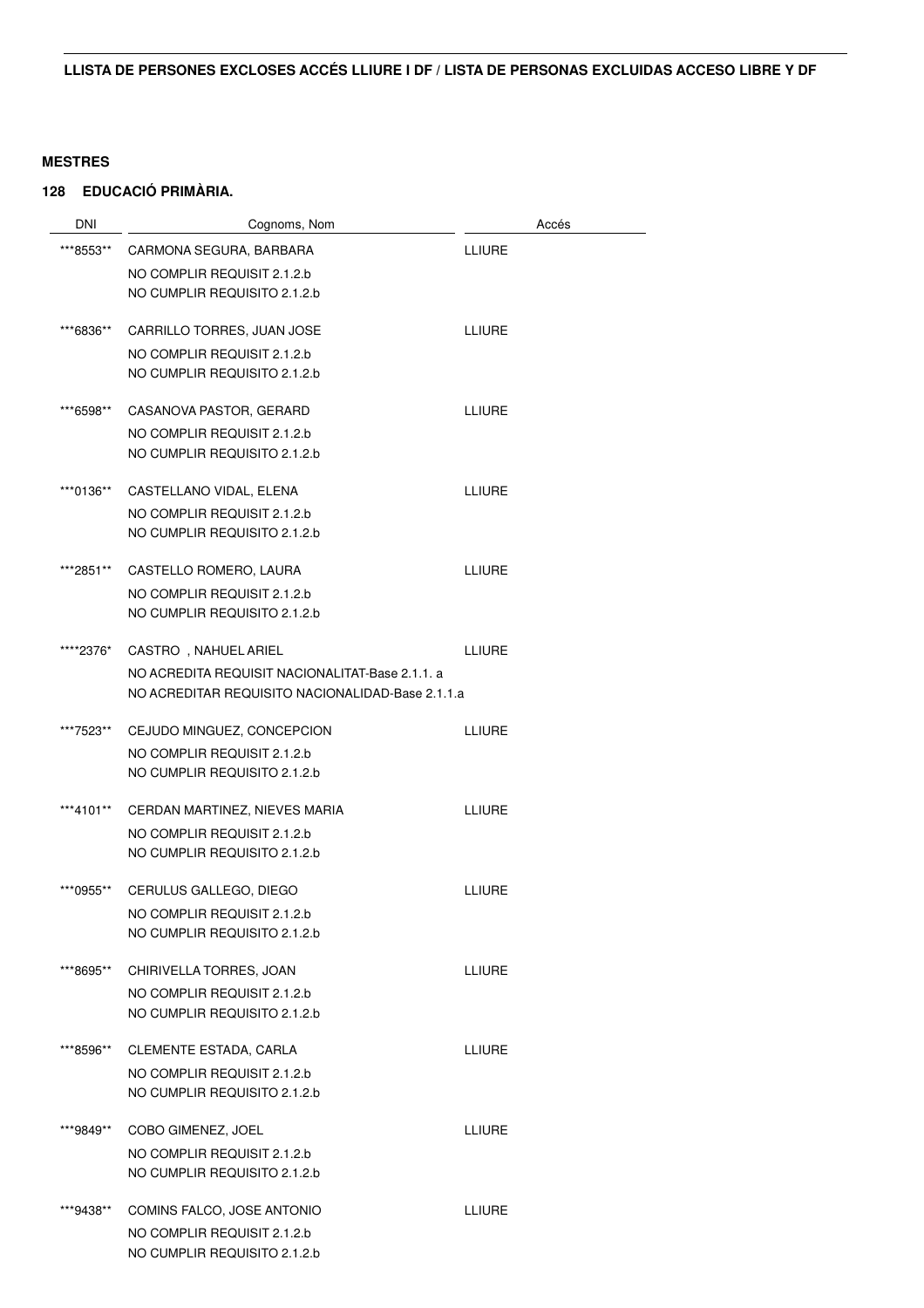| <b>DNI</b> | Cognoms, Nom                                                | Accés         |
|------------|-------------------------------------------------------------|---------------|
| ***6381**  | CORDOBA GARCIA, PABLO                                       | <b>LLIURE</b> |
|            | NO COMPLIR REQUISIT 2.1.2.b                                 |               |
|            | NO CUMPLIR REQUISITO 2.1.2.b                                |               |
| ***1273**  | CORTES GABARRI, KATIXA                                      | <b>LLIURE</b> |
|            | NO COMPLIR REQUISIT 2.1.2.b                                 |               |
|            | NO CUMPLIR REQUISITO 2.1.2.b                                |               |
| ***0720**  | CUADRADO MARABE, EMILIA                                     |               |
|            | NO COMPLIR REQUISIT 2.1.2.b                                 | <b>LLIURE</b> |
|            | NO CUMPLIR REQUISITO 2.1.2.b                                |               |
|            |                                                             |               |
| ***9187**  | CUÑAT GONZALEZ, TAMARA                                      | <b>LLIURE</b> |
|            | NO COMPLIR REQUISIT 2.1.2.b<br>NO CUMPLIR REQUISITO 2.1.2.b |               |
|            |                                                             |               |
| ***2101**  | <b>CUTILLAS PEREZ, JOSE</b>                                 | <b>LLIURE</b> |
|            | NO COMPLIR REQUISIT 2.1.2.b                                 |               |
|            | NO CUMPLIR REQUISITO 2.1.2.b                                |               |
| ***3892**  | DATO PASCUAL, RUBEN                                         | <b>LLIURE</b> |
|            | NO COMPLIR REQUISIT 2.1.2.b                                 |               |
|            | NO CUMPLIR REQUISITO 2.1.2.b                                |               |
| ***3000**  | DEU RUIZ, PEDRO LUIS                                        | <b>LLIURE</b> |
|            | NO TÉ LA TITULACIÓ REQUERIDA                                |               |
|            | NO TENER LA TITULACIÓN REQUERIDA                            |               |
|            | NO COMPLIR REQUISIT 2.1.2.b                                 |               |
|            | NO CUMPLIR REQUISITO 2.1.2.b                                |               |
| ***1537**  | DIEYE MARTINEZ, MAME DIARA                                  | <b>LLIURE</b> |
|            | NO COMPLIR REQUISIT 2.1.2.b                                 |               |
|            | NO CUMPLIR REQUISITO 2.1.2.b                                |               |
| ***0889**  | DIEZ GARCIA, MARIA PILAR                                    | <b>LLIURE</b> |
|            | NO COMPLIR REQUISIT 2.1.2.b                                 |               |
|            | NO CUMPLIR REQUISITO 2.1.2.b                                |               |
| ***8293**  | DOMINGO GALINDO, CAROLINA                                   | <b>LLIURE</b> |
|            | NO ACREDITA TITULACIÓ REQUERIDA                             |               |
|            | NO ACREDITA TITULACIÓN REQUERIDA                            |               |
| ***7595**  | DOMINGUEZ BAUTISTA, RICARDO                                 | <b>LLIURE</b> |
|            | NO COMPLIR REQUISIT 2.1.2.b                                 |               |
|            | NO CUMPLIR REQUISITO 2.1.2.b                                |               |
| **8838**   | DOMINGUEZ PEREZ, NOELIA                                     | <b>LLIURE</b> |
|            | NO COMPLIR REQUISIT 2.1.2.b                                 |               |
|            | NO CUMPLIR REQUISITO 2.1.2.b                                |               |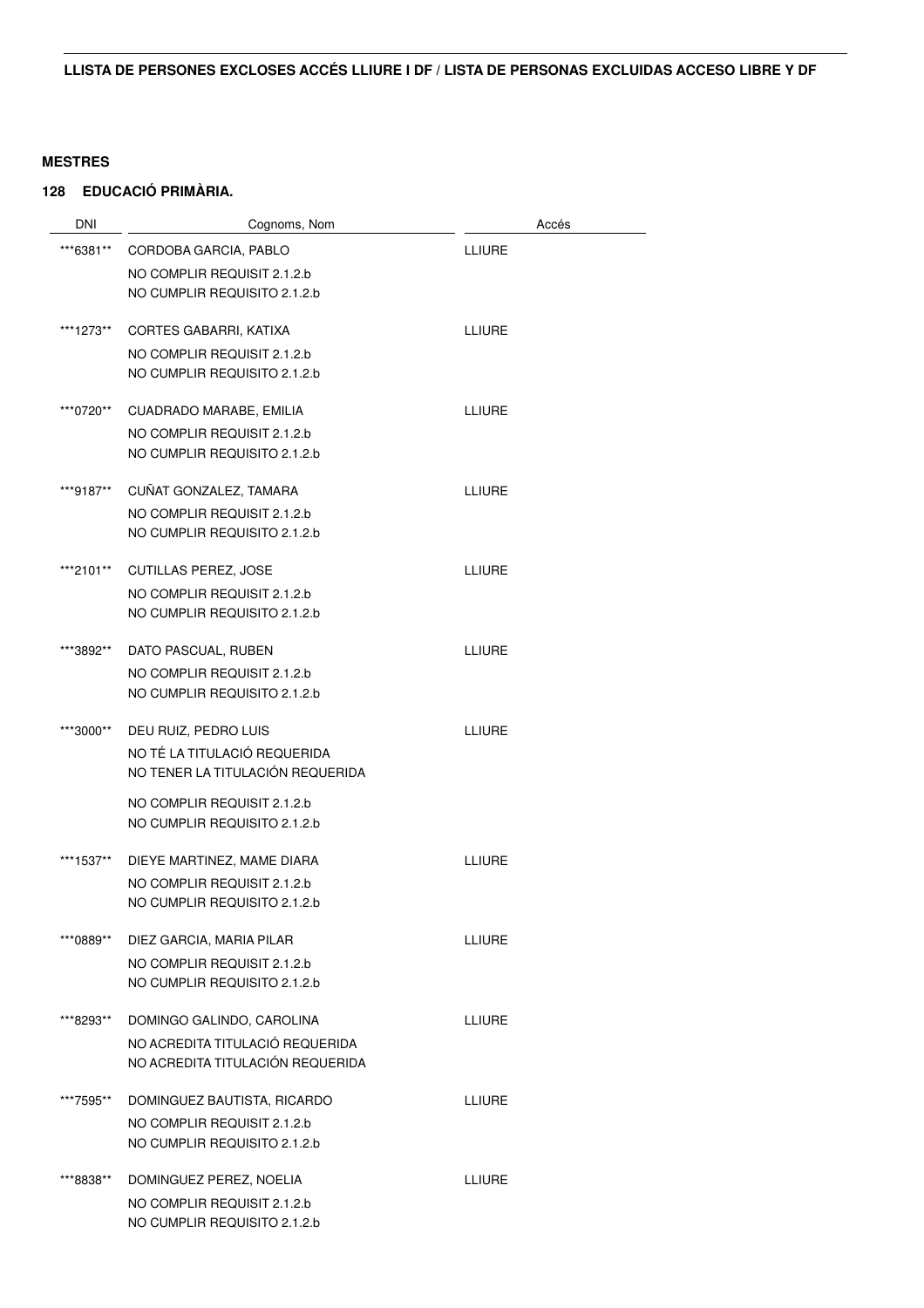| <b>DNI</b> | Cognoms, Nom                                     | Accés         |
|------------|--------------------------------------------------|---------------|
| ***3468**  | ESCAMILLA ORTIZ, JOSE                            | LLIURE        |
|            | NO COMPLIR REQUISIT 2.1.2.b                      |               |
|            | NO CUMPLIR REQUISITO 2.1.2.b                     |               |
| ***2149**  | ESCOLANO ADSUAR, SILVIA                          | <b>LLIURE</b> |
|            | NO COMPLIR REQUISIT 2.1.2.b                      |               |
|            | NO CUMPLIR REQUISITO 2.1.2.b                     |               |
| ***1079**  | <b>ESCRIG ROBLES, JUAN MIGUEL</b>                | LLIURE        |
|            | NO COMPLIR REQUISIT 2.1.2.b                      |               |
|            | NO CUMPLIR REQUISITO 2.1.2.b                     |               |
| ***8400**  | <b>ESPINOSA ANDREU, ESTER</b>                    | <b>LLIURE</b> |
|            | NO COMPLIR REQUISIT 2.1.2.b                      |               |
|            | NO CUMPLIR REQUISITO 2.1.2.b                     |               |
| ***4596**  | ESQUITINO DIAZ, IRENE                            | <b>LLIURE</b> |
|            | NO COMPLIR REQUISIT 2.1.2.b                      |               |
|            | NO CUMPLIR REQUISITO 2.1.2.b                     |               |
| ****8610*  | ESSEDDOURI, SABAH                                | <b>LLIURE</b> |
|            | NO ACREDITA REQUISIT NACIONALITAT-Base 2.1.1. a  |               |
|            | NO ACREDITAR REQUISITO NACIONALIDAD-Base 2.1.1.a |               |
| ***5139**  | ESTEVE SANCHEZ, OMAR                             | <b>LLIURE</b> |
|            | NO ACREDITA TITULACIÓ REQUERIDA                  |               |
|            | NO ACREDITA TITULACIÓN REQUERIDA                 |               |
|            | NO COMPLIR REQUISIT 2.1.2.b                      |               |
|            | NO CUMPLIR REQUISITO 2.1.2.b                     |               |
| ***9998**  | FABRA GONZALEZ, AINOA                            | <b>LLIURE</b> |
|            | NO COMPLIR REQUISIT 2.1.2.b                      |               |
|            | NO CUMPLIR REQUISITO 2.1.2.b                     |               |
| ****8471*  | FAJKISOVA, DOMINIKA                              | LLIURE        |
|            | NO COMPLIR REQUISIT 2.1.2.b                      |               |
|            | NO CUMPLIR REQUISITO 2.1.2.b                     |               |
| ***4984**  | <b>FALIP SAGUES, MIRIAM</b>                      | <b>LLIURE</b> |
|            | NO COMPLIR REQUISIT 2.1.2.b                      |               |
|            | NO CUMPLIR REQUISITO 2.1.2.b                     |               |
| ***9415**  | FELIP PALLARES, ALBERTO                          | LLIURE        |
|            | NO COMPLIR REQUISIT 2.1.2.b                      |               |
|            | NO CUMPLIR REQUISITO 2.1.2.b                     |               |
| ***2313**  | FELIP SANJUAN, NURIA                             | <b>LLIURE</b> |
|            | NO COMPLIR REQUISIT 2.1.2.b                      |               |
|            | NO CUMPLIR REQUISITO 2.1.2.b                     |               |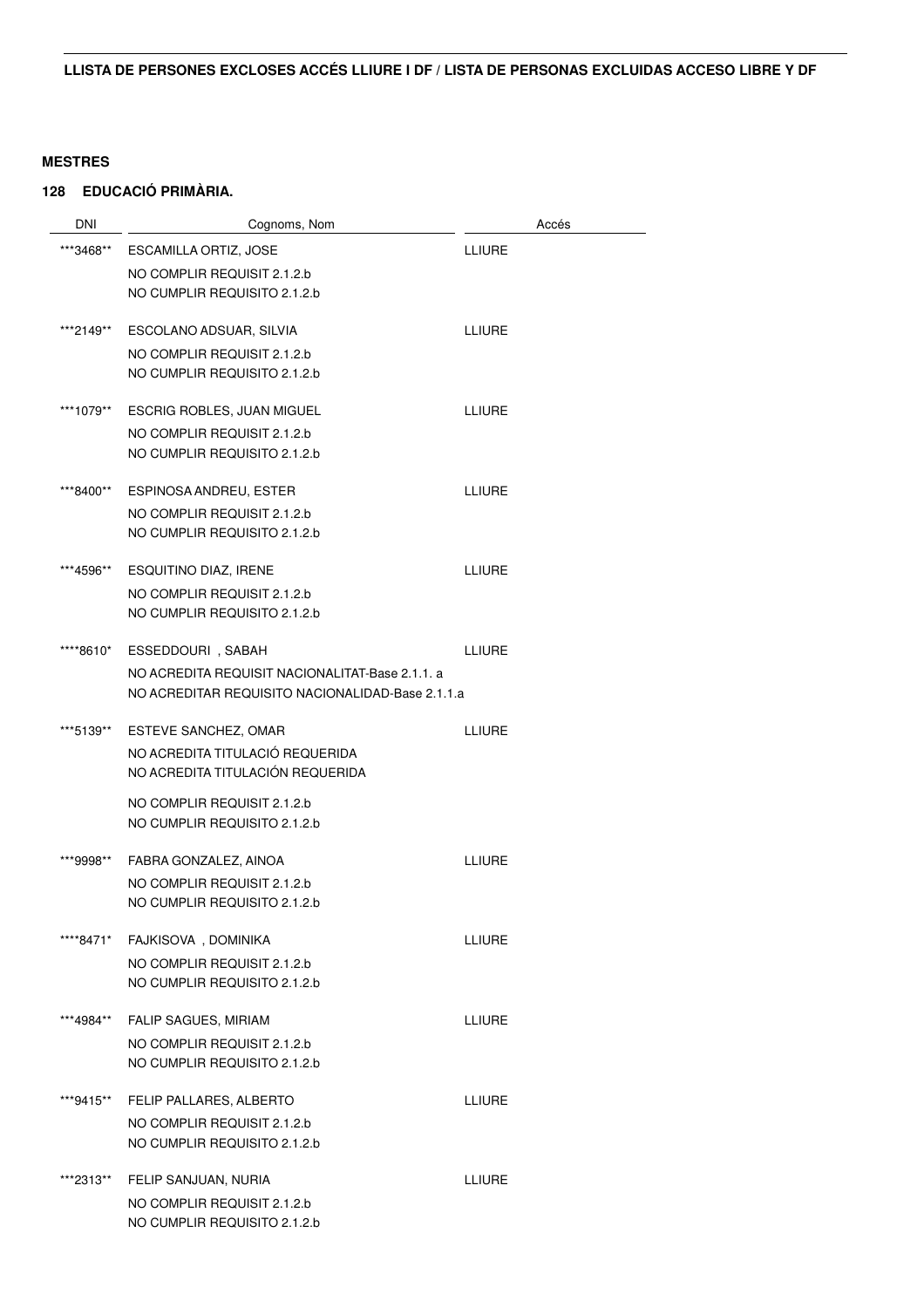| DNI       | Cognoms, Nom                                  |               | Accés |
|-----------|-----------------------------------------------|---------------|-------|
| ***8065** | FERNANDEZ MONTERDE, LORENA                    | <b>LLIURE</b> |       |
|           | NO COMPLIR REQUISIT 2.1.2.b                   |               |       |
|           | NO CUMPLIR REQUISITO 2.1.2.b                  |               |       |
| ***8035** | FERNÁNDEZ DE BOBADILLA FUSTER, IRENE          | <b>LLIURE</b> |       |
|           | NO COMPLIR REQUISIT 2.1.2.b                   |               |       |
|           | NO CUMPLIR REQUISITO 2.1.2.b                  |               |       |
| ***4823** | FERRÀ MONTILLA, JORGE JUAN                    | LLIURE        |       |
|           | NO COMPLIR REQUISIT 2.1.2.b                   |               |       |
|           | NO CUMPLIR REQUISITO 2.1.2.b                  |               |       |
| ***8871** | FERRANDIZ SEGURA, NURIA                       | LLIURE        |       |
|           | NO COMPLIR REQUISIT 2.1.2.b                   |               |       |
|           | NO CUMPLIR REQUISITO 2.1.2.b                  |               |       |
| ***2794** | FERRANDO MONLLEO, JORDI                       | <b>LLIURE</b> |       |
|           | NO COMPLIR REQUISIT 2.1.2.b                   |               |       |
|           | NO CUMPLIR REQUISITO 2.1.2.b                  |               |       |
| ***0696** | FERRER ENGUIDANOS, MARIA AMPARO               | <b>LLIURE</b> |       |
|           | NO COMPLIR REQUISIT 2.1.2.b                   |               |       |
|           | NO CUMPLIR REQUISITO 2.1.2.b                  |               |       |
| ***3424** | FERRER FENOY, ANNA JUDITH                     | <b>LLIURE</b> |       |
|           | NO COMPLIR REQUISIT 2.1.2.b                   |               |       |
|           | NO CUMPLIR REQUISITO 2.1.2.b                  |               |       |
| ***3888** | FERRER MENGUAL, LAURA                         | <b>LLIURE</b> |       |
|           | NO COMPLIR REQUISIT 2.1.2.b                   |               |       |
|           | NO CUMPLIR REQUISITO 2.1.2.b                  |               |       |
| ***0345** | FERRERES ANGLES, LUCIA                        | LLIURE        |       |
|           | NO ACREDITA TITULACIÓ REQUERIDA               |               |       |
|           | NO ACREDITA TITULACIÓN REQUERIDA              |               |       |
|           | NO COMPLIR REQUISIT 2.1.2.b                   |               |       |
|           | NO CUMPLIR REQUISITO 2.1.2.b                  |               |       |
| ***6800** | FERRERES ANGLES, PABLO                        | <b>LLIURE</b> |       |
|           | NO TÉ LA TITULACIÓ REQUERIDA                  |               |       |
|           | NO TENER LA TITULACIÓN REQUERIDA              |               |       |
|           | NO COMPLIR REQUISIT 2.1.2.b                   |               |       |
|           | NO CUMPLIR REQUISITO 2.1.2.b                  |               |       |
| ***2459** | FERRERO SILVESTRE, ELIA                       | <b>LLIURE</b> |       |
|           | JA ÉS FUNCIONARI DE CARRERA DEL MATEIX COS    |               |       |
|           | YA ES FUNCIONARIO DE CARRERA DEL MISMO CUERPO |               |       |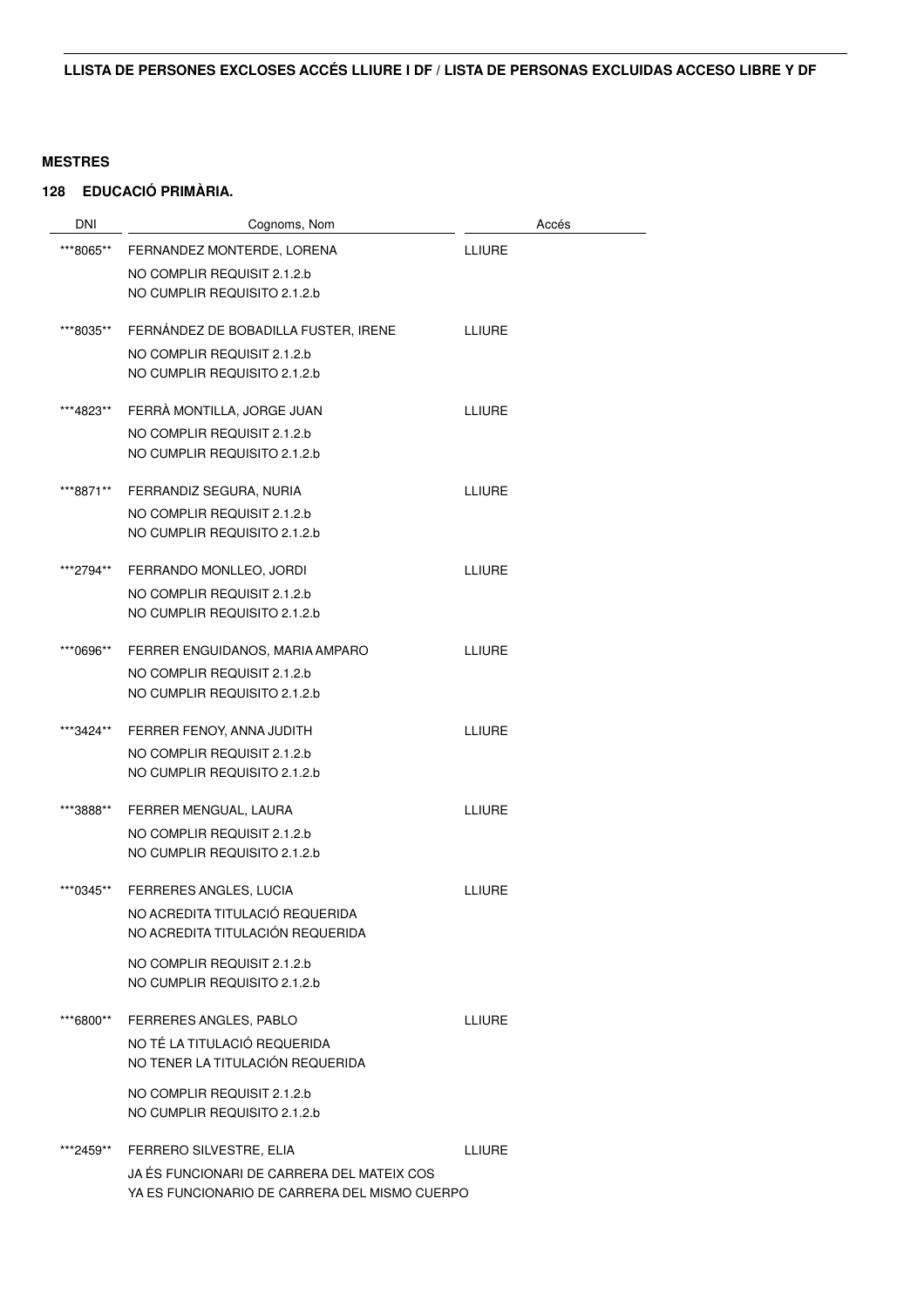| DNI       | Cognoms, Nom                     | Accés         |
|-----------|----------------------------------|---------------|
| ***1537** | FOLLANA RAMON, TERESA CECILIA    | LLIURE        |
|           | NO COMPLIR REQUISIT 2.1.2.b      |               |
|           | NO CUMPLIR REQUISITO 2.1.2.b     |               |
| ***2951** | FORNES BERTOMEU, ROSANA          | <b>LLIURE</b> |
|           | NO COMPLIR REQUISIT 2.1.2.b      |               |
|           | NO CUMPLIR REQUISITO 2.1.2.b     |               |
| ***7033** | <b>FRANCES GARCIA, GLORIA</b>    | <b>LLIURE</b> |
|           | NO COMPLIR REQUISIT 2.1.2.b      |               |
|           | NO CUMPLIR REQUISITO 2.1.2.b     |               |
|           | NO ACREDITA TITULACIÓ REQUERIDA  |               |
|           | NO ACREDITA TITULACIÓN REQUERIDA |               |
| ***1986** | FRANCH GARCIA, JORDI JUAN        | <b>LLIURE</b> |
|           | NO COMPLIR REQUISIT 2.1.2.b      |               |
|           | NO CUMPLIR REQUISITO 2.1.2.b     |               |
| ***8331** | FUENTES MARTINEZ, ALBERTO        | <b>LLIURE</b> |
|           | NO COMPLIR REQUISIT 2.1.2.b      |               |
|           | NO CUMPLIR REQUISITO 2.1.2.b     |               |
| ***1777** | FULLOLA PEREZ, ROSA              | <b>LLIURE</b> |
|           | NO COMPLIR REQUISIT 2.1.2.b      |               |
|           | NO CUMPLIR REQUISITO 2.1.2.b     |               |
| ***9840** | <b>GALDON PEDRO, SIDNEY</b>      | <b>LLIURE</b> |
|           | NO COMPLIR REQUISIT 2.1.2.b      |               |
|           | NO CUMPLIR REQUISITO 2.1.2.b     |               |
| ***0169** | GALVEZ ROYO, SERGIO              | <b>LLIURE</b> |
|           | NO COMPLIR REQUISIT 2.1.2.b      |               |
|           | NO CUMPLIR REQUISITO 2.1.2.b     |               |
| ***1687** | GARCIA BARBERA, JOSE             | LLIURE        |
|           | NO COMPLIR REQUISIT 2.1.2.b      |               |
|           | NO CUMPLIR REQUISITO 2.1.2.b     |               |
| ***6472** | GARCIA GIMENEZ, VICTOR MANUEL    | <b>LLIURE</b> |
|           | NO COMPLIR REQUISIT 2.1.2.b      |               |
|           | NO CUMPLIR REQUISITO 2.1.2.b     |               |
| ***9573** | GARCIA MATEO, SARA               | <b>LLIURE</b> |
|           | NO COMPLIR REQUISIT 2.1.2.b      |               |
|           | NO CUMPLIR REQUISITO 2.1.2.b     |               |
| ***6842** | GARCIA NUÑEZ, PABLO JOSE         | LLIURE        |
|           | NO COMPLIR REQUISIT 2.1.2.b      |               |
|           | NO CUMPLIR REQUISITO 2.1.2.b     |               |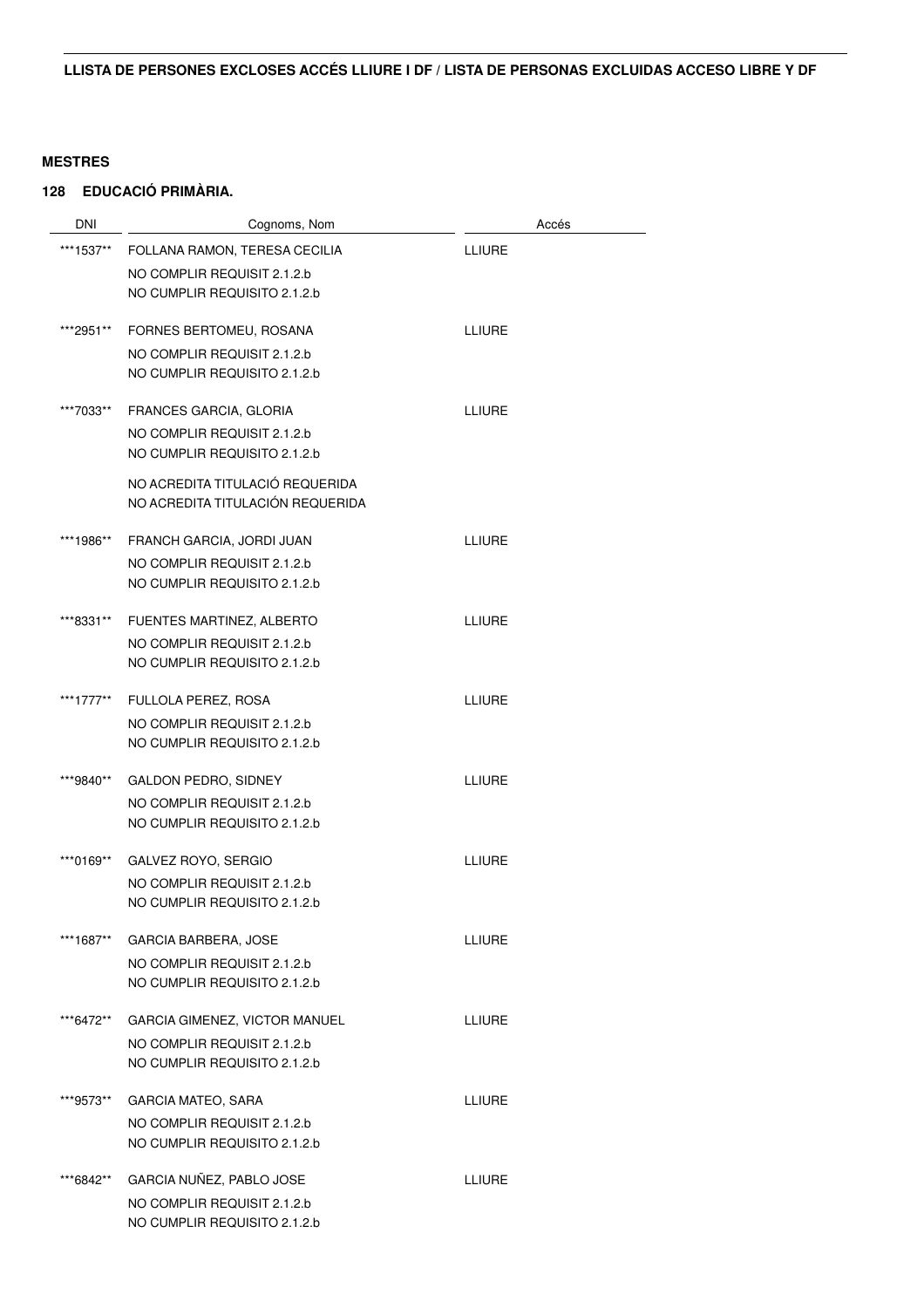| <b>DNI</b> | Cognoms, Nom                           | Accés         |
|------------|----------------------------------------|---------------|
| ***2078**  | <b>GARCIA PASTOR, RUBEN</b>            | LLIURE        |
|            | NO COMPLIR REQUISIT 2.1.2.b            |               |
|            | NO CUMPLIR REQUISITO 2.1.2.b           |               |
| ***7462**  | GARCIA SERRANO, MARIA DEL CARMEN       | <b>LLIURE</b> |
|            | NO COMPLIR REQUISIT 2.1.2.b            |               |
|            | NO CUMPLIR REQUISITO 2.1.2.b           |               |
| ***5255**  | GARCIA SIMARRO-BESALDUCH, JUAN ENRIQUE | <b>LLIURE</b> |
|            | NO COMPLIR REQUISIT 2.1.2.b            |               |
|            | NO CUMPLIR REQUISITO 2.1.2.b           |               |
| ***4457**  | <b>GARCIA TOMAS, THAIS</b>             | <b>LLIURE</b> |
|            | NO COMPLIR REQUISIT 2.1.2.b            |               |
|            | NO CUMPLIR REQUISITO 2.1.2.b           |               |
| ***5888**  | GARRIDO SOLA, MARIA                    | <b>LLIURE</b> |
|            | NO COMPLIR REQUISIT 2.1.2.b            |               |
|            | NO CUMPLIR REQUISITO 2.1.2.b           |               |
| ***3045**  | GASCH GALVAÑ, FRANCISCO                | <b>LLIURE</b> |
|            | NO COMPLIR REQUISIT 2.1.2.b            |               |
|            | NO CUMPLIR REQUISITO 2.1.2.b           |               |
| ***5830**  | <b>GASCON ESCRIHUELA, CARLOS</b>       | <b>LLIURE</b> |
|            | NO COMPLIR REQUISIT 2.1.2.b            |               |
|            | NO CUMPLIR REQUISITO 2.1.2.b           |               |
|            | NO ACREDITA TITULACIÓ REQUERIDA        |               |
|            | NO ACREDITA TITULACIÓN REQUERIDA       |               |
| ***8488**  | GIL AMAT, MARTA                        | LLIURE        |
|            | NO TÉ LA TITULACIÓ REQUERIDA           |               |
|            | NO TENER LA TITULACIÓN REQUERIDA       |               |
|            | NO COMPLIR REQUISIT 2.1.2.b            |               |
|            | NO CUMPLIR REQUISITO 2.1.2.b           |               |
| ***9120**  | GIL ARROYO, CLAUDIA                    | <b>LLIURE</b> |
|            | NO COMPLIR REQUISIT 2.1.2.b            |               |
|            | NO CUMPLIR REQUISITO 2.1.2.b           |               |
| ***0455**  | GIL GIL, IRENE                         | <b>LLIURE</b> |
|            | NO COMPLIR REQUISIT 2.1.2.b            |               |
|            | NO CUMPLIR REQUISITO 2.1.2.b           |               |
| ***2167**  | GIL MIGUEL, ANGELA                     | <b>LLIURE</b> |
|            | NO COMPLIR REQUISIT 2.1.2.b            |               |
|            | NO CUMPLIR REQUISITO 2.1.2.b           |               |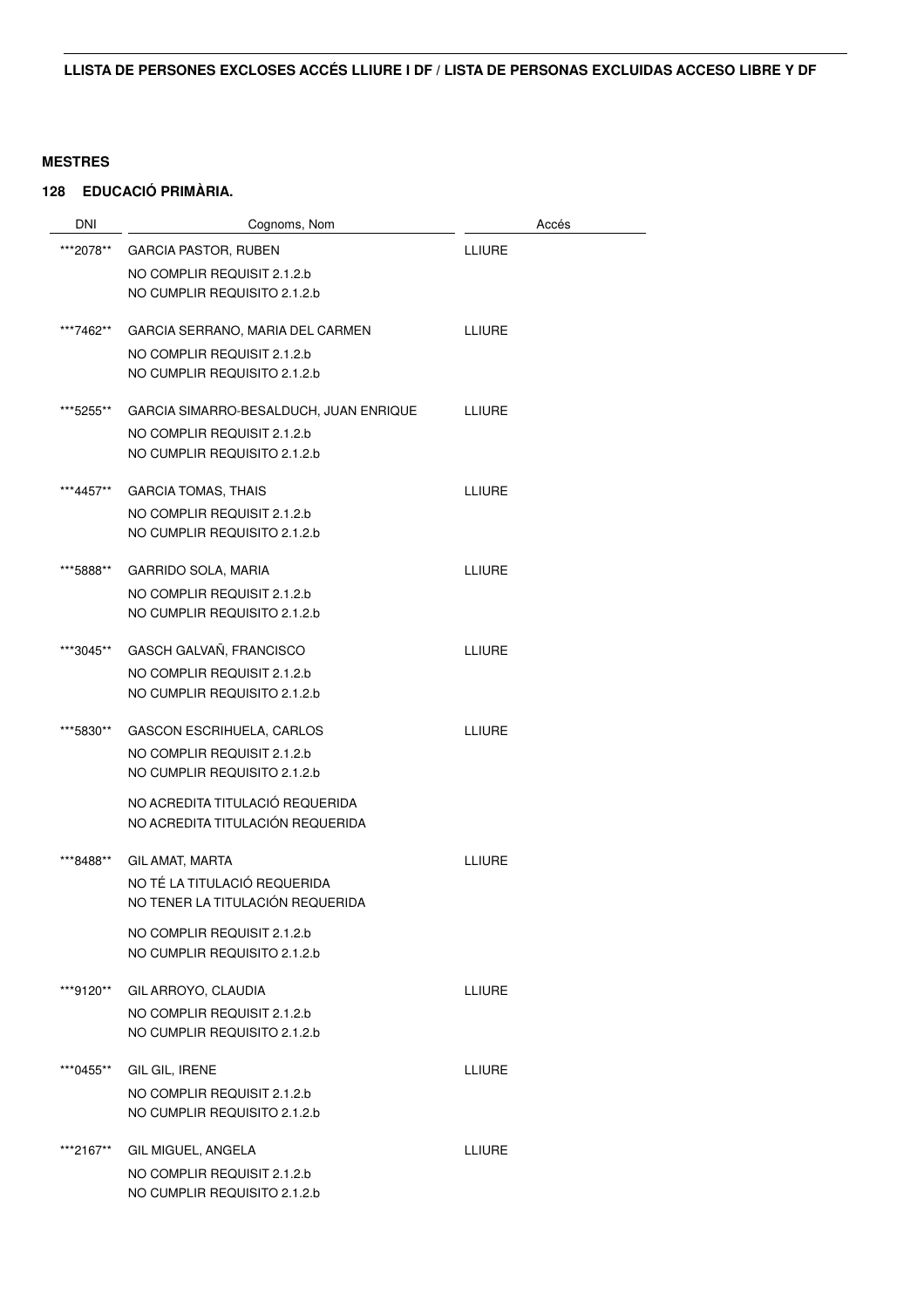| <b>DNI</b> | Cognoms, Nom                     | Accés         |
|------------|----------------------------------|---------------|
| ***0041**  | GIL PASTOR, ELISA ISABEL         | <b>LLIURE</b> |
|            | NO COMPLIR REQUISIT 2.1.2.b      |               |
|            | NO CUMPLIR REQUISITO 2.1.2.b     |               |
| ***9113**  | GILABERT ARRABAL. NATALIA MARÍA  | <b>LLIURE</b> |
|            | NO COMPLIR REQUISIT 2.1.2.b      |               |
|            | NO CUMPLIR REQUISITO 2.1.2.b     |               |
| ***2957**  | GIMENEZ FERNANDEZ, ESTHER        | <b>LLIURE</b> |
|            | NO COMPLIR REQUISIT 2.1.2.b      |               |
|            | NO CUMPLIR REQUISITO 2.1.2.b     |               |
| ***4133**  | GIMENEZ SORIANO, CRISTINA        | <b>LLIURE</b> |
|            | NO COMPLIR REQUISIT 2.1.2.b      |               |
|            | NO CUMPLIR REQUISITO 2.1.2.b     |               |
| ***5391**  | GIO MEDINA, CARMEN NURIA         | <b>LLIURE</b> |
|            | NO COMPLIR REQUISIT 2.1.2.b      |               |
|            | NO CUMPLIR REQUISITO 2.1.2.b     |               |
| ***9457**  | GIRONES HAYA, PAU                | <b>LLIURE</b> |
|            | NO ACREDITA TITULACIÓ REQUERIDA  |               |
|            | NO ACREDITA TITULACIÓN REQUERIDA |               |
| ***6007**  | GOMEZ VALERO, MARCOS JOSE        | <b>LLIURE</b> |
|            | NO COMPLIR REQUISIT 2.1.2.b      |               |
|            | NO CUMPLIR REQUISITO 2.1.2.b     |               |
| ***0433**  | GONZALEZ BONILLA, ALICIA         | <b>LLIURE</b> |
|            | NO COMPLIR REQUISIT 2.1.2.b      |               |
|            | NO CUMPLIR REQUISITO 2.1.2.b     |               |
| ***3524**  | GONZALVEZ PALOMERO, PABLO        | <b>LLIURE</b> |
|            | NO COMPLIR REQUISIT 2.1.2.b      |               |
|            | NO CUMPLIR REQUISITO 2.1.2.b     |               |
| ***8621**  | <b>GRACIA NAVARRO, SOFÍA</b>     | <b>LLIURE</b> |
|            | NO COMPLIR REQUISIT 2.1.2.b      |               |
|            | NO CUMPLIR REQUISITO 2.1.2.b     |               |
| ***7743**  | <b>GRANDE LAZARO, CARMEN</b>     | <b>LLIURE</b> |
|            | NO COMPLIR REQUISIT 2.1.2.b      |               |
|            | NO CUMPLIR REQUISITO 2.1.2.b     |               |
| ***3434**  | GREGORI SOLER, JOSE IGNACIO      | <b>LLIURE</b> |
|            | NO ACREDITA TITULACIÓ REQUERIDA  |               |
|            | NO ACREDITA TITULACIÓN REQUERIDA |               |
| ***3941**  | GRIÑAN RODRIGUEZ, SILVIA         | <b>LLIURE</b> |
|            | NO COMPLIR REQUISIT 2.1.2.b      |               |
|            | NO CUMPLIR REQUISITO 2.1.2.b     |               |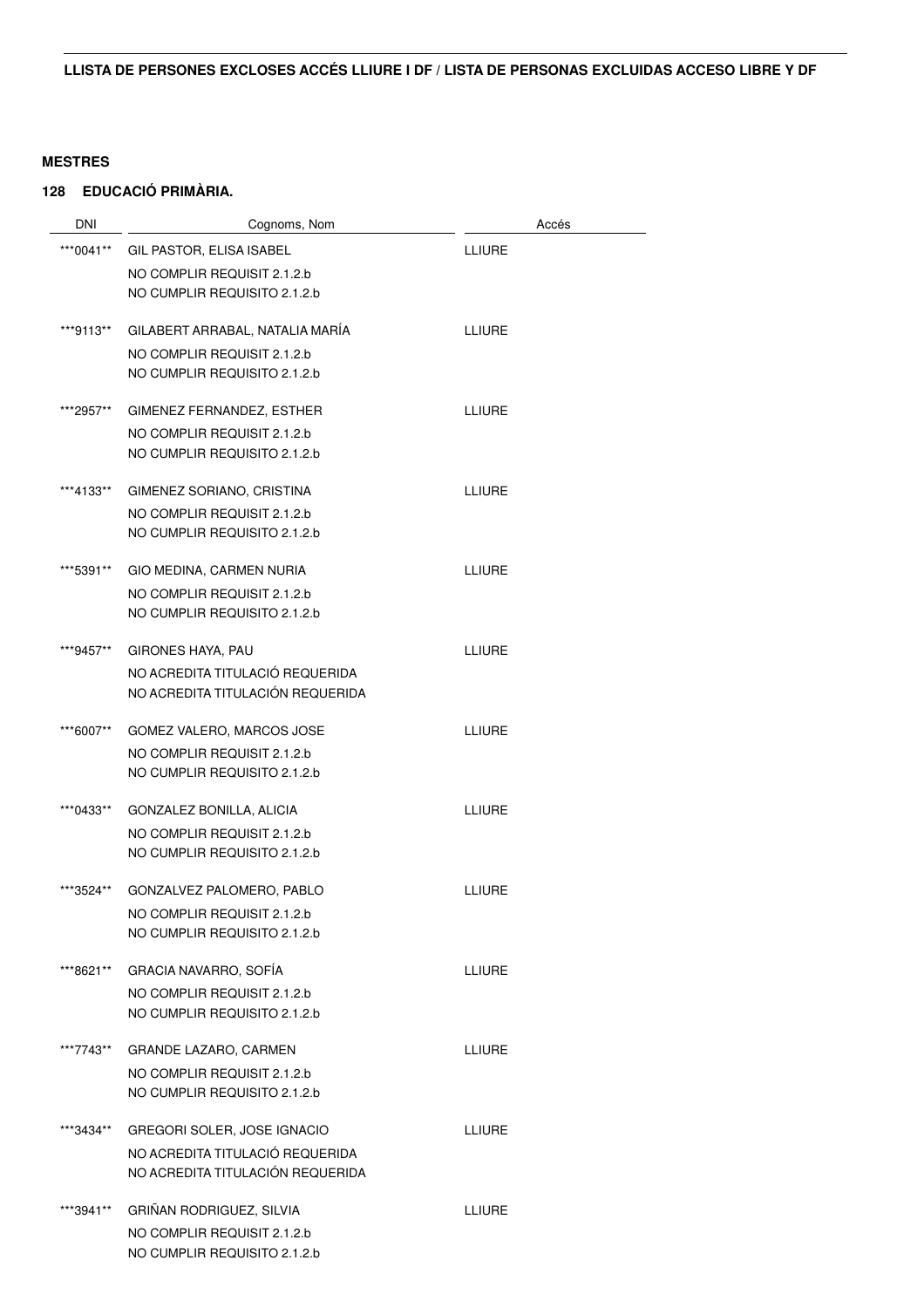| <b>DNI</b> | Cognoms, Nom                     | Accés                 |
|------------|----------------------------------|-----------------------|
| ***8061**  | <b>GUAL BALLESTE, IVAN</b>       | <b>LLIURE</b>         |
|            | NO COMPLIR REQUISIT 2.1.2.b      |                       |
|            | NO CUMPLIR REQUISITO 2.1.2.b     |                       |
|            |                                  |                       |
| ***8803**  | GUIJARRO FERRER, MARIA ELVIRA    | <b>LLIURE</b>         |
|            | NO COMPLIR REQUISIT 2.1.2.b      |                       |
|            | NO CUMPLIR REQUISITO 2.1.2.b     |                       |
| ***6733**  | GUILLEN PEREZ, JOSE MANUEL       | <b>LLIURE</b>         |
|            | NO COMPLIR REQUISIT 2.1.2.b      |                       |
|            | NO CUMPLIR REQUISITO 2.1.2.b     |                       |
| ***5561**  | HABA GARCIA, LIDIA               | <b>LLIURE</b>         |
|            | NO COMPLIR REQUISIT 2.1.2.b      |                       |
|            | NO CUMPLIR REQUISITO 2.1.2.b     |                       |
|            |                                  |                       |
| ***6010**  | HENAO OLARTE, XIOMARA            | <b>LLIURE</b>         |
|            | NO COMPLIR REQUISIT 2.1.2.b      |                       |
|            | NO CUMPLIR REQUISITO 2.1.2.b     |                       |
| ***2804**  | HERMANO BLAY, VICENTE JOSE       | <b>LLIURE</b>         |
|            | NO COMPLIR REQUISIT 2.1.2.b      |                       |
|            | NO CUMPLIR REQUISITO 2.1.2.b     |                       |
| ***9343**  | HERNANDEZ ASENCIO, GEMA          | LLIURE                |
|            | NO COMPLIR REQUISIT 2.1.2.b      |                       |
|            | NO CUMPLIR REQUISITO 2.1.2.b     |                       |
| ***1012**  | HERNANDEZ TOMAS, PATRICIA        | <b>LLIURE</b>         |
|            | NO COMPLIR REQUISIT 2.1.2.b      |                       |
|            | NO CUMPLIR REQUISITO 2.1.2.b     |                       |
|            |                                  |                       |
| ***0368**  | HERRERO FUSTER, MARTA            | <b>RESERVA DF III</b> |
|            | NO COMPLIR REQUISIT 2.1.2.b      |                       |
|            | NO CUMPLIR REQUISITO 2.1.2.b     |                       |
| ***2978**  | HERRERO PIQUERAS, ALICIA         | <b>LLIURE</b>         |
|            | NO COMPLIR REQUISIT 2.1.2.b      |                       |
|            | NO CUMPLIR REQUISITO 2.1.2.b     |                       |
| ***8668**  | HERRERO REBOLLAR, LAURA          | <b>LLIURE</b>         |
|            | NO ACREDITA TITULACIÓ REQUERIDA  |                       |
|            | NO ACREDITA TITULACIÓN REQUERIDA |                       |
|            | NO COMPLIR REQUISIT 2.1.2.b      |                       |
|            | NO CUMPLIR REQUISITO 2.1.2.b     |                       |
| ***4237**  | HORTOLANO GOMEZ, TAMARA          | <b>LLIURE</b>         |
|            | NO COMPLIR REQUISIT 2.1.2.b      |                       |
|            | NO CUMPLIR REQUISITO 2.1.2.b     |                       |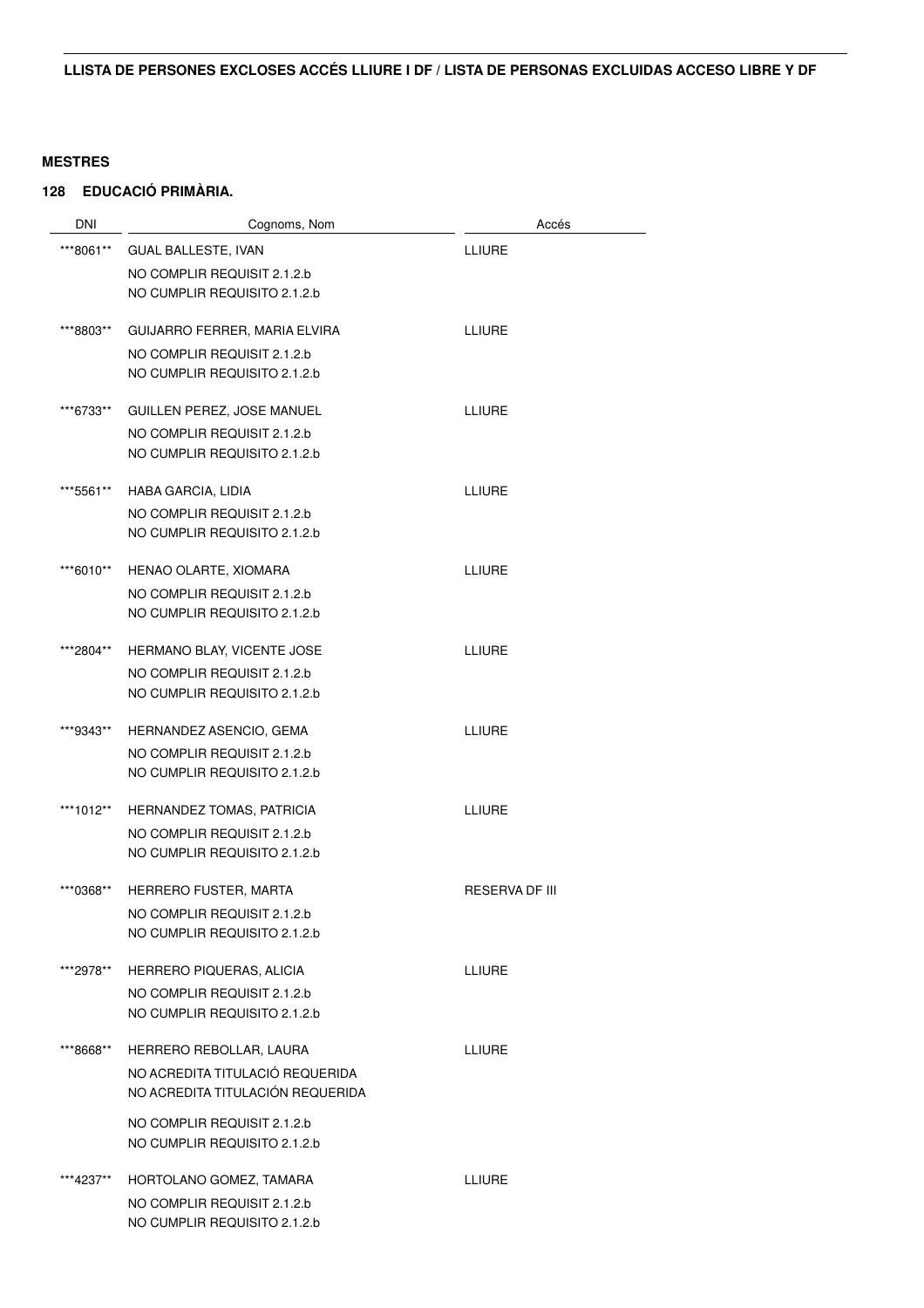| DNI       | Cognoms, Nom                                                        | Accés         |  |
|-----------|---------------------------------------------------------------------|---------------|--|
| ***7804** | IBAÑEZ VERDEGAL, MARC                                               | <b>LLIURE</b> |  |
|           | NO COMPLIR REQUISIT 2.1.2.b                                         |               |  |
|           | NO CUMPLIR REQUISITO 2.1.2.b                                        |               |  |
| ***7228** | JAVE FERNANDEZ, ERIT ADEMIR                                         | <b>LLIURE</b> |  |
|           | NO COMPLIR REQUISIT 2.1.2.b                                         |               |  |
|           | NO CUMPLIR REQUISITO 2.1.2.b                                        |               |  |
| ***7312** | JIMENEZ GIMENO, BEATRIZ CONSUELO                                    | <b>LLIURE</b> |  |
|           | NO COMPLIR REQUISIT 2.1.2.b                                         |               |  |
|           | NO CUMPLIR REQUISITO 2.1.2.b                                        |               |  |
| ***6452** | JIMENEZ GONZALEZ, PRESENTACION                                      | <b>LLIURE</b> |  |
|           | NO COMPLIR REQUISIT 2.1.2.b                                         |               |  |
|           | NO CUMPLIR REQUISITO 2.1.2.b                                        |               |  |
| ***1024** | JORQUERA HERNANDEZ, NATALIA                                         | <b>LLIURE</b> |  |
|           | NO ACREDITA TITULACIÓ REQUERIDA                                     |               |  |
|           | NO ACREDITA TITULACIÓN REQUERIDA                                    |               |  |
|           | NO COMPLIR REQUISIT 2.1.2.b                                         |               |  |
|           | NO CUMPLIR REQUISITO 2.1.2.b                                        |               |  |
| ***4437** | JOVER PEREZ, YOLANDA                                                | LLIURE        |  |
|           | NO COMPLIR REQUISIT 2.1.2.b                                         |               |  |
|           | NO CUMPLIR REQUISITO 2.1.2.b                                        |               |  |
| ***7420** | <b>JUAN CAMINO, MAR</b>                                             | <b>LLIURE</b> |  |
|           | NO COMPLIR REQUISIT 2.1.2.b                                         |               |  |
|           | NO CUMPLIR REQUISITO 2.1.2.b                                        |               |  |
| ***7863** | JUAN POVEDA, ROCIO                                                  | LLIURE        |  |
|           | NO ACREDITA TITULACIÓ REQUERIDA                                     |               |  |
|           | NO ACREDITA TITULACIÓN REQUERIDA                                    |               |  |
|           | NO COMPLIR REQUISIT 2.1.2.b<br>NO CUMPLIR REQUISITO 2.1.2.b         |               |  |
|           |                                                                     |               |  |
| ***1624** | JURADO BARRACHINA, MARIA                                            | <b>LLIURE</b> |  |
|           | NO COMPLIR REQUISIT 2.1.2.b                                         |               |  |
|           | NO CUMPLIR REQUISITO 2.1.2.b                                        |               |  |
| ***1180** | LAAZIBI EL YOUNSI, MOHAMED BADER                                    | <b>LLIURE</b> |  |
|           | NO COMPLIR REQUISIT 2.1.2.b<br>NO CUMPLIR REQUISITO 2.1.2.b         |               |  |
|           |                                                                     |               |  |
| ***9487** | LAIDOUNI MONTERDE, OMAR                                             | <b>LLIURE</b> |  |
|           | NO COMPLIR REQUISIT 2.1.2.b                                         |               |  |
|           | NO CUMPLIR REQUISITO 2.1.2.b                                        |               |  |
|           | NO ACREDITA TITULACIÓ REQUERIDA<br>NO ACREDITA TITULACIÓN REQUERIDA |               |  |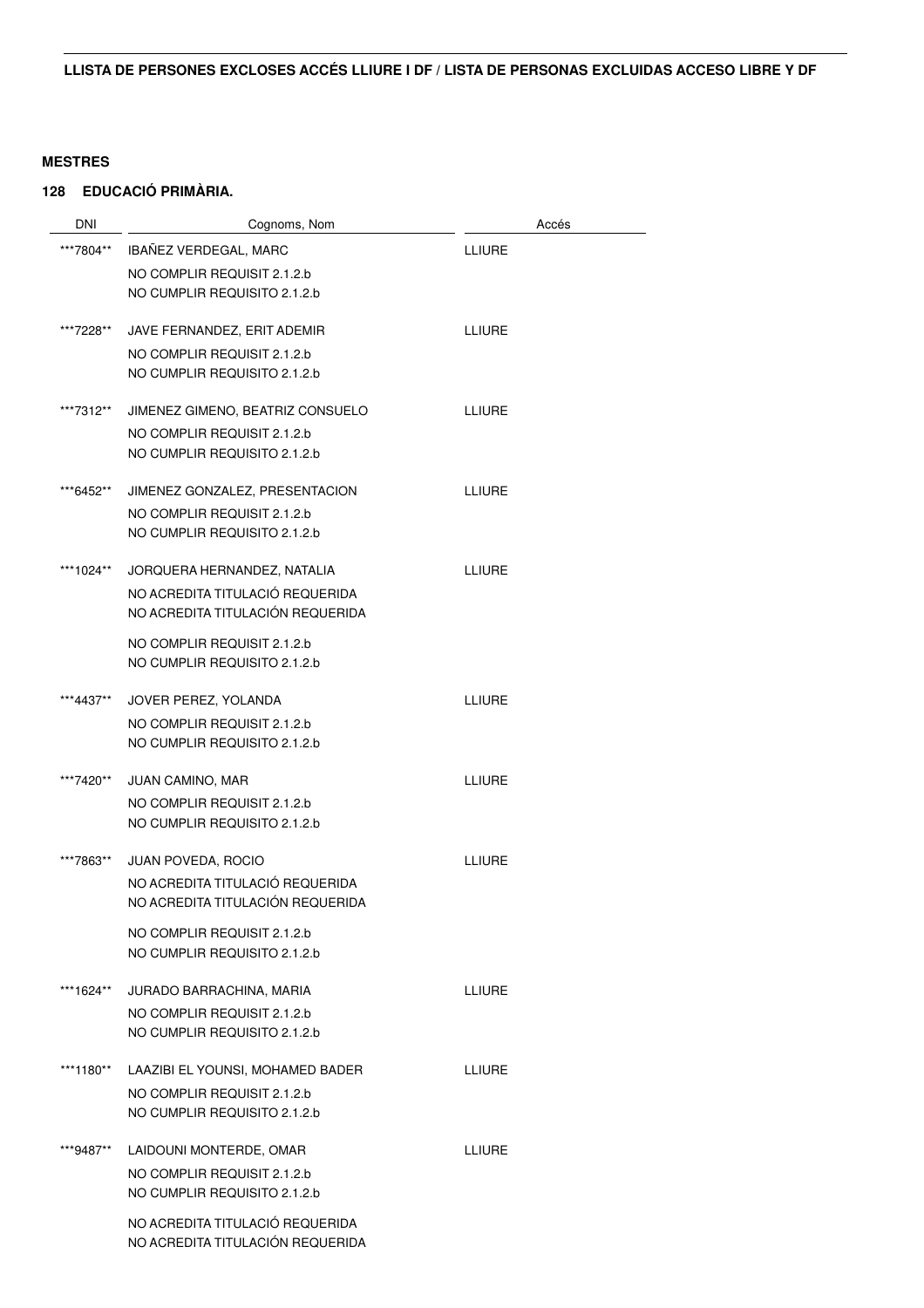| <b>DNI</b> | Cognoms, Nom                                                | Accés         |
|------------|-------------------------------------------------------------|---------------|
| ***6116**  | LARA OCAÑA, SOFIA                                           | <b>LLIURE</b> |
|            | NO COMPLIR REQUISIT 2.1.2.b                                 |               |
|            | NO CUMPLIR REQUISITO 2.1.2.b                                |               |
|            |                                                             |               |
| ***2170**  | LEAL SANCHEZ, FELICIDAD                                     | <b>LLIURE</b> |
|            | NO COMPLIR REQUISIT 2.1.2.b<br>NO CUMPLIR REQUISITO 2.1.2.b |               |
|            |                                                             |               |
| ***0773**  | LECHUGA ENCIJO, MARIA                                       | <b>LLIURE</b> |
|            | NO ES JUSTIFICA REDUCCIÓ/EXEMPCIÓ DE TAXA                   |               |
|            | NO SE JUSTIFICA REDUCCIÓN/EXENCIÓN DE TASA                  |               |
| ***5459**  | LEIVAS FERNANDEZ, ALMUDENA                                  | <b>LLIURE</b> |
|            | NO COMPLIR REQUISIT 2.1.2.b                                 |               |
|            | NO CUMPLIR REQUISITO 2.1.2.b                                |               |
| ***0538**  | LERMA SALCEDO, SOFIA                                        | <b>LLIURE</b> |
|            | NO COMPLIR REQUISIT 2.1.2.b                                 |               |
|            | NO CUMPLIR REQUISITO 2.1.2.b                                |               |
| ***6101**  | LEVIA PELEGRIN, CARMEN MARIA                                | <b>LLIURE</b> |
|            | NO COMPLIR REQUISIT 2.1.2.b                                 |               |
|            | NO CUMPLIR REQUISITO 2.1.2.b                                |               |
|            |                                                             |               |
| ***7560**  | LIÑANA HERRERO, PABLO                                       | <b>LLIURE</b> |
|            | NO COMPLIR REQUISIT 2.1.2.b<br>NO CUMPLIR REQUISITO 2.1.2.b |               |
|            |                                                             |               |
| ***1755**  | LLIMONA I CUSCÓ, MARIA                                      | <b>LLIURE</b> |
|            | NO COMPLIR REQUISIT 2.1.2.b                                 |               |
|            | NO CUMPLIR REQUISITO 2.1.2.b                                |               |
| ***6367**  | LLOBET AZNAR, SERGIO                                        | <b>LLIURE</b> |
|            | NO COMPLIR REQUISIT 2.1.2.b                                 |               |
|            | NO CUMPLIR REQUISITO 2.1.2.b                                |               |
| ***5562**  | LLOPIS ALFONSO, KARINA                                      | <b>LLIURE</b> |
|            | NO COMPLIR REQUISIT 2.1.2.b                                 |               |
|            | NO CUMPLIR REQUISITO 2.1.2.b                                |               |
| ***3079**  | LLOPIS RODRIGO, MARIA JOSEP                                 | <b>LLIURE</b> |
|            | NO ACREDITA TITULACIÓ REQUERIDA                             |               |
|            | NO ACREDITA TITULACIÓN REQUERIDA                            |               |
|            |                                                             |               |
| ***6000**  | LOPEZ BARDISA, TANIA BELEN                                  | <b>LLIURE</b> |
|            | NO COMPLIR REQUISIT 2.1.2.b<br>NO CUMPLIR REQUISITO 2.1.2.b |               |
|            |                                                             |               |
| ***3024**  | LÓPEZ BLANCO, ADRIANA                                       | <b>LLIURE</b> |
|            | NO COMPLIR REQUISIT 2.1.2.b                                 |               |
|            | NO CUMPLIR REQUISITO 2.1.2.b                                |               |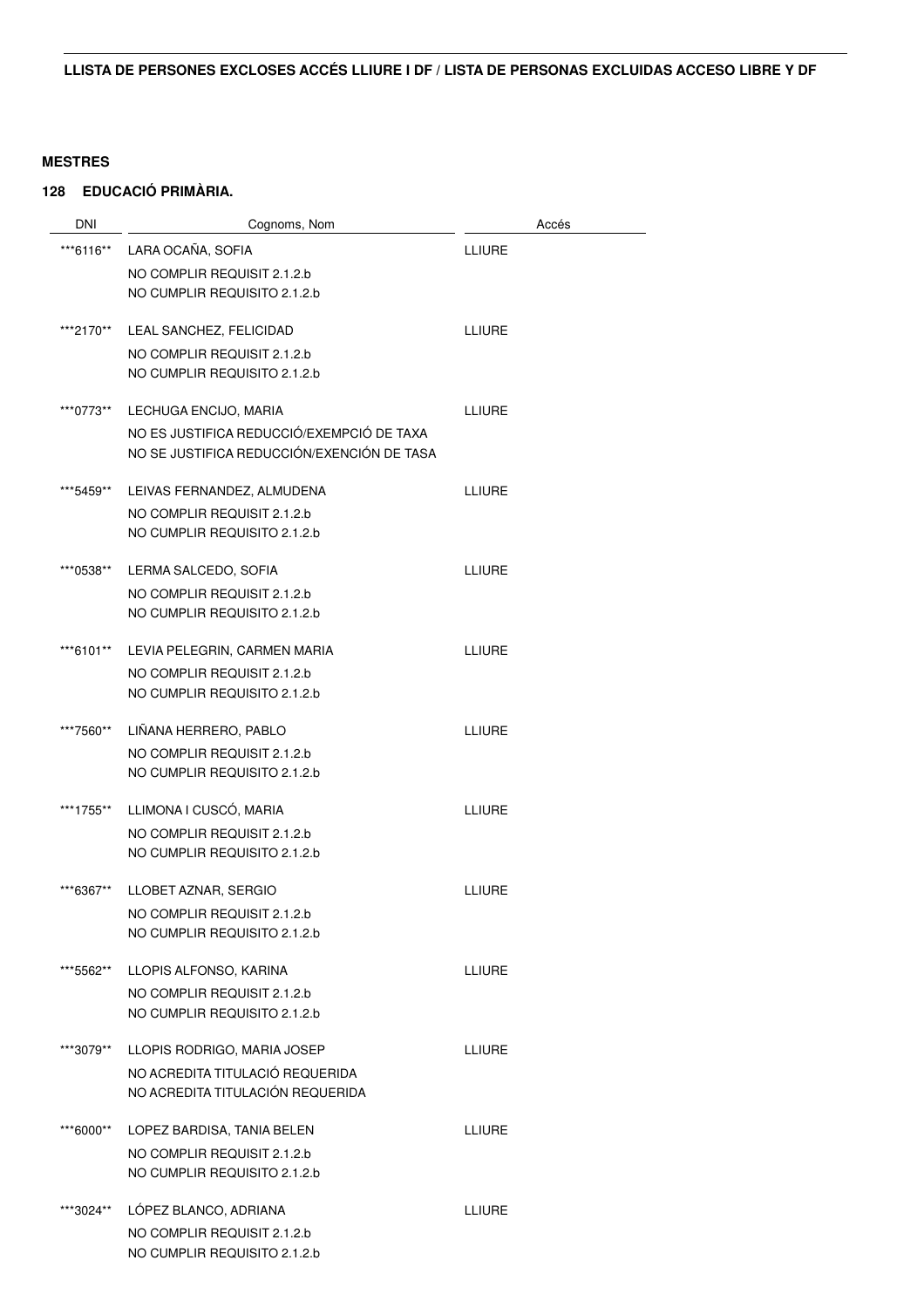| <b>DNI</b> | Cognoms, Nom                                                | Accés                 |
|------------|-------------------------------------------------------------|-----------------------|
| ***9932**  | LOPEZ LOPEZ, FRANCISCO                                      | <b>LLIURE</b>         |
|            | NO ACREDITA TITULACIÓ REQUERIDA                             |                       |
|            | NO ACREDITA TITULACIÓN REQUERIDA                            |                       |
|            |                                                             |                       |
| ***3944**  | LOPEZ LOPEZ, JUAN                                           | <b>LLIURE</b>         |
|            | NO COMPLIR REQUISIT 2.1.2.b<br>NO CUMPLIR REQUISITO 2.1.2.b |                       |
|            |                                                             |                       |
| ***9064**  | LOPEZ MOLINA, OMAR                                          | LLIURE                |
|            | NO COMPLIR REQUISIT 2.1.2.b                                 |                       |
|            | NO CUMPLIR REQUISITO 2.1.2.b                                |                       |
| ***8814**  | LOPEZ MONTILLA, RAQUEL                                      | <b>LLIURE</b>         |
|            | NO COMPLIR REQUISIT 2.1.2.b                                 |                       |
|            | NO CUMPLIR REQUISITO 2.1.2.b                                |                       |
| ***7263**  | LOPEZ MORENO, EDUARDO                                       | <b>LLIURE</b>         |
|            | NO ACREDITA TITULACIÓ REQUERIDA                             |                       |
|            | NO ACREDITA TITULACIÓN REQUERIDA                            |                       |
|            | NO COMPLIR REQUISIT 2.1.2.b                                 |                       |
|            | NO CUMPLIR REQUISITO 2.1.2.b                                |                       |
|            |                                                             |                       |
| ***9681**  | LOZANO CALVO, EVA MARIA                                     | LLIURE                |
|            | NO ACREDITA TITULACIÓ REQUERIDA                             |                       |
|            | NO ACREDITA TITULACIÓN REQUERIDA                            |                       |
| ***1504**  | LOZOYA GARCÉS, TAMARA                                       | <b>LLIURE</b>         |
|            | NO COMPLIR REQUISIT 2.1.2.b                                 |                       |
|            | NO CUMPLIR REQUISITO 2.1.2.b                                |                       |
|            | NO ACREDITA TITULACIÓ REQUERIDA                             |                       |
|            | NO ACREDITA TITULACIÓN REQUERIDA                            |                       |
| ***0643**  | MACHADO RAMOS, IRENE                                        | LLIURE                |
|            | NO COMPLIR REQUISIT 2.1.2.b                                 |                       |
|            | NO CUMPLIR REQUISITO 2.1.2.b                                |                       |
|            | NO TÉ LA TITULACIÓ REQUERIDA                                |                       |
|            | NO TENER LA TITULACIÓN REQUERIDA                            |                       |
| ***1561**  | MACIA ESTEVE, NURIA                                         | LLIURE                |
|            | NO COMPLIR REQUISIT 2.1.2.b                                 |                       |
|            | NO CUMPLIR REQUISITO 2.1.2.b                                |                       |
|            |                                                             |                       |
| ***5126**  | MALO SANFELIU, VIOLETA                                      | <b>RESERVA DF III</b> |
|            | NO COMPLIR REQUISIT 2.1.2.b                                 |                       |
|            | NO CUMPLIR REQUISITO 2.1.2.b                                |                       |
| ***0231**  | MAÑÉS POLIT, ANDREA                                         | <b>LLIURE</b>         |
|            | NO COMPLIR REQUISIT 2.1.2.b                                 |                       |
|            | NO CUMPLIR REQUISITO 2.1.2.b                                |                       |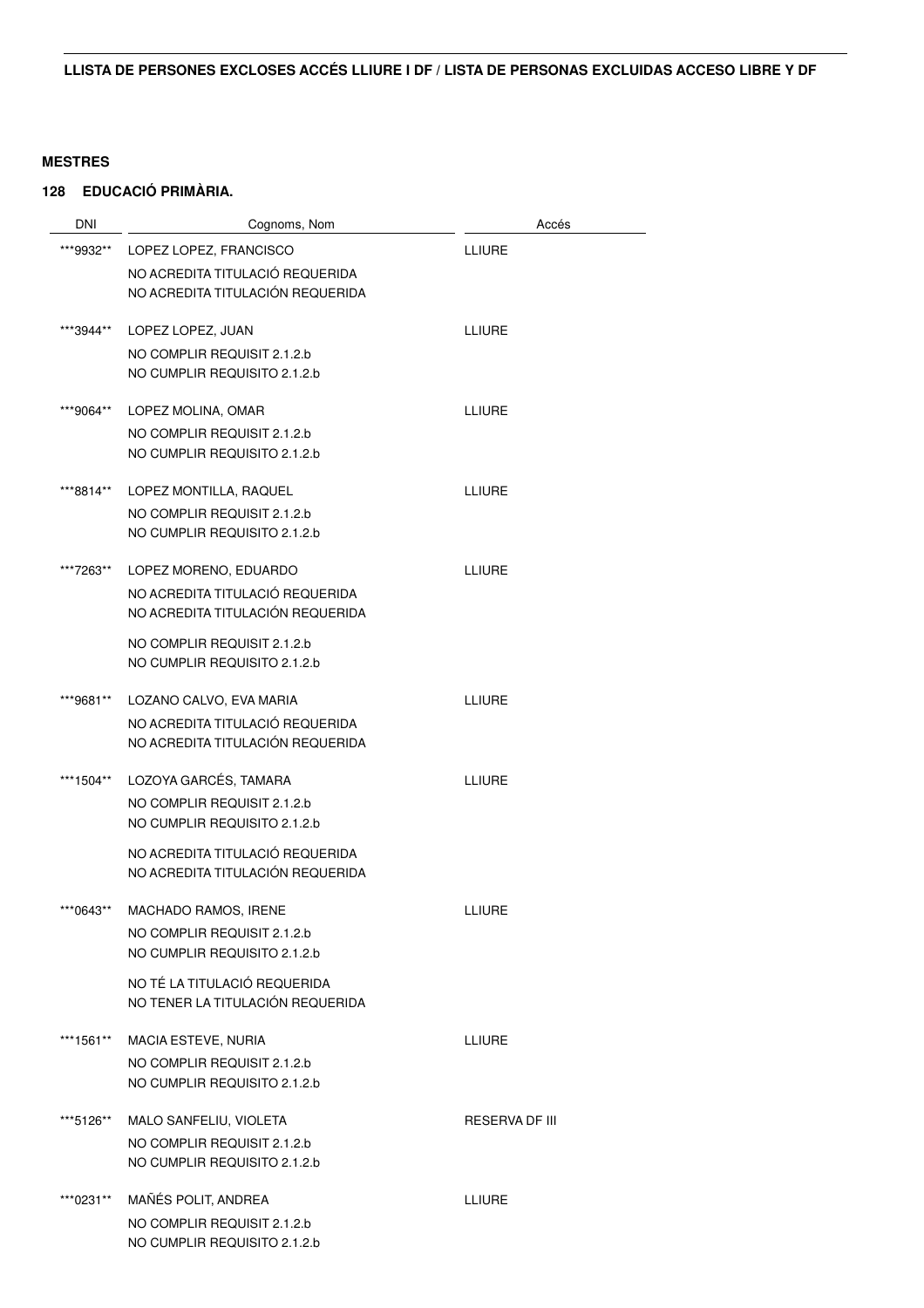| DNI       | Cognoms, Nom                      | Accés         |
|-----------|-----------------------------------|---------------|
| ***3001** | MAÑEZ GIMENO, TATIANA             | <b>LLIURE</b> |
|           | NO COMPLIR REQUISIT 2.1.2.b       |               |
|           | NO CUMPLIR REQUISITO 2.1.2.b      |               |
| ***3936** | MARCO PASCUAL, GLORIA MARIA       | <b>LLIURE</b> |
|           | NO COMPLIR REQUISIT 2.1.2.b       |               |
|           | NO CUMPLIR REQUISITO 2.1.2.b      |               |
|           | NO TÉ LA TITULACIÓ REQUERIDA      |               |
|           | NO TENER LA TITULACIÓN REQUERIDA  |               |
| ***2916** | MARIN SAIZ, BEATRIZ               | <b>LLIURE</b> |
|           | NO COMPLIR REQUISIT 2.1.2.b       |               |
|           | NO CUMPLIR REQUISITO 2.1.2.b      |               |
| ***1616** | MARMANEU PEREZ, YLENIA            | <b>LLIURE</b> |
|           | NO COMPLIR REQUISIT 2.1.2.b       |               |
|           | NO CUMPLIR REQUISITO 2.1.2.b      |               |
| ***0032** | MARTI DE ANCA, PATRICIA           | <b>LLIURE</b> |
|           | NO ACREDITA TITULACIÓ REQUERIDA   |               |
|           | NO ACREDITA TITULACIÓN REQUERIDA  |               |
| ***2378** | MARTIN AGUILAR, CAROLINE          | <b>LLIURE</b> |
|           | NO COMPLIR REQUISIT 2.1.2.b       |               |
|           | NO CUMPLIR REQUISITO 2.1.2.b      |               |
| ***7258** | MARTINEZ ALARCON, MARIA DEL ROCIO | <b>LLIURE</b> |
|           | NO COMPLIR REQUISIT 2.1.2.b       |               |
|           | NO CUMPLIR REQUISITO 2.1.2.b      |               |
| ***3780** | MARTINEZ BERNAL, ESTELA           | <b>LLIURE</b> |
|           | NO COMPLIR REQUISIT 2.1.2.b       |               |
|           | NO CUMPLIR REQUISITO 2.1.2.b      |               |
| ***4057** | MARTINEZ CARBONELL, JULIAN        | <b>LLIURE</b> |
|           | NO COMPLIR REQUISIT 2.1.2.b       |               |
|           | NO CUMPLIR REQUISITO 2.1.2.b      |               |
| ***7061** | MARTINEZ DIAZ, EVA                | <b>LLIURE</b> |
|           | NO COMPLIR REQUISIT 2.1.2.b       |               |
|           | NO CUMPLIR REQUISITO 2.1.2.b      |               |
| ***9164** | MARTINEZ GARCIA, JORGE            | <b>LLIURE</b> |
|           | NO COMPLIR REQUISIT 2.1.2.b       |               |
|           | NO CUMPLIR REQUISITO 2.1.2.b      |               |
| ***3197** | MARTINEZ GARCIA, SARA             | LLIURE        |
|           | NO COMPLIR REQUISIT 2.1.2.b       |               |
|           | NO CUMPLIR REQUISITO 2.1.2.b      |               |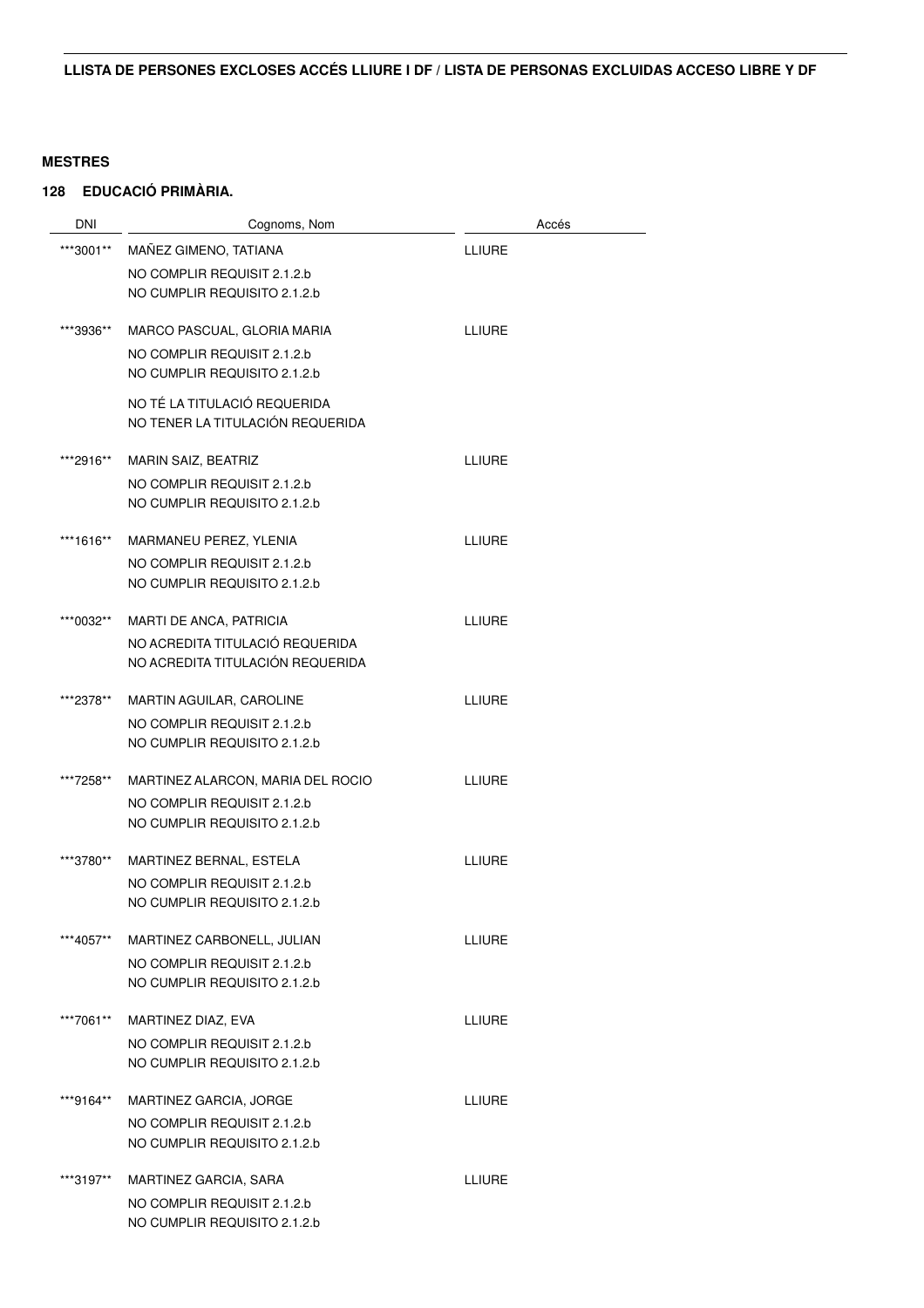| <b>DNI</b> | Cognoms, Nom                     | Accés                 |
|------------|----------------------------------|-----------------------|
| ***3197**  | MARTINEZ GARCIA, SARA            | <b>LLIURE</b>         |
|            | NO TÉ LA TITULACIÓ REQUERIDA     |                       |
|            | NO TENER LA TITULACIÓN REQUERIDA |                       |
|            |                                  |                       |
| ***3439**  | MARTINEZ MARTINEZ, ANTONIO       | <b>LLIURE</b>         |
|            | NO COMPLIR REQUISIT 2.1.2.b      |                       |
|            | NO CUMPLIR REQUISITO 2.1.2.b     |                       |
| ***0643**  | MARTÍNEZ SÁNCHEZ, PAULA          | <b>LLIURE</b>         |
|            | NO ACREDITA TITULACIÓ REQUERIDA  |                       |
|            | NO ACREDITA TITULACIÓN REQUERIDA |                       |
|            | NO COMPLIR REQUISIT 2.1.2.b      |                       |
|            | NO CUMPLIR REQUISITO 2.1.2.b     |                       |
|            |                                  |                       |
| ***4273**  | MAS MORATA, LAURA                | LLIURE                |
|            | NO COMPLIR REQUISIT 2.1.2.b      |                       |
|            | NO CUMPLIR REQUISITO 2.1.2.b     |                       |
| ***9673**  | MEJIAS GALAN, MARIA TERESA       | <b>RESERVA DF III</b> |
|            | NO COMPLIR REQUISIT 2.1.2.b      |                       |
|            | NO CUMPLIR REQUISITO 2.1.2.b     |                       |
|            |                                  |                       |
| ***5330**  | MENCÍA BORDÉS, IRENE             | <b>LLIURE</b>         |
|            | NO COMPLIR REQUISIT 2.1.2.b      |                       |
|            | NO CUMPLIR REQUISITO 2.1.2.b     |                       |
| ***7775**  | MILAN BOTELLA, MANUEL            | <b>LLIURE</b>         |
|            | NO COMPLIR REQUISIT 2.1.2.b      |                       |
|            | NO CUMPLIR REQUISITO 2.1.2.b     |                       |
|            |                                  |                       |
| ***7725**  | MIMBRERA SELMA, NADIA            | <b>LLIURE</b>         |
|            | NO COMPLIR REQUISIT 2.1.2.b      |                       |
|            | NO CUMPLIR REQUISITO 2.1.2.b     |                       |
| **6225**   | MINGARRO MEZQUITA, DAVID         | LLIURE                |
|            | NO COMPLIR REQUISIT 2.1.2.b      |                       |
|            | NO CUMPLIR REQUISITO 2.1.2.b     |                       |
|            | NO ACREDITA TITULACIÓ REQUERIDA  |                       |
|            | NO ACREDITA TITULACIÓN REQUERIDA |                       |
|            |                                  |                       |
| ***7375**  | MIRA PEREZ, MARIA LUISA          | <b>LLIURE</b>         |
|            | NO COMPLIR REQUISIT 2.1.2.b      |                       |
|            | NO CUMPLIR REQUISITO 2.1.2.b     |                       |
| ***6051**  | MIRALLES GARCIA, JANAN           | <b>LLIURE</b>         |
|            | NO COMPLIR REQUISIT 2.1.2.b      |                       |
|            | NO CUMPLIR REQUISITO 2.1.2.b     |                       |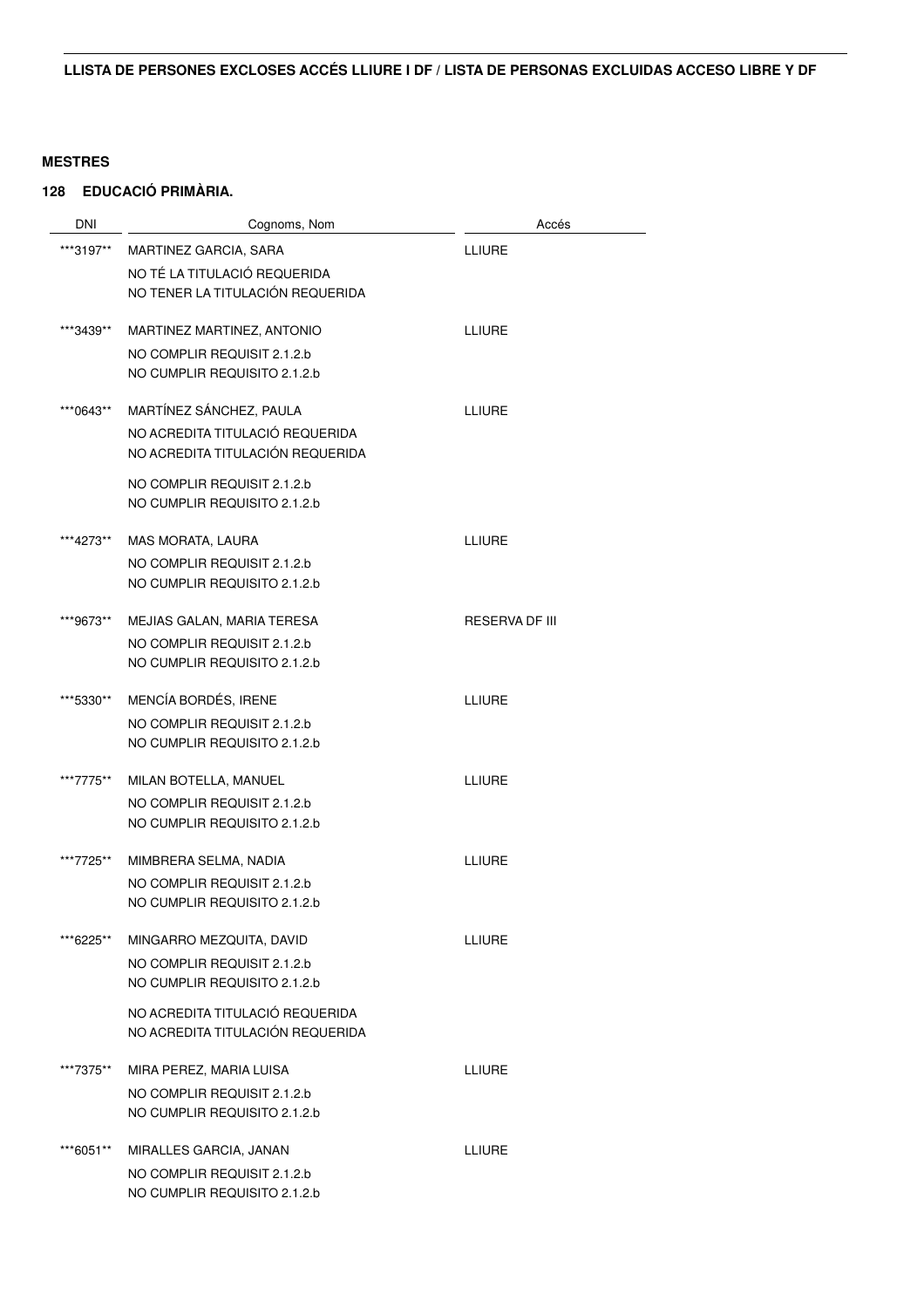| DNI       | Cognoms, Nom                                                | Accés         |
|-----------|-------------------------------------------------------------|---------------|
| ***3839** | MNEBHI MKHARCHEF, LEYLA                                     | <b>LLIURE</b> |
|           | NO COMPLIR REQUISIT 2.1.2.b                                 |               |
|           | NO CUMPLIR REQUISITO 2.1.2.b                                |               |
| ***3592** | MONLEON GUILLEN, ANGELA                                     | LLIURE        |
|           | NO COMPLIR REQUISIT 2.1.2.b                                 |               |
|           | NO CUMPLIR REQUISITO 2.1.2.b                                |               |
| ****7137* | MONTEIRO VALADARES, JACINTA DA CONCEICAO                    | <b>LLIURE</b> |
|           | NO COMPLIR REQUISIT 2.1.2.b<br>NO CUMPLIR REQUISITO 2.1.2.b |               |
|           |                                                             |               |
| ***5607** | MORA SALINAS, MARIA                                         | <b>LLIURE</b> |
|           | NO COMPLIR REQUISIT 2.1.2.b                                 |               |
|           | NO CUMPLIR REQUISITO 2.1.2.b                                |               |
| ***8297** | MORENO CARMONA, REBECA                                      | <b>LLIURE</b> |
|           | NO COMPLIR REQUISIT 2.1.2.b                                 |               |
|           | NO CUMPLIR REQUISITO 2.1.2.b                                |               |
| ***3209** | MORENO RIVES, LAURA                                         | <b>LLIURE</b> |
|           | NO COMPLIR REQUISIT 2.1.2.b                                 |               |
|           | NO CUMPLIR REQUISITO 2.1.2.b                                |               |
| ***2864** | MORENO SERRANO, NIEVES MARIA                                | <b>LLIURE</b> |
|           | NO COMPLIR REQUISIT 2.1.2.b                                 |               |
|           | NO CUMPLIR REQUISITO 2.1.2.b                                |               |
| ***0799** | MOSCARDO BRAVO, ESTER                                       | <b>LLIURE</b> |
|           | NO COMPLIR REQUISIT 2.1.2.b                                 |               |
|           | NO CUMPLIR REQUISITO 2.1.2.b                                |               |
| ***6425** | MUÑOZ DE GRACIA, MARTA                                      | <b>LLIURE</b> |
|           | NO COMPLIR REQUISIT 2.1.2.b                                 |               |
|           | NO CUMPLIR REQUISITO 2.1.2.b                                |               |
| ***0884** | MURCIA PASTOR, ENCARNACION                                  | <b>LLIURE</b> |
|           | NO COMPLIR REQUISIT 2.1.2.b                                 |               |
|           | NO CUMPLIR REQUISITO 2.1.2.b                                |               |
| ***0384** | NAKKACHE MALKI, FATIMA ZAHRA                                | <b>LLIURE</b> |
|           | NO COMPLIR REQUISIT 2.1.2.b                                 |               |
|           | NO CUMPLIR REQUISITO 2.1.2.b                                |               |
| ***5008** | NAVARRO MARTINEZ, JULIA                                     | <b>LLIURE</b> |
|           | NO ES JUSTIFICA REDUCCIÓ/EXEMPCIÓ DE TAXA                   |               |
|           | NO SE JUSTIFICA REDUCCIÓN/EXENCIÓN DE TASA                  |               |
| ***9440** | NAVARRO PEREZ, ANA MARIA                                    | <b>LLIURE</b> |
|           | NO COMPLIR REQUISIT 2.1.2.b                                 |               |
|           | NO CUMPLIR REQUISITO 2.1.2.b                                |               |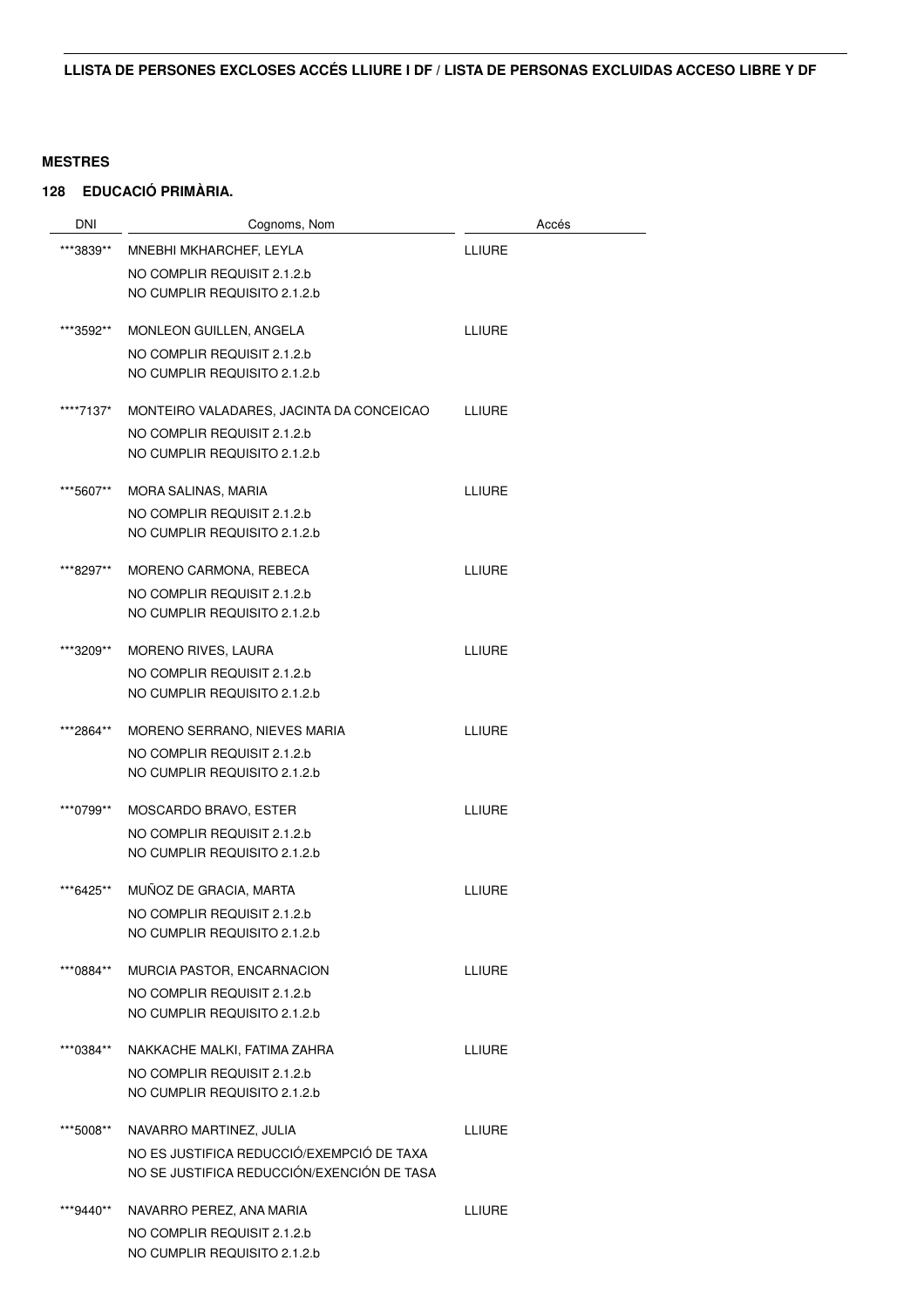| DNI       | Cognoms, Nom                                                     | Accés         |
|-----------|------------------------------------------------------------------|---------------|
| ***0690** | OBREGON VILLAR, MARIA DEL CARMEN                                 | <b>LLIURE</b> |
|           | NO TÉ LA TITULACIÓ REQUERIDA                                     |               |
|           | NO TENER LA TITULACIÓN REQUERIDA                                 |               |
|           | NO COMPLIR REQUISIT 2.1.2.b                                      |               |
|           | NO CUMPLIR REQUISITO 2.1.2.b                                     |               |
|           |                                                                  |               |
| ****1167* | O'FLYNN, JADE<br>NO ACREDITA REQUISIT NACIONALITAT-Base 2.1.1. a | <b>LLIURE</b> |
|           | NO ACREDITAR REQUISITO NACIONALIDAD-Base 2.1.1.a                 |               |
|           |                                                                  |               |
| ***5049** | OROBITG PULIDO, JEHU                                             | <b>LLIURE</b> |
|           | NO COMPLIR REQUISIT 2.1.2.b                                      |               |
|           | NO CUMPLIR REQUISITO 2.1.2.b                                     |               |
| ***2275** | ORTUÑO MAUPOEY, MARTA                                            | <b>LLIURE</b> |
|           | NO COMPLIR REQUISIT 2.1.2.b                                      |               |
|           | NO CUMPLIR REQUISITO 2.1.2.b                                     |               |
|           |                                                                  |               |
| ***1453** | PADIAL NIETO, RAUL<br>NO COMPLIR REQUISIT 2.1.2.b                | <b>LLIURE</b> |
|           | NO CUMPLIR REQUISITO 2.1.2.b                                     |               |
|           |                                                                  |               |
| ***2147** | PALACIOS GARCIA, PATRICIA                                        | <b>LLIURE</b> |
|           | NO COMPLIR REQUISIT 2.1.2.b                                      |               |
|           | NO CUMPLIR REQUISITO 2.1.2.b                                     |               |
| ***3301** | PALOMAR MORTE, JOSE                                              | <b>LLIURE</b> |
|           | NO COMPLIR REQUISIT 2.1.2.b                                      |               |
|           | NO CUMPLIR REQUISITO 2.1.2.b                                     |               |
| ***7216** | PARRES MURCIA, TOMAS                                             | <b>LLIURE</b> |
|           | NO TÉ LA TITULACIÓ REQUERIDA                                     |               |
|           | NO TENER LA TITULACIÓN REQUERIDA                                 |               |
|           | NO COMPLIR REQUISIT 2.1.2.b                                      |               |
|           | NO CUMPLIR REQUISITO 2.1.2.b                                     |               |
|           |                                                                  |               |
| ***4426** | PASCUAL VIDAL, ARANTXA                                           | <b>LLIURE</b> |
|           | NO COMPLIR REQUISIT 2.1.2.b                                      |               |
|           | NO CUMPLIR REQUISITO 2.1.2.b                                     |               |
| ***6247** | PASTOR CORCOLES, PABLO                                           | <b>LLIURE</b> |
|           | NO ACREDITA TITULACIÓ REQUERIDA                                  |               |
|           | NO ACREDITA TITULACIÓN REQUERIDA                                 |               |
|           | NO COMPLIR REQUISIT 2.1.2.b                                      |               |
|           | NO CUMPLIR REQUISITO 2.1.2.b                                     |               |
| ***7536** |                                                                  | <b>LLIURE</b> |
|           | PASTOR JAEN, IVAN<br>NO COMPLIR REQUISIT 2.1.2.b                 |               |
|           | NO CUMPLIR REQUISITO 2.1.2.b                                     |               |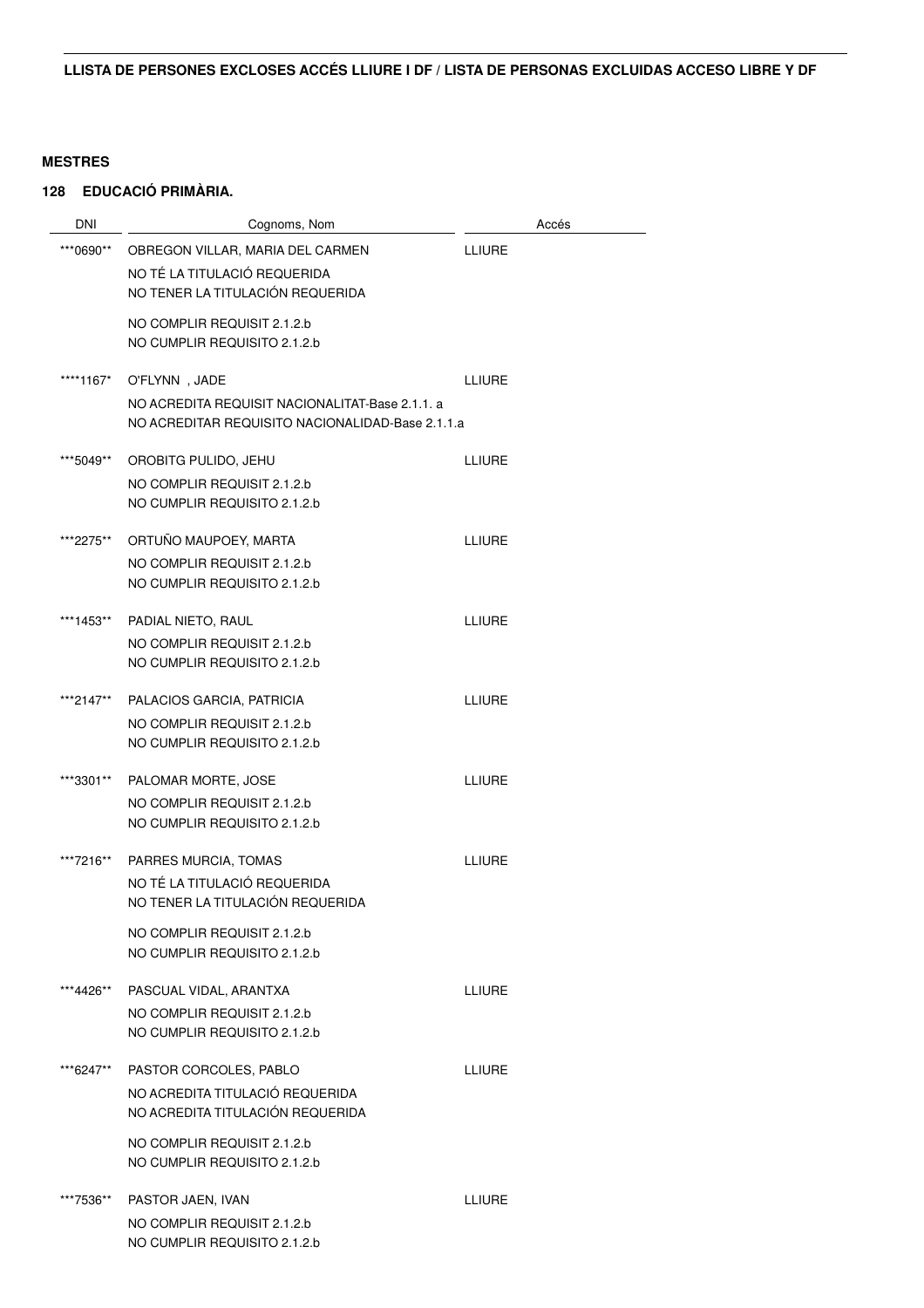| <b>DNI</b> | Cognoms, Nom                                                | Accés         |
|------------|-------------------------------------------------------------|---------------|
| ***8556**  | PEREZ BELMAR, IVAN                                          | <b>LLIURE</b> |
|            | NO COMPLIR REQUISIT 2.1.2.b                                 |               |
|            | NO CUMPLIR REQUISITO 2.1.2.b                                |               |
|            |                                                             |               |
| ***9328**  | PEREZ BERNABEU, JESUS                                       | <b>LLIURE</b> |
|            | NO COMPLIR REQUISIT 2.1.2.b<br>NO CUMPLIR REQUISITO 2.1.2.b |               |
|            |                                                             |               |
| ***0778**  | PEREZ BUSTAMANTE, MARIA JOSE                                | <b>LLIURE</b> |
|            | NO COMPLIR REQUISIT 2.1.2.b                                 |               |
|            | NO CUMPLIR REQUISITO 2.1.2.b                                |               |
| ***3859**  | PÉREZ CARO, AMANDA                                          | LLIURE        |
|            | NO COMPLIR REQUISIT 2.1.2.b                                 |               |
|            | NO CUMPLIR REQUISITO 2.1.2.b                                |               |
|            |                                                             |               |
| ***1112**  | PEREZ GARCIA, SORAYA                                        | <b>LLIURE</b> |
|            | NO COMPLIR REQUISIT 2.1.2.b                                 |               |
|            | NO CUMPLIR REQUISITO 2.1.2.b                                |               |
| ***7840**  | PINA RODRIGUEZ, MARIA JOSE                                  | <b>LLIURE</b> |
|            | NO COMPLIR REQUISIT 2.1.2.b                                 |               |
|            | NO CUMPLIR REQUISITO 2.1.2.b                                |               |
| ***7860**  | PLO BELMONTE, DANIEL                                        | LLIURE        |
|            | NO COMPLIR REQUISIT 2.1.2.b                                 |               |
|            | NO CUMPLIR REQUISITO 2.1.2.b                                |               |
|            |                                                             |               |
| ***7903**  | PRIETO CARRASCOSA, SARA                                     | LLIURE        |
|            | NO COMPLIR REQUISIT 2.1.2.b<br>NO CUMPLIR REQUISITO 2.1.2.b |               |
|            |                                                             |               |
| ***2407**  | RAMIREZ CANALS, PATRICIA                                    | <b>LLIURE</b> |
|            | NO COMPLIR REQUISIT 2.1.2.b                                 |               |
|            | NO CUMPLIR REQUISITO 2.1.2.b                                |               |
| ***5172**  | REBULL BERNARDO, VICENT                                     | LLIURE        |
|            | NO TÉ LA TITULACIÓ REQUERIDA                                |               |
|            | NO TENER LA TITULACIÓN REQUERIDA                            |               |
|            |                                                             |               |
| ***8750**  | REDONDO PEDRAZA, ALBA                                       | <b>LLIURE</b> |
|            | NO COMPLIR REQUISIT 2.1.2.b<br>NO CUMPLIR REQUISITO 2.1.2.b |               |
|            |                                                             |               |
| ***8901**  | REIG MARI, MARIA TERESA                                     | <b>LLIURE</b> |
|            | NO COMPLIR REQUISIT 2.1.2.b                                 |               |
|            | NO CUMPLIR REQUISITO 2.1.2.b                                |               |
| ***2474**  | REINA MICO, JUAN MIGUEL                                     | LLIURE        |
|            | NO COMPLIR REQUISIT 2.1.2.b                                 |               |
|            | NO CUMPLIR REQUISITO 2.1.2.b                                |               |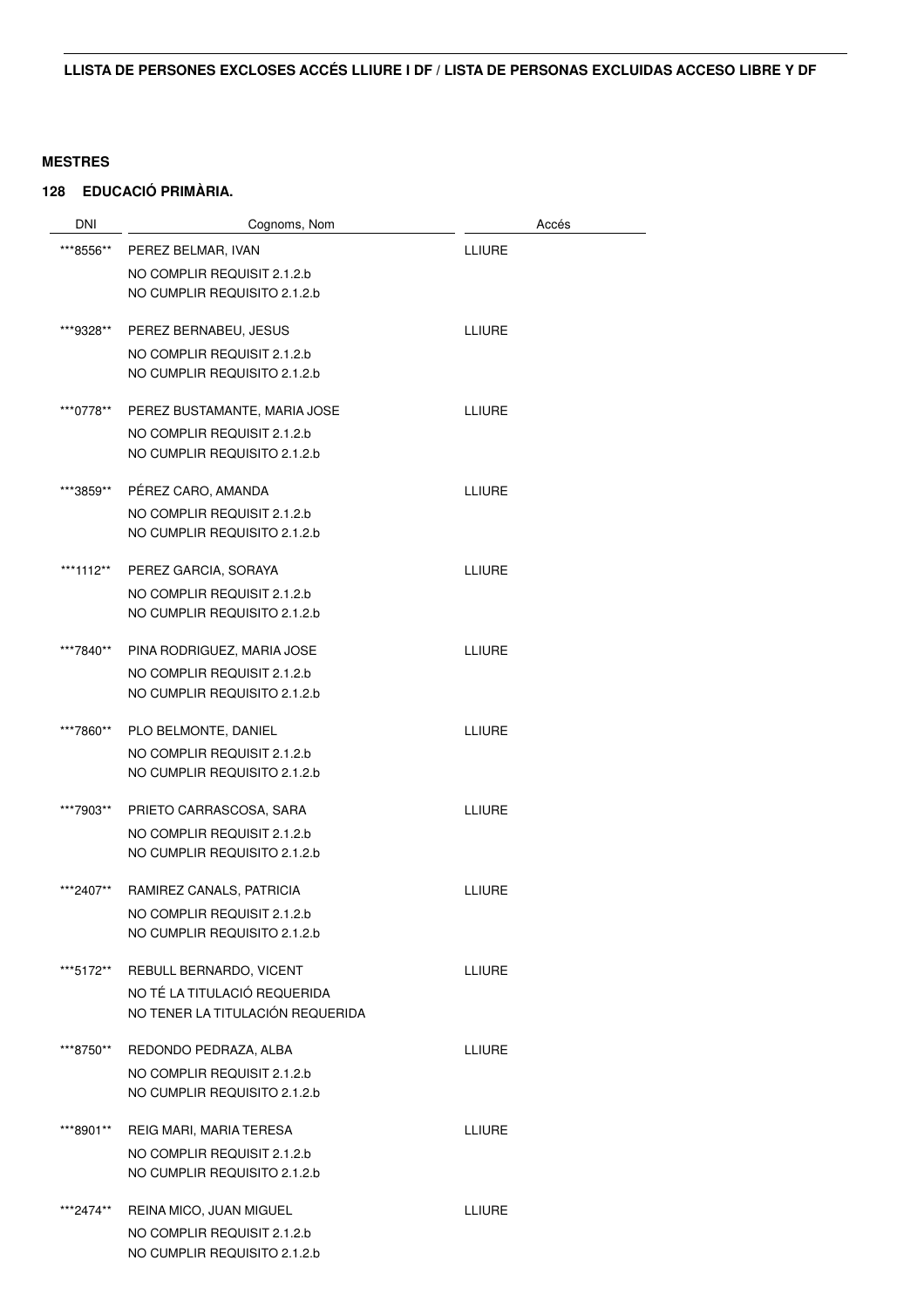| <b>DNI</b> | Cognoms, Nom                                                        | Accés         |
|------------|---------------------------------------------------------------------|---------------|
| ***5623**  | RIERA TORRES, VANESA                                                | <b>LLIURE</b> |
|            | NO COMPLIR REQUISIT 2.1.2.b                                         |               |
|            | NO CUMPLIR REQUISITO 2.1.2.b                                        |               |
|            |                                                                     |               |
| ***4498**  | RIPOLL PALLAS, DIEGO                                                | <b>LLIURE</b> |
|            | NO ACREDITA TITULACIÓ REQUERIDA<br>NO ACREDITA TITULACIÓN REQUERIDA |               |
|            |                                                                     |               |
|            | NO COMPLIR REQUISIT 2.1.2.b<br>NO CUMPLIR REQUISITO 2.1.2.b         |               |
|            |                                                                     |               |
| ***8321**  | RIQUELME BERENGUER, AFRICA                                          | <b>LLIURE</b> |
|            | NO COMPLIR REQUISIT 2.1.2.b                                         |               |
|            | NO CUMPLIR REQUISITO 2.1.2.b                                        |               |
| ***7870**  | RIVERA MARTINEZ, PABLO                                              | <b>LLIURE</b> |
|            | NO COMPLIR REQUISIT 2.1.2.b                                         |               |
|            | NO CUMPLIR REQUISITO 2.1.2.b                                        |               |
|            | NO TÉ LA TITULACIÓ REQUERIDA                                        |               |
|            | NO TENER LA TITULACIÓN REQUERIDA                                    |               |
|            |                                                                     |               |
| ***1967**  | RODRÍGUEZ BENEITO, MARIA DEL CARMEN                                 | <b>LLIURE</b> |
|            | NO COMPLIR REQUISIT 2.1.2.b<br>NO CUMPLIR REQUISITO 2.1.2.b         |               |
|            |                                                                     |               |
| ***5981**  | ROLDAN JUAN, PALOMA                                                 | <b>LLIURE</b> |
|            | NO COMPLIR REQUISIT 2.1.2.b                                         |               |
|            | NO CUMPLIR REQUISITO 2.1.2.b                                        |               |
| ***8487**  | ROMAN VAZQUEZ, PAULA                                                | <b>LLIURE</b> |
|            | NO COMPLIR REQUISIT 2.1.2.b                                         |               |
|            | NO CUMPLIR REQUISITO 2.1.2.b                                        |               |
| ***2232**  | ROS CARRILLO, ALICIA                                                | <b>LLIURE</b> |
|            | NO COMPLIR REQUISIT 2.1.2.b                                         |               |
|            | NO CUMPLIR REQUISITO 2.1.2.b                                        |               |
|            |                                                                     |               |
| ***0479**  | RUBIO SARRIO, ANA                                                   | <b>LLIURE</b> |
|            | NO COMPLIR REQUISIT 2.1.2.b<br>NO CUMPLIR REQUISITO 2.1.2.b         |               |
|            |                                                                     |               |
| ***3270**  | RUIZ BARBERA, MARIA                                                 | <b>LLIURE</b> |
|            | NO COMPLIR REQUISIT 2.1.2.b                                         |               |
|            | NO CUMPLIR REQUISITO 2.1.2.b                                        |               |
| ***8170**  | RUIZ DOMINGO, CRISTINA                                              | LLIURE        |
|            | NO COMPLIR REQUISIT 2.1.2.b                                         |               |
|            | NO CUMPLIR REQUISITO 2.1.2.b                                        |               |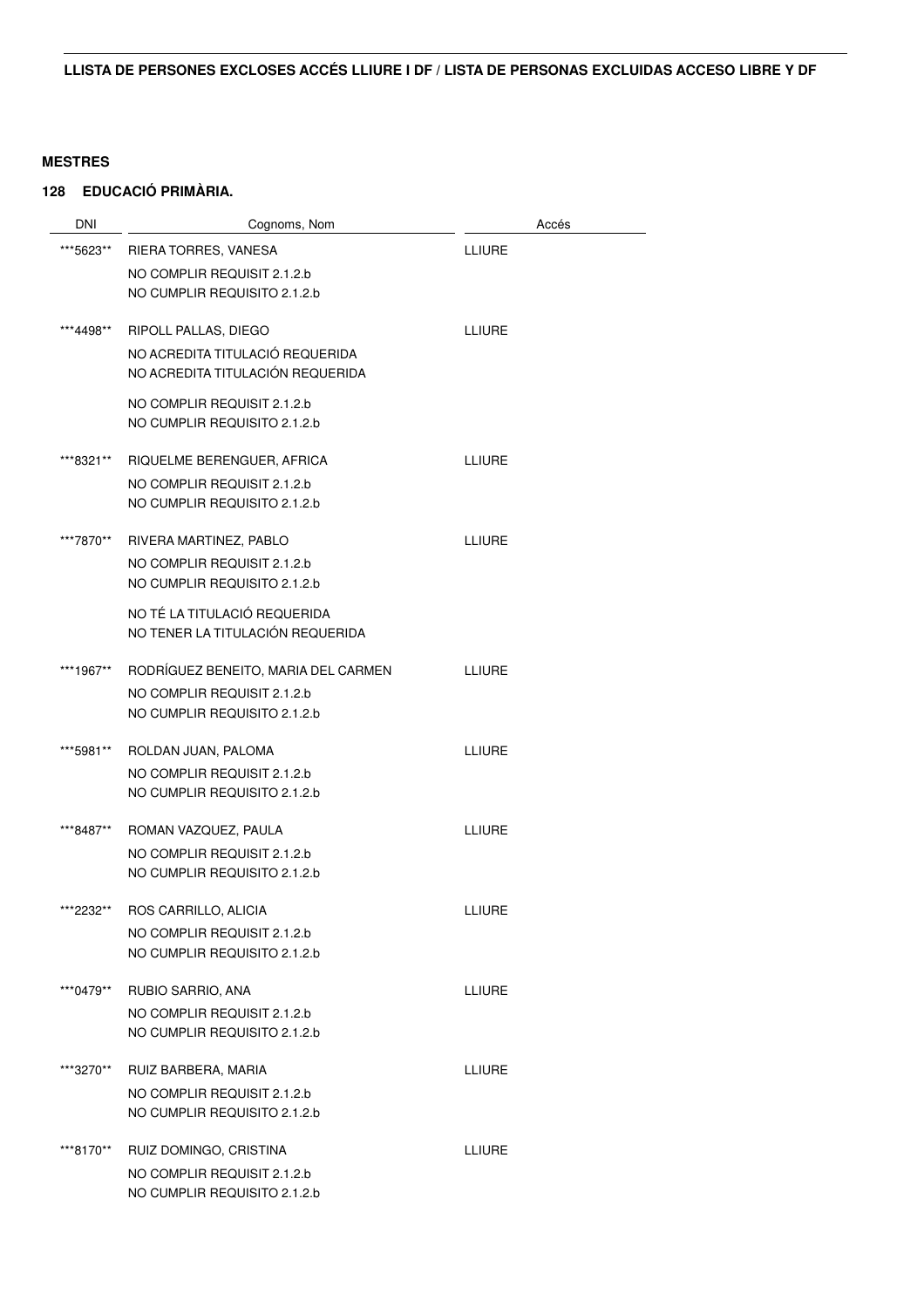| DNI       | Cognoms, Nom                      | Accés         |
|-----------|-----------------------------------|---------------|
| ***9122** | RUIZ MOLES, RUBEN                 | LLIURE        |
|           | NO ACREDITA TITULACIÓ REQUERIDA   |               |
|           | NO ACREDITA TITULACIÓN REQUERIDA  |               |
|           |                                   |               |
|           | NO COMPLIR REQUISIT 2.1.2.b       |               |
|           | NO CUMPLIR REQUISITO 2.1.2.b      |               |
| ***0069** | RUIZ VELEZ, RAQUEL                | <b>LLIURE</b> |
|           | NO COMPLIR REQUISIT 2.1.2.b       |               |
|           | NO CUMPLIR REQUISITO 2.1.2.b      |               |
|           |                                   |               |
| ***6233** | SALVADOR FERNANDEZ, NADIA         | LLIURE        |
|           | NO COMPLIR REQUISIT 2.1.2.b       |               |
|           | NO CUMPLIR REQUISITO 2.1.2.b      |               |
|           |                                   |               |
| ***8884** | SANCHEZ GARCIA, SANDRA            | <b>LLIURE</b> |
|           | NO COMPLIR REQUISIT 2.1.2.b       |               |
|           | NO CUMPLIR REQUISITO 2.1.2.b      |               |
| ***0296** | SANCHEZ MOLINERO, MARIA JOSEFA    | LLIURE        |
|           | NO COMPLIR REQUISIT 2.1.2.b       |               |
|           | NO CUMPLIR REQUISITO 2.1.2.b      |               |
|           |                                   |               |
| ***7439** | SANCHEZ SILVENTE, NEREA           | LLIURE        |
|           | NO COMPLIR REQUISIT 2.1.2.b       |               |
|           | NO CUMPLIR REQUISITO 2.1.2.b      |               |
| ***1489** | SANCHEZ ZOROA, DANIEL             | <b>LLIURE</b> |
|           | NO COMPLIR REQUISIT 2.1.2.b       |               |
|           | NO CUMPLIR REQUISITO 2.1.2.b      |               |
|           |                                   |               |
| ***6251** | SANCHO VALLE, JANA                | LLIURE        |
|           | NO COMPLIR REQUISIT 2.1.2.b       |               |
|           | NO CUMPLIR REQUISITO 2.1.2.b      |               |
| ***1493** | SANTAELLA PONS, MARTA             | LLIURE        |
|           | NO COMPLIR REQUISIT 2.1.2.b       |               |
|           | NO CUMPLIR REQUISITO 2.1.2.b      |               |
|           |                                   |               |
| ***5729** | SANTAMARIA GISBERT, SERGIO        | <b>LLIURE</b> |
|           | NO COMPLIR REQUISIT 2.1.2.b       |               |
|           | NO CUMPLIR REQUISITO 2.1.2.b      |               |
|           |                                   |               |
| ***6297** | SANZ DEL ROSARIO, FRANCISCO DAVID | <b>LLIURE</b> |
|           | NO COMPLIR REQUISIT 2.1.2.b       |               |
|           | NO CUMPLIR REQUISITO 2.1.2.b      |               |
|           | NO TÉ LA TITULACIÓ REQUERIDA      |               |
|           | NO TENER LA TITULACIÓN REQUERIDA  |               |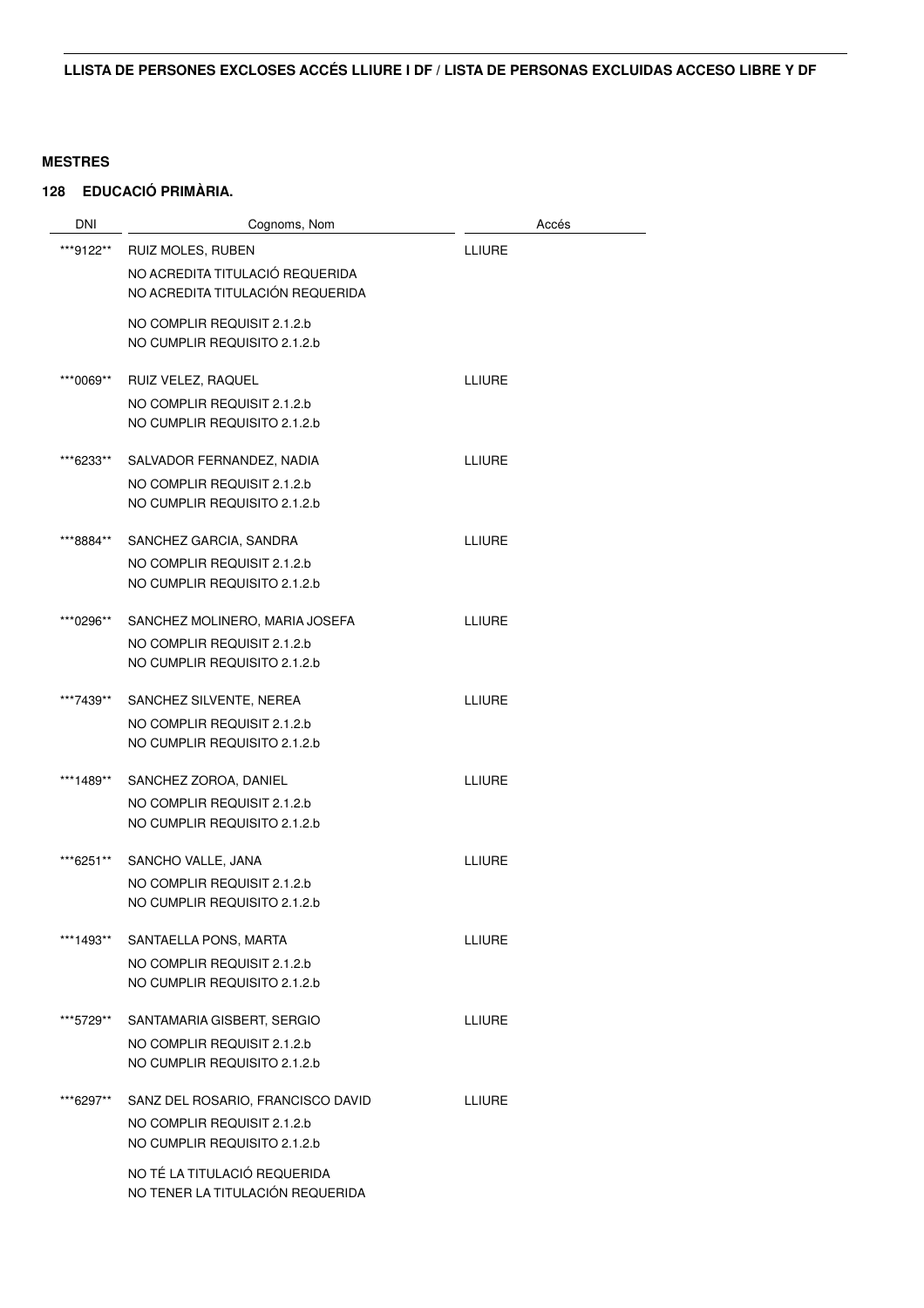| <b>DNI</b> | Cognoms, Nom                                                | Accés                 |
|------------|-------------------------------------------------------------|-----------------------|
| ***1985**  | SASTRE CAMPO, MARIA DEL ROCIO                               | <b>LLIURE</b>         |
|            | NO COMPLIR REQUISIT 2.1.2.b                                 |                       |
|            | NO CUMPLIR REQUISITO 2.1.2.b                                |                       |
| ***6243**  | SAYAS MONTEAGUDO, NOELIA                                    | <b>LLIURE</b>         |
|            | NO COMPLIR REQUISIT 2.1.2.b<br>NO CUMPLIR REQUISITO 2.1.2.b |                       |
| ***8469**  | SEGARRA SEMPERE, NURIA                                      | LLIURE                |
|            | NO COMPLIR REQUISIT 2.1.2.b                                 |                       |
|            | NO CUMPLIR REQUISITO 2.1.2.b                                |                       |
| ***9664**  | SERRANO MARTÍNEZ, MIRIAM                                    | <b>RESERVA DF III</b> |
|            | NO COMPLIR REQUISIT 2.1.2.b                                 |                       |
|            | NO CUMPLIR REQUISITO 2.1.2.b                                |                       |
| ***3091**  | SERRANO MOYA, MARIA                                         | <b>LLIURE</b>         |
|            | NO COMPLIR REQUISIT 2.1.2.b                                 |                       |
|            | NO CUMPLIR REQUISITO 2.1.2.b                                |                       |
| ***3462**  | SERRANO VICENT, FRANCISCO                                   | <b>LLIURE</b>         |
|            | NO COMPLIR REQUISIT 2.1.2.b                                 |                       |
|            | NO CUMPLIR REQUISITO 2.1.2.b                                |                       |
| ***5279**  | SINISTERRA AZNAR, MARIA AMPARO                              | <b>LLIURE</b>         |
|            | NO COMPLIR REQUISIT 2.1.2.b                                 |                       |
|            | NO CUMPLIR REQUISITO 2.1.2.b                                |                       |
| ***7713**  | SOLER GARCIA, SARA                                          | <b>LLIURE</b>         |
|            | NO COMPLIR REQUISIT 2.1.2.b                                 |                       |
|            | NO CUMPLIR REQUISITO 2.1.2.b                                |                       |
| ***9671**  | TALAVERA MARTINEZ, ESTHER                                   | <b>LLIURE</b>         |
|            | NO COMPLIR REQUISIT 2.1.2.b                                 |                       |
|            | NO CUMPLIR REQUISITO 2.1.2.b                                |                       |
| ***0655**  | <b>TORNER ROSELL, ERIK</b>                                  | <b>LLIURE</b>         |
|            | NO COMPLIR REQUISIT 2.1.2.b                                 |                       |
|            | NO CUMPLIR REQUISITO 2.1.2.b                                |                       |
| ***6730**  | TORRO ANDREU, SONSOLES                                      | <b>LLIURE</b>         |
|            | NO ES JUSTIFICA REDUCCIÓ/EXEMPCIÓ DE TAXA                   |                       |
|            | NO SE JUSTIFICA REDUCCIÓN/EXENCIÓN DE TASA                  |                       |
| ***6616**  | TORTOSA BARRAGAN, ALBA                                      | <b>LLIURE</b>         |
|            | NO COMPLIR REQUISIT 2.1.2.b                                 |                       |
|            | NO CUMPLIR REQUISITO 2.1.2.b                                |                       |
| ***1681**  | TOVAR LOPEZ, ESTER                                          | <b>LLIURE</b>         |
|            | NO COMPLIR REQUISIT 2.1.2.b                                 |                       |
|            | NO CUMPLIR REQUISITO 2.1.2.b                                |                       |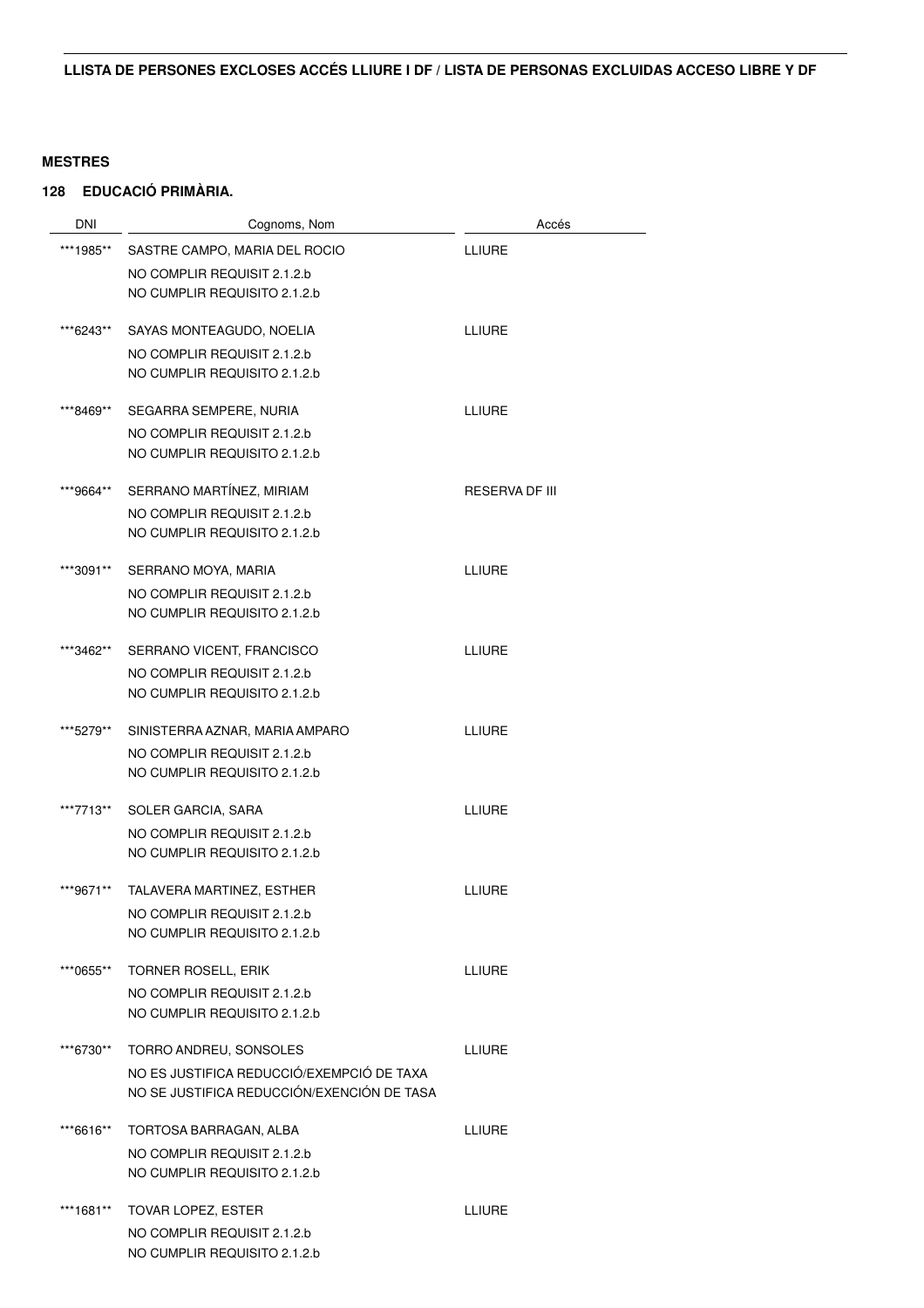| <b>DNI</b> | Cognoms, Nom                                                | Accés         |
|------------|-------------------------------------------------------------|---------------|
| ***2895**  | TRAVER BRAVO, IVAN                                          | <b>LLIURE</b> |
|            | NO COMPLIR REQUISIT 2.1.2.b                                 |               |
|            | NO CUMPLIR REQUISITO 2.1.2.b                                |               |
|            |                                                             |               |
| ***0757**  | TRILLES CEREZO, RAMON JOSE                                  | <b>LLIURE</b> |
|            | NO COMPLIR REQUISIT 2.1.2.b<br>NO CUMPLIR REQUISITO 2.1.2.b |               |
|            |                                                             |               |
| ***0181**  | TRILLES GIL, SANDRA                                         | <b>LLIURE</b> |
|            | NO COMPLIR REQUISIT 2.1.2.b                                 |               |
|            | NO CUMPLIR REQUISITO 2.1.2.b                                |               |
| ***1639**  | VALERO ANDREU, MARIA                                        | <b>LLIURE</b> |
|            | NO COMPLIR REQUISIT 2.1.2.b                                 |               |
|            | NO CUMPLIR REQUISITO 2.1.2.b                                |               |
| ***3950**  | VAÑO ROCAMORA, JOAQUIN                                      | <b>LLIURE</b> |
|            | NO COMPLIR REQUISIT 2.1.2.b                                 |               |
|            | NO CUMPLIR REQUISITO 2.1.2.b                                |               |
|            |                                                             |               |
| ***2408**  | VAÑO SANJUAN, JOAN                                          | <b>LLIURE</b> |
|            | NO COMPLIR REQUISIT 2.1.2.b                                 |               |
|            | NO CUMPLIR REQUISITO 2.1.2.b                                |               |
| ***9718**  | VAQUERO ORTEGA, EVELYN                                      | <b>LLIURE</b> |
|            | NO COMPLIR REQUISIT 2.1.2.b                                 |               |
|            | NO CUMPLIR REQUISITO 2.1.2.b                                |               |
| ***0991**  | VAZQUEZ SUAREZ, IRIA                                        | <b>LLIURE</b> |
|            | NO COMPLIR REQUISIT 2.1.2.b                                 |               |
|            | NO CUMPLIR REQUISITO 2.1.2.b                                |               |
| ***1884**  | VENTURA GRAN, MARIA                                         | <b>LLIURE</b> |
|            | NO ACREDITA TITULACIÓ REQUERIDA                             |               |
|            | NO ACREDITA TITULACIÓN REQUERIDA                            |               |
|            | NO COMPLIR REQUISIT 2.1.2.b                                 |               |
|            | NO CUMPLIR REQUISITO 2.1.2.b                                |               |
| ***5494**  | <b>VERGER SASTRE, MARIA</b>                                 | <b>LLIURE</b> |
|            | NO COMPLIR REQUISIT 2.1.2.b                                 |               |
|            | NO CUMPLIR REQUISITO 2.1.2.b                                |               |
|            |                                                             |               |
| ***3035**  | VICENTE RUVIRA, MARIA                                       | <b>LLIURE</b> |
|            | NO COMPLIR REQUISIT 2.1.2.b                                 |               |
|            | NO CUMPLIR REQUISITO 2.1.2.b                                |               |
| ***8417**  | VIDAL JUAN, MARIA ISABEL                                    | <b>LLIURE</b> |
|            | NO COMPLIR REQUISIT 2.1.2.b                                 |               |
|            | NO CUMPLIR REQUISITO 2.1.2.b                                |               |